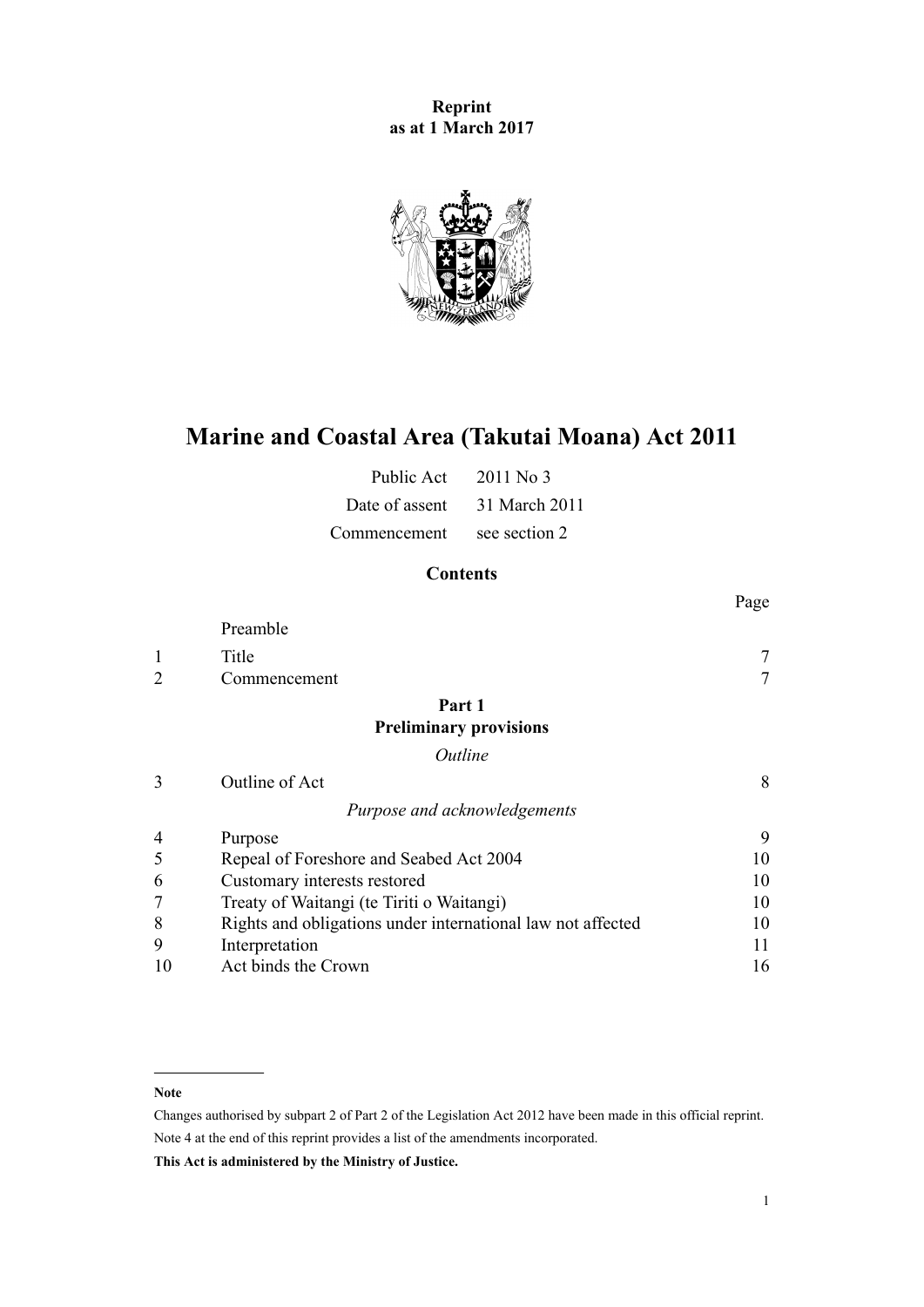### **[Part 2](#page-16-0)**

### **[Common marine and coastal area](#page-16-0)**

[Subpart 1—Interests in common marine and coastal area](#page-16-0)

| 11 | Special status of common marine and coastal area                                               | 17 |
|----|------------------------------------------------------------------------------------------------|----|
| 12 | Areas acquiring status under certain enactments may vest in Crown                              | 18 |
| 13 | Boundary changes of marine and coastal area                                                    | 18 |
| 14 | Roads located in marine and coastal area                                                       | 18 |
| 15 | No ownership in road that becomes part of common marine and<br>coastal area                    | 20 |
| 16 | Continued Crown ownership of minerals                                                          | 20 |
| 17 | Additions to common marine and coastal area                                                    | 20 |
| 18 | Rights of owners of structures                                                                 | 20 |
| 19 | Crown deemed to be owner of abandoned structures                                               | 21 |
| 20 | Act does not affect existing resource consents or lawful activities                            | 21 |
| 21 | Certain proprietary interests to continue                                                      | 22 |
| 22 | Provisions relating to computer freehold registers wholly in<br>common marine and coastal area | 22 |
| 23 | Provisions relating to computer freehold register to land in                                   | 23 |
|    | common marine and coastal area and land above line of mean<br>high-water springs               |    |
| 24 | Exclusion of interests in marine and coastal area founded on                                   | 23 |
|    | adverse possession or prescriptive title                                                       |    |
| 25 | Local authorities may apply to Minister for redress for loss of<br>divested areas              | 24 |
|    | Subpart 2-Public rights and powers over common marine and<br>coastal area                      |    |
|    | Rights of access                                                                               |    |
| 26 | Rights of access                                                                               | 24 |
|    | Rights of navigation                                                                           |    |
| 27 | Rights of navigation within marine and coastal area                                            | 25 |
|    | Rights of fishing                                                                              |    |
| 28 | Fishing rights preserved                                                                       | 26 |
|    | Subpart 3—Reclaimed land                                                                       |    |
| 29 | Interpretation                                                                                 | 26 |
| 30 | Certain reclaimed land to vest in Crown                                                        | 27 |
| 31 | New status of existing reclaimed land                                                          | 27 |
| 32 | Minister may declare reclaimed land to be subject to Land Act<br>1948                          | 28 |
| 33 | Minister to administer reclaimed land subject to this subpart                                  | 28 |
| 34 | Granting and disposition of interests in reclaimed land subject to<br>this subpart             | 28 |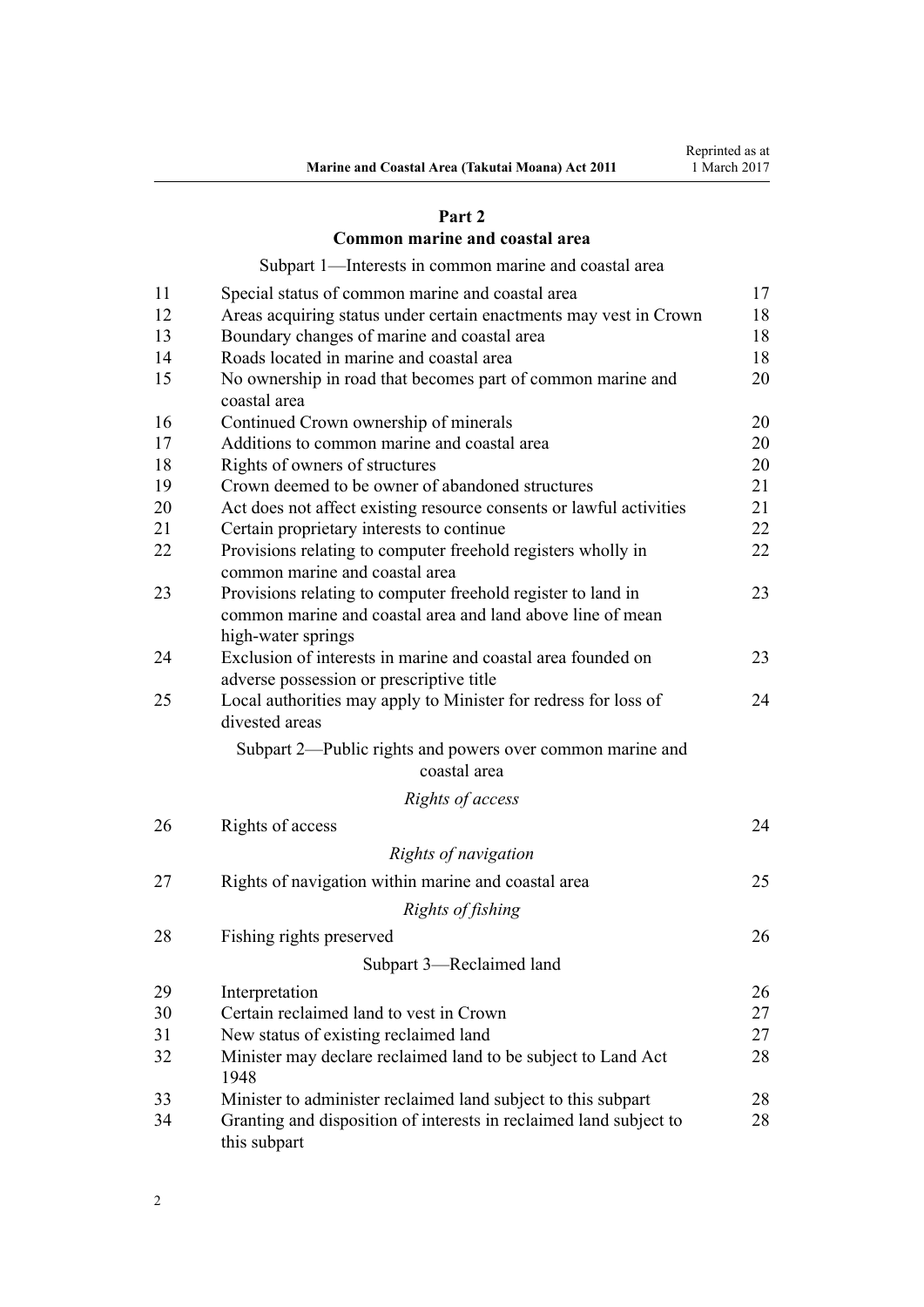|    | Reprinted as at<br>1 March 2017<br>Marine and Coastal Area (Takutai Moana) Act 2011                              |    |
|----|------------------------------------------------------------------------------------------------------------------|----|
| 35 | Eligible applicants for interests in reclaimed land subject to this<br>subpart                                   | 28 |
| 36 | Determination of application by Minister                                                                         | 29 |
| 37 | Presumption that certain applicants to be granted freehold interest<br>in reclaimed land subject to this subpart | 30 |
| 38 | Notification of determination and variation                                                                      | 31 |
| 39 | Vesting of interest in reclaimed land subject to this subpart                                                    | 31 |
| 40 | Application for renewal of interests less than freehold                                                          | 32 |
| 41 | Pending applications under Resource Management Act 1991 that<br>relate to reclaimed land                         | 32 |
| 42 | Savings                                                                                                          | 33 |
| 43 | Land reclaimed from customary marine title areas by customary<br>marine title groups                             | 33 |
|    | Rights of first refusal                                                                                          |    |
| 44 | Restrictions on disposition of freehold interest                                                                 | 35 |
| 45 | Offers to Minister, iwi or hapu, or public                                                                       | 36 |
|    | Part 3                                                                                                           |    |
|    | <b>Customary interests</b>                                                                                       |    |
| 46 | Overview of this Part                                                                                            | 37 |
|    | Subpart 1—Participation in conservation processes in common<br>marine and coastal area                           |    |
| 47 | Participation in conservation processes                                                                          | 37 |
| 48 | Notification of conservation process                                                                             | 37 |
| 49 | Obligation on decision maker                                                                                     | 38 |
| 50 | Stranded marine mammals                                                                                          | 38 |
|    | Subpart 2—Protected customary rights                                                                             |    |
| 51 | Meaning of protected customary rights                                                                            | 39 |
| 52 | Scope and effect of protected customary rights                                                                   | 40 |
| 53 | Delegations and transfers of protected customary rights                                                          | 41 |
| 54 | Limitations on exercise of protected customary rights                                                            | 41 |
| 55 | Effect of protected customary rights on resource consent<br>applications                                         | 41 |
|    | Controls                                                                                                         |    |
| 56 | Controls on exercise of protected customary rights                                                               | 42 |
| 57 | Notification of controls                                                                                         | 43 |
|    | Subpart 3—Customary marine title                                                                                 |    |
|    | Determination of whether customary marine title exists                                                           |    |
| 58 | Customary marine title                                                                                           | 44 |
| 59 | Matters relevant to whether customary marine title exists                                                        | 45 |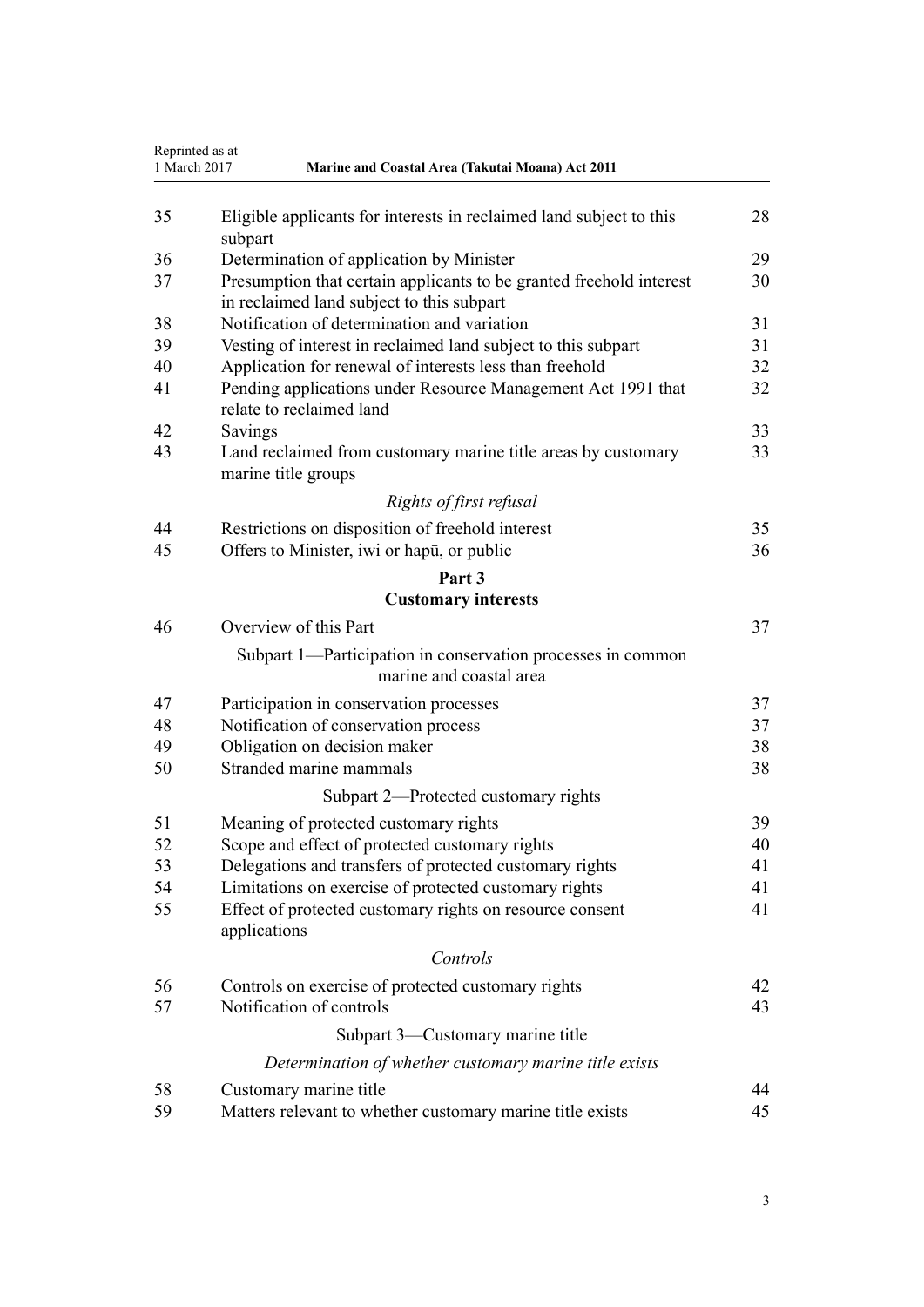|    | Marine and Coastal Area (Takutai Moana) Act 2011                | Reprinted as at<br>1 March 2017 |
|----|-----------------------------------------------------------------|---------------------------------|
|    | Rights under customary marine title                             |                                 |
| 60 | Scope and effect of customary marine title                      | 45                              |
| 61 | Delegation and transfer                                         | 46                              |
| 62 | Rights conferred by customary marine title                      | 46                              |
|    | <b>Accommodated activities</b>                                  |                                 |
| 63 | Interpretation                                                  | 47                              |
| 64 | Accommodated activities                                         | 49                              |
| 65 | Deemed accommodated activities                                  | 51                              |
|    | RMA permission right                                            |                                 |
| 66 | Scope of Resource Management Act 1991 permission right          | 52                              |
| 67 | Procedural matters relevant to exercise of RMA permission right | 52                              |
| 68 | Effect of RMA permission right                                  | 53                              |
| 69 | Offence and penalty provision                                   | 54                              |
| 70 | Environment Court may make enforcement orders                   | 55                              |
|    | Conservation permission right                                   |                                 |
| 71 | Scope and effect of conservation permission right               | 55                              |
| 72 | Obligation to refer proposals for conservation activity if      | 56                              |
|    | conservation permission right applies                           |                                 |
| 73 | Obligations when conservation permission right is exercised     | 56                              |
|    | Protection purposes                                             |                                 |
| 74 | Priority of protection purposes                                 | 57                              |
| 75 | Matters relevant to determining protection purposes             | 57                              |
|    | Marine mammal watching permits                                  |                                 |
| 76 | Decisions on grant of marine mammal permits                     | 58                              |
|    | New Zealand coastal policy statement                            |                                 |
| 77 | Consultation                                                    | 58                              |
|    | Wāhi tapu protection right                                      |                                 |
| 78 | Protection of wahi tapu and wahi tapu areas                     | 58                              |
| 79 | Wāhi tapu conditions                                            | 59                              |
| 80 | Wardens and fishery officers                                    | 60                              |
| 81 | Compliance                                                      | 61                              |
|    | Ngā taonga tūturu                                               |                                 |
| 82 | Newly found taonga tūturu                                       | 61                              |
|    | Status of minerals                                              |                                 |
| 83 | Status of minerals in customary marine title area               | 62                              |
| 84 | Status of existing privileges within common marine and coastal  | 62                              |
|    | area                                                            |                                 |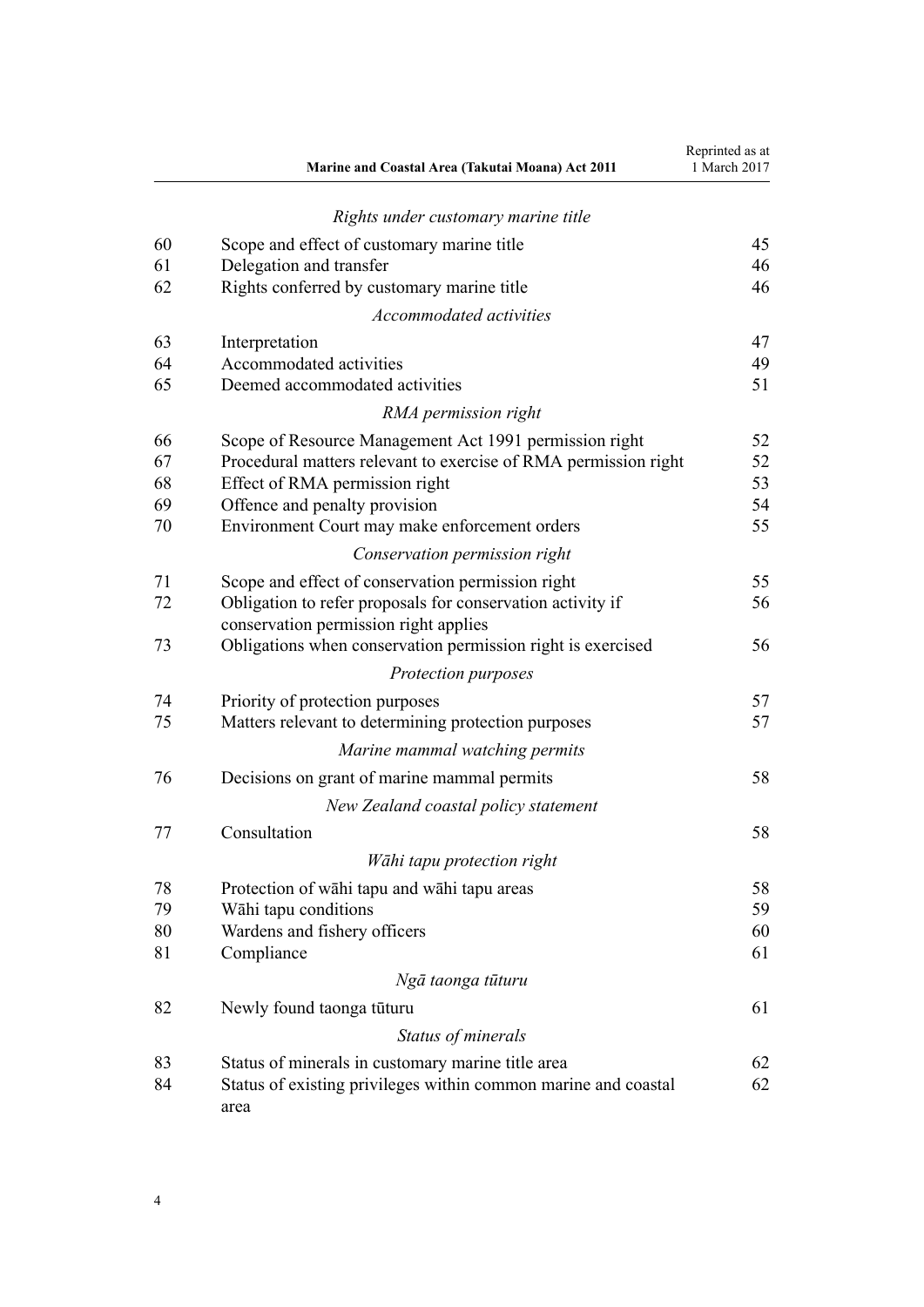| Planning document |
|-------------------|
|-------------------|

| 85  | Planning document                                                                       | 63 |
|-----|-----------------------------------------------------------------------------------------|----|
| 86  | Lodging and registration of planning document                                           | 64 |
| 87  | <b>Transitional provision</b>                                                           | 64 |
|     | Obligations arising in respect of customary marine title planning<br>documents          |    |
| 88  | Obligation on local authorities                                                         | 64 |
| 89  | Obligation on Heritage New Zealand Pouhere Taonga                                       | 65 |
| 90  | Obligation on Director-General                                                          | 65 |
| 91  | Obligation on Minister of Fisheries                                                     | 65 |
| 92  | Interpretation                                                                          | 66 |
| 93  | Obligations on regional councils in relation to planning documents                      | 66 |
|     | Part 4                                                                                  |    |
|     | <b>Administrative and miscellaneous matters</b>                                         |    |
|     | Recognition of customary interests                                                      |    |
| 94  | Recognition of protected customary rights and customary marine<br>title                 | 68 |
|     | Subpart 1—Recognition agreements                                                        |    |
| 95  | Recognition agreements                                                                  | 68 |
| 96  | How recognition agreements to be brought into effect                                    | 69 |
| 97  | Notification of agreement recognising protected customary rights                        | 69 |
|     | Subpart 2—Recognition by order of Court                                                 |    |
| 98  | Court may recognise protected customary right or customary<br>marine title              | 70 |
| 99  | Court may refer to Māori Appellate Court or pūkenga for opinion<br>or advice on tikanga | 70 |
|     | Application for recognition order                                                       |    |
| 100 | Who may apply                                                                           | 71 |
| 101 | Contents of application                                                                 | 71 |
| 102 | Service of application                                                                  | 71 |
| 103 | Public notice of application                                                            | 72 |
| 104 | Who may appear on application for recognition order                                     | 72 |
| 105 | Evidence                                                                                | 72 |
| 106 | Burden of proof                                                                         | 72 |
| 107 | Court's flexibility in dealing with application                                         | 73 |
| 108 | Rules governing procedure                                                               | 73 |
|     | Recognition orders                                                                      |    |
| 109 | Form of recognition order                                                               | 74 |
| 110 | Requirements for notification of orders                                                 | 74 |
| 111 | Recognition order may be varied or cancelled                                            | 75 |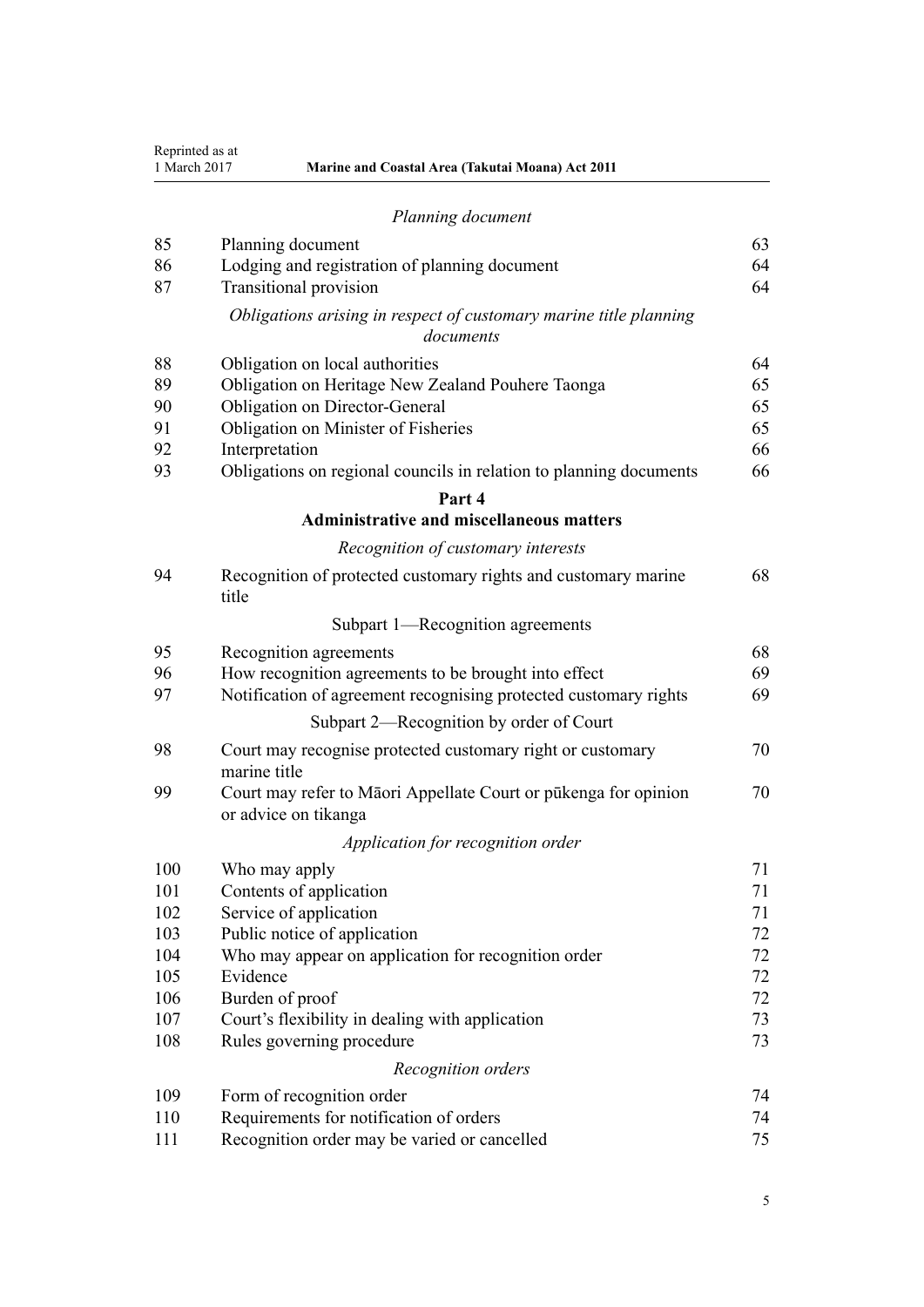|     | Marine and Coastal Area (Takutai Moana) Act 2011                     | Reprinted as at<br>1 March 2017 |
|-----|----------------------------------------------------------------------|---------------------------------|
|     | Appeal rights                                                        |                                 |
| 112 | Right of appeal against decision of Court                            | 76                              |
|     | Sealing of recognition orders                                        |                                 |
| 113 | Orders sealed by Court                                               | 76                              |
|     | Subpart 3—Marine and coastal area register                           |                                 |
| 114 | Marine and coastal area register                                     | 76                              |
| 115 | Requirements for keeping register                                    | 77                              |
| 116 | Inspection and copying                                               | 77                              |
| 117 | Application of Privacy Act 1993                                      | 77                              |
|     | Subpart 4—Regulations and miscellaneous matters                      |                                 |
|     | Regulations and bylaws                                               |                                 |
| 118 | Regulations for administrative purposes                              | 78                              |
| 119 | Minister of Conservation to perform residual management<br>functions | 79                              |
| 120 | Regulations for management of common marine and coastal area         | 79                              |
| 121 | <b>Bylaws</b>                                                        | 80                              |
| 122 | Persons breaching regulations or bylaws may be directed to stop      | 80                              |
|     | Local Acts                                                           |                                 |
| 123 | Relationship between local Acts and this Act                         | 81                              |
|     | References                                                           |                                 |
| 124 | References to public foreshore and seabed                            | 81                              |
|     | Transitional arrangements                                            |                                 |
| 125 | Pending proceedings under Foreshore and Seabed Act 2004              | 82                              |
|     | <b>Notices</b>                                                       |                                 |
| 126 | Giving of notices                                                    | 82                              |
|     | Amendments to other enactments                                       |                                 |
| 127 | Amendment to section 7 of Conservation Act 1987                      | 83                              |
| 128 | Consequential amendments to other enactments                         | 83                              |
|     | <b>Schedule 1</b>                                                    | 84                              |
|     | Resource consents and controls in protected customary rights<br>area |                                 |
|     | <b>Schedule 2</b>                                                    | 91                              |
|     | Process by which certain new activities in customary marine          |                                 |
|     | title area become deemed accommodated activities                     |                                 |
|     | <b>Schedule 3</b>                                                    | 97                              |
|     | <b>Enactments consequentially amended</b>                            |                                 |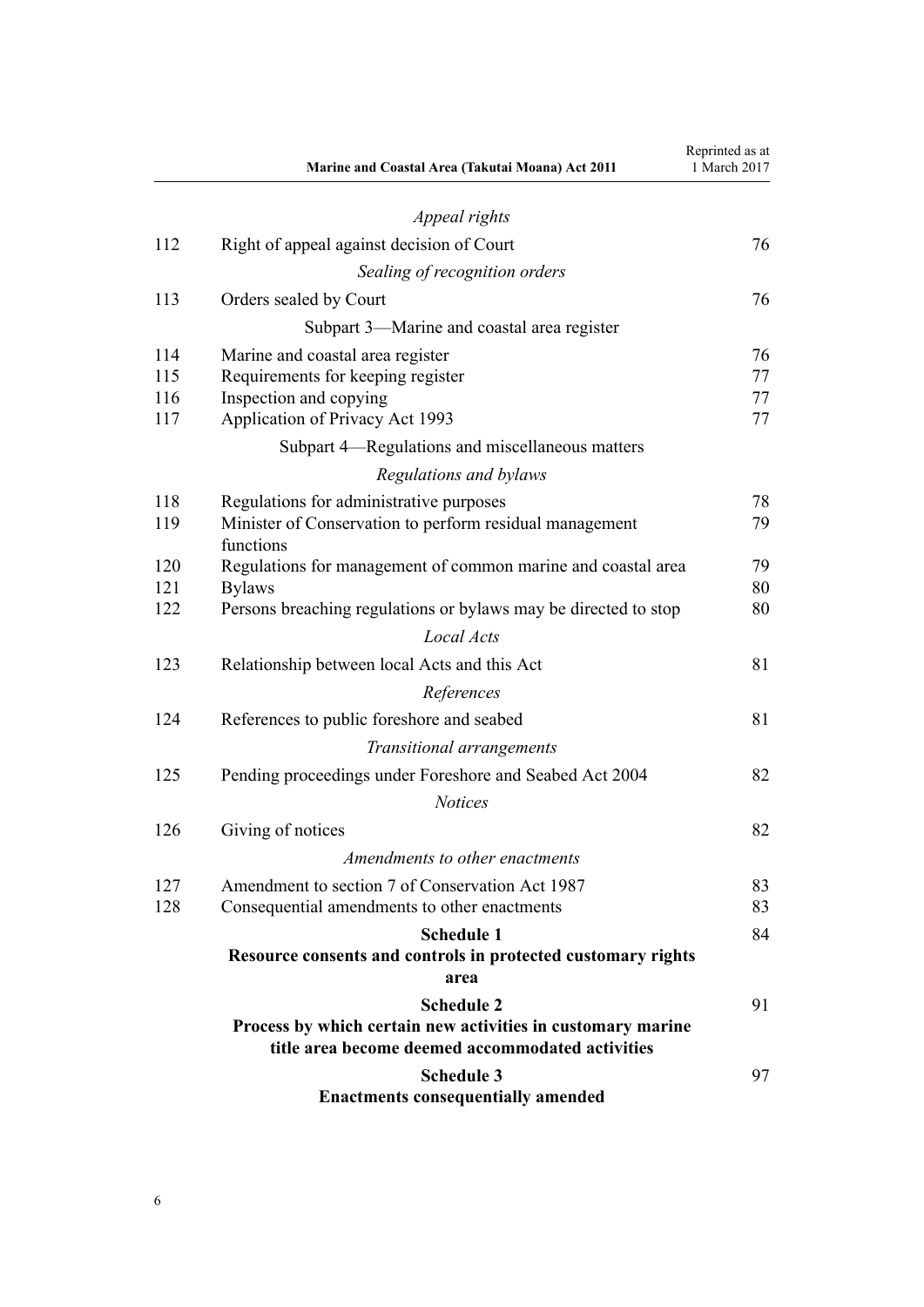# <span id="page-6-0"></span>**Preamble**

- (1) In June 2003, the Court of Appeal held in *Attorney-General v Ngāti Apa* [2003] 3 NZLR 643 that the Māori Land Court had jurisdiction to determine claims of customary ownership to areas of the foreshore and seabed. The [Foreshore and](http://prd-lgnz-nlb.prd.pco.net.nz/pdflink.aspx?id=DLM319838) [Seabed Act 2004](http://prd-lgnz-nlb.prd.pco.net.nz/pdflink.aspx?id=DLM319838) (the **2004 Act**) was enacted partly in response to the Court of Appeal's decision:
- (2) In its *Report on the Crown's Foreshore and Seabed Policy* (Wai 1071), the Waitangi Tribunal found the policy underpinning the [2004 Act](http://prd-lgnz-nlb.prd.pco.net.nz/pdflink.aspx?id=DLM319838) in breach of the Treaty of Waitangi. The Tribunal raised questions as to whether the policy complied with the rule of law and the principles of fairness and non-discrimination against a particular group of people. Criticism was voiced against the discriminatory effect of the 2004 Act on whānau, hapū, and iwi by the United Nations Committee on the Elimination of Racial Discrimination and the United Nations Special Rapporteur:
- (3) In 2009, a Ministerial Review Panel was set up to provide independent advice on the 2004 Act. It, too, viewed the Act as severely discriminatory against whānau, hapū, and iwi. The Panel proposed the repeal of the [2004 Act](http://prd-lgnz-nlb.prd.pco.net.nz/pdflink.aspx?id=DLM319838) and engagement with Māori and the public about their interests in the foreshore and seabed, recommending that new legislation be enacted to reflect the Treaty of Waitangi and to recognise and provide for the interests of whānau, hapū, and iwi and for public interests in the foreshore and seabed:
- (4) This Act takes account of the intrinsic, inherited rights of iwi, hapū, and whānau, derived in accordance with tikanga and based on their connection with the foreshore and seabed and on the principle of manaakitanga. It translates those inherited rights into legal rights and interests that are inalienable, enduring, and able to be exercised so as to sustain all the people of New Zealand and the coastal marine environment for future generations:

### **The Parliament of New Zealand therefore enacts as follows:**

### **1 Title**

This Act is the Marine and Coastal Area (Takutai Moana) Act 2011 and may also be cited as—

- (a) the Marine and Coastal Area Act 2011; or
- (b) te Takutai Moana Act 2011.

#### **2 Commencement**

This Act comes into force on the day after the date on which it receives the Royal assent.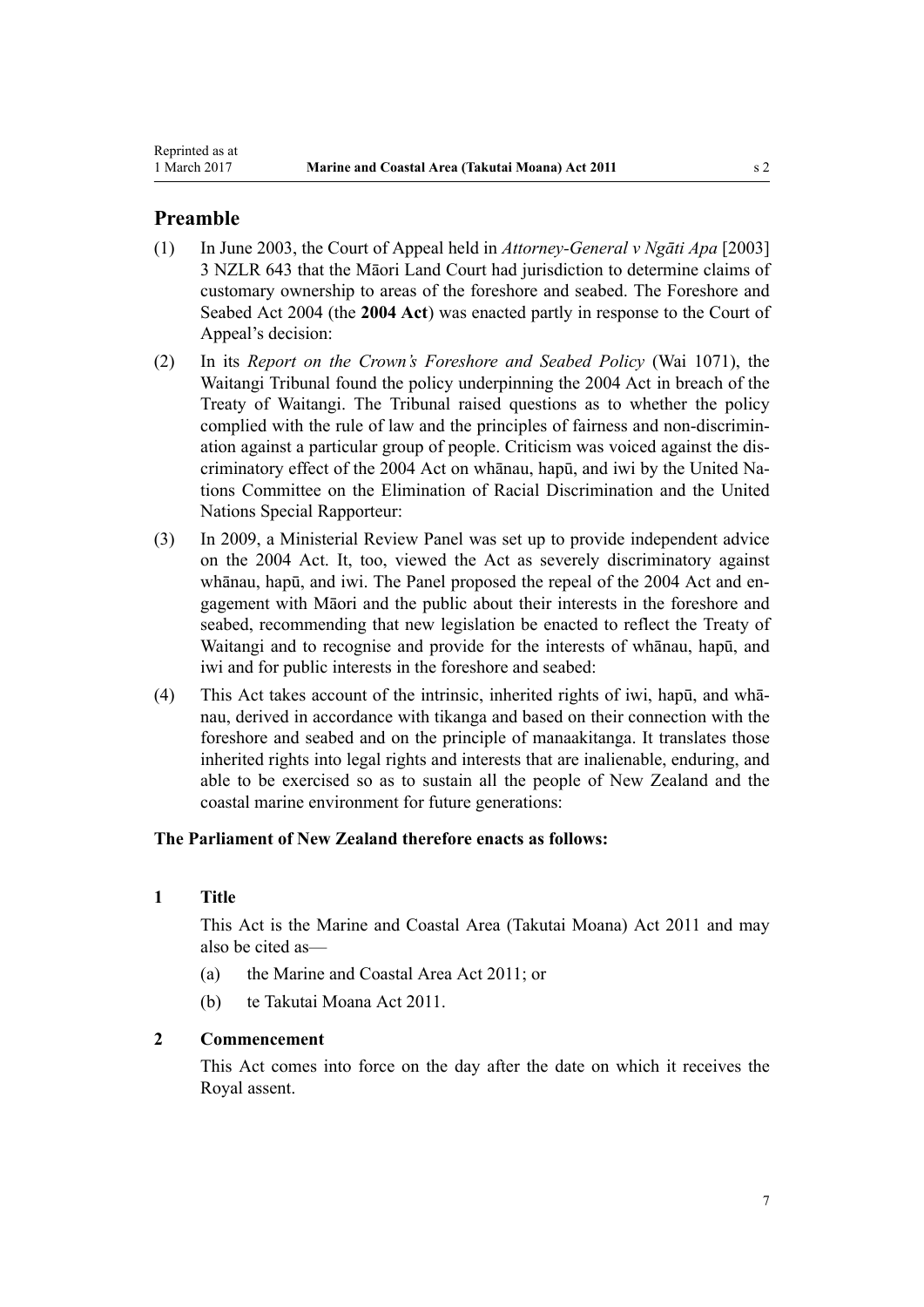# **Part 1 Preliminary provisions**

#### *Outline*

#### <span id="page-7-0"></span>**3 Outline of Act**

- (1) This section is a guide to the overall scheme and effect of this Act, but does not affect the interpretation or application of the other provisions of this Act.
- (2) This Part—
	- (a) sets out the purpose of the Act and acknowledges the importance of the marine and coastal area to all New Zealanders and the customary interests of iwi, hapū, and whānau in that area; and
	- (b) repeals the [Foreshore and Seabed Act 2004](http://prd-lgnz-nlb.prd.pco.net.nz/pdflink.aspx?id=DLM319838) and restores any customary interest extinguished by that Act; and
	- (c) states that, in order to take account of the Treaty of Waitangi, the Act recognises, and promotes the exercise of, the customary interests of iwi, hapū, and whānau in the common marine and coastal area of New Zealand; and
	- (d) records the scope of the Crown's sovereignty; and
	- (e) defines terms used in this Act; and
	- (f) provides that the Act binds the Crown.
- (3) [Part 2](#page-16-0) sets out the legal arrangements that are to apply to the common marine and coastal area, including,—
	- (a) in [subpart 1,](#page-16-0) provision for—
		- (i) the special status of the common marine and coastal area as an area that is incapable of ownership; and
		- (ii) matters relevant to the legal status of existing interests in the area, including roads and minerals; and
	- (b) in [subpart 2](#page-23-0), provision for ongoing public rights and powers in the common marine and coastal area, namely,—
		- (i) rights of access; and
		- (ii) rights of navigation; and
		- (iii) rights of fishing; and
	- (c) in [subpart 3](#page-25-0), provisions relating to the reclamation of land from the marine and coastal area.
- (4) [Part 3](#page-36-0) sets out the customary interests that may be recognised in the common marine and coastal area of New Zealand, namely,—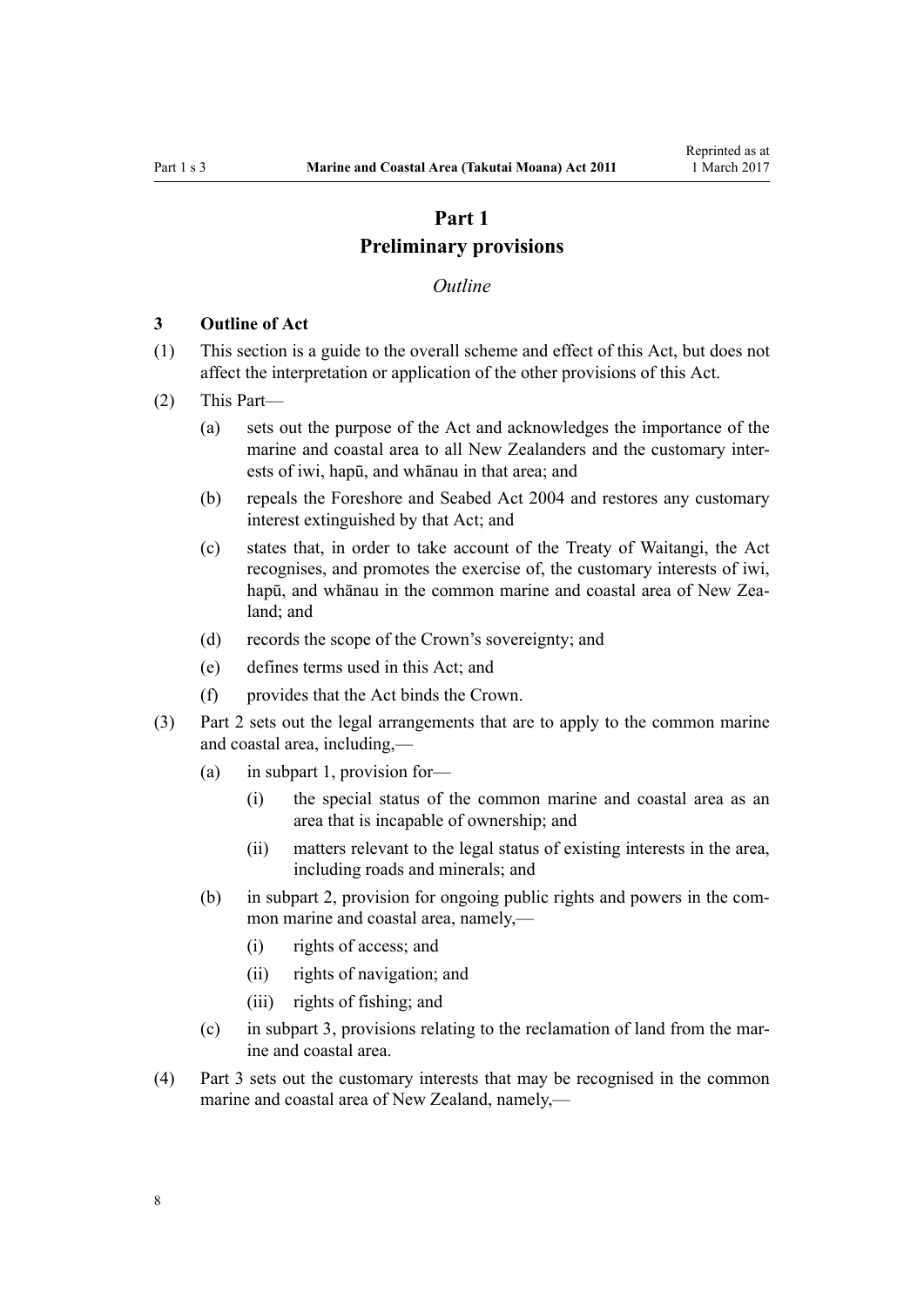- <span id="page-8-0"></span>(a) in [subpart 1,](#page-36-0) the participation of affected iwi and hapū in the specified conservation processes relating to the common marine and coastal area; and
- (b) in [subpart 2](#page-38-0), the scope and effect of protected customary rights that may be recognised by an order of the High Court or under an agreement; and
- (c) in [subpart 3](#page-43-0), the scope and effect of customary marine title that may be recognised by order of the High Court or under an agreement.

(5) [Part 4](#page-67-0) provides,—

- (a) in [subpart 1](#page-67-0), for the responsible Minister, on behalf of the Crown, to enter into agreements with applicant groups for recognition of—
	- (i) protected customary rights, which must be brought into effect by Order in Council; and
	- (ii) customary marine title, which must be brought into effect by an Act of Parliament; and
- (b) in [subpart 2](#page-69-0), for the jurisdiction of the High Court to hear and determine applications for recognition orders; and
- (c) in [subpart 3,](#page-75-0) for a marine and coastal area register to be set up for the recording of orders awarded, and agreements made, under [subparts 1](#page-67-0) and [2;](#page-69-0) and
- (d) in [subpart 4,](#page-77-0) for regulation-making and bylaw-making powers, the giving of notices, transitional matters, and consequential amendments.
- (6) The 3 schedules set out—
	- (a) machinery provisions relevant to—
		- (i) decision making concerning resource consent applications that may adversely affect the exercise of protected customary rights; and
		- (ii) the process relating to how new activities become deemed accommodated activities; and
	- (b) consequential amendments.

### *Purpose and acknowledgements*

### **4 Purpose**

- (1) The purpose of this Act is to—
	- (a) establish a durable scheme to ensure the protection of the legitimate interests of all New Zealanders in the marine and coastal area of New Zealand; and
	- (b) recognise the mana tuku iho exercised in the marine and coastal area by iwi, hapū, and whānau as tangata whenua; and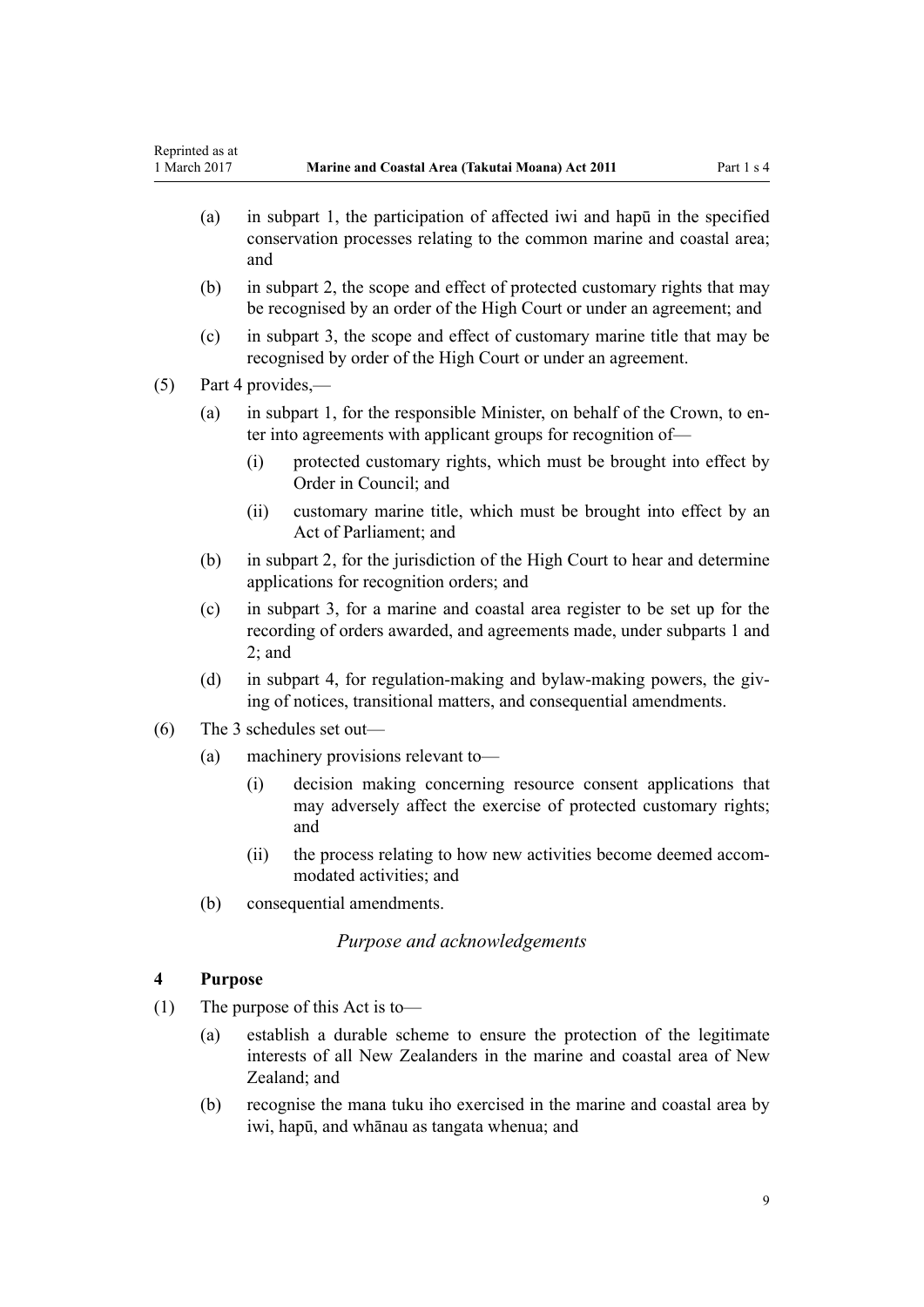- <span id="page-9-0"></span>and coastal area; and (d) acknowledge the Treaty of Waitangi (te Tiriti o Waitangi).
- (2) To that end, this Act—
	- (a) repeals the [Foreshore and Seabed Act 2004](http://prd-lgnz-nlb.prd.pco.net.nz/pdflink.aspx?id=DLM319838) and restores customary interests extinguished by that Act; and
	- (b) contributes to the continuing exercise of mana tuku iho in the marine and coastal area; and
	- (c) gives legal expression to customary interests; and
	- (d) recognises and protects the exercise of existing lawful rights and uses in the marine and coastal area; and
	- (e) recognises, through the protection of public rights of access, navigation, and fishing, the importance of the common marine and coastal area—
		- (i) for its intrinsic worth; and
		- (ii) for the benefit, use, and enjoyment of the public of New Zealand.

# **5 Repeal of Foreshore and Seabed Act 2004**

The [Foreshore and Seabed Act 2004](http://prd-lgnz-nlb.prd.pco.net.nz/pdflink.aspx?id=DLM319838) (2004 No 93) is repealed.

### **6 Customary interests restored**

- (1) Any customary interests in the common marine and coastal area that were extinguished by the [Foreshore and Seabed Act 2004](http://prd-lgnz-nlb.prd.pco.net.nz/pdflink.aspx?id=DLM319838) are restored and given legal expression in accordance with this Act.
- (2) Any application under this Act for the recognition of customary interests must be considered and determined as if the [Foreshore and Seabed Act 2004](http://prd-lgnz-nlb.prd.pco.net.nz/pdflink.aspx?id=DLM319838) had not been enacted.

### **7 Treaty of Waitangi (te Tiriti o Waitangi)**

In order to take account of the Treaty of Waitangi (te Tiriti o Waitangi), this Act recognises, and promotes the exercise of, customary interests of Māori in the common marine and coastal area by providing,—

- (a) in [subpart 1 of Part 3,](#page-36-0) for the participation of affected iwi, hapū, and whānau in the specified conservation processes relating to the common marine and coastal area; and
- (b) in [subpart 2 of Part 3](#page-38-0), for customary rights to be recognised and protected; and
- (c) in [subpart 3 of Part 3](#page-43-0), for customary marine title to be recognised and exercised.

### **8 Rights and obligations under international law not affected**

To avoid doubt, this Act does not affect—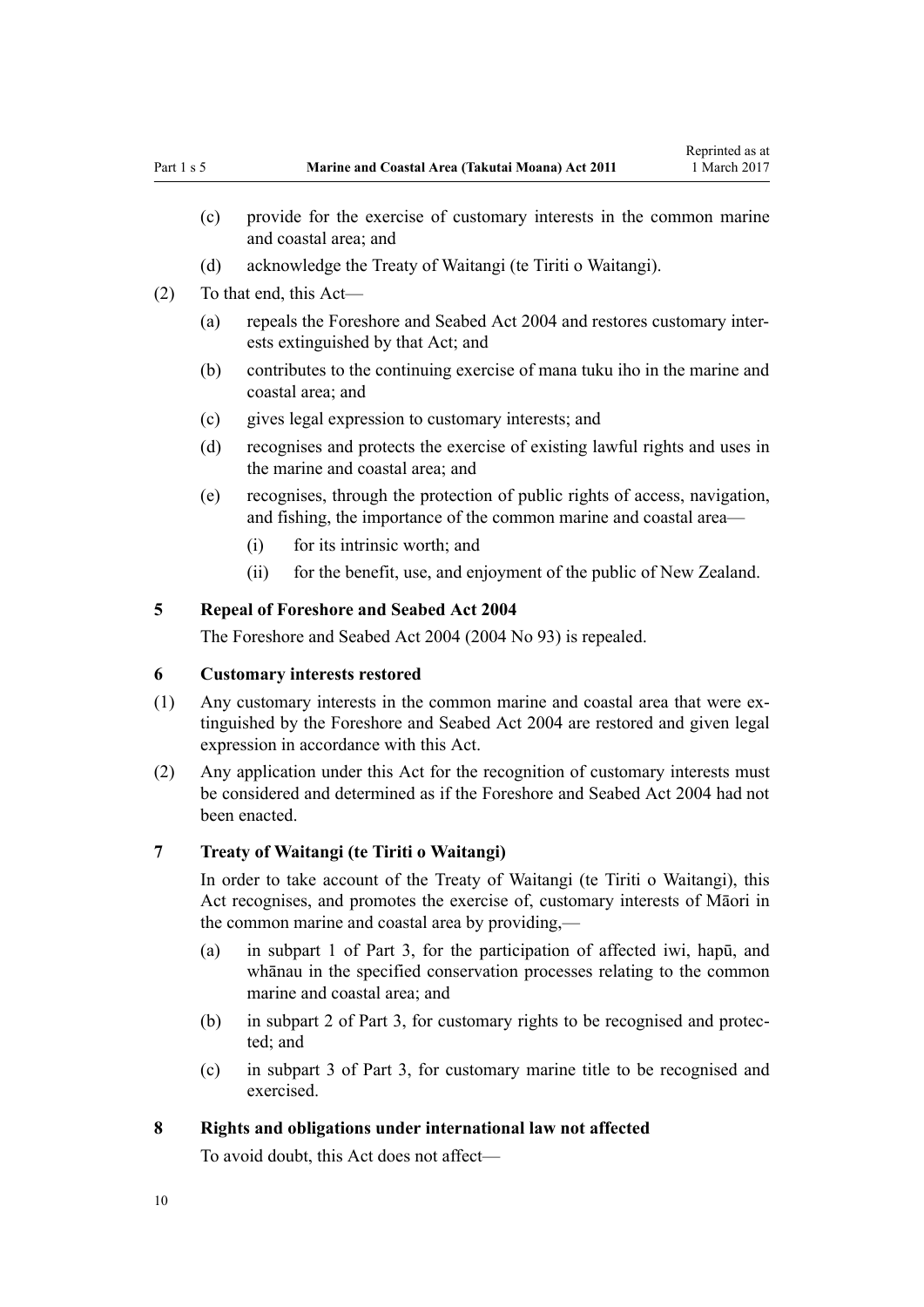- <span id="page-10-0"></span>(a) the sovereignty of New Zealand under international law over the marine and coastal area, including the airspace above it; or
- (b) the rights and obligations of New Zealand under international law pursuant to that sovereignty; or
- (c) the provisions in any other enactment relating to any such rights and obligations under international law.

### **9 Interpretation**

(1) In this Act, unless the context otherwise requires,—

**accommodated activity** has the meaning given in [section 64](#page-48-0)

**affected iwi, hapū, or whānau** has the meaning given in [section 47\(1\)](#page-36-0)

#### **agreement** means an agreement—

- (a) made under [section 95](#page-67-0) between an applicant group and the responsible Minister on behalf of the Crown to recognise and provide, as the case may be, for-
	- (i) protected customary rights; or
	- (ii) customary marine title; and
- (b) brought into effect under [section 96](#page-68-0)

### **applicant group**—

- (a) means 1 or more iwi, hapū, or whānau groups that seek recognition under [Part 4](#page-67-0) of their protected customary rights or customary marine title by—
	- (i) a recognition order; or
	- (ii) an agreement; and
- (b) includes a legal entity (whether corporate or unincorporate) or natural person appointed by 1 or more iwi, hapū, or whānau groups to be the representative of that applicant group and to apply for, and hold, an order or enter into an agreement on behalf of the applicant group

**aquaculture activities** has the meaning given in [section 2\(1\)](http://prd-lgnz-nlb.prd.pco.net.nz/pdflink.aspx?id=DLM230272) of the Resource Management Act 1991

**chief executive** means the chief executive of Land Information New Zealand

**coastal permit** has the meaning given in [section 87\(c\)](http://prd-lgnz-nlb.prd.pco.net.nz/pdflink.aspx?id=DLM233848) of the Resource Management Act 1991

**common marine and coastal area** means the marine and coastal area other than—

- (a) specified freehold land located in that area; and
- (b) any area that is owned by the Crown and has the status of any of the following kinds: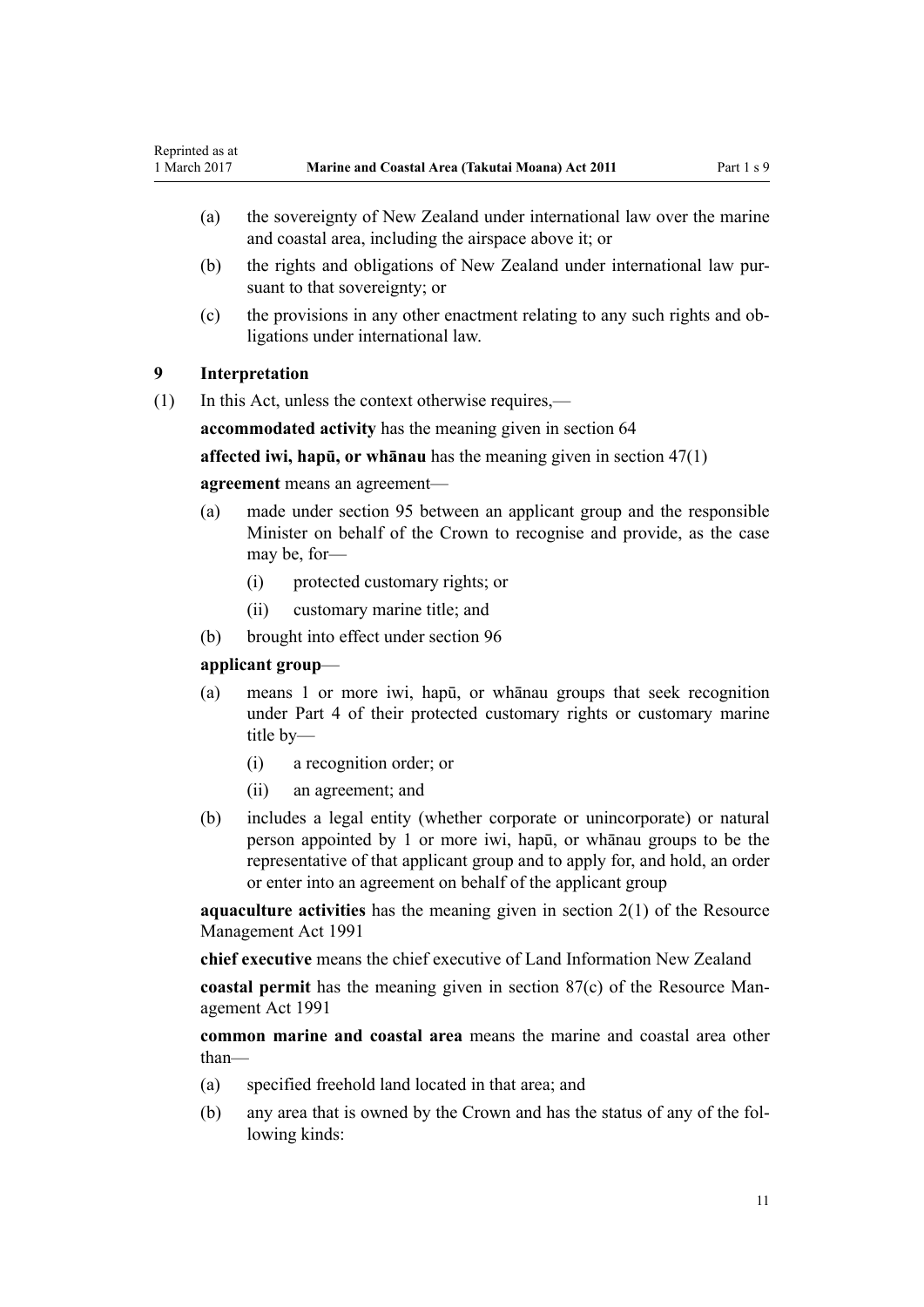- (i) a conservation area within the meaning of [section 2\(1\)](http://prd-lgnz-nlb.prd.pco.net.nz/pdflink.aspx?id=DLM103616) of the Conservation Act 1987:
- (ii) a national park within the meaning of [section 2](http://prd-lgnz-nlb.prd.pco.net.nz/pdflink.aspx?id=DLM36968) of the National Parks Act 1980:
- (iii) a reserve within the meaning of section  $2(1)$  of the Reserves Act 1977; and
- (c) the bed of Te Whaanga Lagoon in the Chatham Islands

**concession** means a concession granted following the process required by [Part](http://prd-lgnz-nlb.prd.pco.net.nz/pdflink.aspx?id=DLM104633) [3B](http://prd-lgnz-nlb.prd.pco.net.nz/pdflink.aspx?id=DLM104633) of the Conservation Act 1987

**consent authority** has the meaning given in [section 2\(1\)](http://prd-lgnz-nlb.prd.pco.net.nz/pdflink.aspx?id=DLM230272) of the Resource Management Act 1991

**conservation area** has the meaning given in [section 2\(1\)](http://prd-lgnz-nlb.prd.pco.net.nz/pdflink.aspx?id=DLM103616) of the Conservation Act 1987

**conservation permission right** means the permission right that a customary marine title group may exercise under a customary marine title order or an agreement in relation to the conservation activities specified in [section 71\(3\)](#page-54-0)

**conservation process** means any of the conservation processes specified in [section 47](#page-36-0)

**conservation protected area**—

- (a) means a part of the marine and coastal area that is protected, primarily for the purposes of conserving natural resources or the historical and cultural heritage of the area, under 1 or more of the following Acts:
	- (i) the [Conservation Act 1987:](http://prd-lgnz-nlb.prd.pco.net.nz/pdflink.aspx?id=DLM103609)
	- (ii) the [National Parks Act 1980:](http://prd-lgnz-nlb.prd.pco.net.nz/pdflink.aspx?id=DLM36962)
	- $(iii)$  the [Reserves Act 1977](http://prd-lgnz-nlb.prd.pco.net.nz/pdflink.aspx?id=DLM444304).
	- (iv) the [Wildlife Act 1953](http://prd-lgnz-nlb.prd.pco.net.nz/pdflink.aspx?id=DLM276813); and
- (b) includes any adjoining land that may become part of that conservation protected area, whether or not it is within the marine and coastal area

**contact details**, as applying to an applicant group, protected customary rights group, or customary marine title group, means,—

- (a) in relation to an individual, the full street address where the individual usually lives or where that individual can be contacted; and
- (b) in relation to a body corporate or unincorporate, the full street address of the body's place of business or head office; and
- (c) in every case, an email address or telephone numbers

**council-controlled organisation** has the meaning given in [section 6\(1\)](http://prd-lgnz-nlb.prd.pco.net.nz/pdflink.aspx?id=DLM171482) of the Local Government Act 2002

**Court** means the High Court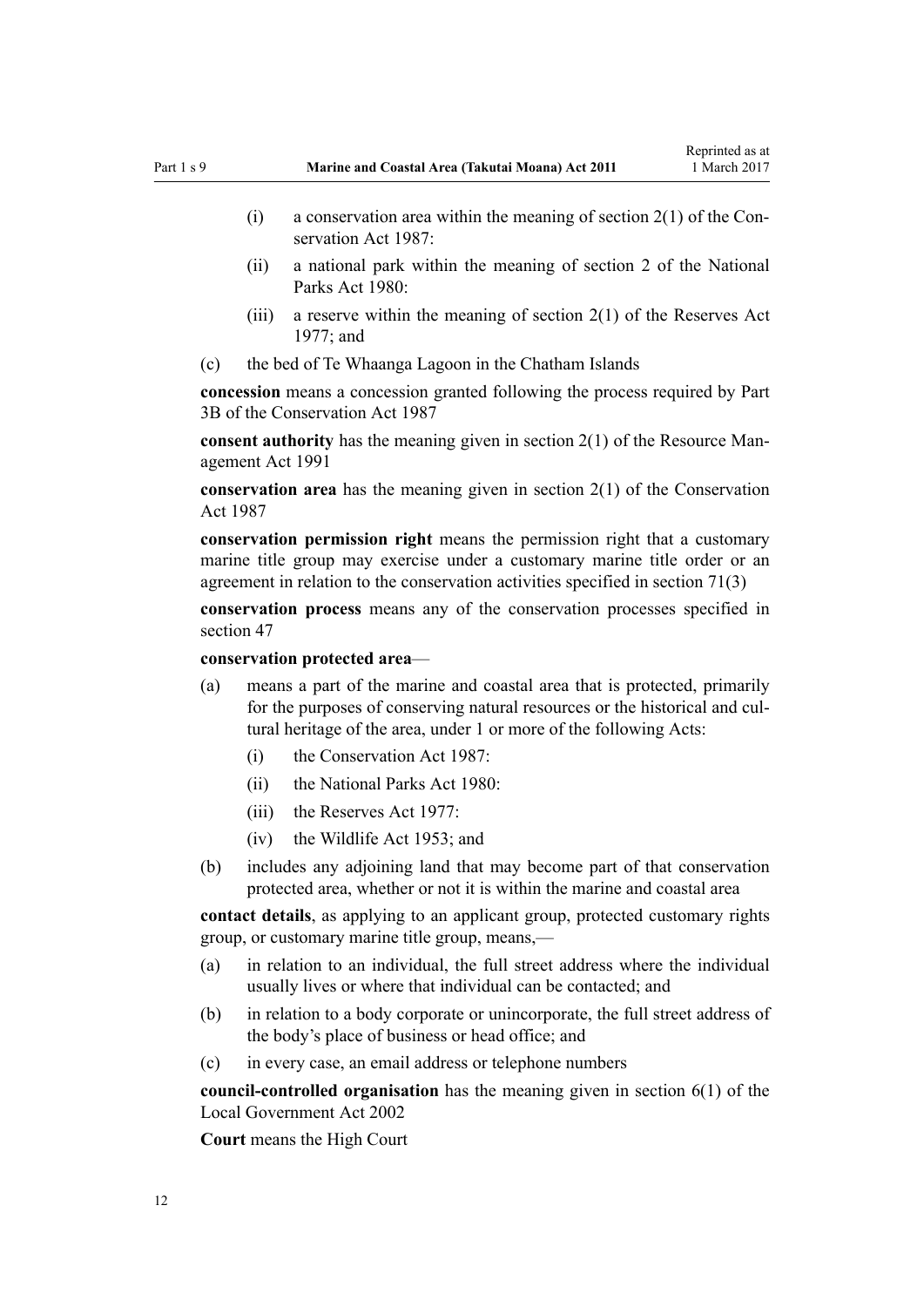**Crown** has the meaning given in [section 2](http://prd-lgnz-nlb.prd.pco.net.nz/pdflink.aspx?id=DLM160819) of the Public Finance Act 1989

**Crown entity** has the meaning given in [section 7](http://prd-lgnz-nlb.prd.pco.net.nz/pdflink.aspx?id=DLM329641) of the Crown Entities Act 2004

**customary marine title** means the customary interests—

- (a) established by an applicant group in accordance with [subpart 3 of Part 3;](#page-43-0) and
- (b) recognised by—
	- (i) a customary marine title order; or
	- (ii) an agreement

**customary marine title area** means the part of the common marine and coastal area where a customary marine title order applies or in respect of which an agreement is made and brought into effect

#### **customary marine title group** —

- (a) means an applicant group to which a customary marine title order applies or with which an agreement is made and brought into effect; and
- (b) includes a delegate or transferee of the group if the delegation or transfer is made in accordance with tikanga

**customary marine title order** means an order of the Court—

- (a) granted in recognition of a customary marine title of a customary marine title group in respect of a customary marine title area; and
- (b) sealed under [section 113](#page-75-0)

**deemed accommodated activity** has the meaning given in [section 65](#page-50-0)

**Director-General** means the Director-General of Conservation

**effective date** means,—

- (a) in the case of a recognition order made under [section 98,](#page-69-0) the date on which the order is sealed under [section 113;](#page-75-0) and
- (b) in the case of an agreement entered into under [section 95,](#page-67-0) the date on which the agreement is brought into effect under [section 96\(1\)](#page-68-0)

**environment** has the meaning given in [section 2\(1\)](http://prd-lgnz-nlb.prd.pco.net.nz/pdflink.aspx?id=DLM230272) of the Resource Management Act 1991

**infrastructure** has the meaning given in [section 2\(1\)](http://prd-lgnz-nlb.prd.pco.net.nz/pdflink.aspx?id=DLM230272) of the Resource Management Act 1991

**kaitiakitanga** has the meaning given in [section 2\(1\)](http://prd-lgnz-nlb.prd.pco.net.nz/pdflink.aspx?id=DLM230272) of the Resource Management Act 1991

**local authority** has the meaning given in [section 5\(1\)](http://prd-lgnz-nlb.prd.pco.net.nz/pdflink.aspx?id=DLM170881) of the Local Government Act 2002

**mana tuku iho** means inherited right or authority derived in accordance with tikanga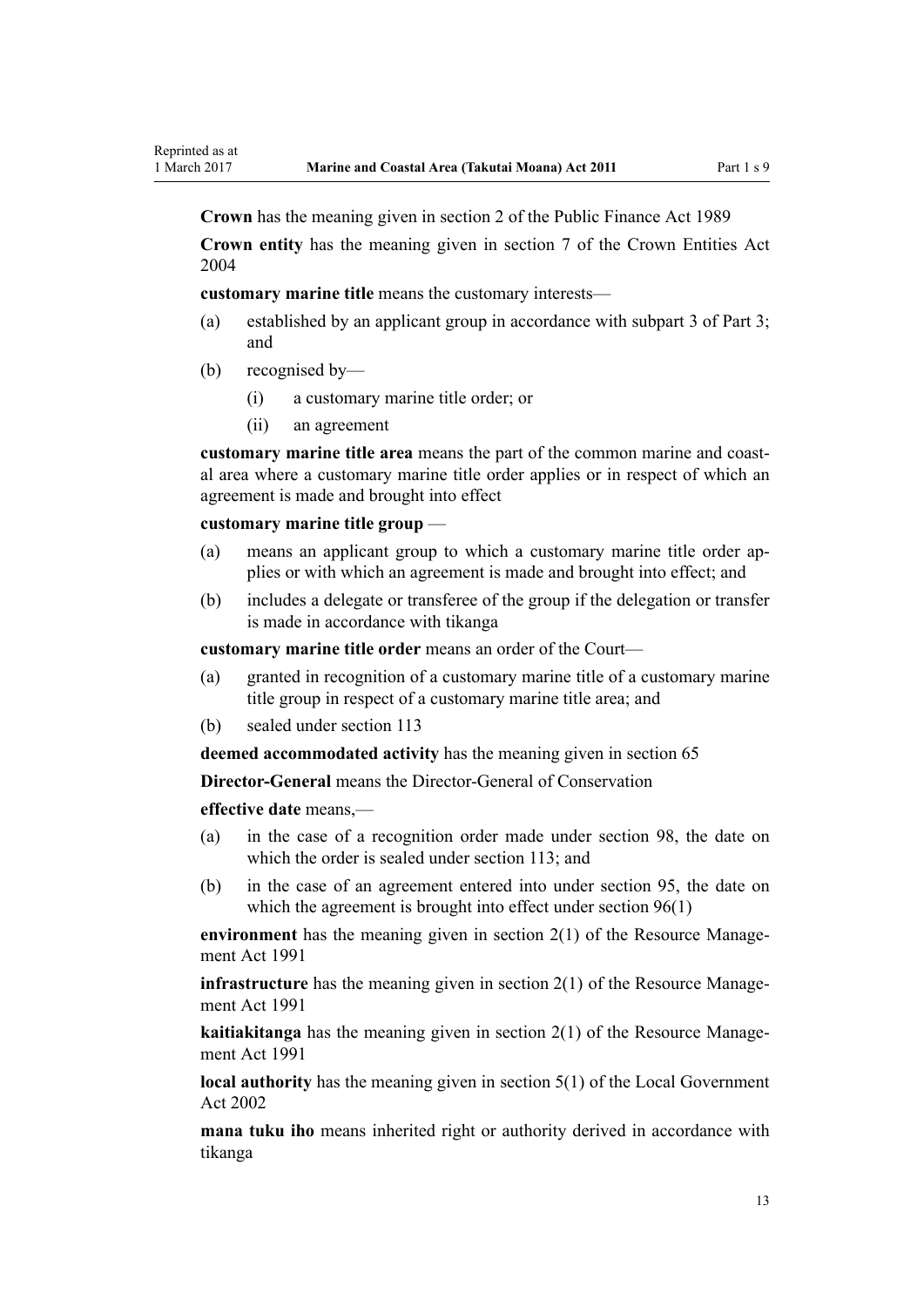**Māori Appellate Court** means the court continued by [section 50](http://prd-lgnz-nlb.prd.pco.net.nz/pdflink.aspx?id=DLM290929) of Te Ture Whenua Maori Act 1993

**Māori Land Court** means the court continued by [section 6](http://prd-lgnz-nlb.prd.pco.net.nz/pdflink.aspx?id=DLM290517) of Te Ture Whenua Maori Act 1993

#### **marine and coastal area**—

- (a) means the area that is bounded,—
	- (i) on the landward side, by the line of mean high-water springs; and
	- (ii) on the seaward side, by the outer limits of the territorial sea; and
- (b) includes the beds of rivers that are part of the coastal marine area (within the meaning of the [Resource Management Act 1991](http://prd-lgnz-nlb.prd.pco.net.nz/pdflink.aspx?id=DLM230264)); and
- (c) includes the airspace above, and the water space (but not the water) above, the areas described in paragraphs (a) and (b); and
- (d) includes the subsoil, bedrock, and other matter under the areas described in paragraphs (a) and (b)

**mineral** has the meaning given in [section 2\(1\)](http://prd-lgnz-nlb.prd.pco.net.nz/pdflink.aspx?id=DLM242543) of the Crown Minerals Act 1991

**plan** has the meaning given in [section 43AA](http://prd-lgnz-nlb.prd.pco.net.nz/pdflink.aspx?id=DLM2412743) of the Resource Management Act 1991, and also includes any proposed plan

**planning document** means the document that may be prepared by a customary marine title group under [section 85](#page-62-0)

**privilege**, in relation to any mineral,—

- (a) has the same meaning as the definition of existing privilege in [section](http://prd-lgnz-nlb.prd.pco.net.nz/pdflink.aspx?id=DLM242543) [2\(1\)](http://prd-lgnz-nlb.prd.pco.net.nz/pdflink.aspx?id=DLM242543) of the Crown Minerals Act 1991; and
- (b) also means prospecting, exploration, and mining permits granted under that Act, and their associated mining operations (within the meaning of [section 2\(1\)](http://prd-lgnz-nlb.prd.pco.net.nz/pdflink.aspx?id=DLM242543) of that Act)

**proposed plan** has the meaning given in [section 43AAC](http://prd-lgnz-nlb.prd.pco.net.nz/pdflink.aspx?id=DLM2412769) of the Resource Management Act 1991

**protected customary right** means an activity, use, or practice—

- (a) established by an applicant group in accordance with [subpart 2 of Part 3;](#page-38-0) and
- (b) recognised by—
	- (i) a protected customary rights order; or
	- (ii) an agreement

**protected customary rights area** means the part of the common marine and coastal area where a protected customary rights order or an agreement applies

### **protected customary rights group**—

(a) means an applicant group to which a protected customary rights order applies or with which an agreement is made; and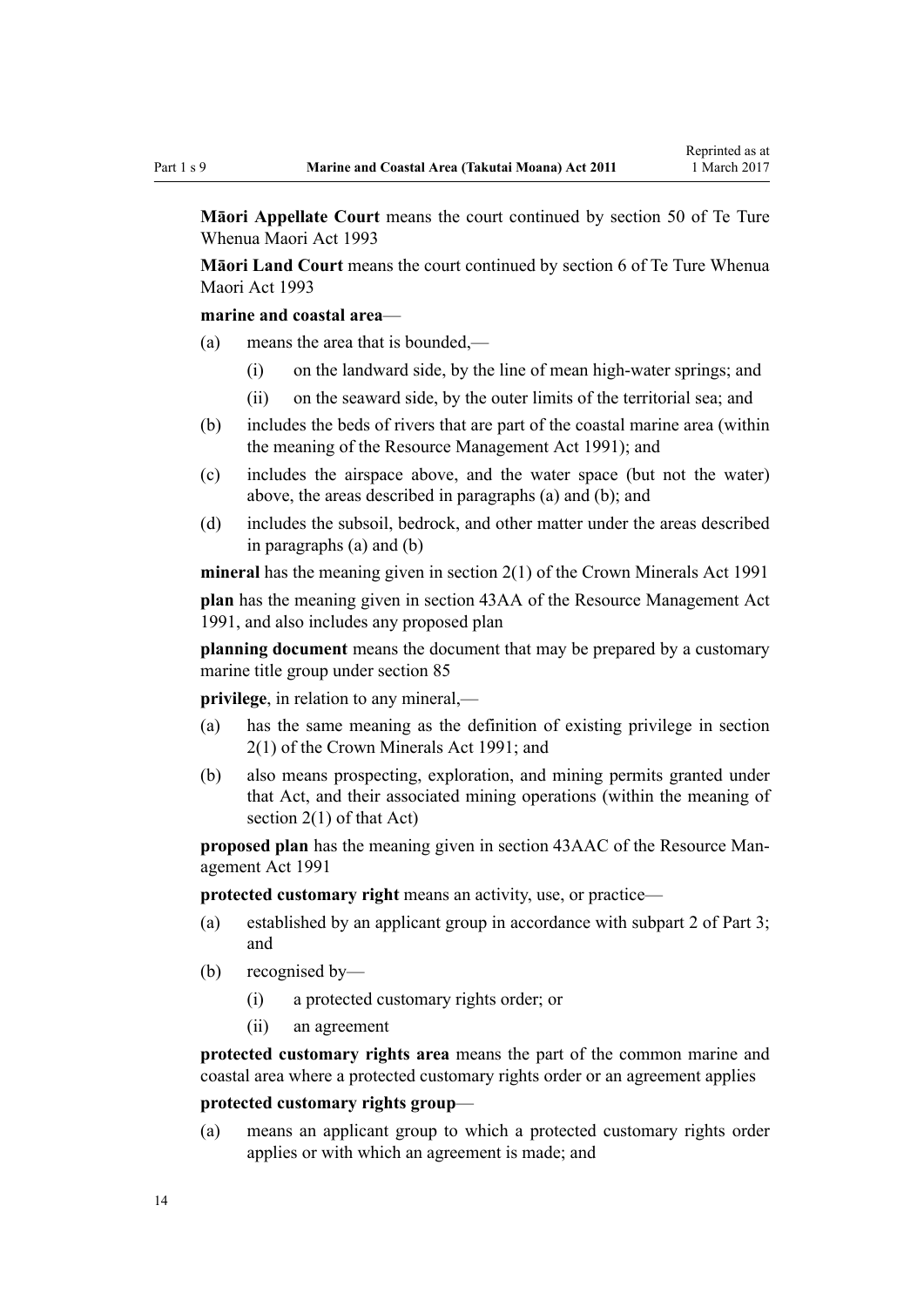(b) includes a delegate or transferee of the group if the delegation or transfer is made in accordance with tikanga

**protected customary rights order** means an order of the Court granted in recognition of the protected customary rights of a protected customary rights group in respect of a protected customary rights area and sealed under [section](#page-75-0) [113](#page-75-0)

**public notice** has the meaning given in [section 2\(1\)](http://prd-lgnz-nlb.prd.pco.net.nz/pdflink.aspx?id=DLM230272) of the Resource Management Act 1991

**quota management system** has the meaning given in [section 2\(1\)](http://prd-lgnz-nlb.prd.pco.net.nz/pdflink.aspx?id=DLM394199) of the Fisheries Act 1996

**recognition order** means a protected customary rights order or a customary marine title order, as the case requires, made under [section 98\(1\)](#page-69-0)

**regional council** has the meaning given in [section 2\(1\)](http://prd-lgnz-nlb.prd.pco.net.nz/pdflink.aspx?id=DLM230272) of the Resource Management Act 1991

**regional document** has the meaning given in [section 92](#page-65-0)

**register** means the marine and coastal area register that must be kept by the chief executive in accordance with [subpart 3 of Part 4](#page-75-0)

**Registrar** means the Registrar-General of Land appointed under [section 4](http://prd-lgnz-nlb.prd.pco.net.nz/pdflink.aspx?id=DLM270019) of the Land Transfer Act 1952

**resource consent** has the meaning given in [section 2\(1\)](http://prd-lgnz-nlb.prd.pco.net.nz/pdflink.aspx?id=DLM230272) of the Resource Management Act 1991

**responsible Minister** means the Minister of the Crown who, with the authority of the Prime Minister, is for the time being responsible for the administration of any provision in this Act

**RMA permission right** means the right held by a customary marine title group under a customary marine title order or agreement as provided for in [sections](#page-51-0) [66 to 68](#page-51-0)

**road** means—

Reprinted as at

- (a) a road within the meaning of [section 315\(1\)](http://prd-lgnz-nlb.prd.pco.net.nz/pdflink.aspx?id=DLM420326) of the Local Government Act 1974 or [section 43\(1\)](http://prd-lgnz-nlb.prd.pco.net.nz/pdflink.aspx?id=DLM175232) of the Government Roading Powers Act 1989; and
- (b) a motorway within the meaning of [section 2\(1\)](http://prd-lgnz-nlb.prd.pco.net.nz/pdflink.aspx?id=DLM173374) of the Government Roading Powers Act 1989; and
- (c) the supporting subsoil of any road described in paragraph (a) or (b)

**sand** has the meaning given in [section 2\(1\)](http://prd-lgnz-nlb.prd.pco.net.nz/pdflink.aspx?id=DLM242543) of the Crown Minerals Act 1991

**ship** has the meaning given in [section 2\(1\)](http://prd-lgnz-nlb.prd.pco.net.nz/pdflink.aspx?id=DLM334667) of the Maritime Transport Act 1994

**specified freehold land** means any land that, immediately before the commencement of this Act, is—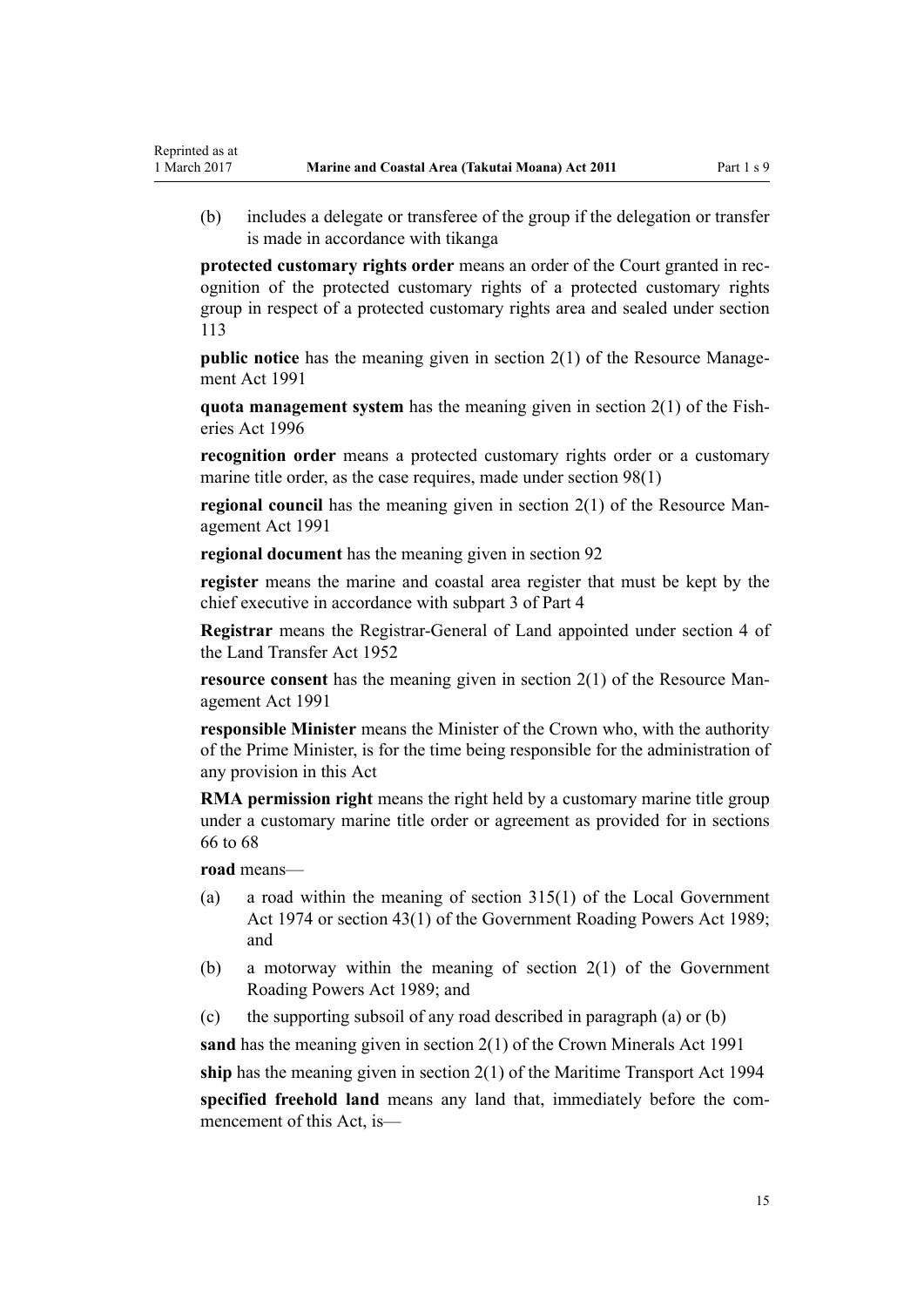- <span id="page-15-0"></span>(a) Maori freehold land within the meaning of [section 4](http://prd-lgnz-nlb.prd.pco.net.nz/pdflink.aspx?id=DLM289897) of Te Ture Whenua Maori Act 1993; or
- (b) set apart as a Maori reservation under [Te Ture Whenua Maori Act 1993;](http://prd-lgnz-nlb.prd.pco.net.nz/pdflink.aspx?id=DLM289881) or
- (c) registered under the [Land Transfer Act 1952](http://prd-lgnz-nlb.prd.pco.net.nz/pdflink.aspx?id=DLM269031) and in which a person other than the Crown or a local authority has an estate in fee simple that is registered under that Act; or
- (d) subject to the [Deeds Registration Act 1908](http://prd-lgnz-nlb.prd.pco.net.nz/pdflink.aspx?id=DLM141134) and in which a person other than the Crown or a local authority has an estate in fee simple under an instrument that is registered under that Act

#### **structure**—

- (a) has the meaning given in [section 2\(1\)](http://prd-lgnz-nlb.prd.pco.net.nz/pdflink.aspx?id=DLM230272) of the Resource Management Act 1991; and
- (b) includes any breakwater, groyne, mole, or other such structure that is made by people and fixed to land

**taonga tūturu** has the meaning given in [section 2\(1\)](http://prd-lgnz-nlb.prd.pco.net.nz/pdflink.aspx?id=DLM432125) of the Protected Objects Act 1975

**territorial authority** has the meaning given in [section 5\(1\)](http://prd-lgnz-nlb.prd.pco.net.nz/pdflink.aspx?id=DLM170881) of the Local Government Act 2002

**territorial sea** means the territorial sea of New Zealand as defined by [section 3](http://prd-lgnz-nlb.prd.pco.net.nz/pdflink.aspx?id=DLM442665) of the Territorial Sea, Contiguous Zone, and Exclusive Economic Zone Act 1977

**tikanga** means Māori customary values and practices

**wāhi tapu** and **wāhi tapu area** have the meanings given to the terms **wahi tapu** and **wahi tapu area** in [section 6](http://prd-lgnz-nlb.prd.pco.net.nz/pdflink.aspx?id=DLM4005423) of the Heritage New Zealand Pouhere Taonga Act 2014

**warden** means a person appointed under [section 80](#page-59-0).

(2) In [Schedule 1](#page-83-0) and elsewhere as the context requires, **effect** has the meaning given in [section 3](http://prd-lgnz-nlb.prd.pco.net.nz/pdflink.aspx?id=DLM231795) of the Resource Management Act 1991.

Section 9(1) **High Court Rules**: repealed, on 18 October 2016, by [section 183\(c\)](http://prd-lgnz-nlb.prd.pco.net.nz/pdflink.aspx?id=DLM5759564) of the Senior Courts Act 2016 (2016 No 48).

Section 9(1) **privilege** paragraph (a): amended, on 24 May 2013, by [section 65](http://prd-lgnz-nlb.prd.pco.net.nz/pdflink.aspx?id=DLM5081570) of the Crown Minerals Amendment Act 2013 (2013 No 14).

Section 9(1) **wāhi tapu** and **wāhi tapu area**: amended, on 20 May 2014, by [section 107](http://prd-lgnz-nlb.prd.pco.net.nz/pdflink.aspx?id=DLM4005646) of the Heritage New Zealand Pouhere Taonga Act 2014 (2014 No 26).

#### **10 Act binds the Crown**

This Act binds the Crown.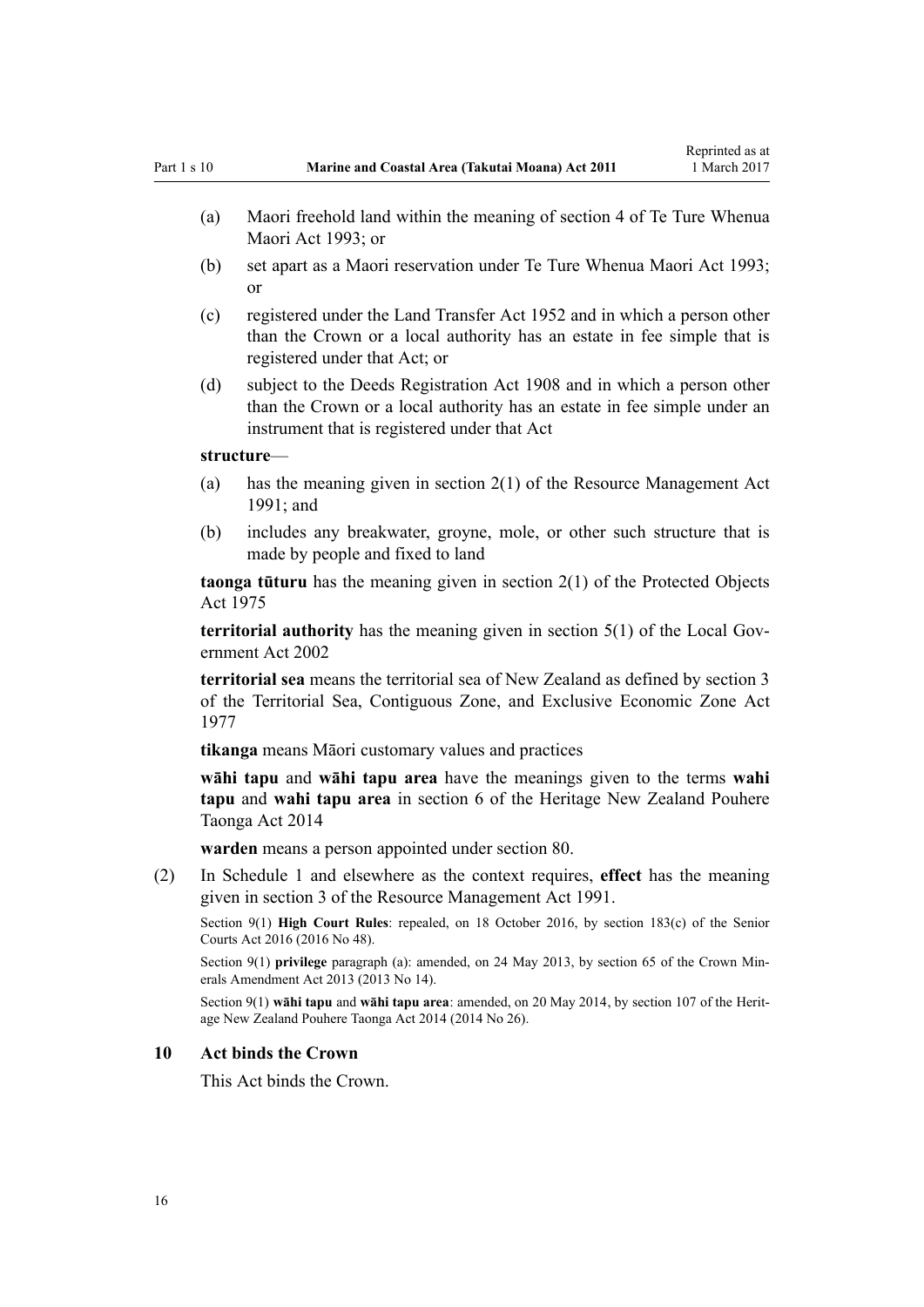# **Part 2**

### **Common marine and coastal area**

Subpart 1—Interests in common marine and coastal area

#### <span id="page-16-0"></span>**11 Special status of common marine and coastal area**

- (1) The common marine and coastal area is accorded a special status by this section.
- (2) Neither the Crown nor any other person owns, or is capable of owning, the common marine and coastal area, as in existence from time to time after the commencement of this Act.
- (3) On the commencement of this Act, the Crown and every local authority are divested of every title as owner, whether under any enactment or otherwise, of any part of the common marine and coastal area.
- (4) Whenever, after the commencement of this Act, whether as a result of erosion or other natural occurrence, any land owned by the Crown or a local authority becomes part of the common marine and coastal area, the title of the Crown or the local authority as owner of that land is, by this section, divested.
- (5) The special status accorded by this section to the common marine and coastal area does not affect—
	- (a) the recognition of customary interests in accordance with this Act; or
	- (b) any lawful use of any part of the common marine and coastal area or the undertaking of any lawful activity in any part of the common marine and coastal area; or
	- (c) any power to impose, by or under an enactment, a prohibition, limitation, or restriction in respect of a part of the common marine and coastal area; or
	- (d) any power or duty, by or under an enactment, to grant resource consents or permits (including the power to impose charges) within any part of the common marine and coastal area; or
	- (e) any power, by or under an enactment, to accord a status of any kind to a part of the common marine and coastal area, or to set aside a part of the common marine and coastal area for a specific purpose; or
	- (f) any status that is, by or under an enactment, accorded to a part of the common marine and coastal area or a specific purpose for which a part of the common marine and coastal area is, by or under an enactment, set aside, or any rights or powers that may, by or under an enactment, be exercised in relation to that status or purpose.
- (6) In this section, **enactment** includes bylaws, regional plans, and district plans.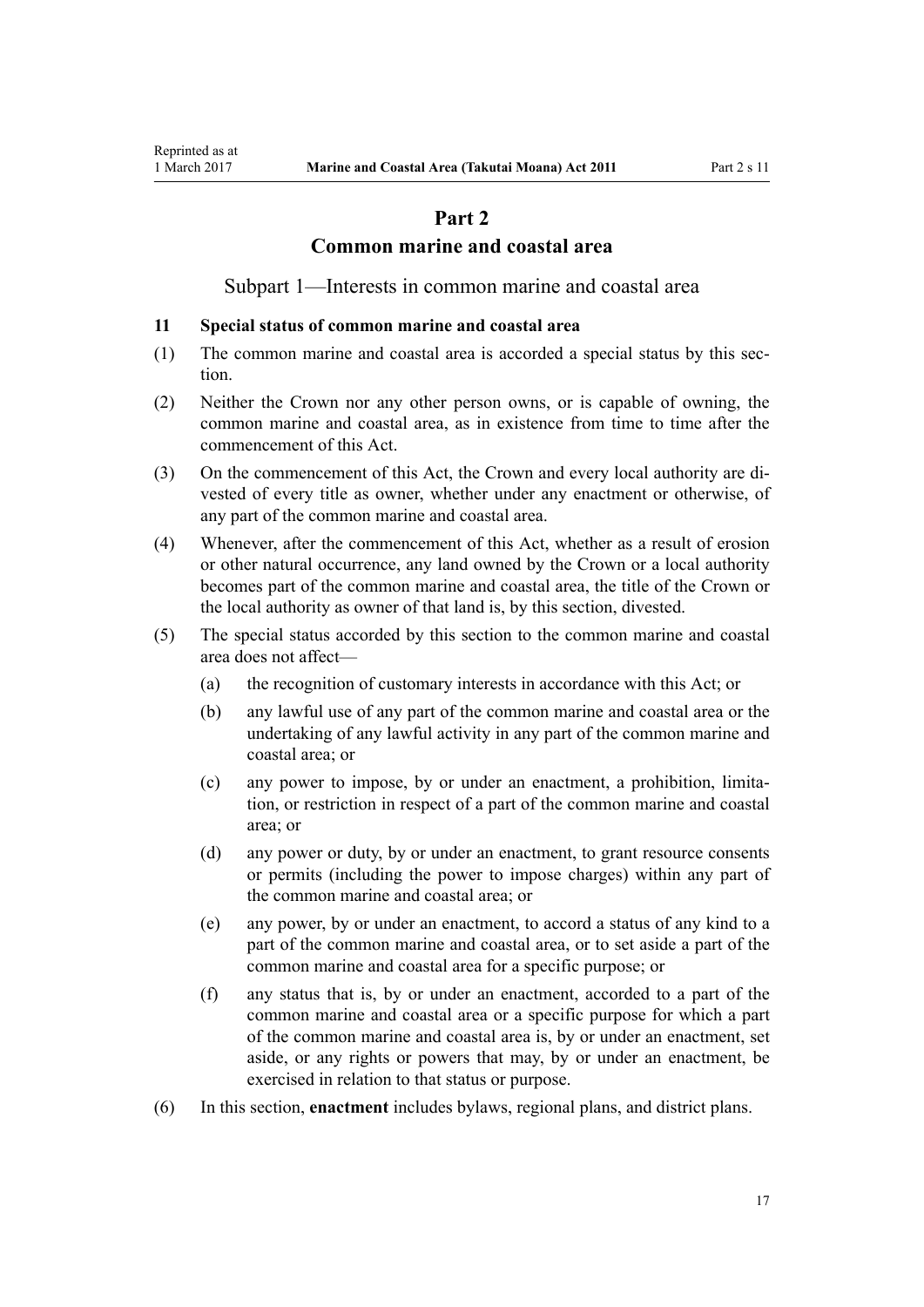# <span id="page-17-0"></span>**12 Areas acquiring status under certain enactments may vest in Crown**

- (1) This section applies to any defined area within the common marine and coastal area that acquires a status of any of the following kinds:
	- (a) a conservation area within the meaning of [section 2\(1\)](http://prd-lgnz-nlb.prd.pco.net.nz/pdflink.aspx?id=DLM103616) of the Conservation Act 1987:
	- (b) a national park within the meaning of [section 2](http://prd-lgnz-nlb.prd.pco.net.nz/pdflink.aspx?id=DLM36968) of the National Parks Act 1980:
	- (c) a reserve within the meaning of [section 2](http://prd-lgnz-nlb.prd.pco.net.nz/pdflink.aspx?id=DLM444310) of the Reserves Act 1977.
- (2) The Governor-General may, by Order in Council made on the recommendation of the Minister of Conservation, vest in the Crown any defined area to which this section applies other than an area that is within a customary marine title area.
- (3) When an Order in Council made under this section comes into force, the defined area to which it relates ceases to be part of the common marine and coastal area.
- (4) Every Order in Council made under this section is a legislative instrument and a disallowable instrument for the purposes of the [Legislation Act 2012](http://prd-lgnz-nlb.prd.pco.net.nz/pdflink.aspx?id=DLM2997643) and must be presented to the House of Representatives under [section 41](http://prd-lgnz-nlb.prd.pco.net.nz/pdflink.aspx?id=DLM2998573) of that Act. Section 12(4): replaced, on 5 August 2013, by [section 77\(3\)](http://prd-lgnz-nlb.prd.pco.net.nz/pdflink.aspx?id=DLM2998633) of the Legislation Act 2012 (2012) No 119).

#### **13 Boundary changes of marine and coastal area**

- (1) This Act (other than [section 11\(4\)](#page-16-0)) does not affect any enactment or the common law that governs accretions or erosions.
- (2) However, if, because of a change caused by a natural occurrence or process, any land, other than a road, that is owned by the Crown or a local authority becomes part of the marine and coastal area, then that land becomes part of the common marine and coastal area (even if that land consists of or is included in a piece of land defined by fixed boundaries).
- (3) If land has, because of a change caused by a natural occurrence or process, ceased to be part of the common marine and coastal area, and the title to that land is not determined by an enactment or the common law, then the land vests in the Crown as Crown land and is subject to the [Land Act 1948.](http://prd-lgnz-nlb.prd.pco.net.nz/pdflink.aspx?id=DLM250585)

#### **14 Roads located in marine and coastal area**

- (1) Any road, whether formed or unformed, that is in the marine and coastal area on the commencement of this Act is not part of the common marine and coastal area.
- (2) A certificate signed and dated by the responsible Minister may state, in respect of an unformed road to which subsection (1) applies,—
	- (a) that the formation of the road has commenced; or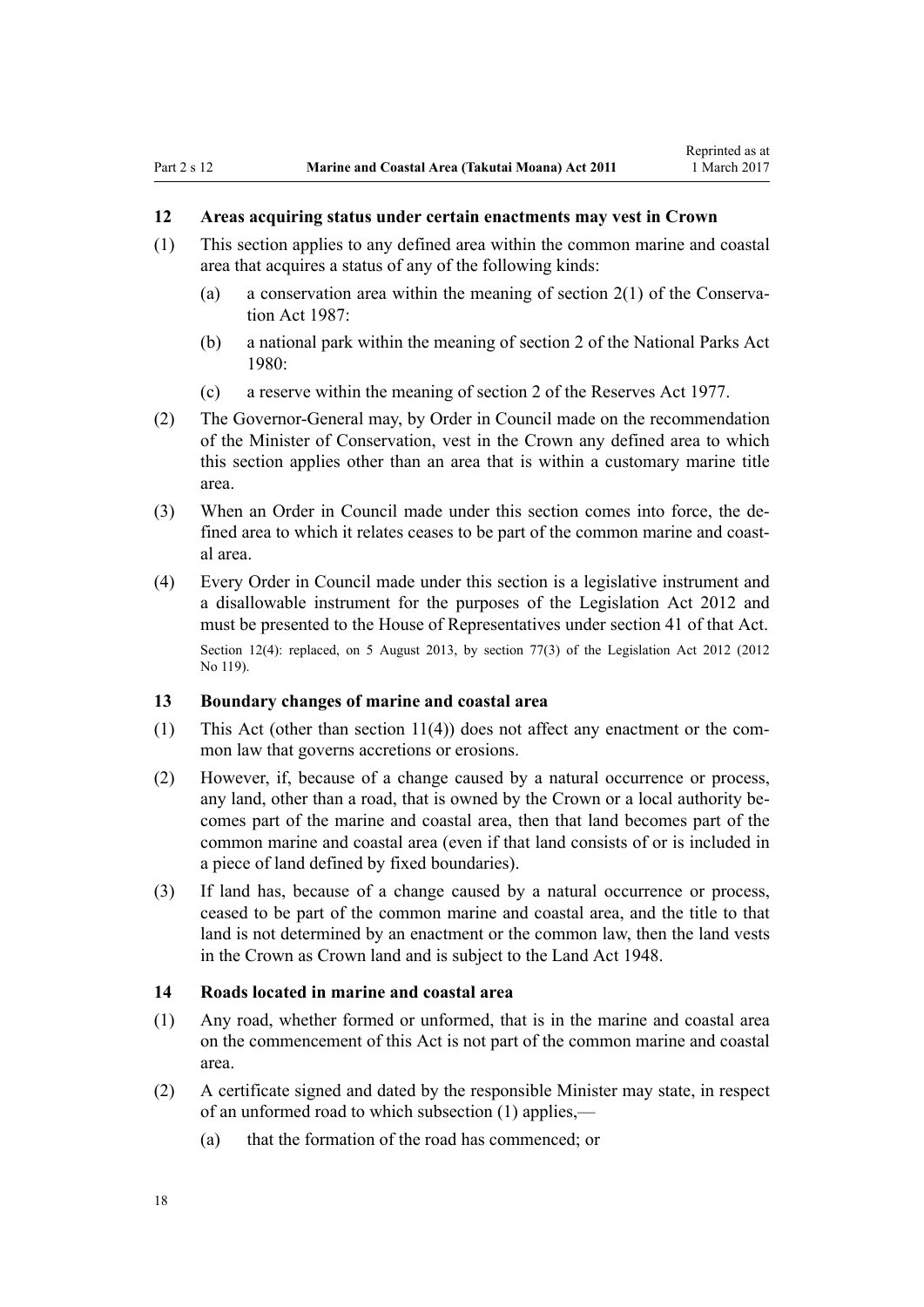- (b) that the Minister believes that the formation of the road is intended to be commenced, having regard to any evidence that the Minister considers relevant, including, without limitation, any resource consent or other authorisation for that formation or any application or proposed application for such consent or authorisation.
- (3) If, on the day before any quinquennial anniversary, an unformed road to which subsection (1) applies continues in existence as an unformed road, then that road is deemed to be stopped, and becomes part of the common marine and coastal area on that anniversary, unless a current certificate has been signed and dated in respect of that road.
- (4) If a road to which subsection (1) applies continues to be unformed for at least 15 years after the commencement of this Act, the road is deemed to be stopped, and becomes part of the common marine and coastal area, on the date that the responsible Minister, in his or her discretion, signs and dates a certificate stating that—
	- (a) the formation of the road has not commenced; and
	- (b) the Minister believes that there is no longer an intention to commence the formation of the road.
- (5) An unformed road that, after the commencement of this Act, comes into existence in the marine and coastal area is part of the common marine and coastal area.
- (6) However, if a road to which subsection (5) applies is formed, the road ceases to be part of the common marine and coastal area on the day on which its formation is completed.
- (7) In any case where a road in the marine and coastal area is not part of the common marine and coastal area, the ownership, management, and control of the road is determined and governed by the enactments that apply to the road.
- (8) Nothing in this section (except subsection (7)) or in [section 15](#page-19-0) applies to a private road.
- (9) In this section,—

**current certificate** means a certificate under subsection (2) that is dated not earlier than 6 months before the relevant quinquennial anniversary

**formation** and **form** have the same meaning as in [section 2\(1\)](http://prd-lgnz-nlb.prd.pco.net.nz/pdflink.aspx?id=DLM415539) of the Local Government Act 1974

**private road** has the same meaning as in [section 315\(1\)](http://prd-lgnz-nlb.prd.pco.net.nz/pdflink.aspx?id=DLM420326) of the Local Government Act 1974

**quinquennial anniversary** means any date that is the fifth, tenth, or 15th anniversary of the commencement of this Act.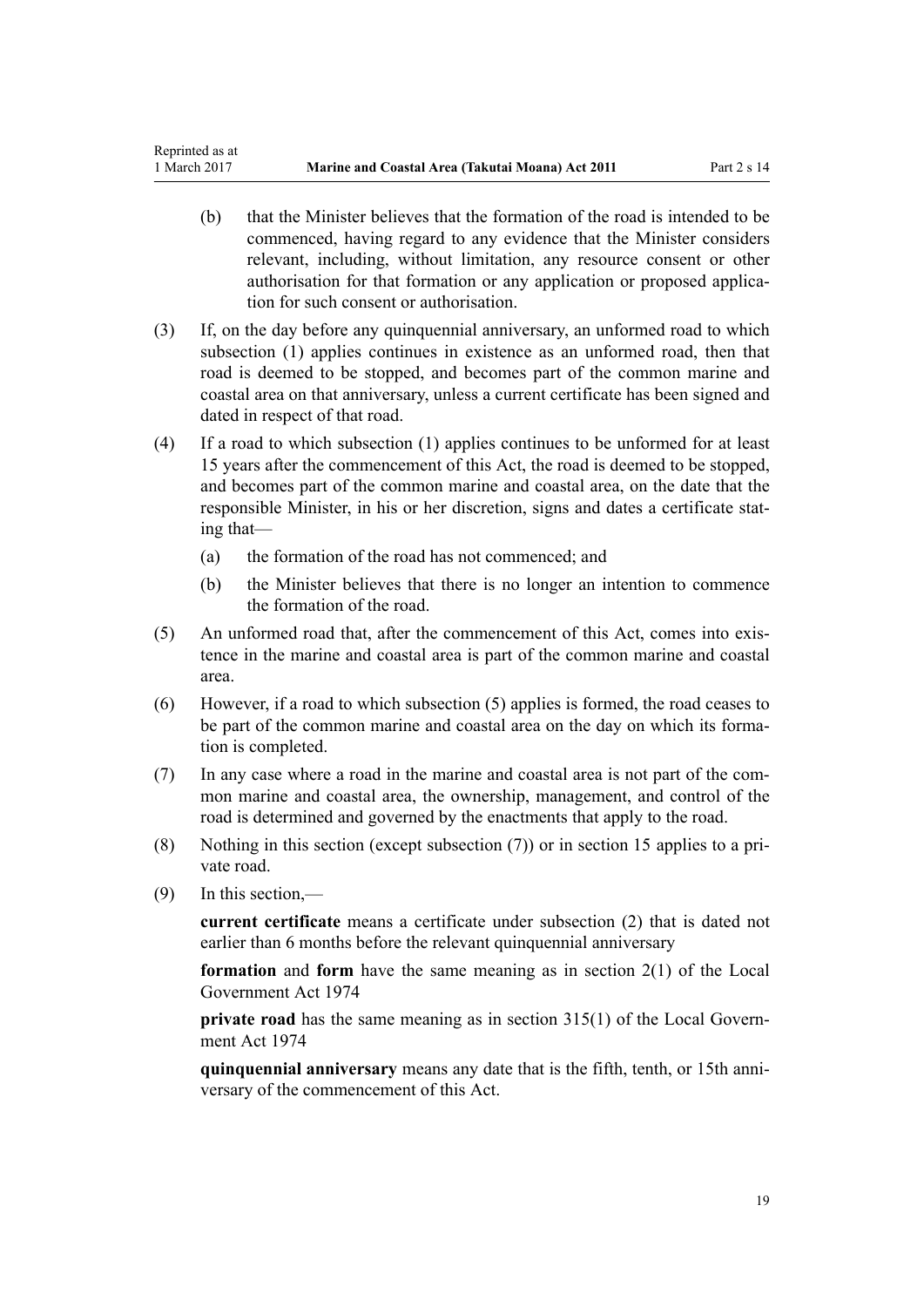### <span id="page-19-0"></span>**15 No ownership in road that becomes part of common marine and coastal area**

- (1) When a road or a former road becomes part of the common marine and coastal area, the title of the Crown or other entity as owner of the road is divested.
- (2) If a road in the marine and coastal area is stopped under the [Local Government](http://prd-lgnz-nlb.prd.pco.net.nz/pdflink.aspx?id=DLM415531) [Act 1974](http://prd-lgnz-nlb.prd.pco.net.nz/pdflink.aspx?id=DLM415531) or the [Public Works Act 1981](http://prd-lgnz-nlb.prd.pco.net.nz/pdflink.aspx?id=DLM45426), the former road becomes or, as the case requires, continues to be, part of the common marine and coastal area.
- (3) A certificate signed by the responsible Minister that identifies a road or an area and states that a provision of [section 14](#page-17-0) or this section has, since a specified date, applied to the road or area is, in the absence of proof to the contrary, sufficient evidence of the matters stated in the certificate.
- (4) This section and [section 14](#page-17-0) override section 18.

### **16 Continued Crown ownership of minerals**

- (1) Nothing in [section 11](#page-16-0) or [83](#page-61-0) affects [section 10](http://prd-lgnz-nlb.prd.pco.net.nz/pdflink.aspx?id=DLM246310) of the Crown Minerals Act 1991, which provides that all petroleum, gold, silver, and uranium existing in its natural condition in land is the property of the Crown.
- (2) For the purposes of [section 11](http://prd-lgnz-nlb.prd.pco.net.nz/pdflink.aspx?id=DLM246311) of the Crown Minerals Act 1991, the operation of [section 11](#page-16-0) or 17 is deemed to be an alienation from the Crown and, accordingly, every mineral (other than pounamu to which [section 3](http://prd-lgnz-nlb.prd.pco.net.nz/pdflink.aspx?id=DLM413605) of the Ngai Tahu (Pounamu Vesting) Act 1997 applies) existing in its natural condition in the common marine and coastal area is reserved in favour of the Crown.
- (3) [Section 11](#page-16-0) does not affect any privileges and the [Crown Minerals Act 1991](http://prd-lgnz-nlb.prd.pco.net.nz/pdflink.aspx?id=DLM242535) continues to apply to those privileges in all respects.
- (4) This section is subject to [section 83.](#page-61-0)

### **17 Additions to common marine and coastal area**

- (1) If, at any time after the commencement of this Act, the Crown or a local authority acquires, whether by purchase, gift, exchange, or by operation of law, any specified freehold land that is wholly or partly within the marine and coastal area, then that land, to the extent that it is within the marine and coastal area, becomes on that acquisition part of the common marine and coastal area.
- (2) Subsection (1) does not apply to any specified freehold land that is accorded a status under an enactment other than this Act.

#### **18 Rights of owners of structures**

- (1) This section applies to any structure that is, on or after the commencement of this Act, fixed to, or under or over, any part of the common marine and coastal area.
- (2) Each structure to which this section applies—
	- (a) is to be regarded as personal property and not as land or as an interest in land; and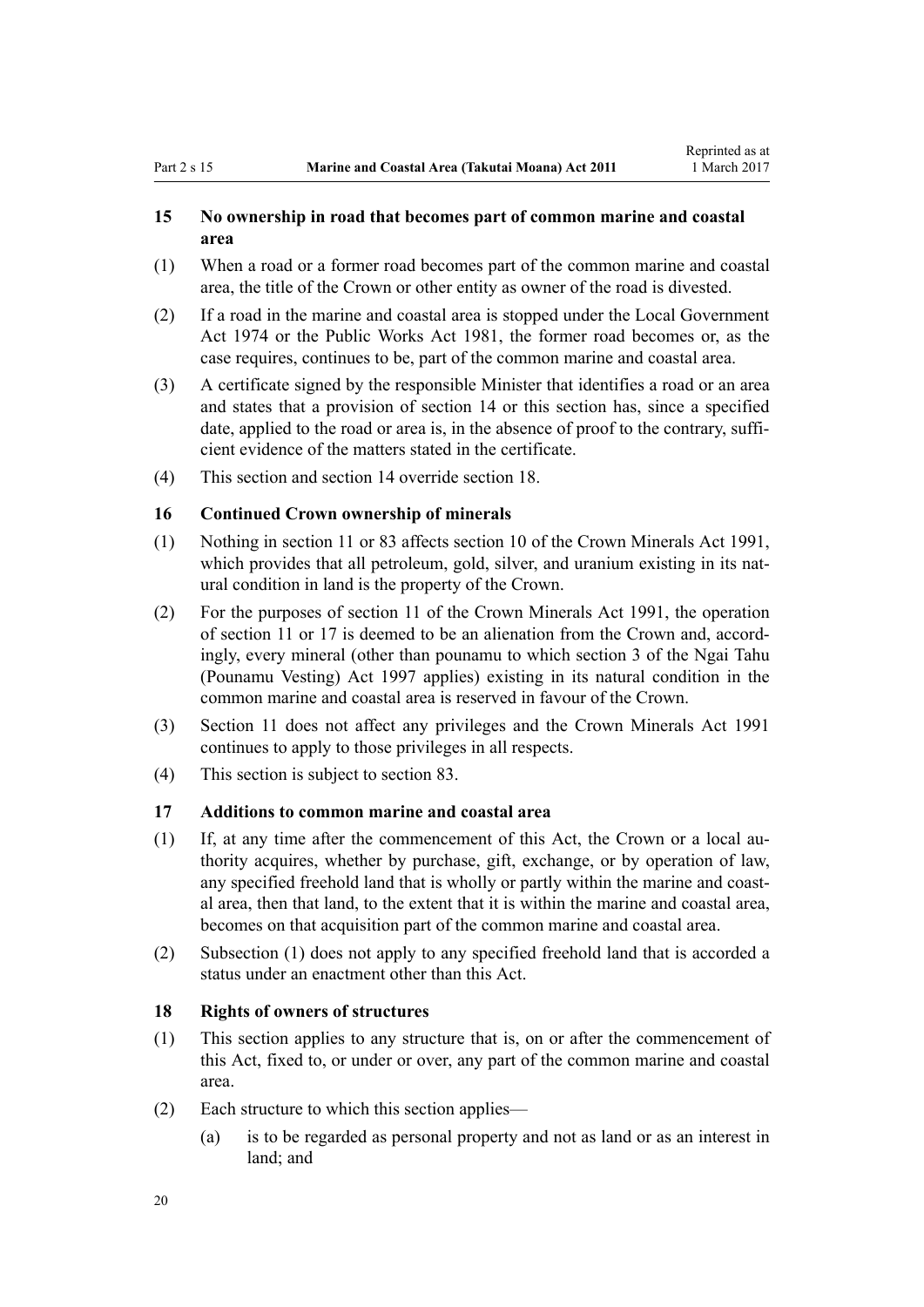<span id="page-20-0"></span>Reprinted as at

- (b) does not form part of the common marine and coastal area.
- (3) A person who, immediately before the commencement of this Act, had an interest in a structure to which this section applies continues to have that interest in the structure as personal property until the person's interest is changed by a disposition or by operation of law.
- (4) A person is presumed, unless the contrary is shown, to own a structure to which this section applies if the person holds a resource consent for the occupation of the part of the common marine and coastal area in which the structure is located.
- (5) Any authority, in force immediately before the commencement of this Act, by which the Crown, a Minister, an officer, an employee, a department, an instrument of the Crown, or a local authority is authorised to exercise and perform powers, duties, or functions in respect of a structure to which this section applies continues to be in force according to its tenor until it is changed or ceases to have effect by a lawful direction, disposition, or by operation of law.

### **19 Crown deemed to be owner of abandoned structures**

- (1) The Crown is deemed to be the owner of any structure that is abandoned in the common marine and coastal area.
- (2) For the purposes of this section, a structure is **abandoned** if the regional council with statutory functions in the part of the common marine and coastal area in which the structure is located has, after due inquiry, been unable to ascertain the identity or the whereabouts of the owner of the structure.
- (3) Where the ownership of a structure in the common marine and coastal area is uncertain, the regional council must undertake an inquiry under subsection (2) if there is no current resource consent in respect of the structure.
- (4) Every inquiry under subsection (2) must be undertaken in accordance with regulations made under [section 118](#page-77-0).
- (5) Nothing in this section makes the Crown liable—
	- (a) for any breaches committed, in respect of a structure, before the Crown became the deemed owner of the structure; or
	- (b) for any effects attributable to anything done or omitted, in respect of a structure, before the Crown became the deemed owner of the structure; or
	- (c) to comply with any requirement in respect of the structure that does not relate to a matter of health or safety or to a significant adverse effect on the environment.

#### **20 Act does not affect existing resource consents or lawful activities**

Nothing in this Act limits or affects—

(a) any resource consent granted before the commencement of this Act; or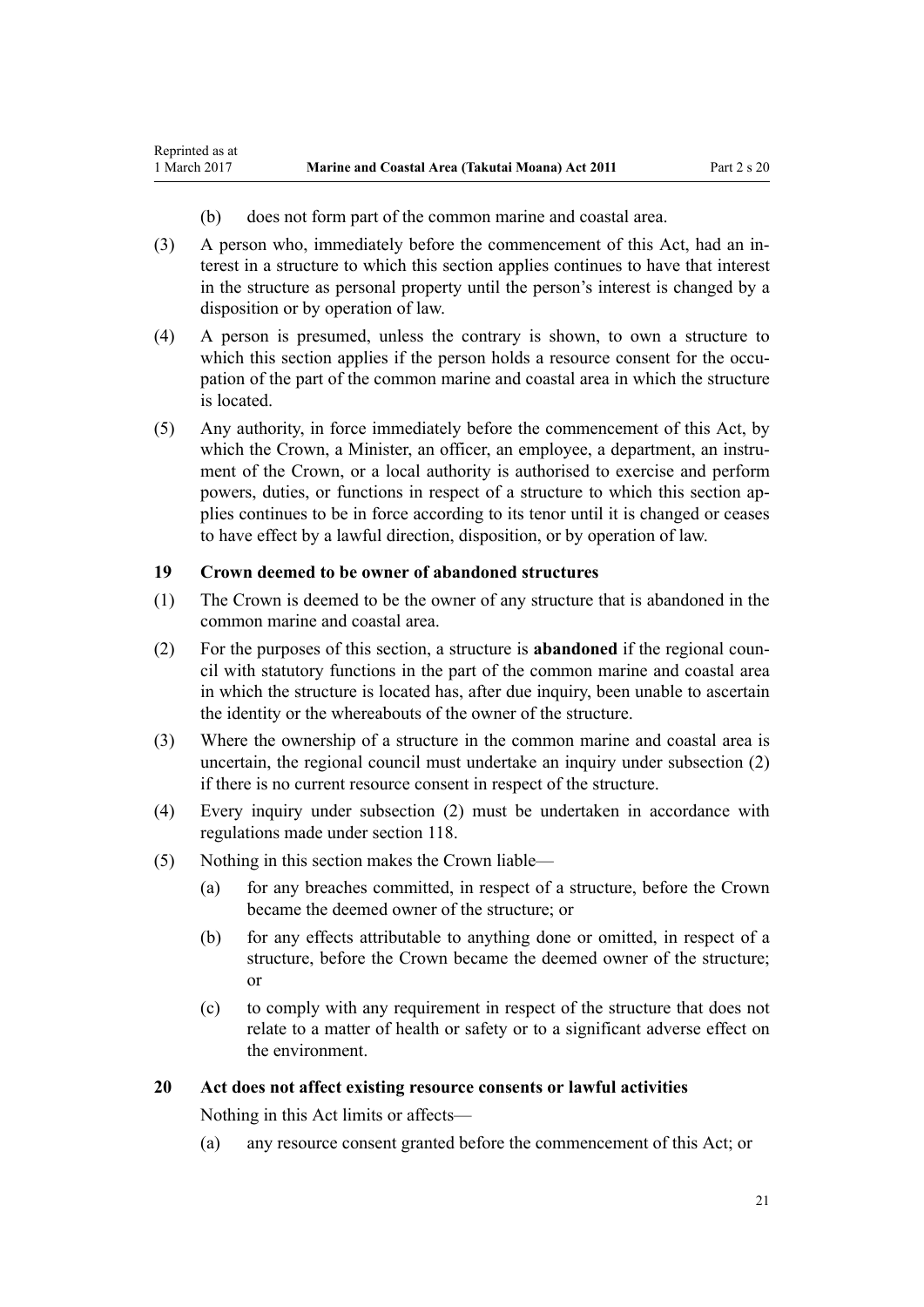<span id="page-21-0"></span>(b) any activities that can be lawfully undertaken without a resource consent or other authorisation.

#### **21 Certain proprietary interests to continue**

- (1) In this section, **proprietary interest**
	- (a) means any interest under a lease, licence, permit, easement, or statutory authorisation (not being a resource consent) granted in respect of any land that, on the commencement of this Act, is located within the common marine and coastal area; and
	- (b) includes any right to a renewal or an extension of that interest; but
	- (c) does not include a privilege.
- (2) A proprietary interest that, immediately before the commencement of this Act, was in effect continues, so far as it is lawful, to have effect according to its tenor.
- (3) Every proprietary interest that is continued by subsection (2) and that has been granted by a person other than the Crown is deemed to have been granted by the Crown.
- (4) The Minister of Conservation is authorised to execute on behalf of the Crown any instrument or other document that is required to be executed by the grantor in respect of any proprietary interest.
- (5) The Minister of Conservation may enforce any condition to which a proprietary interest is subject by taking any measures, including the taking of proceedings, that the grantor of the interest could take.
- (6) The Crown may grant a renewal or extension of a proprietary interest only if the interest contains a right of renewal or extension.
- (7) This section overrides [section 11](#page-16-0).

### **22 Provisions relating to computer freehold registers wholly in common marine and coastal area**

- (1) The Registrar must, at the request of the Minister of Conservation and without further authority than this section, cancel the whole of any computer freehold register that comprises land that is wholly within the common marine and coastal area.
- (2) Immediately upon the cancellation under subsection (1) of a computer freehold register that is subject to a current registered interest or current registered notification, the Registrar must, without further authority than this section,—
	- (a) issue a computer interest register under [section 9](http://prd-lgnz-nlb.prd.pco.net.nz/pdflink.aspx?id=DLM140179) of the Land Transfer (Computer Registers and Electronic Lodgement) Amendment Act 2002 for that registered interest or notification; and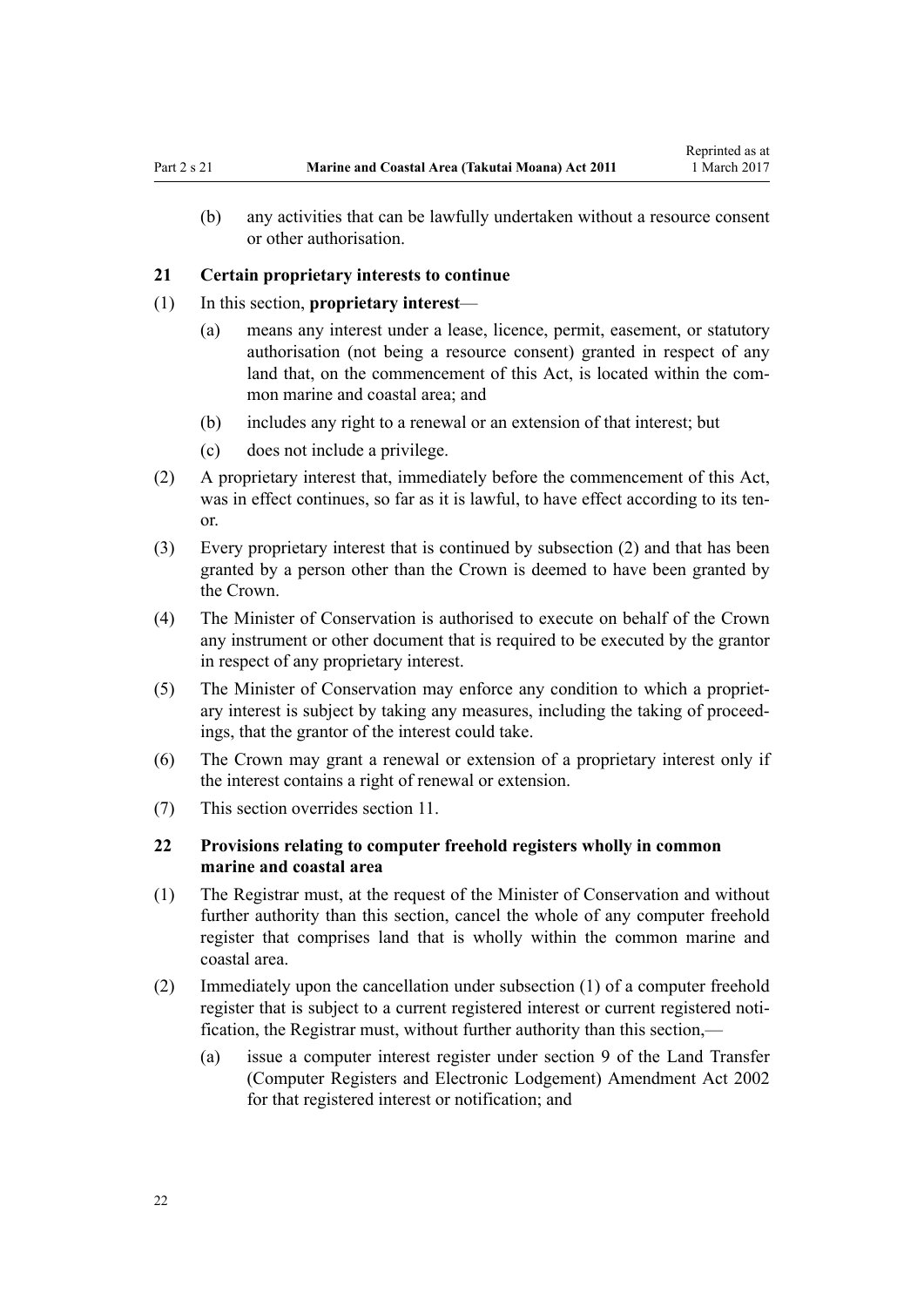- <span id="page-22-0"></span>(b) record on that computer interest register that the land to which the registered interest or notification relates is located in the common marine and coastal area.
- (3) When the interest or notification for which a computer interest register has been issued in accordance with subsection (2)(a) expires or is extinguished or is otherwise determined, the Registrar must, at the request of the Minister of Conservation and without further authority than this section, cancel the computer interest register.

# **23 Provisions relating to computer freehold register to land in common marine and coastal area and land above line of mean high-water springs**

- (1) If any computer freehold register comprises any land that is part of the common marine and coastal area as well as any adjacent land (the **adjacent land**) above the line of mean high-water springs, either the Minister of Conservation or the owner of the adjacent land may apply to the Registrar for the issue of a computer freehold register for the adjacent land.
- (2) On presentation of the application, the Registrar, on payment of the appropriate fee, must, despite anything in the [Land Transfer Act 1952,](http://prd-lgnz-nlb.prd.pco.net.nz/pdflink.aspx?id=DLM269031)—
	- (a) cancel the computer freehold register that comprises the land within the common marine and coastal area and the adjacent land; and
	- (b) issue a computer freehold register under [section 7](http://prd-lgnz-nlb.prd.pco.net.nz/pdflink.aspx?id=DLM140177) of the Land Transfer (Computer Registers and Electronic Lodgement) Amendment Act 2002 in the name of the owner of the adjacent land for the adjacent land; and
	- (c) note any current registered interest or current registered notification that relates to the adjacent land against that computer freehold register in the order in which it appears on the computer freehold register cancelled under paragraph (a); and
	- (d) issue a computer interest register under [section 9](http://prd-lgnz-nlb.prd.pco.net.nz/pdflink.aspx?id=DLM140179) of the Land Transfer (Computer Registers and Electronic Lodgement) Amendment Act 2002 for any registered interest or current registered notification that relates to land within the common marine and coastal area that was part of the computer freehold register cancelled under paragraph (a).
- (3) The Registrar may require the deposit of any survey plan necessary for the issue of a computer freehold register under subsection (2)(b).
- (4) To avoid doubt, no action taken under this section is subject to [Part 10](http://prd-lgnz-nlb.prd.pco.net.nz/pdflink.aspx?id=DLM236786) of the Resource Management Act 1991.

# **24 Exclusion of interests in marine and coastal area founded on adverse possession or prescriptive title**

(1) Despite any other enactment or rule of law, no person may claim an interest in any part of the marine and coastal area on the ground of adverse possession or prescriptive title.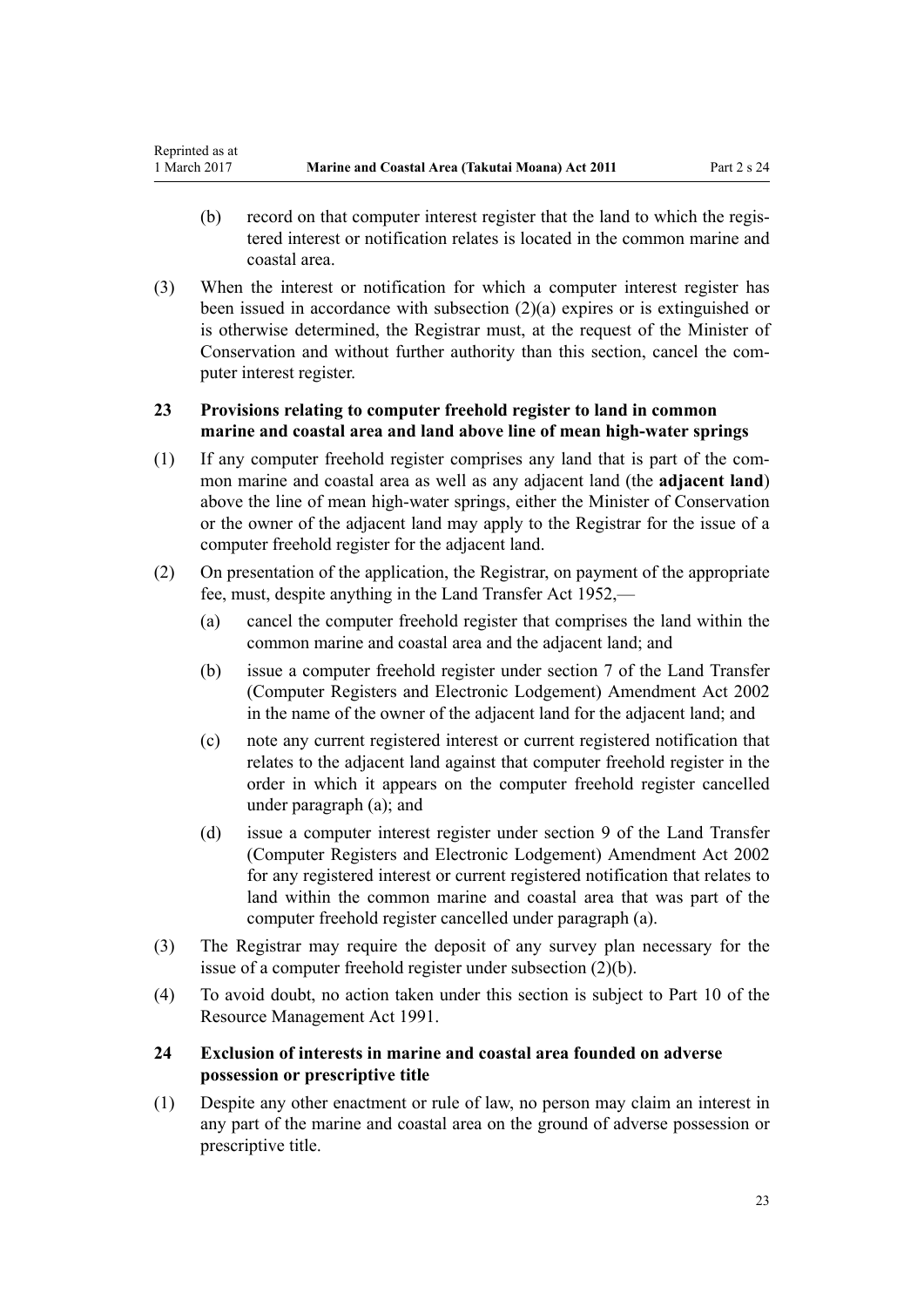<span id="page-23-0"></span>(2) No relief may be claimed by any person for any loss or damage arising from this section.

### **25 Local authorities may apply to Minister for redress for loss of divested areas**

- (1) A local authority that, as a result of the operation of [section 11\(3\) or \(4\)o](#page-16-0)r [17](#page-19-0), loses its title to any land in the common marine and coastal area that it had acquired by purchase may apply to the Minister of Conservation for redress.
- (2) In considering an application by a local authority under subsection (1), the Minister of Conservation must be guided by whichever of the following criteria is applicable:
	- (a) if the local authority purchased the relevant land at full market value, compensation is to be paid at current market value:
	- (b) if the local authority did not purchase the relevant land at full market value, redress is limited to compensation for direct financial loss to the local authority arising from the loss of ownership, including loss of—
		- (i) any income that the local authority would, but for the operation of [section 11\(3\) or \(4\)](#page-16-0) or [17](#page-19-0), have derived from the relevant part of the marine and coastal area; and
		- (ii) any investment that the local authority made in the land after purchase.
- (3) An application under subsection (1) must be made,—
	- (a) if the loss results from the operation of section  $11(3)$ , not later than 12 months after the commencement of this Act:
	- (b) if the loss results from the operation of section  $11(4)$  or [17](#page-19-0), not later than 12 months after the occurrence of the loss to which the application relates.
- (4) No court has jurisdiction to hear any claim in respect of any loss suffered by a local authority as a result of the operation of [section 11\(3\) or \(4\)](#page-16-0) or [17](#page-19-0).
- (5) Any application made under [section 25](http://prd-lgnz-nlb.prd.pco.net.nz/pdflink.aspx?id=DLM320246) of the Foreshore and Seabed Act 2004 that, on the commencement of this Act, has not yet been finally determined by the Minister of Conservation must be treated as if this Act (other than this subsection) had not been enacted.

Subpart 2—Public rights and powers over common marine and coastal area

### *Rights of access*

#### **26 Rights of access**

(1) Every individual has, without charge, the following rights: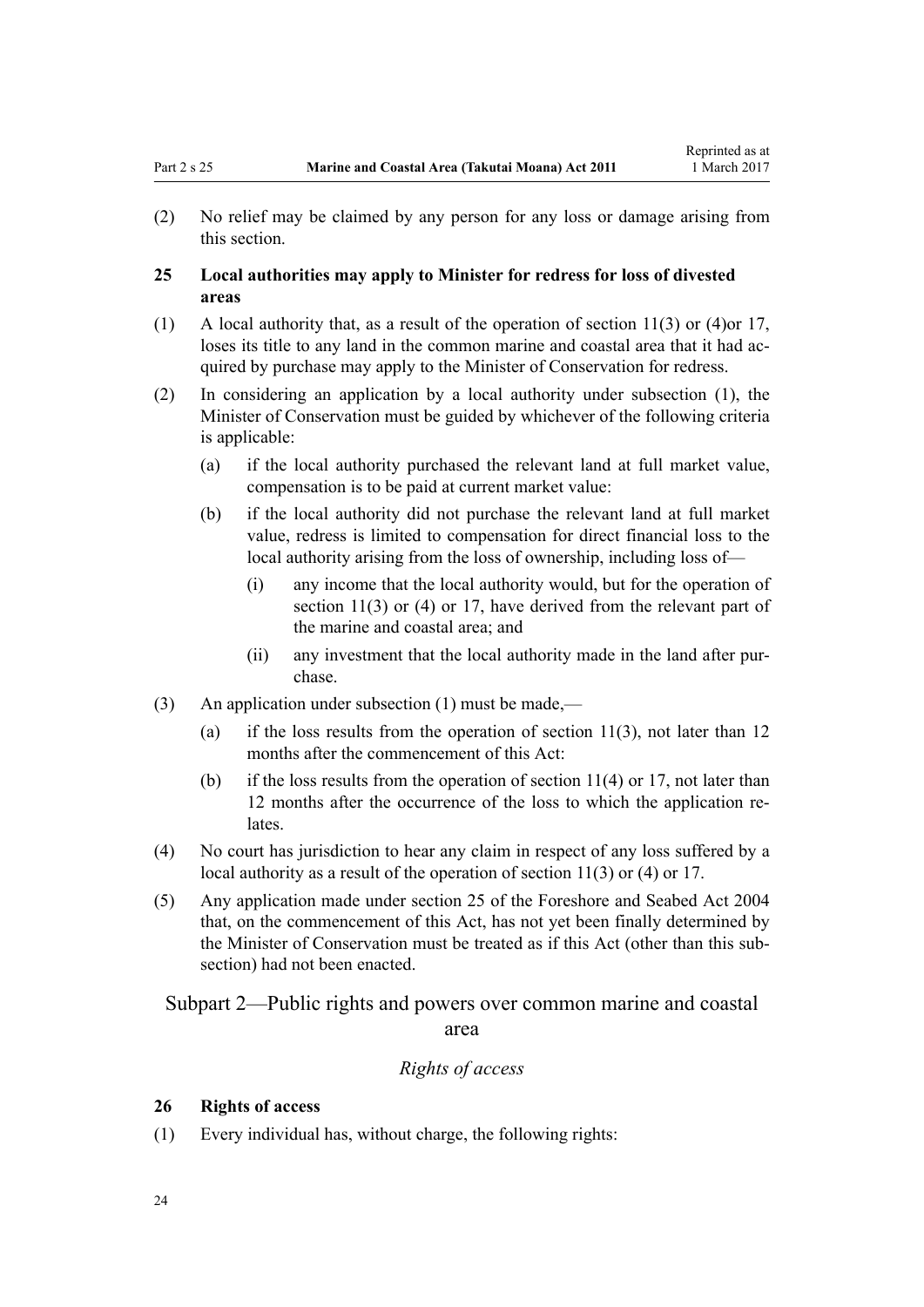- <span id="page-24-0"></span>(a) to enter, stay in or on, and leave the common marine and coastal area:
- (b) to pass and repass in, on, over, and across the common marine and coastal area:
- (c) to engage in recreational activities in or on the common marine and coastal area.
- (2) The rights conferred by this section are subject to any authorised prohibitions or restrictions that are imposed under [section 79,](#page-58-0) or by or under any other enactment.
- (3) A prohibition or restriction of the kind described in subsection (2) may, subject to the enactment in which it is contained or by which it is authorised, apply to—
	- (a) any or all of the rights conferred by this section:
	- (b) 1 or more ways of exercising those rights:
	- (c) 1 or more defined periods, or an indefinite period, or recurring periods of a stated kind:
	- (d) 1 or more specified areas.
- (4) In this section, **enactment** includes bylaws, regional plans, and district plans.

### *Rights of navigation*

#### **27 Rights of navigation within marine and coastal area**

- (1) Every person has the following rights:
	- (a) to enter, and pass and repass through, the marine and coastal area by ship:
	- (b) to temporarily anchor, moor, and ground within the marine and coastal area:
	- (c) to load and unload cargo, crew, equipment, and passengers within the marine and coastal area:
	- (d) to remain in a place within the marine and coastal area for a convenient time:
	- (e) to remain temporarily in a place within the marine and coastal area until wind or weather permits departure or until cargo has been obtained or repairs completed.
- (2) The rights conferred by subsection (1) include anything reasonably incidental to their exercise.
- (3) The rights conferred by subsection (1) may be exercised subject to any authorised restrictions and prohibitions that are imposed by or under an enactment, including restrictions and prohibitions imposed under [sections 78](#page-57-0) and [79.](#page-58-0)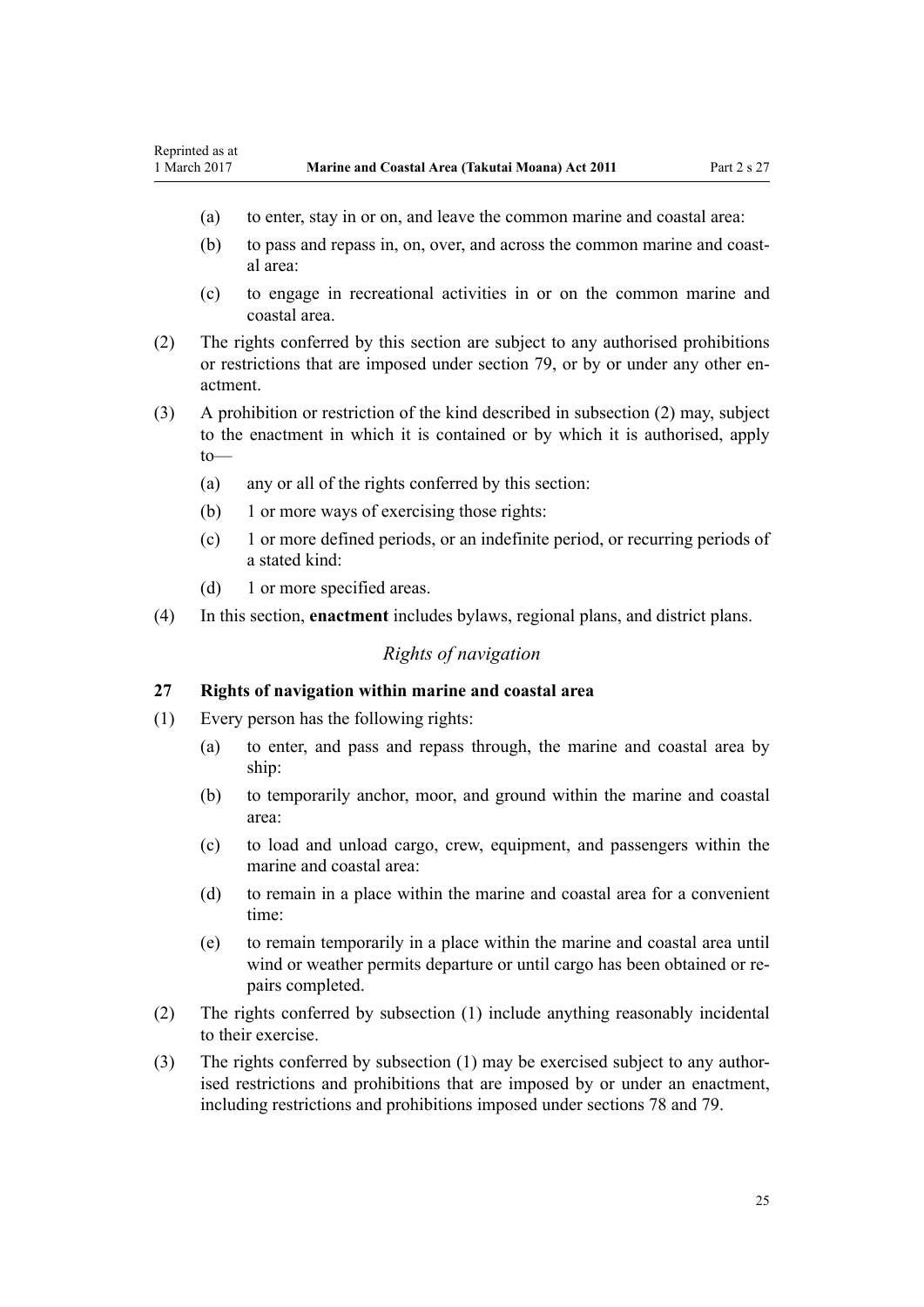- <span id="page-25-0"></span>(4) A restriction or prohibition of the kind described in subsection (3) may, subject to the enactment in which it is contained or by which it is authorised, apply to—
	- (a) 1 or more of the rights conferred by this section:
	- (b) 1 or more ways of exercising those rights:
	- (c) a definite period or an indefinite period, or recurring periods of a stated kind:
	- (d) 1 or more specified areas.
- (5) In this section, **enactment** includes bylaws, regional plans, and district plans.

# *Rights of fishing*

#### **28 Fishing rights preserved**

- (1) Nothing in this Act prevents the exercise of any fishing rights conferred or recognised by or under an enactment or by a rule of law.
- (2) Subsection (1) is subject to [section 81.](#page-60-0)

### Subpart 3—Reclaimed land

#### **29 Interpretation**

(1) In this section and in [sections 30 to 45,](#page-26-0) unless the context otherwise requires,—

**developer**, in relation to any reclaimed land, means the person (including a customary marine title group) who holds the resource consent for the reclamation by which the land is formed, whether or not that resource consent was obtained after the commencement or completion of the reclamation

**dispose of** includes sell, exchange, gift, and transfer

**eligible applicant**, in relation to an application under [section 35,](#page-27-0) means a person who, under a provision of that section, is entitled to make that application

**freehold interest** means an estate in fee simple but does not include a stratum estate in freehold or in leasehold created under the [Unit Titles Act 1972](http://prd-lgnz-nlb.prd.pco.net.nz/pdflink.aspx?id=DLM405590) or the [Unit Titles Act 2010](http://prd-lgnz-nlb.prd.pco.net.nz/pdflink.aspx?id=DLM1160400)

**interest** means a freehold interest or a lesser interest

**lesser interest** means an interest in reclaimed land that is less than a freehold interest and includes a lease, licence, or other right or title to occupy or use the land

**Minister** means the Minister of the Crown who, under the authority of any warrant or with the authority of the Prime Minister, is for the time being responsible for the administration of the [Land Act 1948](http://prd-lgnz-nlb.prd.pco.net.nz/pdflink.aspx?id=DLM250585)

**reclaimed land** means permanent land formed from land that formerly was below the line of mean high-water springs and that, as a result of a reclamation, is located above the line of mean high-water springs, but does not include—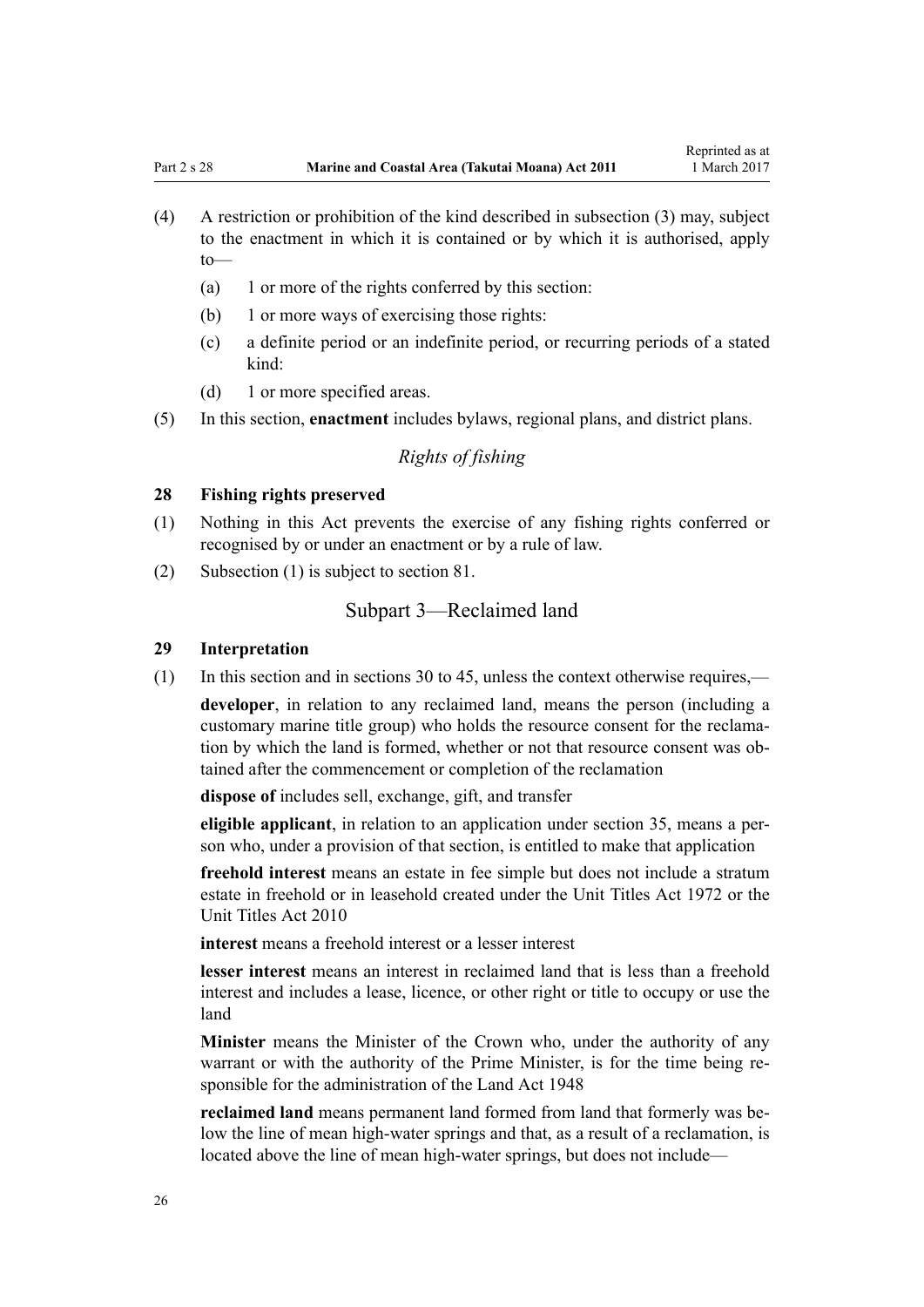- <span id="page-26-0"></span>(a) land that has arisen above the line of mean high-water springs as a result of natural processes, including accretion; or
- (b) structures such as breakwaters, moles, groynes, or sea walls

**reclaimed land subject to this subpart** means reclaimed land vested in the Crown under section 30 or 31, but does not include reclaimed land that is subject to a declaration under [section 32](#page-27-0).

(2) The purpose of this subpart is to provide certainty to business and development interests in respect of investments in reclamations and to balance the interests of all New Zealanders, including their interests in conservation.

### **30 Certain reclaimed land to vest in Crown**

- (1) Subsection (2) applies to any reclaimed land that is formed from the common marine and coastal area as a result of a lawful reclamation.
- (2) The full legal and beneficial ownership in any reclaimed land to which this subsection applies vests in the Crown absolutely if, after the commencement of this Act, a regional council approves a plan of survey, under [section 245\(5\)](http://prd-lgnz-nlb.prd.pco.net.nz/pdflink.aspx?id=DLM237630) of the Resource Management Act 1991, in respect of that land.
- (3) Subsection (4) applies to reclaimed land that is formed from the common marine and coastal area as a result of an unlawful reclamation.
- (4) The full legal and beneficial ownership in any reclaimed land to which this subsection applies vests in the Crown absolutely if the Minister signs a certificate that—
	- (a) describes the position and extent of the reclaimed land; and
	- (b) states that this subsection applies to the reclaimed land.
- (5) A certificate signed under subsection (4) is, in the absence of proof to the contrary, sufficient evidence of the matter stated in the certificate.
- (6) The [Land Act 1948](http://prd-lgnz-nlb.prd.pco.net.nz/pdflink.aspx?id=DLM250585) does not apply to reclaimed land vested by this section.

### **31 New status of existing reclaimed land**

- (1) This section applies to reclaimed land (**existing reclaimed land**) that,—
	- (a) immediately before the commencement of this Act, was—
		- (i) part of the public foreshore and seabed under the [Foreshore and](http://prd-lgnz-nlb.prd.pco.net.nz/pdflink.aspx?id=DLM319838) [Seabed Act 2004;](http://prd-lgnz-nlb.prd.pco.net.nz/pdflink.aspx?id=DLM319838) or
		- (ii) vested in the Crown under the [Land Act 1948](http://prd-lgnz-nlb.prd.pco.net.nz/pdflink.aspx?id=DLM250585); or
		- (iii) subject to the Foreshore and Seabed Endowment Revesting Act 1991; or
		- (iv) otherwise owned by the Crown; and
	- (b) is not set apart for a specified purpose.
- (2) On the commencement of this Act, the full legal and beneficial ownership of all existing reclaimed land vests in the Crown absolutely and, so far as it is,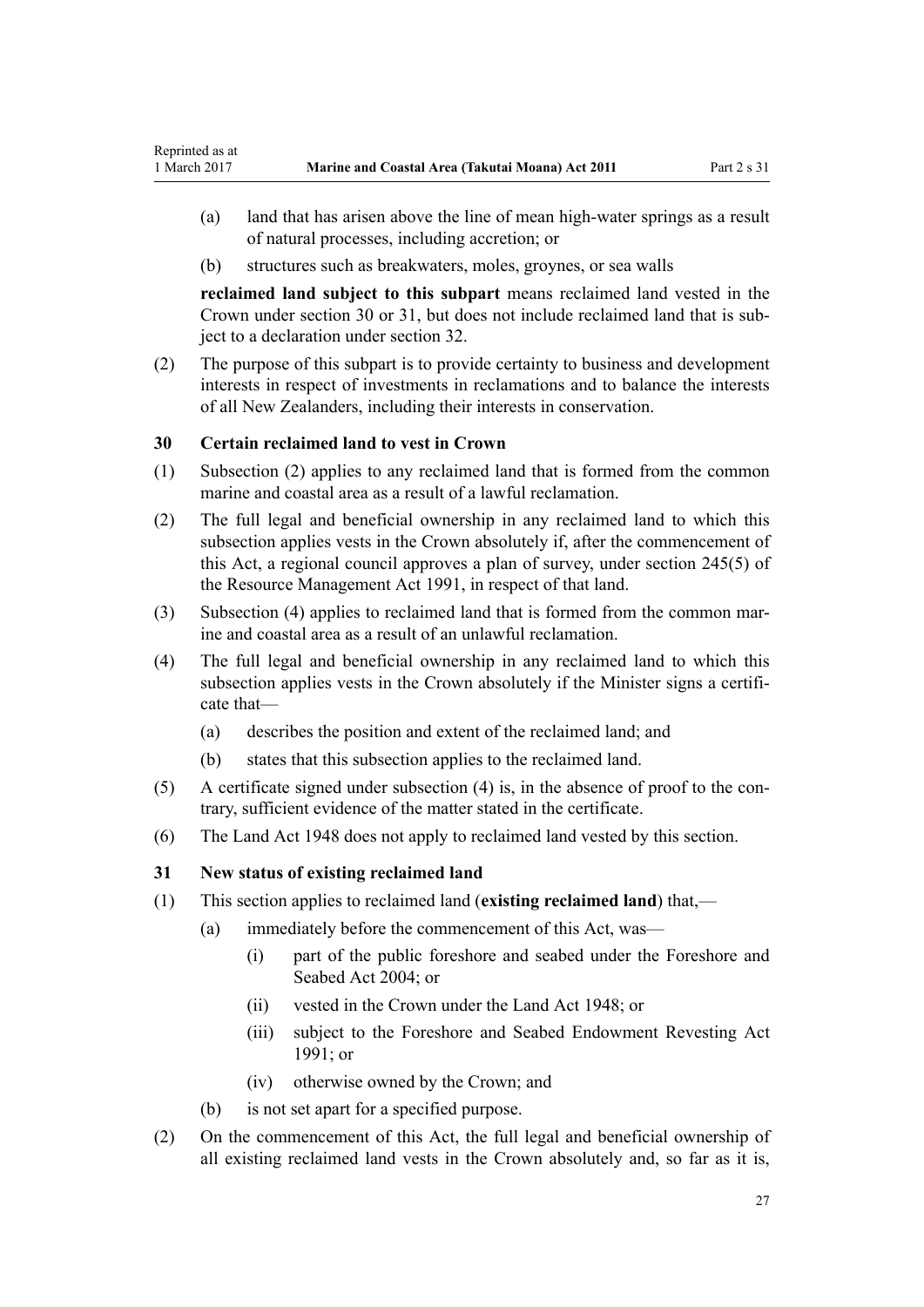<span id="page-27-0"></span>immediately before that commencement, subject to the [Foreshore and Seabed](http://prd-lgnz-nlb.prd.pco.net.nz/pdflink.aspx?id=DLM319838) [Act 2004](http://prd-lgnz-nlb.prd.pco.net.nz/pdflink.aspx?id=DLM319838), the Foreshore and Seabed Endowment Revesting Act 1991, or the [Land Act 1948](http://prd-lgnz-nlb.prd.pco.net.nz/pdflink.aspx?id=DLM250585), ceases to be subject to those Acts.

- (3) However, this section does not affect—
	- (a) any lesser interest held, immediately before the commencement of this Act, by a person other than the Crown in existing reclaimed land; or
	- (b) the ownership in structures fixed to, or under or over, existing reclaimed land.

#### **32 Minister may declare reclaimed land to be subject to Land Act 1948**

- (1) The Minister may, by notice in the *Gazette*, declare any land of the following kind to be Crown land subject to the [Land Act 1948](http://prd-lgnz-nlb.prd.pco.net.nz/pdflink.aspx?id=DLM250585) and not to this Act:
	- (a) reclaimed land vested in the Crown by [section 30](#page-26-0) or [31](#page-26-0):
	- (b) reclaimed land in which the Crown has, at any time after the commencement of this Act, acquired the freehold interest.
- (2) A notice under subsection (1)—
	- (a) must describe the position and extent of the reclaimed land; and
	- (b) takes effect on the 28th day after its publication in the *Gazette*.

#### **33 Minister to administer reclaimed land subject to this subpart**

- (1) The Minister may perform and exercise the functions, duties, and powers of the Crown as owner in respect of every area of reclaimed land that is subject to this subpart.
- (2) The Minister may sign a certificate that—
	- (a) describes the position and extent of any land; and
	- (b) states that the land is, or is not, subject to this subpart.
- (3) A certificate signed under subsection (2) is, in the absence of proof to the contrary, sufficient evidence of the matter stated in the certificate.

### **34 Granting and disposition of interests in reclaimed land subject to this subpart**

- (1) The Minister may, in accordance with sections 35 to 41, grant interests in reclaimed land subject to this subpart.
- (2) The Crown may not dispose of any interest in reclaimed land subject to this subpart otherwise than in accordance with sections 35 to 41.
- **35 Eligible applicants for interests in reclaimed land subject to this subpart**
- (1) A developer of reclaimed land subject to this subpart that has been, or is being, or is to be formed may apply to the Minister for the grant to the developer of an interest in that reclaimed land.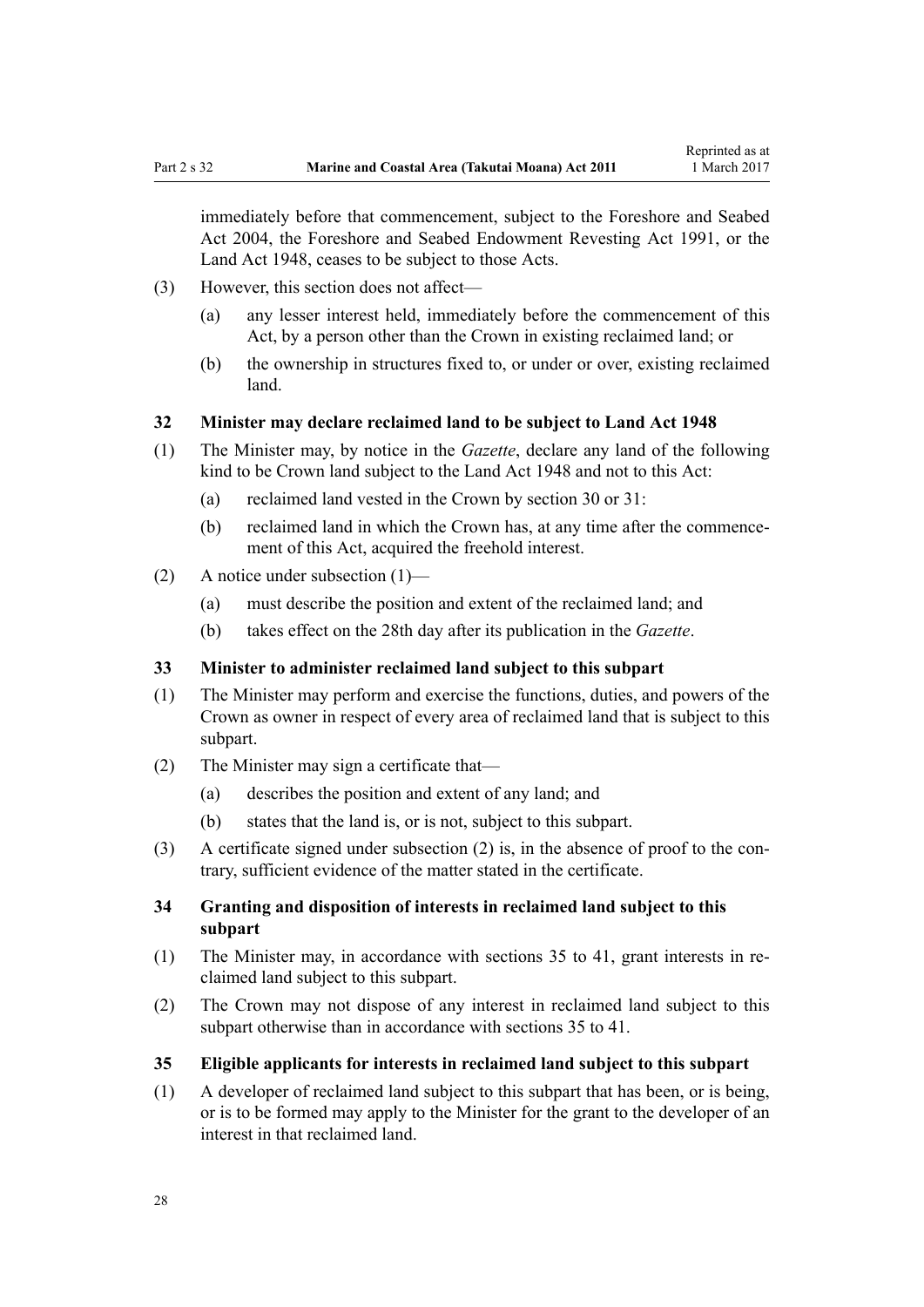- <span id="page-28-0"></span>(2) A network utility operator may apply to the Minister for the grant to the network utility operator of a lesser interest in reclaimed land subject to this subpart that has been, or is being, or is to be formed on the ground that the lesser interest is required for the purposes of the network utility operation undertaken by the network utility operator.
- (3) Subsection (4) applies if—
	- (a) reclaimed land has been subject to this subpart for more than 10 years; and
	- (b) no interest has been granted in that land; and
	- (c) no current application for the grant of an interest in that land is awaiting the Minister's determination.
- (4) If this subsection applies, any person may apply to the Minister for the grant to the person of an interest in the reclaimed land.
- (5) A developer or other person who makes an application under this section becomes liable to pay any fees payable under regulations made under this Act.
- (6) The fees referred to in subsection (5) are recoverable as a debt due to the Crown.
- (7) In this section, **network utility operator** and **network utility operation** have the same meanings as in [section 166](http://prd-lgnz-nlb.prd.pco.net.nz/pdflink.aspx?id=DLM236206) of the Resource Management Act 1991.

#### **36 Determination of application by Minister**

- (1) When an application under [section 35](#page-27-0) is made by an eligible applicant, the Minister must, without limitation, determine the following matters:
	- (a) whether the applicant is to be granted an interest in the reclaimed land and, if so, whether that interest should be a freehold interest or a lesser interest:
	- (b) if a lesser interest is to be granted, the terms and conditions of that lesser interest:
	- (c) any conditions that must be fulfilled before any interest in the reclaimed land is granted:
	- (d) the encumbrances, restrictions, or conditions (if any) that should attach to any interest (including a freehold interest) to be granted:
	- (e) any consideration (whether by payment of price, rental or other charge, or by way of set-off, or in whole or partial settlement of any claim, including any claim under the [Treaty of Waitangi Act 1975\)](http://prd-lgnz-nlb.prd.pco.net.nz/pdflink.aspx?id=DLM435367) for the grant of the interest.
- (2) In determining the matters specified in subsection (1), the Minister must take into account the following matters, so far as they are applicable:
	- (a) the minimum interest in the reclaimed land that is reasonably needed to allow the purpose of the grant to be achieved: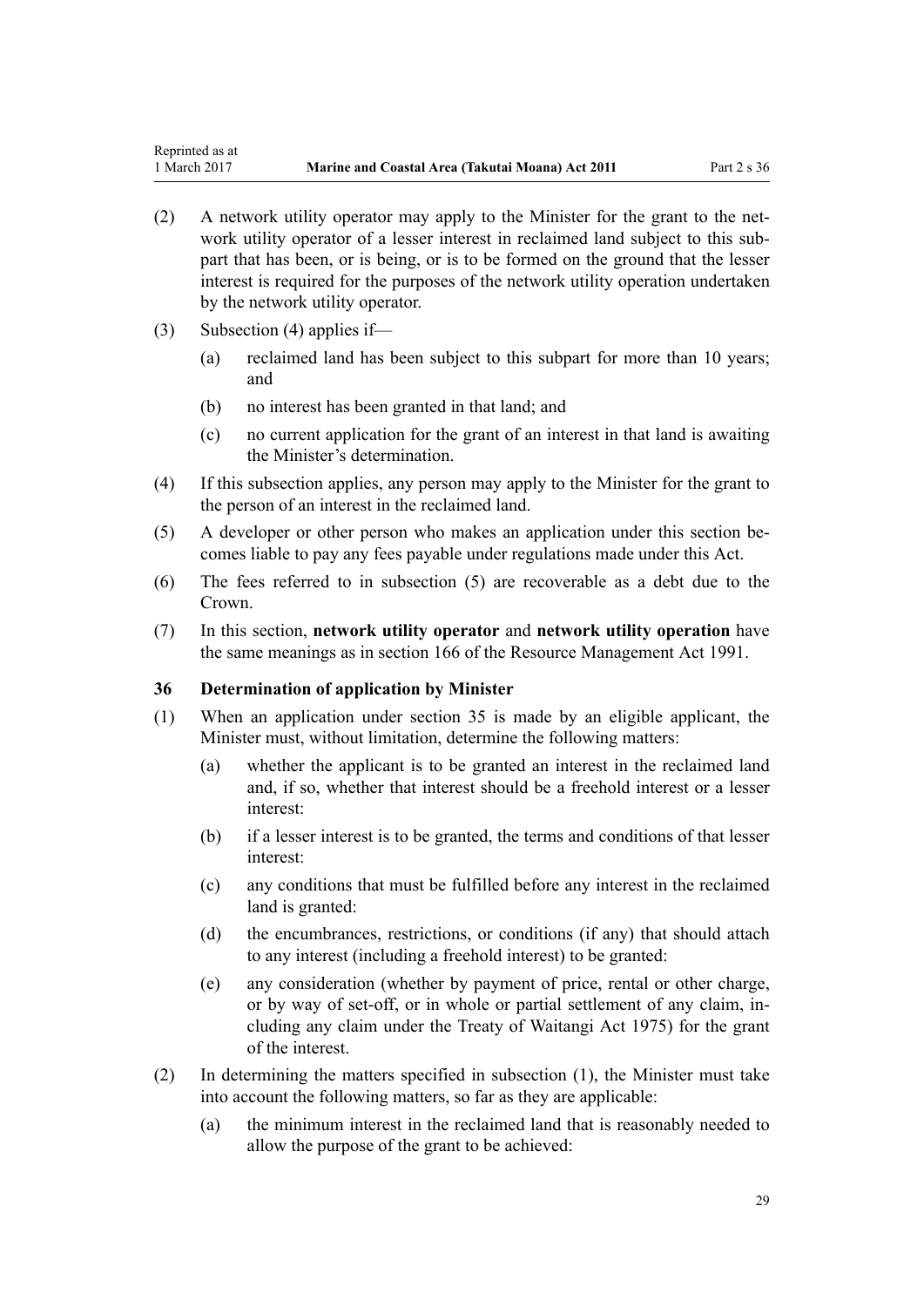- <span id="page-29-0"></span>(b) the public interest in the reclaimed land, including existing or proposed public use of the reclaimed land:
- (c) whether, and the extent to which, the public is benefiting, or is to benefit, from the use or proposed use of the reclaimed land:
- (d) any conditions or restrictions imposed on the resource consent that authorised the reclamation:
- (e) whether any historical claims have been made under the [Treaty of Wai](http://prd-lgnz-nlb.prd.pco.net.nz/pdflink.aspx?id=DLM435367)[tangi Act 1975](http://prd-lgnz-nlb.prd.pco.net.nz/pdflink.aspx?id=DLM435367) in respect of the reclaimed land or whether there are any pending applications under [Part 4:](#page-67-0)
- (f) the cultural value of the reclaimed land and surrounding area to tangata whenua:
- (g) the financial value of the reclaimed land to the Crown:
- (h) any natural or historic values associated with the reclaimed land:
- (i) the potential public access, amenity, and recreational values of the reclaimed land:
- (j) any special circumstances of the applicant, including the amount of any investment made by the applicant in respect of the reclaimed land.
- (3) The Minister may determine that several eligible applicants may each be granted a distinct interest in the reclaimed land.

### **37 Presumption that certain applicants to be granted freehold interest in reclaimed land subject to this subpart**

- (1) In the case of an application made under [section 35](#page-27-0) by an eligible applicant who is a person of a kind specified in subsection (2), the Minister's determination of the matter specified in section  $36(1)(a)$  must proceed on the basis that the person is to be granted a freehold interest in the reclaimed land unless—
	- (a) the person does not wish to be granted a freehold interest; or
	- (b) the Minister is satisfied, after considering the matters specified in [section](#page-28-0) [36\(2\)](#page-28-0), that there is good reason not to grant the person a freehold interest.
- (2) The persons are the following:
	- (a) any port company (as defined in [section 2\(1\)](http://prd-lgnz-nlb.prd.pco.net.nz/pdflink.aspx?id=DLM131688) of the Port Companies Act 1988):
	- (b) any port operator (as defined in [Part 3A](http://prd-lgnz-nlb.prd.pco.net.nz/pdflink.aspx?id=DLM5689750) of the Maritime Transport Act 1994):
	- (c) the company (as defined in [section 2](http://prd-lgnz-nlb.prd.pco.net.nz/pdflink.aspx?id=DLM125376) of the Auckland Airport Act 1987) that operates Auckland International Airport (including any entity that operates all or part of the airport and that is a subsidiary of, or successor to, that company):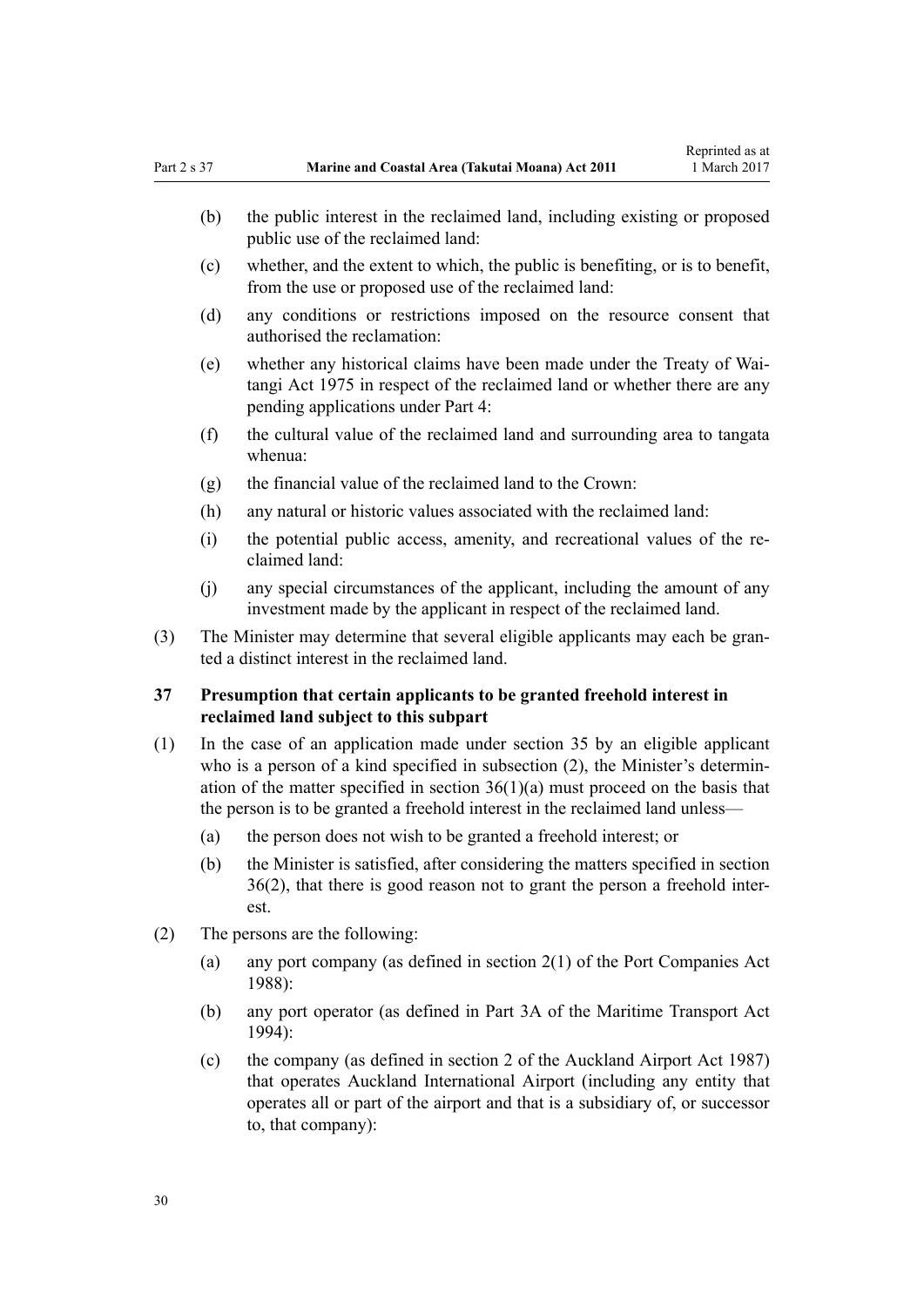(d) the company (as defined in [section 2](http://prd-lgnz-nlb.prd.pco.net.nz/pdflink.aspx?id=DLM211896) of the Wellington Airport Act 1990) that operates Wellington International Airport (including any entity that operates all or part of the airport and that is a subsidiary of, or successor to, that company).

Section 37(2)(b): replaced, on 23 October 2013, by [section 90](http://prd-lgnz-nlb.prd.pco.net.nz/pdflink.aspx?id=DLM4698973) of the Maritime Transport Amendment Act 2013 (2013 No 84).

#### **38 Notification of determination and variation**

<span id="page-30-0"></span>Reprinted as at

- (1) The Minister must notify the applicant of a determination under [section 36\(1\)](#page-28-0) and of any variation under subsection (3) of this section.
- (2) Before the Minister makes a determination under [section 36\(1\)](#page-28-0) or a variation under subsection (3) of this section, the Minister must give the applicant a reasonable opportunity to comment on the proposed determination or variation.
- (3) The Minister may, on the Minister's own initiative or on application by an applicant, vary a determination made under [section 36\(1\)](#page-28-0) before an interest in the reclaimed land to which the determination relates is vested under section 39 if that variation is, in the Minister's opinion, necessary or desirable—
	- (a) to take account of any of the matters specified in section  $36(2)$ ; or
	- (b) for any other reason.

#### **39 Vesting of interest in reclaimed land subject to this subpart**

- (1) The Minister may, by notice in the *Gazette*, vest in an applicant an interest in reclaimed land subject to this subpart if the Minister is satisfied that—
	- (a) the vesting is in accordance with a determination made under [section](#page-28-0) [36\(1\)](#page-28-0), as varied by any variations under section 38(3); and
	- (b) any conditions imposed under section  $36(1)(c)$  have been complied with or that adequate provision has been made to ensure that those conditions will be complied with; and
	- (c) a certificate under [section 245\(5\)\(b\)](http://prd-lgnz-nlb.prd.pco.net.nz/pdflink.aspx?id=DLM237630) of the Resource Management Act 1991 has been issued in respect of the reclaimed land.
- (2) Every *Gazette* notice published under subsection (1) must—
	- (a) state the name of the applicant in whom the interest is vested and describe the position and extent of the reclaimed land; and
	- (b) describe the interest vested; and
	- (c) describe any encumbrances or restrictions imposed on the interest, including any restrictions that apply under [section 44;](#page-34-0) and
	- (d) where the interest vested is a freehold interest and in any other case where the Minister considers it appropriate, be sent by the Minister to the Registrar, with a request that a computer register be issued accordingly; and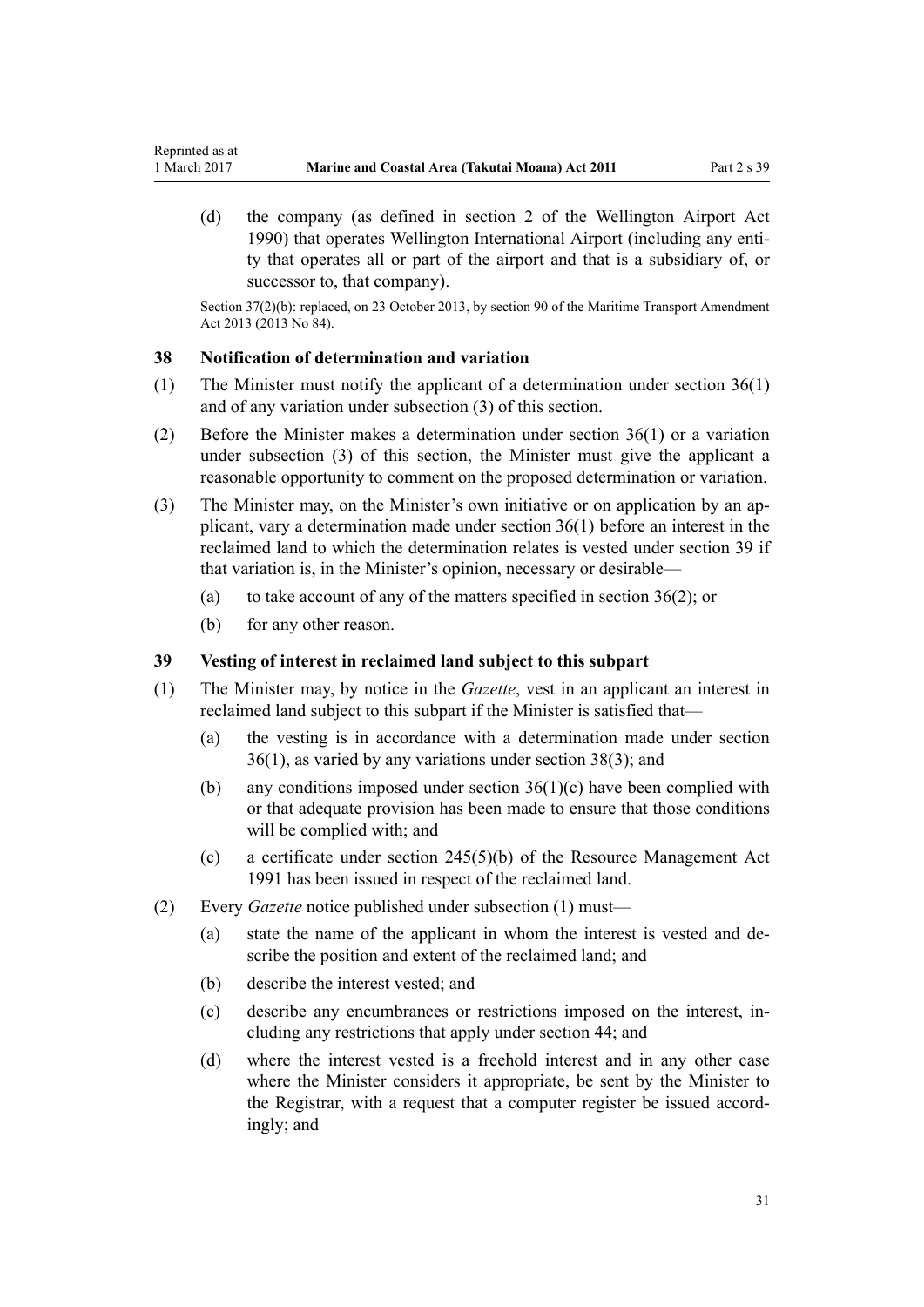- <span id="page-31-0"></span>(e) where the Registrar receives a request under paragraph (d), be registered by the Registrar after receipt from the Minister.
- (3) The Registrar must, in accordance with a request made under subsection  $(2)(d)$ ,—
	- (a) issue a computer register under the [Land Transfer \(Computer Registers](http://prd-lgnz-nlb.prd.pco.net.nz/pdflink.aspx?id=DLM140136) [and Electronic Lodgement\) Amendment Act 2002](http://prd-lgnz-nlb.prd.pco.net.nz/pdflink.aspx?id=DLM140136) in respect of the interest in the land vested by the *Gazette* notice; and
	- (b) record on that computer register—
		- (i) that the land is reclaimed land subject to [subpart 3 of Part 2](#page-25-0) of the Marine and Coastal Area (Takutai Moana) Act 2011; and
		- (ii) where the interest vested is a freehold interest, that the disposition of the freehold interest in that land is restricted by that subpart.

#### **40 Application for renewal of interests less than freehold**

- (1) The holder of a lesser interest vested under [section 39\(1\)](#page-30-0) may apply to the Minister, not later than 3 months before the expiry of the existing interest, for a renewal of the interest in the same, or part of the same, reclaimed land.
- (2) If an application is made under subsection (1), the holder may continue to operate under the existing interest until the application is determined.
- (3) The holder of a lesser interest in reclaimed land may apply to the Minister for the vesting of a freehold interest in that land.
- (4) In determining an application under this section, the Minister must take into account the matters specified in [section 36\(2\)](#page-28-0), so far as those matters are relevant to the application.
- (5) This section also applies to a lesser interest vested in a person under [section](http://prd-lgnz-nlb.prd.pco.net.nz/pdflink.aspx?id=DLM239322) [355](http://prd-lgnz-nlb.prd.pco.net.nz/pdflink.aspx?id=DLM239322) or [355AA](http://prd-lgnz-nlb.prd.pco.net.nz/pdflink.aspx?id=DLM239326) of the Resource Management Act 1991 (as in force before the commencement of this Act) in land that has become reclaimed land subject to this subpart.

#### **41 Pending applications under Resource Management Act 1991 that relate to reclaimed land**

- (1) This section applies to any application—
	- (a) that was made under [section 355\(1\)](http://prd-lgnz-nlb.prd.pco.net.nz/pdflink.aspx?id=DLM239322) of the Resource Management Act 1991, as in force immediately before the commencement of this Act; and
	- (b) that is to be, but has not yet been, substantively determined by the Minister of Conservation.
- (2) No applicant may apply under [section 35](#page-27-0) if—
	- (a) the applicant has previously made an application (**application A**) to which this section applies; and
	- (b) application A was withdrawn or discontinued; and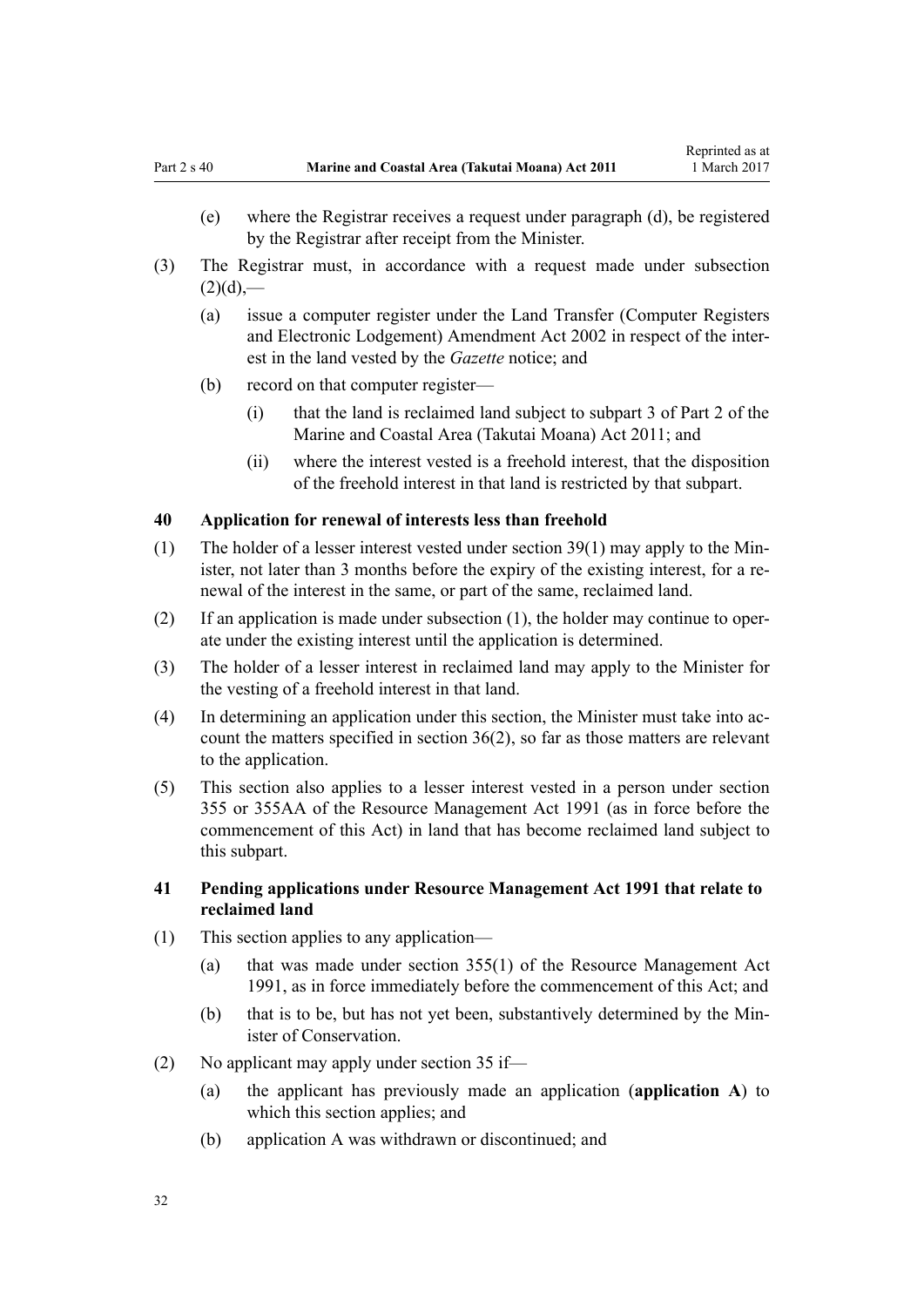- <span id="page-32-0"></span>(c) at the time of that withdrawal or discontinuance, application A was in competition with another application to which this section applies.
- (3) An application to which this section applies must (subject to subsections (4) to (7)) be considered and determined by the Minister of Conservation as if this subpart (other than this section) had not been enacted and as if the [Resource](http://prd-lgnz-nlb.prd.pco.net.nz/pdflink.aspx?id=DLM230264) [Management Act 1991](http://prd-lgnz-nlb.prd.pco.net.nz/pdflink.aspx?id=DLM230264) had not been amended by this Act.
- (4) However, an applicant who has made an application to which this section applies may make a request, in accordance with subsection (6), to have the application considered and determined under [section 35](#page-27-0) by the Minister (within the meaning of [section 29](#page-25-0)), but only if the conditions stated in subsection (5) are met.
- (5) The conditions referred to in subsection (4) are that—
	- (a) as at the commencement of this Act, the application is not in competition with any other application to which this section applies; and
	- (b) the applicant would (but for having made the application to which this section applies) be eligible to apply under [section 35](#page-27-0).
- (6) A request under subsection (4) must be made in writing to the Minister of Conservation not later than 180 days after the commencement of this Act.
- (7) On receipt of a request under subsection (4), the Minister of Conservation must refer all the documents relating to the application to the Minister (within the meaning of [section 29](#page-25-0)) and the reference of those documents must be treated as an application under [section 35.](#page-27-0)

# **42 Savings**

- (1) Where, as at the commencement of this Act, any right, title, or interest in reclaimed land is to be vested in a person under a determination of an application under [section 355](http://prd-lgnz-nlb.prd.pco.net.nz/pdflink.aspx?id=DLM239322) of the Resource Management Act 1991 (as in force immediately before the commencement of this Act) but the right, title, or interest has not yet been formally vested, the Minister of Conservation must, if satisfied that all relevant conditions have been fulfilled and the price (if any) has been paid, give effect to the determination as if—
	- (a) this subpart (other than this section) had not been enacted; and
	- (b) the [Resource Management Act 1991](http://prd-lgnz-nlb.prd.pco.net.nz/pdflink.aspx?id=DLM230264) had not been amended by this Act.
- (2) In subsection (1), **determination** includes an agreement referred to in [section](http://prd-lgnz-nlb.prd.pco.net.nz/pdflink.aspx?id=DLM239326) [355AA\(2\)\(b\)](http://prd-lgnz-nlb.prd.pco.net.nz/pdflink.aspx?id=DLM239326) of the Resource Management Act 1991 (as in force immediately before the commencement of this Act).
- **43 Land reclaimed from customary marine title areas by customary marine title groups**
- (1) In any case where a customary marine title group is the developer of reclaimed land that has been formed or is being formed or is to be formed from the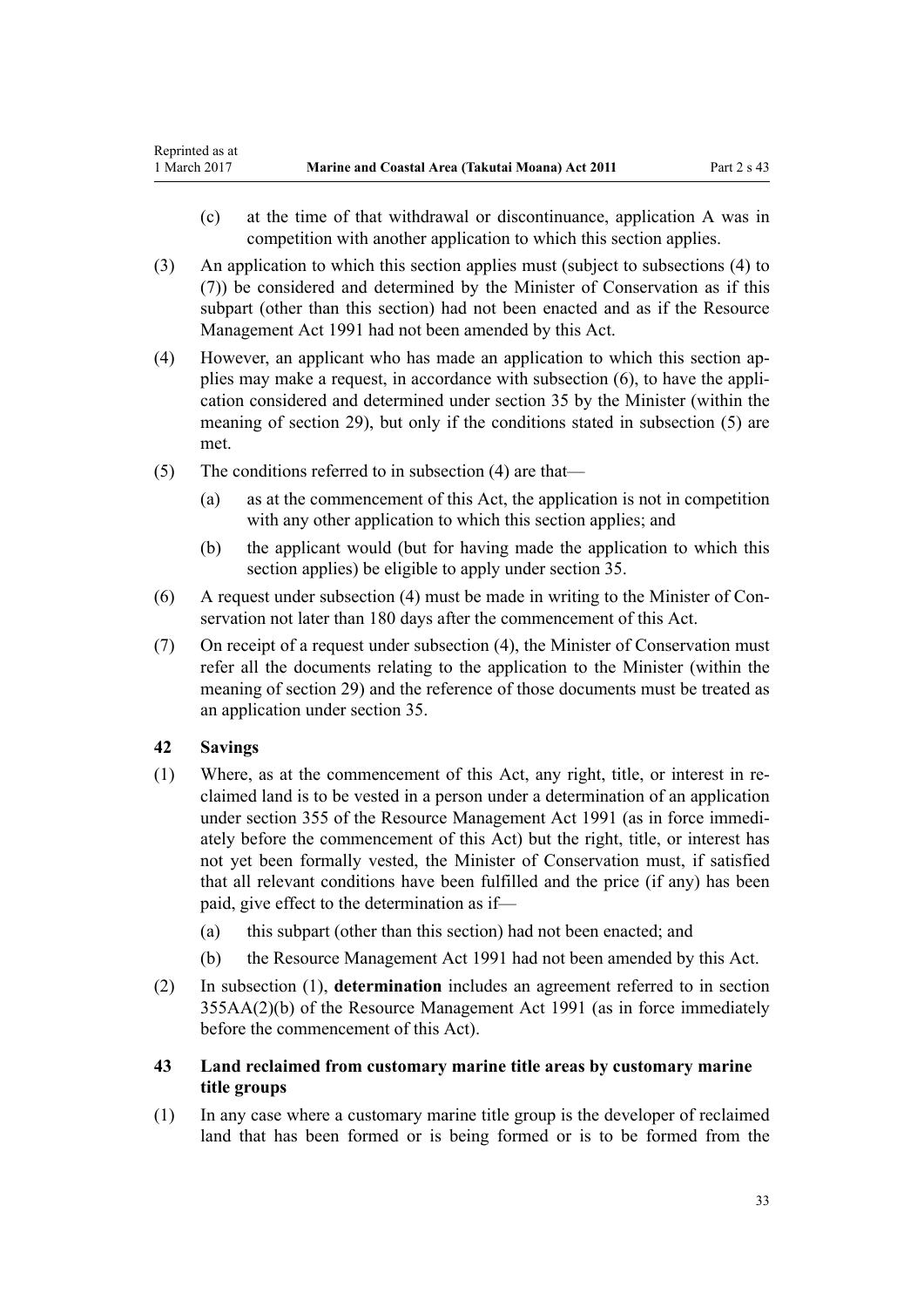group's customary marine title area, this section applies instead of [sections 31](#page-26-0) [to 41.](#page-26-0)

- (2) The customary marine title group may apply to the Minister in writing for an interest in the area of reclaimed land, and on making the application becomes liable to pay any fees payable under regulations made under this Act, which are recoverable as a debt due to the Crown.
- (3) On receiving an application duly made under subsection (2), the Minister must—
	- (a) consider the application by applying the criteria stated in [section 36\(2\)](#page-28-0), so far as they are applicable; and
	- (b) proceed on the basis that the customary marine title group is to be granted a freehold interest in the reclaimed land unless—
		- (i) the customary marine title group does not wish to be granted a freehold interest; or
		- (ii) the Minister is satisfied, after considering the matters specified in [section 36\(2\),](#page-28-0) that there is good reason not to grant the customary marine title group a freehold interest; and
	- (c) determine the application, including whether any conditions must be fulfilled before any interest in the reclaimed land is vested and the nature of any such conditions; and
	- (d) notify the customary marine title group of the determination.
- (4) Before the Minister makes a determination under subsection (3)(c), the Minister must give the customary marine title group a reasonable opportunity to comment on the proposed determination.
- (5) If satisfied that a certificate under [section 245\(5\)\(b\)](http://prd-lgnz-nlb.prd.pco.net.nz/pdflink.aspx?id=DLM237630) of the Resource Management Act 1991 has been issued in respect of the reclaimed land and that any conditions determined under subsection (3)(c) have been fulfilled, the Minister may, by notice in the *Gazette*, vest in the customary marine title group an interest in the reclaimed land.
- (6) Every *Gazette* notice published under subsection (5) must—
	- (a) state the name of the customary marine title group, and describe the position and extent of the reclaimed land; and
	- (b) describe the interest vested; and
	- (c) describe any encumbrances or restrictions imposed on the interest; and
	- (d) where the interest vested is a freehold interest and in any other case where the Minister considers it appropriate, be sent by the Minister to the Registrar, with a request that a computer register be issued accordingly; and
	- (e) where the Registrar receives a request under paragraph (d), be registered by the Registrar after receipt from the Minister.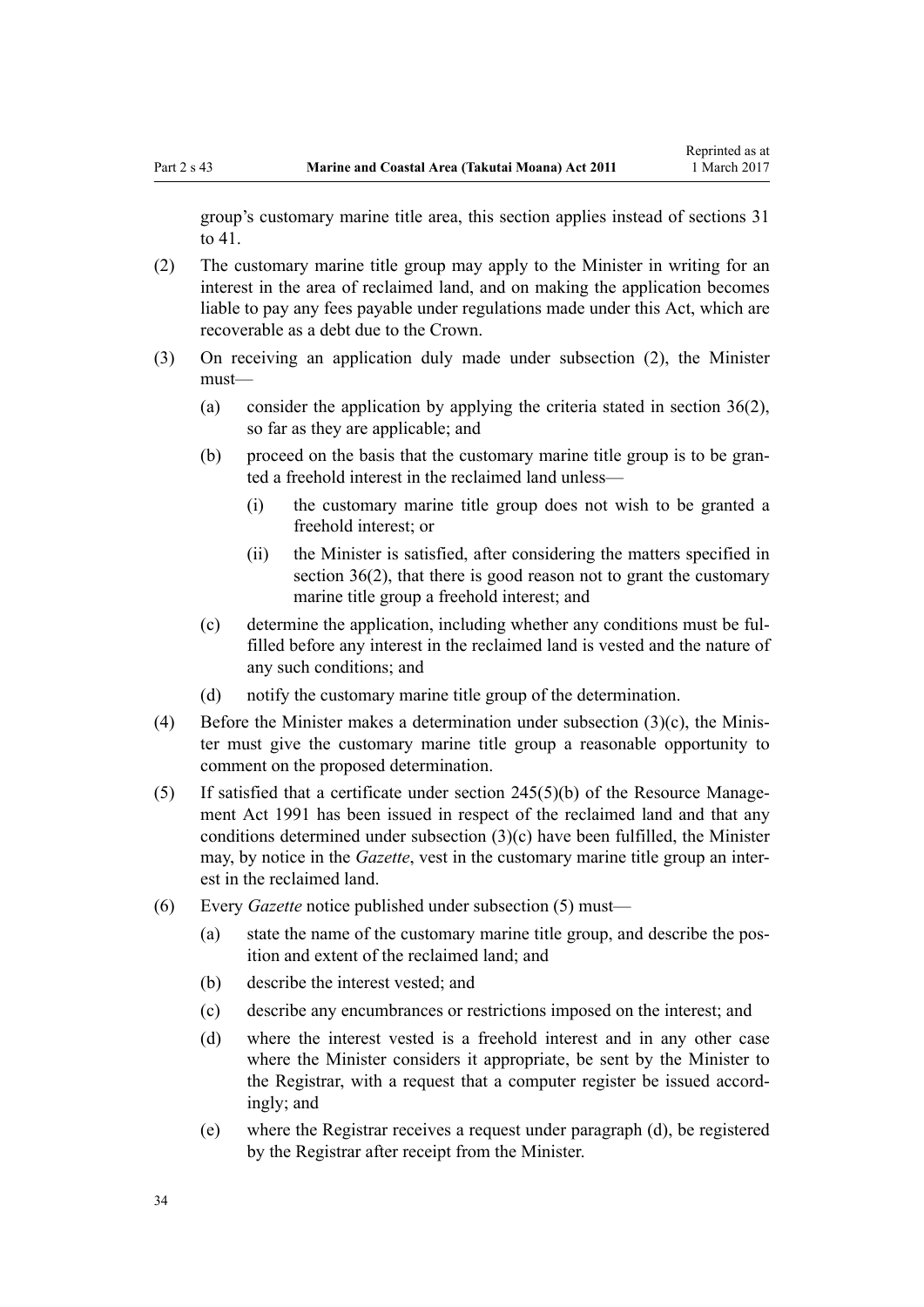(7) The Registrar must, in accordance with a request made under subsection (6)(d), issue a computer register under the [Land Transfer \(Computer Registers and](http://prd-lgnz-nlb.prd.pco.net.nz/pdflink.aspx?id=DLM140136) [Electronic Lodgement\) Amendment Act 2002](http://prd-lgnz-nlb.prd.pco.net.nz/pdflink.aspx?id=DLM140136) in respect of the interest in the land vested by the *Gazette* notice.

### *Rights of first refusal*

#### **44 Restrictions on disposition of freehold interest**

<span id="page-34-0"></span>Reprinted as at

- (1) For as long as a computer register issued for reclaimed land subject to this subpart contains a record made under [section 39\(3\)\(b\)](#page-30-0), the freehold interest in the land may not be disposed of otherwise than in accordance with [section 45](#page-35-0), but if that record is removed (in accordance with subsection (6) of this section) following a disposition in accordance with section 45, the freehold interest may be disposed of in any lawful way.
- (2) However, the restriction in subsection (1) does not apply to a disposition that—
	- (a) is made by a company to another company if both companies are—
		- (i) members of the same group (within the meaning of [section 5](http://prd-lgnz-nlb.prd.pco.net.nz/pdflink.aspx?id=DLM4632837) of the Financial Reporting Act 2013); or
		- (ii) related companies (within the meaning of [section 2\(3\)](http://prd-lgnz-nlb.prd.pco.net.nz/pdflink.aspx?id=DLM319576) of the Companies Act 1993); or
	- (b) affects not solely the freehold interest in the reclaimed land, but also 1 or more other assets.
- (3) The Minister may, at the request of the proprietor of the freehold interest and on payment of any fees payable under regulations made under this Act, sign a certificate stating that the freehold interest in reclaimed land has been disposed of in accordance with [section 45](#page-35-0) or that the disposition is permitted by subsection (2).
- (4) A certificate signed under subsection (3) is conclusive evidence of the matter stated in the certificate.
- (5) A transfer instrument purporting to effect a disposition to which subsection (1) applies—
	- (a) may not be presented for registration under the [Land Transfer Act 1952](http://prd-lgnz-nlb.prd.pco.net.nz/pdflink.aspx?id=DLM269031) unless the Minister has signed a certificate in respect of the disposition under subsection (3); and
	- (b) must, on being presented for registration under that Act, be accompanied by that certificate.
- (6) If the certificate presented under subsection  $(5)(b)$  states that the freehold interest in reclaimed land has been disposed of in accordance with [section 45](#page-35-0), the Registrar must on registration of the transfer instrument remove from the computer register the record made under [section 39\(3\)\(b\).](#page-30-0)

Section 44(2)(a)(i): amended, on 1 April 2014, by [section 126](http://prd-lgnz-nlb.prd.pco.net.nz/pdflink.aspx?id=DLM5740665) of the Financial Reporting (Amendments to Other Enactments) Act 2013 (2013 No 102).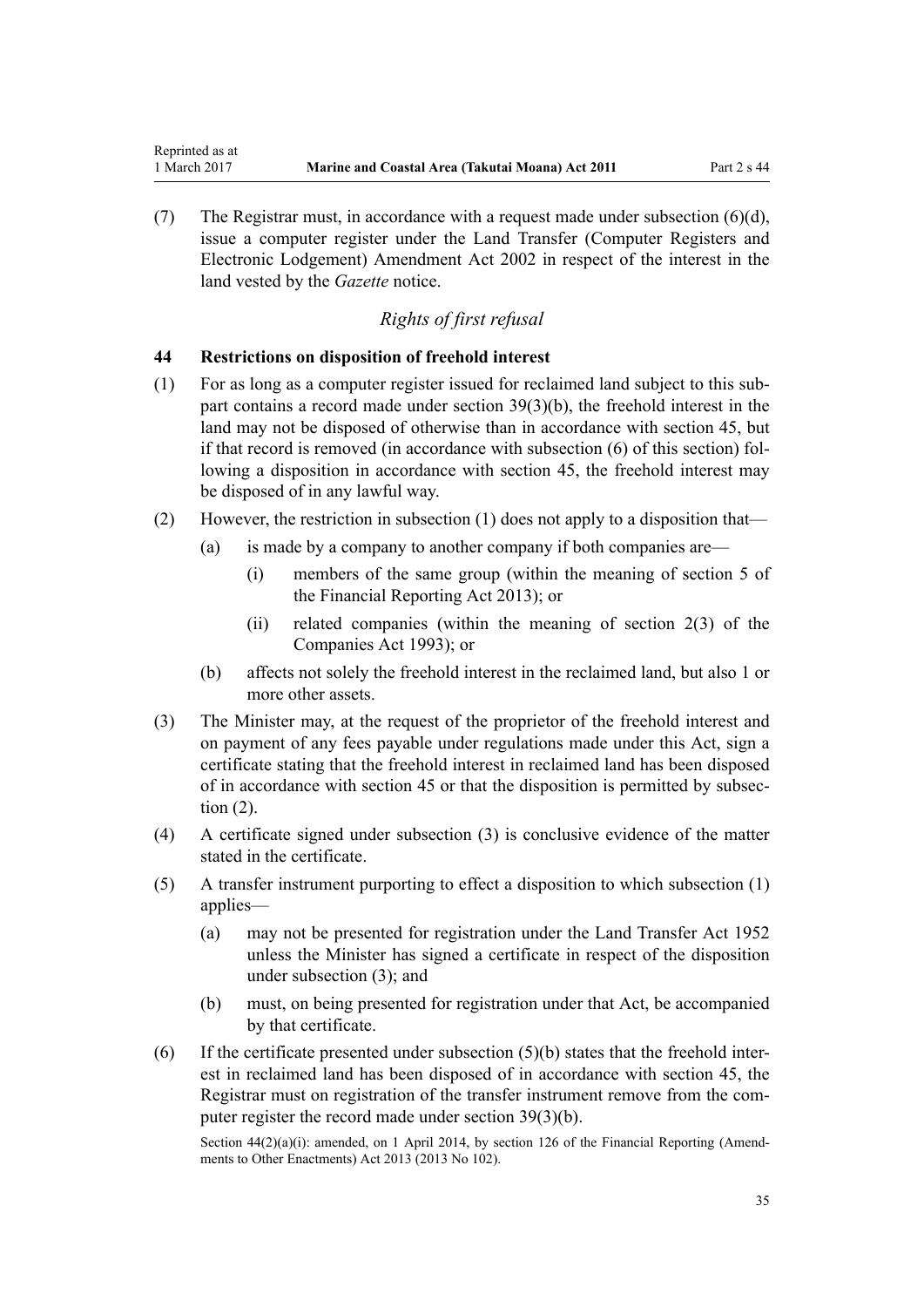### <span id="page-35-0"></span>**45 Offers to Minister, iwi or hapū, or public**

- (1) In order to dispose of a freehold interest in reclaimed land (the **freehold interest**) in compliance with this section, the proprietor of the freehold interest must dispose of the freehold interest in accordance with a written notice that is in effect at the time of the disposition and is given under whichever of subsection  $(2)$ ,  $(4)$ , or  $(6)$  is applicable.
- (2) A notice under this subsection—
	- (a) must be given to the Minister; and
	- (b) may be given at any time unless a notice under subsection (4) or (6) is in effect; and
	- (c) must state the following terms on which the Crown may acquire the freehold interest:
		- (i) the consideration:
		- (ii) any other terms and conditions.
- (3) If, within the period that the notice under subsection (2) is in effect, the Crown does not enter into a contract to acquire the freehold interest, the proprietor may give public notice under subsection (4).
- (4) A public notice under this subsection must be addressed to all iwi and hapū within the area in which the reclaimed land is located and must invite tenders from representatives of those iwi and hapū for the acquisition of the freehold interest and must state—
	- (a) the minimum consideration for the freehold interest, which may not be less than the consideration stated in the most recent notice given or sent under subsection (2):
	- (b) any other terms and conditions, which may not be more favourable than the terms and conditions stated in the most recent notice given under subsection (2).
- (5) If, within the period that the notice under subsection (4) is in effect, no iwi or hapū enters into a contract to acquire the freehold interest, the proprietor may, before the second anniversary of the day on which the notice was given to the Minister under subsection (2), give public notice under subsection (6).
- (6) A public notice under this subsection must invite tenders from any person for the acquisition of the freehold interest and state—
	- (a) the minimum consideration for the freehold interest, which may not be less than the consideration stated in the most recent public notice given under subsection (4):
	- (b) any other terms and conditions, which may not be more favourable than the terms and conditions stated in the most recent notice given under subsection  $(4)$ .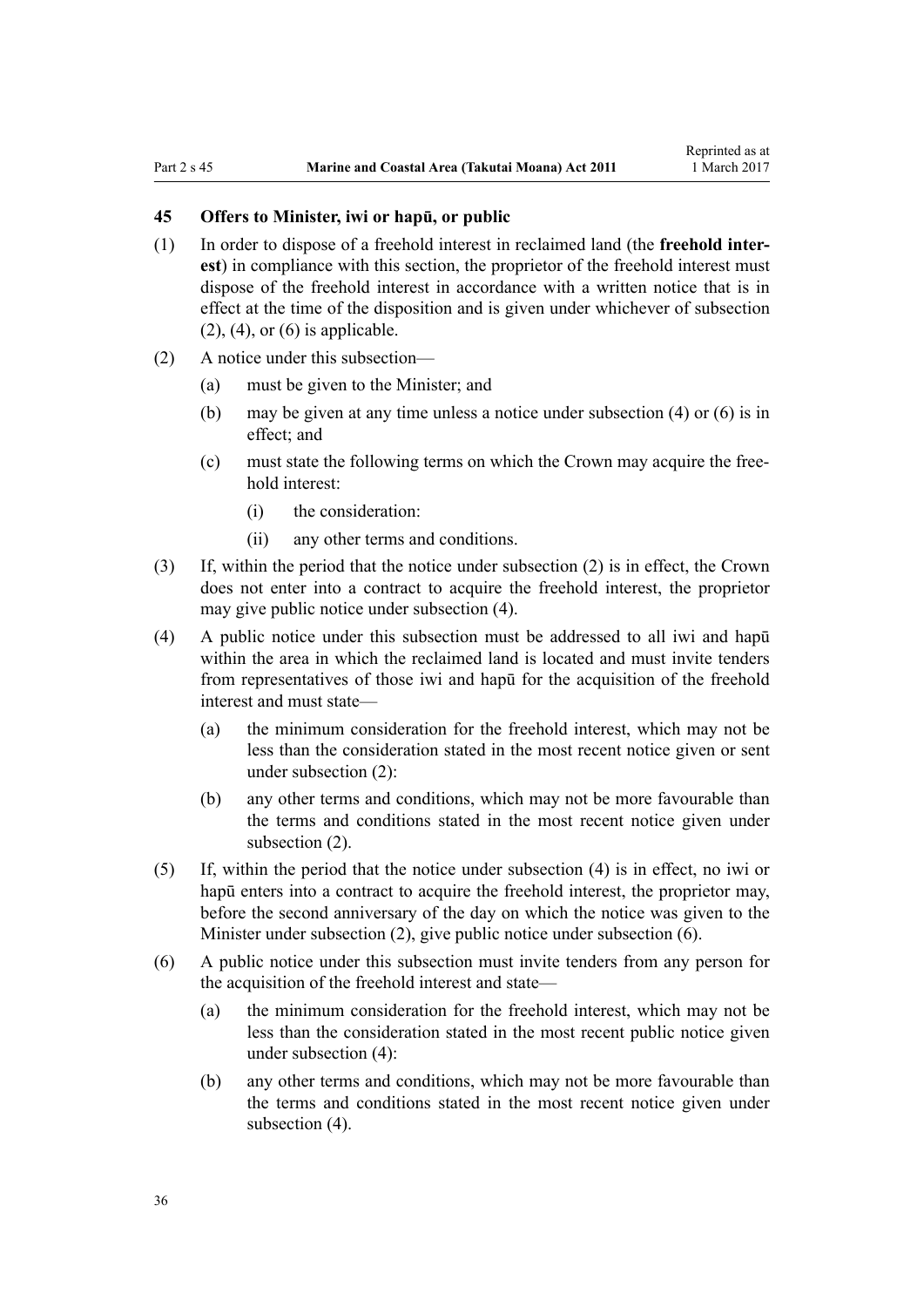(7) A notice given or published under subsection (2), (4), or (6) is in effect for the period that commences on the date on which the Minister receives the notice or, in the case of a public notice, the notice is first published and ends with the close of the 90th day after that date.

# **Part 3 Customary interests**

#### **46 Overview of this Part**

<span id="page-36-0"></span>Reprinted as at

This Part sets out the legal rights and interests that give expression to customary interests in the common marine and coastal area of New Zealand.

# Subpart 1—Participation in conservation processes in common marine and coastal area

## **47 Participation in conservation processes**

- (1) In this section and sections 48 to 50, **affected iwi, hapū, or whānau** means iwi, hapū, or whānau that exercise kaitiakitanga in a part of the common marine and coastal area where a conservation process is being considered.
- (2) Affected iwi, hapū, or whānau have the right to participate in conservation processes in the common marine and coastal area.
- (3) For the purposes of subsection (1), the conservation processes are—
	- (a) applications made under [section 5](http://prd-lgnz-nlb.prd.pco.net.nz/pdflink.aspx?id=DLM398113) of the Marine Reserves Act 1971 for the purpose of declaring or extending a marine reserve:
	- (b) proposals under [section 22](http://prd-lgnz-nlb.prd.pco.net.nz/pdflink.aspx?id=DLM25372) of the Marine Mammals Protection Act 1978 to define and declare or extend a marine mammal sanctuary:
	- (c) proposals under the enactments relevant to conservation protected areas to declare or extend conservation protected areas:
	- (d) publicly notified applications for concessions:
	- (e) applications made under [regulation 12](http://prd-lgnz-nlb.prd.pco.net.nz/pdflink.aspx?id=DLM168830) of the Marine Mammals Protection Regulations 1992 for permits authorising marine mammal watching.

#### **48 Notification of conservation process**

- (1) If an application or a proposal is made for a conservation process, notice must be given as provided for in subsection (2), by—
	- (a) the Director-General, in the case of those referred to in section  $47(3)(a)$ to (d); and
	- (b) the applicant, in the case of an application referred to in section  $47(3)(e)$ .
- (2) Notice must be given as soon as is reasonably practicable after the application or proposal is received by the Director-General and may be given—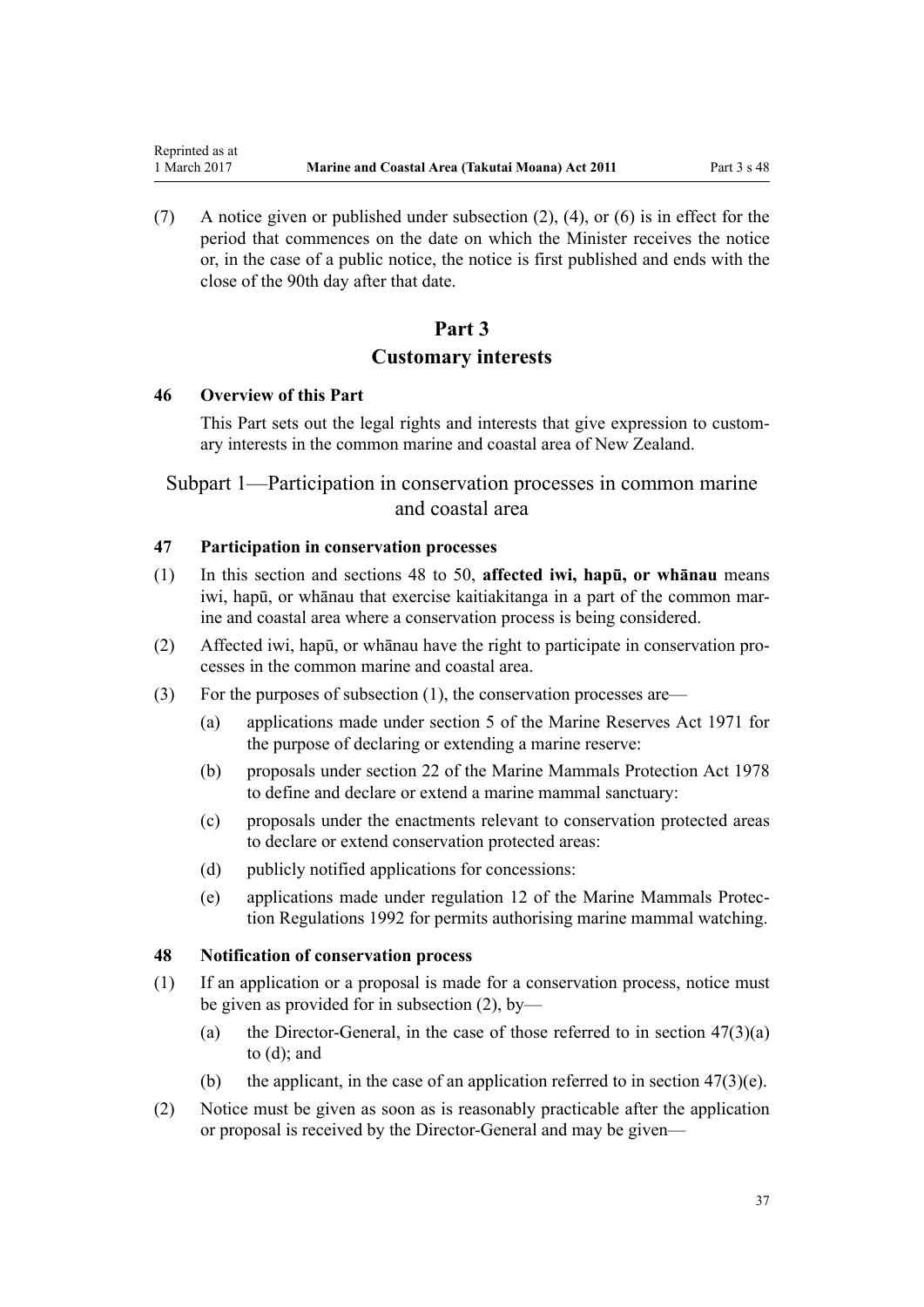- (a) as part of any public notice given to members of the public generally of the matter to which it relates; or
- (b) in a case where the Director-General is not otherwise required to give public notice, to the affected iwi, hapū, or whānau in particular in any publication circulating in the locality to which the proposal relates.
- (3) A notice given under this section must—
	- (a) include advice that any iwi, hapū, or whānau that consider they are affected iwi, hapū, or whānau may provide that advice to the Director-General; and
	- (b) state the day by which any iwi, hapū, or whānau who may be affected must provide their views; and
	- (c) provide sufficient information about the subject matter and scope of the application or proposal—
		- (i) to inform iwi, hapū, or whānau who may be affected, of the obligations on the Director-General under this subpart; and
		- (ii) to assist affected iwi, hapū, or whānau to decide whether they wish to make a submission on the application or proposal; and
		- (iii) to advise where further information on an application or proposal may be viewed.
- (4) In the event of a dispute as to whether, or which, iwi, hapū, or whānau are affected by an application or proposal, the Director-General must—
	- (a) seek, and may rely on, any evidence that in his or her opinion is of sufficient authority to resolve the dispute; and
	- (b) advise iwi, hapū, or whānau without delay of the decision made under this subsection, with reasons.
- (5) A decision of the Director-General as to whether iwi, hapū, or whānau are affected is final.

## **49 Obligation on decision maker**

If the Director-General is advised by iwi, hapū, or whānau and accepts, or determines under [section 48\(4\)](#page-36-0), that they are affected iwi, hapū, or whānau, the decision maker must have particular regard to the views of those affected iwi, hapū, or whānau in considering the application or proposal.

#### **50 Stranded marine mammals**

- (1) In this section **marine mammal** has the same meaning as in [section 2](http://prd-lgnz-nlb.prd.pco.net.nz/pdflink.aspx?id=DLM25116) of the Marine Mammals Protection Act 1978.
- (2) This section applies if marine mammals are stranded in or on the common marine and coastal area.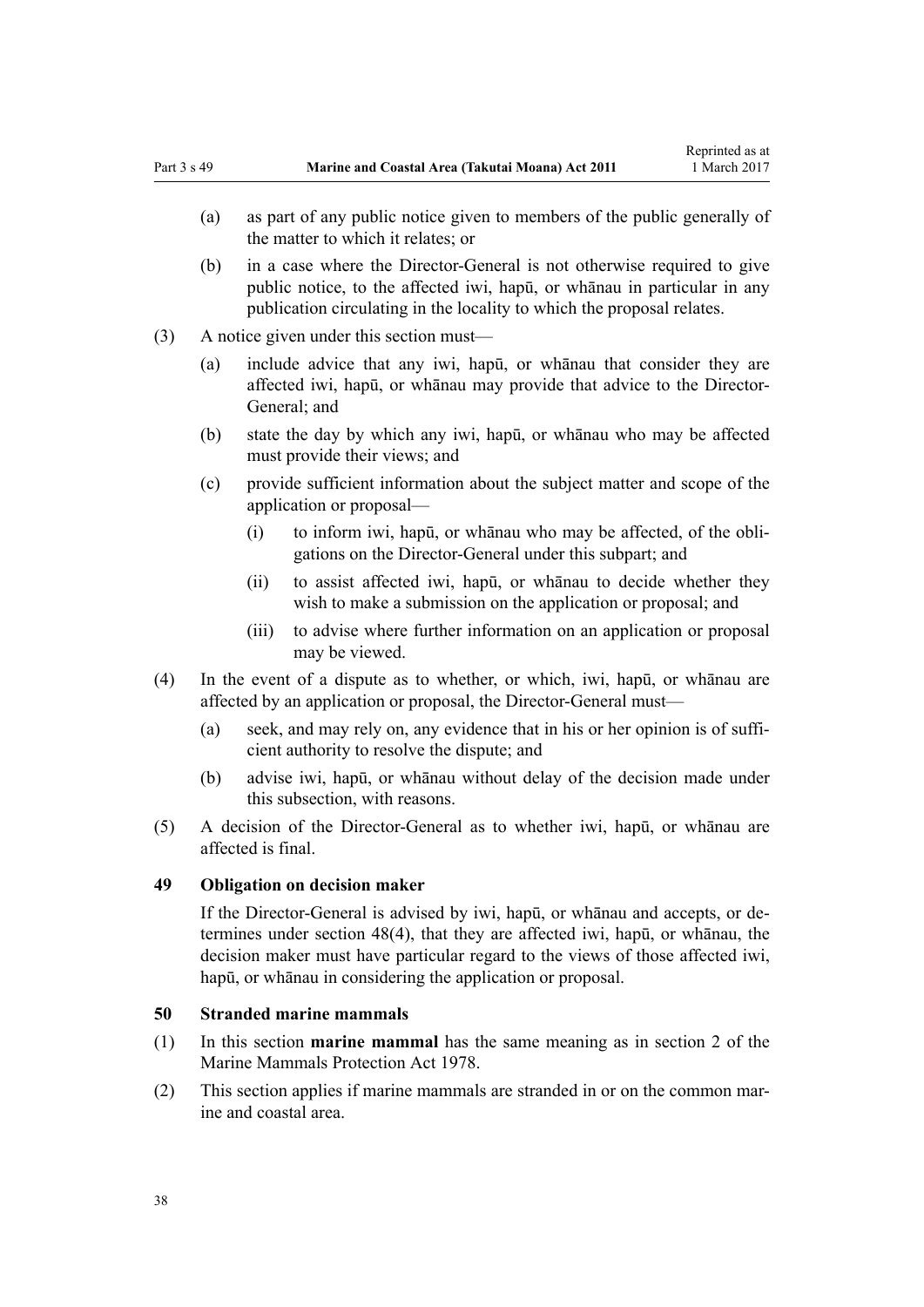- (3) When making decisions about managing a stranded marine mammal, a marine mammals officer must—
	- (a) ensure that the welfare of the marine mammal and public safety are the primary considerations; and
	- (b) have particular regard to the views of any affected iwi, hapū, or whanau expressed to the officer.
- (4) In subsection (3), **marine mammals officer**—

<span id="page-38-0"></span>Reprinted as at

- (a) means a person declared or appointed to be a marine mammals officer under [section 11](http://prd-lgnz-nlb.prd.pco.net.nz/pdflink.aspx?id=DLM25336) of the Marine Mammals Protection Act 1978; and
- (b) includes any other person authorised under [section 18](http://prd-lgnz-nlb.prd.pco.net.nz/pdflink.aspx?id=DLM25362) of that Act to manage stranded marine mammals.

## Subpart 2—Protected customary rights

## **51 Meaning of protected customary rights**

- (1) A **protected customary right** is a right that—
	- (a) has been exercised since 1840; and
	- (b) continues to be exercised in a particular part of the common marine and coastal area in accordance with tikanga by the applicant group, whether it continues to be exercised in exactly the same or a similar way, or evolves over time; and
	- (c) is not extinguished as a matter of law.
- (2) A **protected customary right** does not include an activity—
	- (a) that is regulated under the [Fisheries Act 1996](http://prd-lgnz-nlb.prd.pco.net.nz/pdflink.aspx?id=DLM394191); or
	- (b) that is a commercial aquaculture activity (within the meaning of [section](http://prd-lgnz-nlb.prd.pco.net.nz/pdflink.aspx?id=DLM324356) [4](http://prd-lgnz-nlb.prd.pco.net.nz/pdflink.aspx?id=DLM324356) of the Maori Commercial Aquaculture Claims Settlement Act 2004); or
	- (c) that involves the exercise of—
		- (i) any commercial Māori fishing right or interest, being a right or interest declared by [section 9](http://prd-lgnz-nlb.prd.pco.net.nz/pdflink.aspx?id=DLM281460) of the Treaty of Waitangi (Fisheries Claims) Settlement Act 1992 to be settled; or
		- (ii) any non-commercial Māori fishing right or interest, being a right or interest subject to the declarations in [section 10](http://prd-lgnz-nlb.prd.pco.net.nz/pdflink.aspx?id=DLM281461) of the Treaty of Waitangi (Fisheries Claims) Settlement Act 1992; or
	- (d) that relates to—
		- (i) wildlife within the meaning of the [Wildlife Act 1953](http://prd-lgnz-nlb.prd.pco.net.nz/pdflink.aspx?id=DLM276813), or any animals specified in [Schedule 6](http://prd-lgnz-nlb.prd.pco.net.nz/pdflink.aspx?id=DLM278592) of that Act:
		- (ii) marine mammals within the meaning of the [Marine Mammals](http://prd-lgnz-nlb.prd.pco.net.nz/pdflink.aspx?id=DLM25110) [Protection Act 1978;](http://prd-lgnz-nlb.prd.pco.net.nz/pdflink.aspx?id=DLM25110) or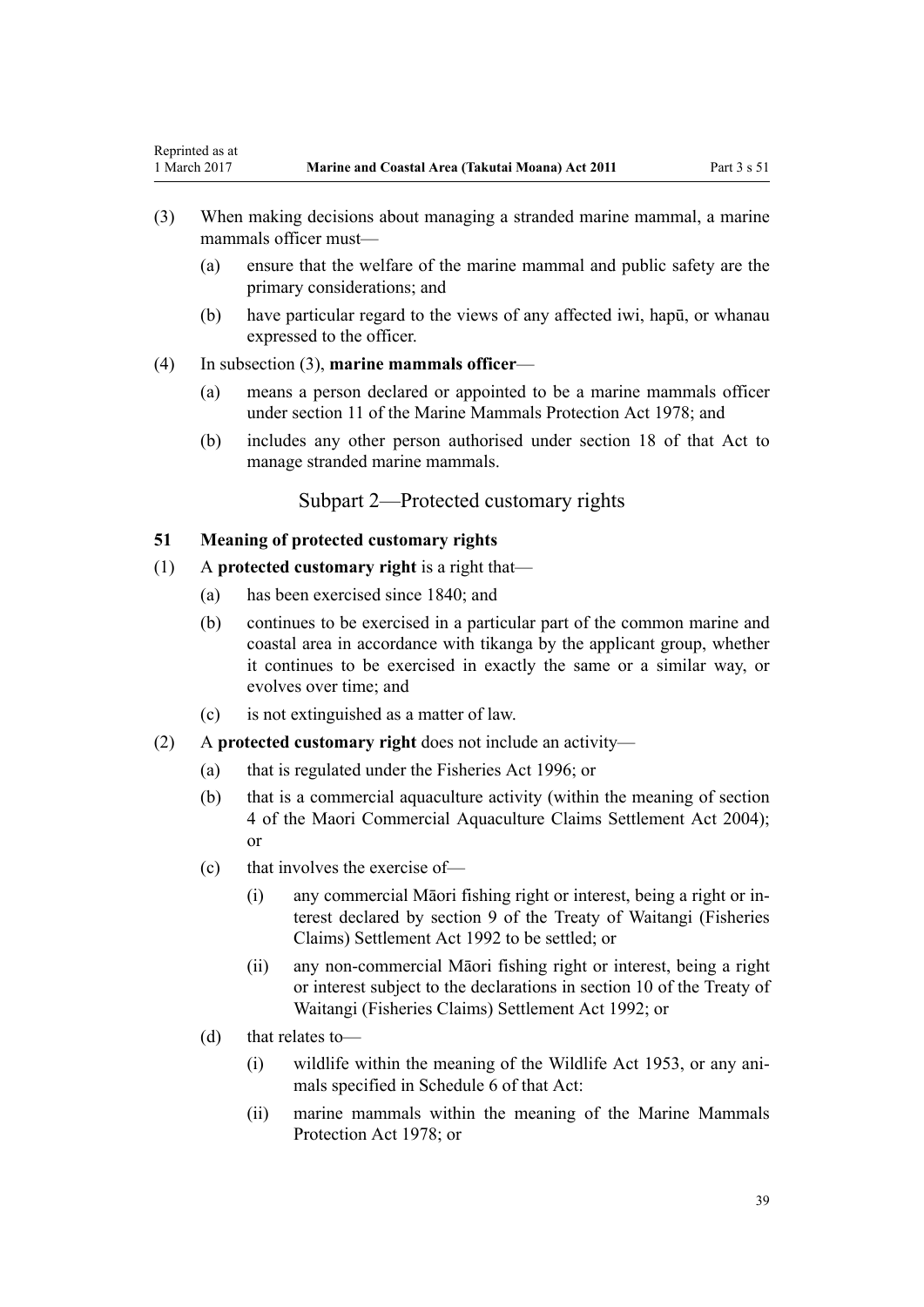- <span id="page-39-0"></span>(e) that is based on a spiritual or cultural association, unless that association is manifested by the relevant group in a physical activity or use related to a natural or physical resource (within the meaning of [section 2\(1\)](http://prd-lgnz-nlb.prd.pco.net.nz/pdflink.aspx?id=DLM230272) of the Resource Management Act 1991).
- (3) An applicant group does not need to have an interest in land in or abutting the specified part of the common marine and coastal area in order to establish protected customary rights.

## **52 Scope and effect of protected customary rights**

- (1) A protected customary right may be exercised under a protected customary rights order or an agreement without a resource consent, despite any prohibition, restriction, or imposition that would otherwise apply in or under [sections](http://prd-lgnz-nlb.prd.pco.net.nz/pdflink.aspx?id=DLM231949) [12 to 17](http://prd-lgnz-nlb.prd.pco.net.nz/pdflink.aspx?id=DLM231949) of the Resource Management Act 1991.
- (2) In exercising a protected customary right, a protected customary rights group is not liable for—
	- (a) the payment of coastal occupation charges imposed under [section 64A](http://prd-lgnz-nlb.prd.pco.net.nz/pdflink.aspx?id=DLM233610) of the Resource Management Act 1991; or
	- (b) the payment of royalties for sand and shingle imposed by regulations made under the [Resource Management Act 1991](http://prd-lgnz-nlb.prd.pco.net.nz/pdflink.aspx?id=DLM230264).
- (3) However, subsections (1) and (2) apply only if a protected customary right is exercised in accordance with—
	- (a) tikanga; and
	- (b) the requirements of this subpart; and
	- (c) a protected customary rights order or an agreement that applies to the customary rights group; and
	- (d) any controls imposed by the Minister of Conservation under [section 57](#page-42-0).
- (4) A protected customary rights group may do any of the following:
	- (a) delegate or transfer the rights conferred by a protected customary rights order or an agreement in accordance with tikanga:
	- (b) derive a commercial benefit from exercising its protected customary rights, except in relation to the exercise of—
		- (i) a non-commercial aquaculture activity; or
		- (ii) a non-commercial fishery activity that is not a right or interest subject to the declarations in [section 10](http://prd-lgnz-nlb.prd.pco.net.nz/pdflink.aspx?id=DLM281461) of the Treaty of Waitangi (Fisheries Claims) Settlement Act 1992:
	- (c) determine who may carry out any particular activity, use, or practice in reliance on a protected customary rights order or agreement:
	- (d) limit or suspend, in whole or in part, the exercise of a protected customary right.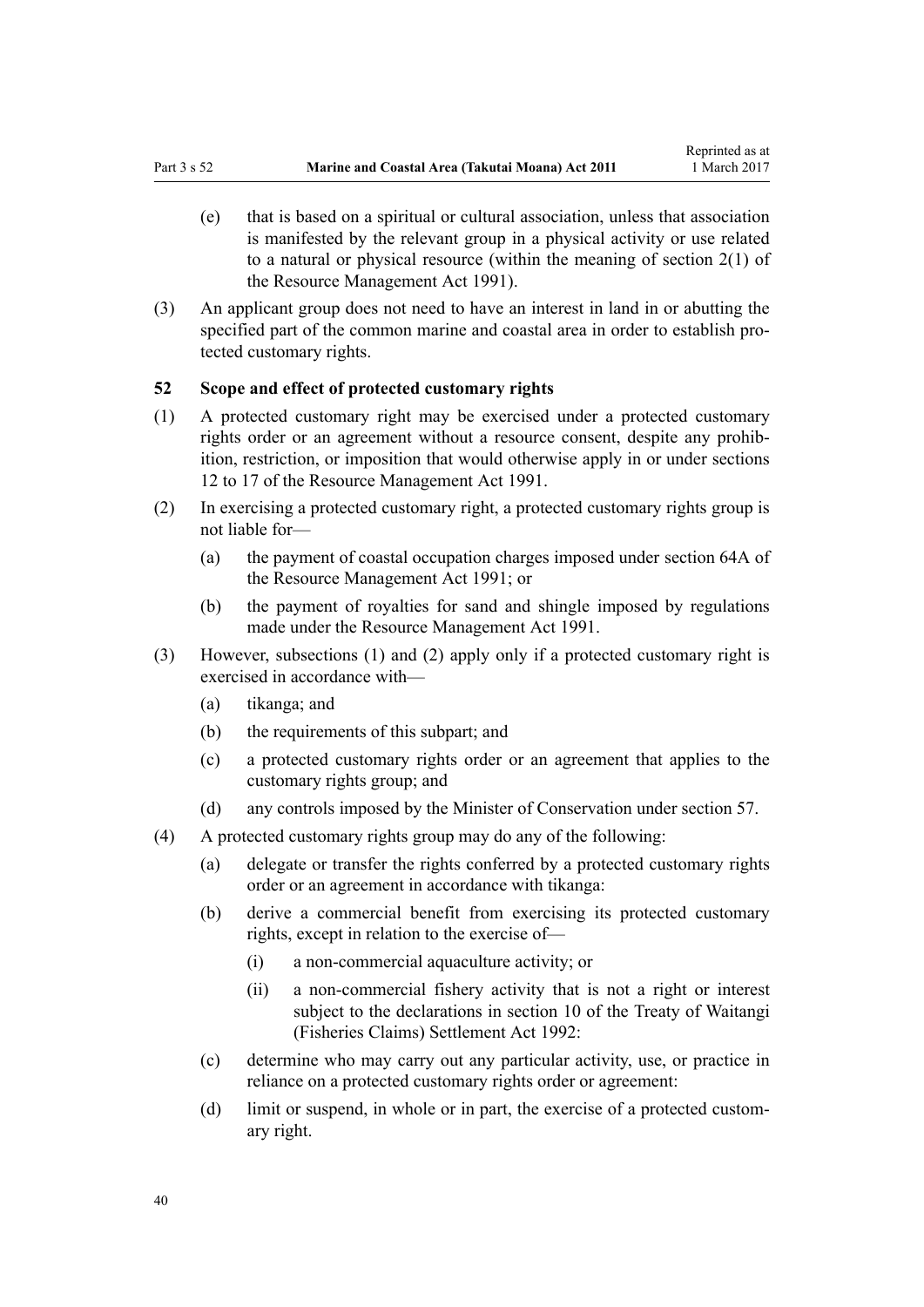## **53 Delegations and transfers of protected customary rights**

Reprinted as at

- (1) A delegation or transfer may only be made under [section 52\(4\)](#page-39-0) to a person identified in a protected customary rights order or an agreement as a person to whom a right may be delegated or transferred.
- (2) A delegation or transfer of a protected customary right must be—
	- (a) notified to each of the persons or bodies referred to in section  $110(2)(b)$ ; and
	- (b) registered in accordance with [section 114](#page-75-0).
- (3) A delegation or transfer does not take effect until,—
	- (a) in the case of a protected customary rights order, the order is varied in accordance with [section 111;](#page-74-0) and
	- (b) in the case of an agreement, the agreement is varied.

#### **54 Limitations on exercise of protected customary rights**

- (1) A protected customary right does not include any right or title over the part of the common marine and coastal area where the protected customary right is exercised, other than the rights provided for in [section 52](#page-39-0).
- (2) A protected customary right must be exercised in accordance with—
	- (a) any terms, conditions, or limitations on the scale, extent, and frequency of the activity specified in the order or in the agreement; and
	- (b) any controls imposed by the Minister of Conservation under [section 56](#page-41-0).

#### **55 Effect of protected customary rights on resource consent applications**

- (1) This section applies if an application for a resource consent for an activity to be undertaken wholly or in part within a protected customary rights area is lodged on or after the date that—
	- (a) a protected customary rights agreement comes into effect under [section](#page-68-0)  $96(1)(a)$ ; or
	- (b) a protected customary rights order is sealed in accordance with [section](#page-75-0) [113](#page-75-0).
- (2) A consent authority must not grant a resource consent for an activity (including a controlled activity) to be carried out in a protected customary rights area if the activity will, or is likely to, have adverse effects that are more than minor on the exercise of a protected customary right, unless—
	- (a) the relevant protected customary rights group gives its written approval for the proposed activity; or
	- (b) the activity is one to which subsection (3) applies.
- (3) The existence of a protected customary right does not limit or otherwise affect the grant of—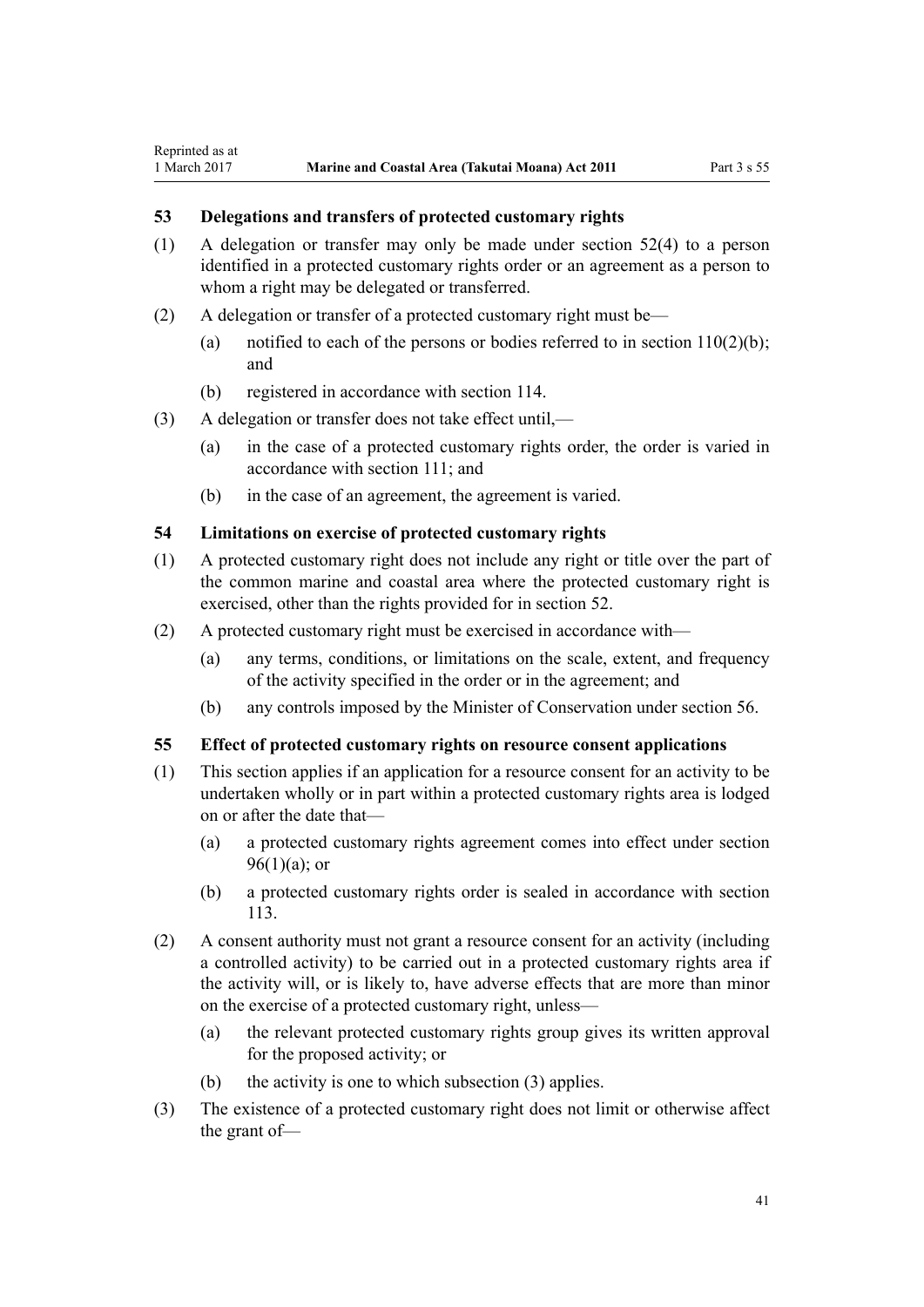- <span id="page-41-0"></span>(a) a coastal permit under the [Resource Management Act 1991](http://prd-lgnz-nlb.prd.pco.net.nz/pdflink.aspx?id=DLM230264) to permit existing aquaculture activities to continue to be carried out in a specified part of the common marine and coastal area,—
	- (i) regardless of when the application is lodged or whether there is any change in the species farmed or in the method of marine farming; and
	- (ii) provided that there is no increase in the area, or change to the location, of the coastal space occupied by the aquaculture activity for which the existing coastal permit was granted; or
- (b) a resource consent under [section 330A](http://prd-lgnz-nlb.prd.pco.net.nz/pdflink.aspx?id=DLM239008) of the Resource Management Act 1991 for an emergency activity (within the meaning of [section 63](#page-46-0)) undertaken in accordance with [section 330](http://prd-lgnz-nlb.prd.pco.net.nz/pdflink.aspx?id=DLM239003) of that Act, as if the emergency activity were an emergency work to which section 330 applies; or
- (c) a resource consent for an existing accommodated infrastructure (within the meaning of [section 63\)](#page-46-0) if any adverse effects of the proposed activity on the exercise of a protected customary right will be or are likely to be—
	- (i) the same or similar in character, intensity, and scale as those that existed before the application for the resource consent was lodged; or
	- (ii) if more than minor or temporary in nature; or
- (d) a resource consent for a deemed accommodated activity (within the meaning of section  $65(1)(b)(i)$ .
- (4) In the case where a deemed accommodated activity within the meaning of [sec](#page-50-0)tion  $65(1)(b)(i)$  applies, the consent authority must, when considering applications for a resource consent relating to that activity, have particular regard to the nature of the protected customary right.
- (5) The provisions of [Part 1](#page-83-0) of Schedule 1 apply for the purposes of subsections (2) and (3).

## *Controls*

## **56 Controls on exercise of protected customary rights**

- (1) If, at any time, the Minister of Conservation determines that the exercise of protected customary rights under a protected customary rights order or agreement has, or is likely to have, a significant adverse effect on the environment, the Minister may impose controls, including any terms, conditions, or restrictions that the Minister thinks fit, on the exercise of the rights.
- (2) Any person may apply to the Minister of Conservation for controls to be imposed on the exercise of a protected customary right, stating the reasons for the application.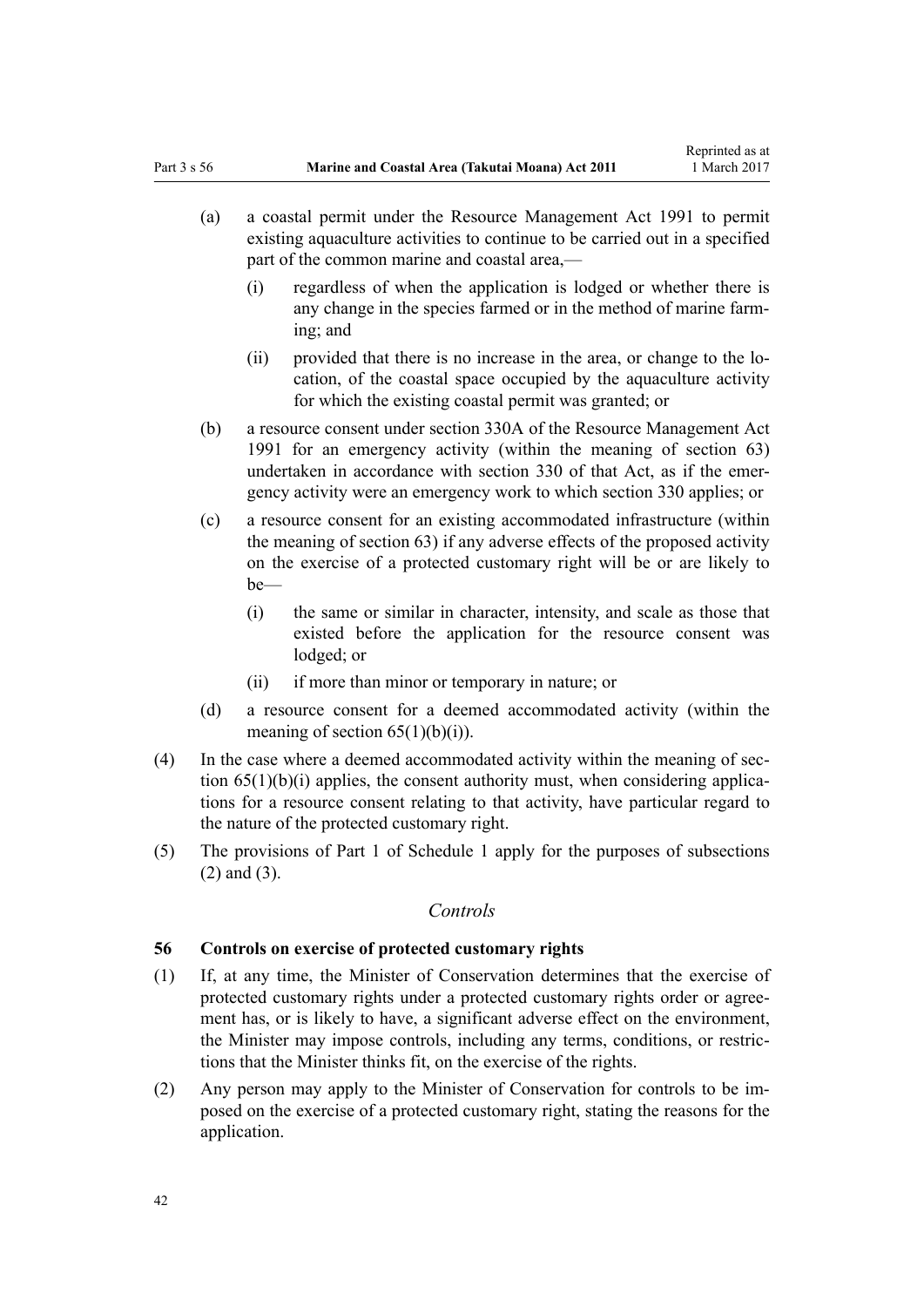- <span id="page-42-0"></span>(3) If the Minister is satisfied that the application raises reasonable concerns that the exercise of a protected customary right has, or is likely to have, a significant adverse effect on the environment, the Minister must serve the notice, stating his or her intention to consider imposing controls, on—
	- (a) the protected customary rights group; and
	- (b) the local authorities that have statutory functions in the area where the protected customary right applies; and
	- (c) the person applying for controls to be imposed.
- (4) If the Minister is not satisfied that an application under subsection (2) raises reasonable concerns that the exercise of a protected customary right has, or is likely to have, a significant adverse effect on the environment, the Minister must advise the applicant accordingly, giving reasons for that decision.
- (5) [Part 2](#page-85-0) of Schedule 1 applies to making a determination as to whether there is, or is likely to be, a significant adverse effect on the environment, for the purpose of imposing controls under this section.

## **57 Notification of controls**

- (1) The Minister of Conservation must notify in the *Gazette* any controls imposed under [section 56](#page-41-0).
- (2) The notice must set out—
	- (a) the name and contact details of the relevant protected customary rights group; and
	- (b) a description of the extent of the protected customary rights area that is subject to the controls; and
	- (c) a description of the protected customary right that is subject to the controls; and
	- (d) a description of the controls, including any standards, terms, conditions, or restrictions, to be applied and the reasons for the controls; and
	- (e) the date on which the controls take effect (which must be as soon as is reasonably practicable after the date of the notice).
- (3) The Minister of Conservation must, as soon as practicable after giving notice, provide a copy of the notice to—
	- (a) the protected customary rights group to which the notice applies; and
	- (b) the Minister of Māori Affairs; and
	- (c) the local authorities that have statutory functions in, or relating to, the protected customary rights area; and
	- (d) the chief executive.
- (4) Controls take effect on the date stated in the *Gazette* notice.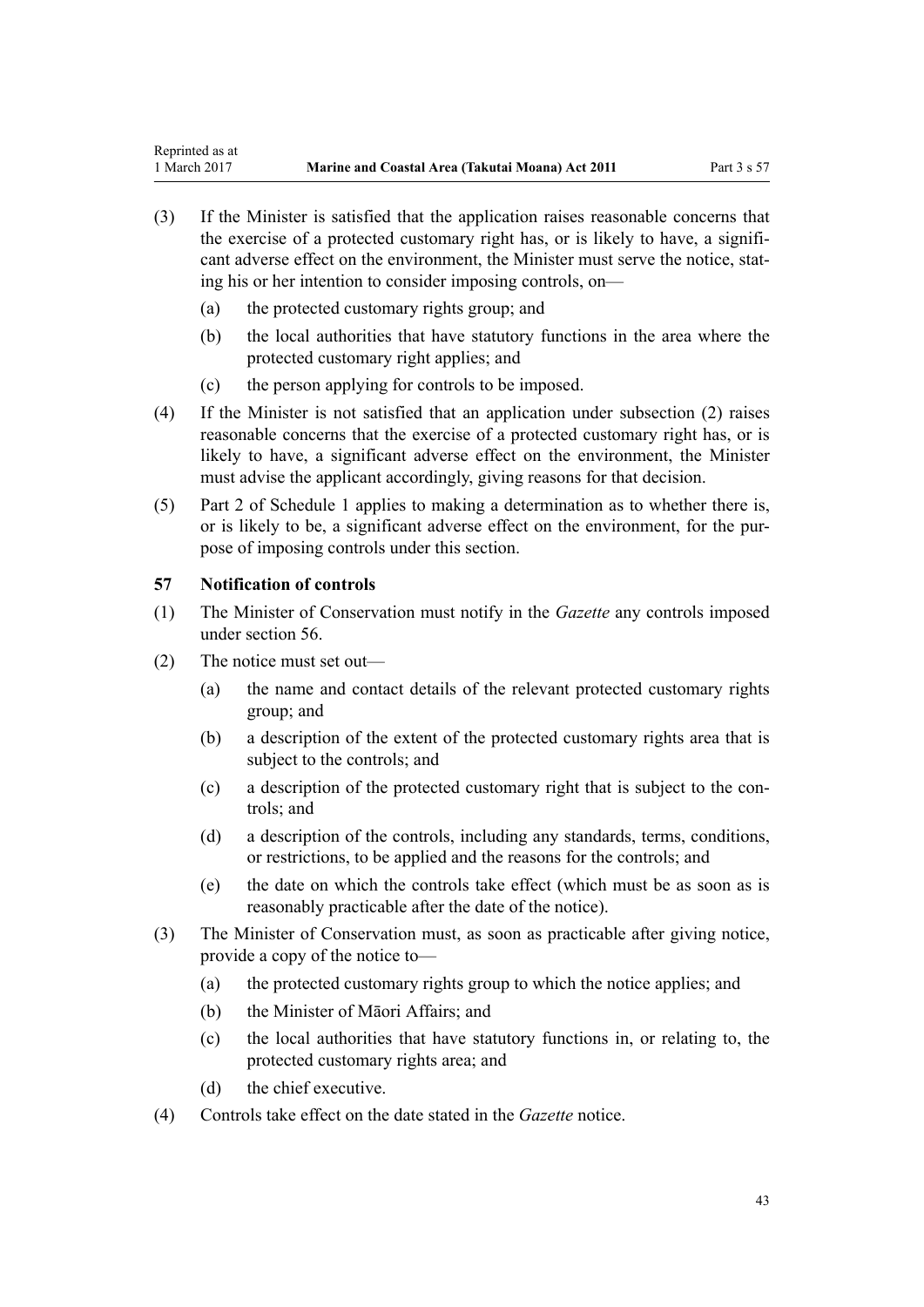## Subpart 3—Customary marine title

#### *Determination of whether customary marine title exists*

#### <span id="page-43-0"></span>**58 Customary marine title**

- (1) Customary marine title exists in a specified area of the common marine and coastal area if the applicant group—
	- (a) holds the specified area in accordance with tikanga; and
	- (b) has, in relation to the specified area,—
		- (i) exclusively used and occupied it from 1840 to the present day without substantial interruption; or
		- (ii) received it, at any time after 1840, through a customary transfer in accordance with subsection (3).
- (2) For the purpose of subsection (1)(b), there is no substantial interruption to the exclusive use and occupation of a specified area of the common marine and coastal area if, in relation to that area, a resource consent for an activity to be carried out wholly or partly in that area is granted at any time between—
	- (a) the commencement of this Act; and
	- (b) the effective date.
- (3) For the purposes of subsection  $(1)(b)(ii)$ , a transfer is a customary transfer if-
	- (a) a customary interest in a specified area of the common marine and coastal area was transferred—
		- (i) between or among members of the applicant group; or
		- (ii) to the applicant group or some of its members from a group or some members of a group who were not part of the applicant group; and
	- (b) the transfer was in accordance with tikanga; and
	- (c) the group or members of the group making the transfer—
		- (i) held the specified area in accordance with tikanga; and
		- (ii) had exclusively used and occupied the specified area from 1840 to the time of the transfer without substantial interruption; and
	- (d) the group or some members of the group to whom the transfer was made have—
		- (i) held the specified area in accordance with tikanga; and
		- (ii) exclusively used and occupied the specified area from the time of the transfer to the present day without substantial interruption.
- (4) Without limiting subsection (2), customary marine title does not exist if that title is extinguished as a matter of law.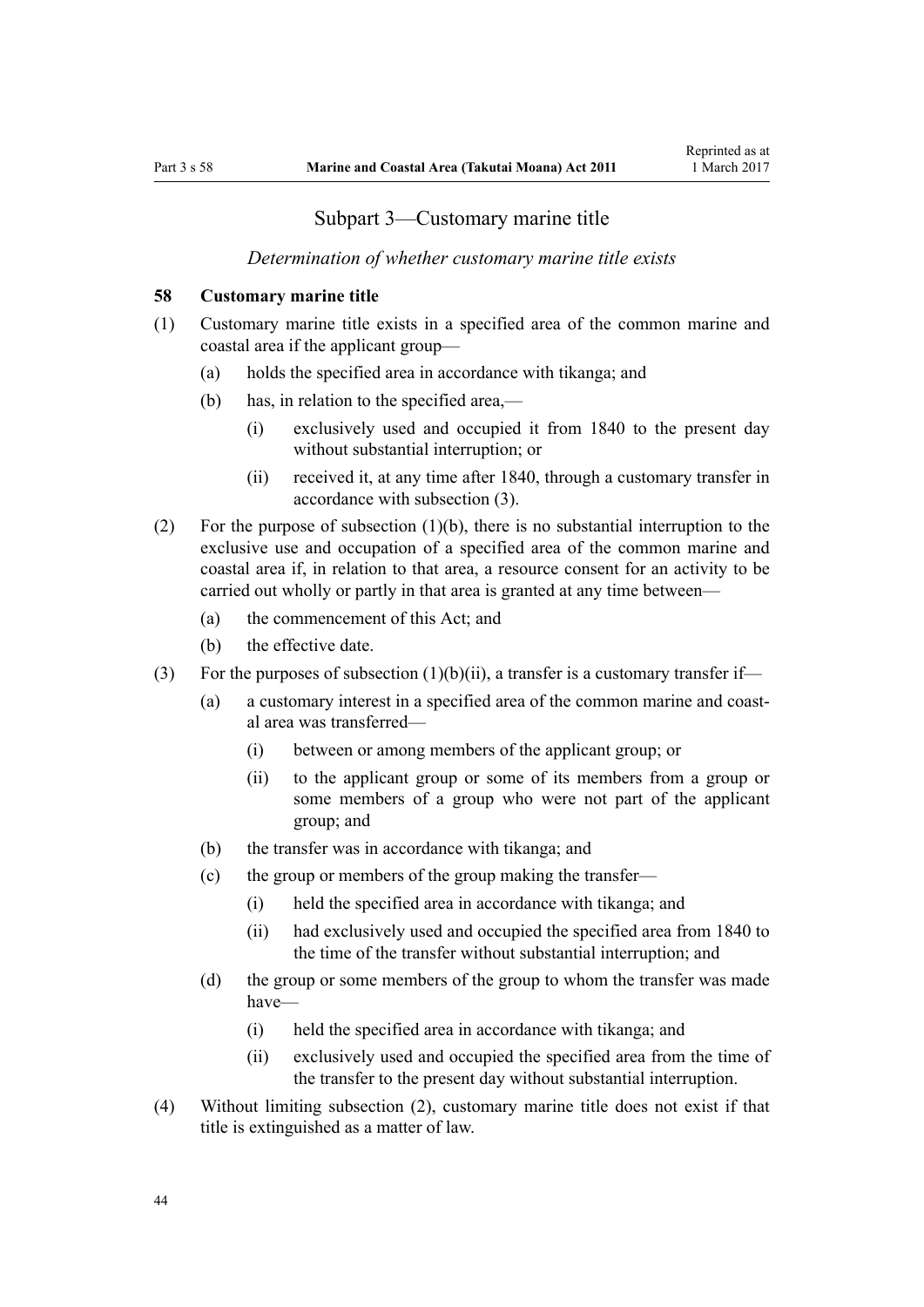## **59 Matters relevant to whether customary marine title exists**

<span id="page-44-0"></span>Reprinted as at

- (1) Matters that may be taken into account in determining whether customary marine title exists in a specified area of the common marine and coastal area include—
	- (a) whether the applicant group or any of its members—
		- (i) own land abutting all or part of the specified area and have done so, without substantial interruption, from 1840 to the present day:
		- (ii) exercise non-commercial customary fishing rights in the specified area, and have done so from 1840 to the present day; and
	- (b) if paragraph (a) applies, the extent to which there has been such ownership or exercise of fishing rights in the specified area.
- (2) To avoid doubt, [section 10](http://prd-lgnz-nlb.prd.pco.net.nz/pdflink.aspx?id=DLM281461) of the Treaty of Waitangi (Fisheries Claims) Settlement Act 1992 does not limit subsection (1)(a)(ii).
- (3) The use at any time, by persons who are not members of an applicant group, of a specified area of the common marine and coastal area for fishing or navigation does not, of itself, preclude the applicant group from establishing the existence of customary marine title.
- (4) For the purpose of subsection (1)(a)(i), **land abutting all or part of the specified area** means—
	- (a) land that directly abuts the specified area; or
	- (b) land that does not directly abut the specified area, but does directly abut any of the following:
		- (i) a marginal strip (as defined in [section 2\(1\)](http://prd-lgnz-nlb.prd.pco.net.nz/pdflink.aspx?id=DLM103616) of the Conservation Act 1987) that directly abuts the specified area:
		- (ii) an esplanade reserve (as defined in section  $2(1)$  of the Resource Management Act 1991), but only to the extent that it directly abuts the specified area:
		- (iii) a reserve (as defined in section  $2(1)$  of the Reserves Act 1977), but only to the extent that it directly abuts the specified area:
		- (iv) a Māori reservation (as defined in [section 2\(1\)](http://prd-lgnz-nlb.prd.pco.net.nz/pdflink.aspx?id=DLM444310) of the Reserves Act 1977) that directly abuts the specified area:
		- (v) a road that directly abuts the specified area:
		- (vi) a railway line that directly abuts the specified area.

*Rights under customary marine title*

#### **60 Scope and effect of customary marine title**

- (1) Customary marine title—
	- (a) provides an interest in land, but does not include a right to alienate or otherwise dispose of any part of a customary marine title area; and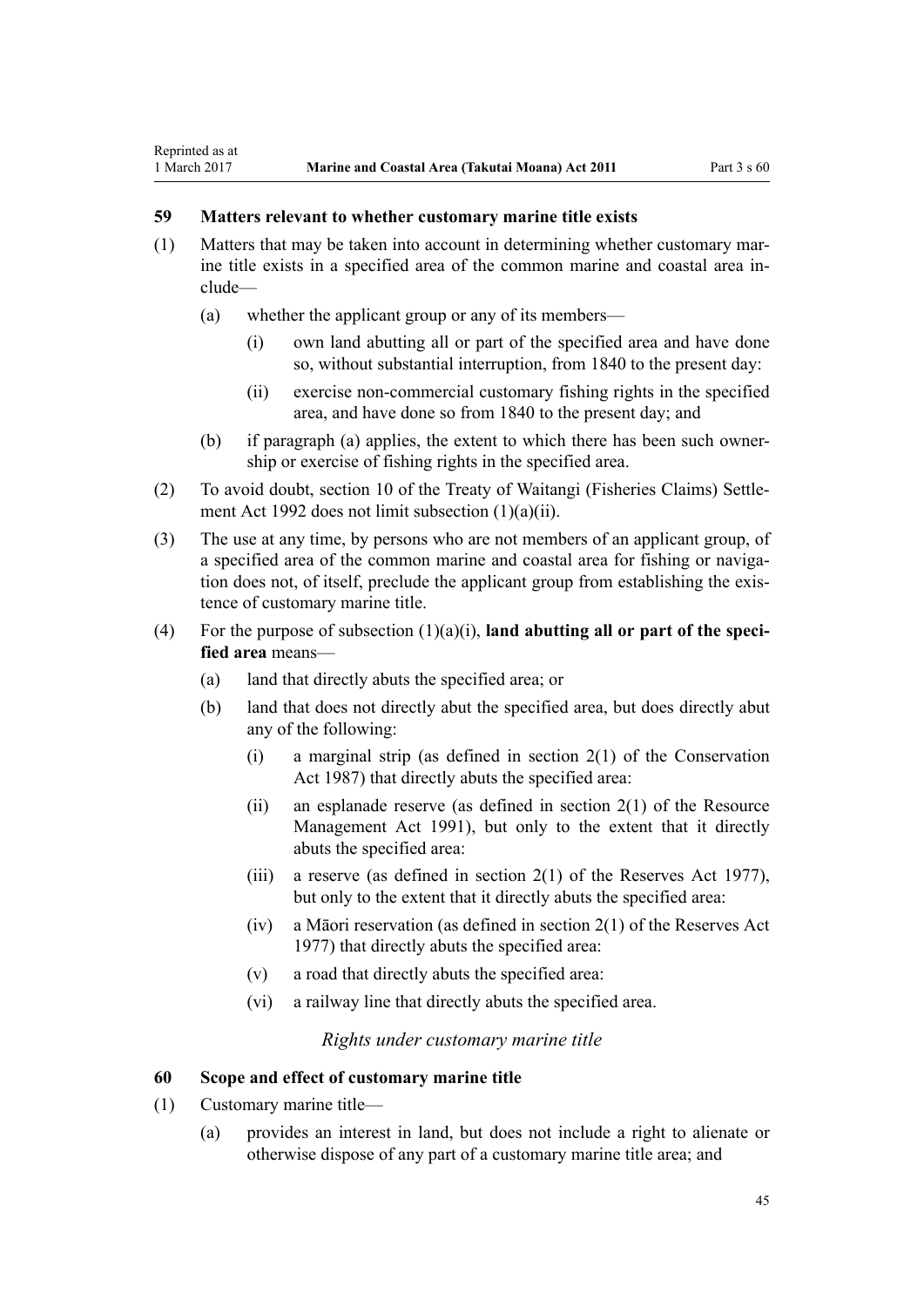- <span id="page-45-0"></span>(b) provides only for the exercise of the rights listed in section 62 and described in [sections 66 to 93;](#page-51-0) and
- (c) has effect on and from the effective date.
- (2) A customary marine title group—
	- (a) may use, benefit from, or develop a customary marine title area (including derive commercial benefit) by exercising the rights conferred by a customary marine title order or agreement, but is not exempt from obtaining any relevant resource consent, permit, or approval that may be required under another enactment for the use and development of that customary marine title area; and
	- (b) is not liable for payment, in relation to the customary marine title area, of—
		- (i) coastal occupation charges imposed under [section 64A](http://prd-lgnz-nlb.prd.pco.net.nz/pdflink.aspx?id=DLM233610) of the Resource Management Act 1991; or
		- (ii) royalties for sand and shingle imposed by regulations made under the [Resource Management Act 1991](http://prd-lgnz-nlb.prd.pco.net.nz/pdflink.aspx?id=DLM230264).
- (3) A customary marine title group may—
	- (a) delegate the rights conferred by a customary marine title order or an agreement in accordance with tikanga; or
	- (b) transfer a customary marine title order or an agreement in accordance with tikanga.

#### **61 Delegation and transfer**

- (1) A delegation or transfer permitted by [section 60\(3\)](#page-44-0) may only be to persons who—
	- (a) belong to the same iwi or hapū as the customary marine title group making the delegation or transfer; and
	- (b) are specified in the relevant customary marine title order or agreement.
- (2) A delegation or transfer of customary marine title recognised by an order or in an agreement takes effect only when, as the case requires,—
	- (a) the order has been varied in accordance with [section 111](#page-74-0); or
	- (b) the agreement has been varied.
- (3) If customary marine title is delegated, the applicant group remains the holder of the customary marine title.
- (4) If customary marine title is transferred, the persons to whom the title is transferred become the customary marine title group.

#### **62 Rights conferred by customary marine title**

(1) The following rights are conferred by, and may be exercised under, a customary marine title order or an agreement on and from the effective date: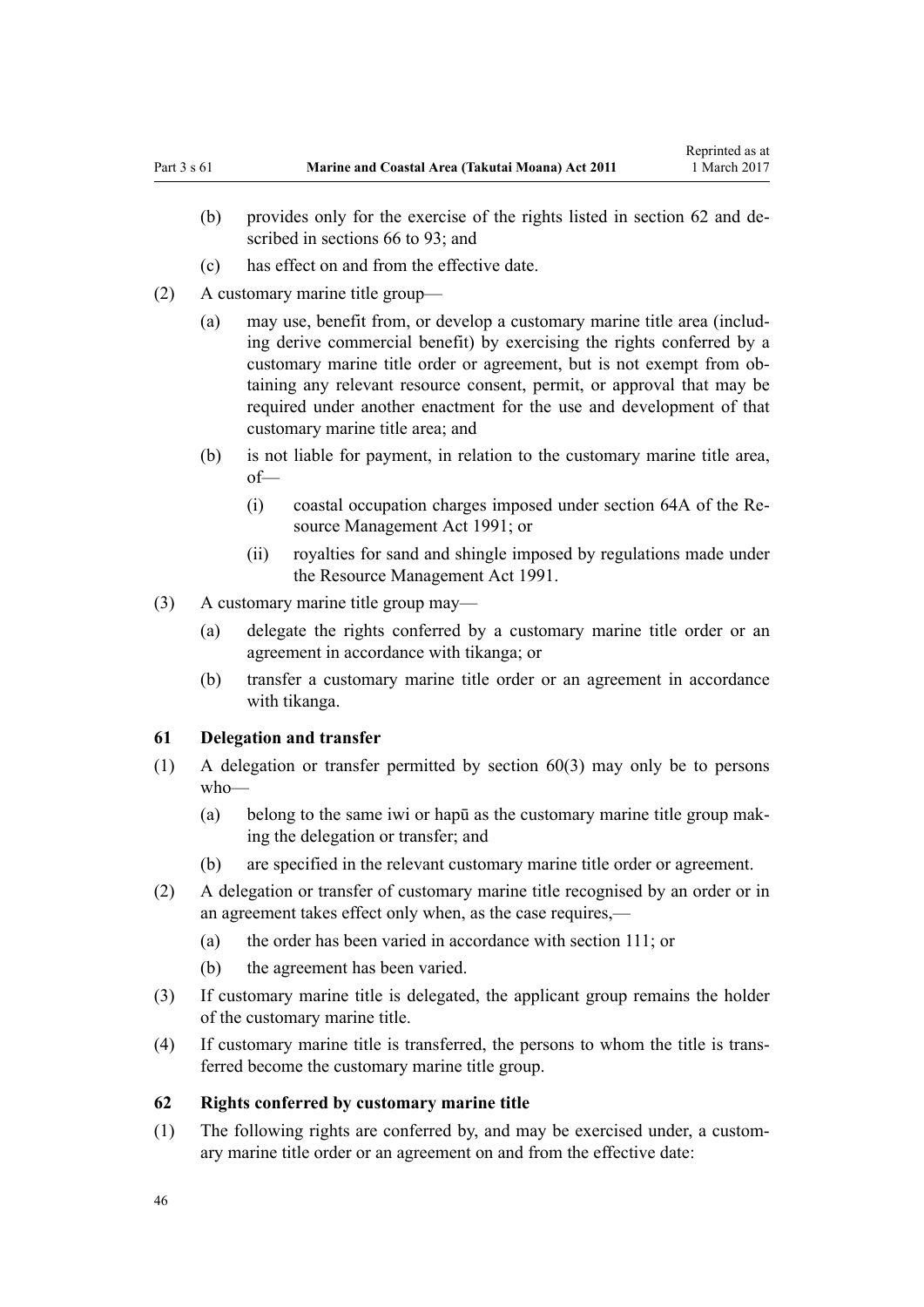- <span id="page-46-0"></span>(b) a conservation permission right (*see* [sections 71 to 75\)](#page-54-0); and
- (c) a right to protect wāhi tapu and wāhi tapu areas (*see* [sections 78 to 81](#page-57-0)); and
- (d) rights in relation to—
	- (i) marine mammal watching permits (*see* [section 76\)](#page-57-0); and
	- (ii) the process for preparing, issuing, changing, reviewing, or revoking a New Zealand coastal policy statement (*see* [section 77\)](#page-57-0); and
- (e) the prima facie ownership of newly found taonga tūturu (*see* [section 82](#page-60-0)); and
- (f) the ownership of minerals other than—
	- (i) minerals within the meaning of [section 10](http://prd-lgnz-nlb.prd.pco.net.nz/pdflink.aspx?id=DLM246310) of the Crown Minerals Act 1991; or
	- (ii) pounamu to which [section 3](http://prd-lgnz-nlb.prd.pco.net.nz/pdflink.aspx?id=DLM413605) of the Ngai Tahu (Pounamu Vesting) Act 1997 applies (*see* [section 83](#page-61-0)); and
- (g) the right to create a planning document (*see* [sections 85 to 93](#page-62-0)).
- (2) Subsection (3) applies if a person applies for a resource consent, a permit, or an approval in relation to a part of the common marine and coastal area in respect of which—
	- (a) no customary marine title order or agreement applies; but
	- (b) either—
		- (i) an applicant group has applied to the Court under [section 100](#page-70-0) for recognition of customary marine title and notice has been given in accordance with [section 103;](#page-71-0) or
		- (ii) an applicant group has applied to enter negotiations under [section](#page-67-0) [95.](#page-67-0)
- (3) Before a person may lodge an application that relates to a right conferred by a customary marine title order or agreement, that person must—
	- (a) notify the applicant group about the application; and
	- (b) seek the views of the group on the application.

## *Accommodated activities*

## **63 Interpretation**

In this section and in sections 64 and 65, **accommodated activities** are activities that are—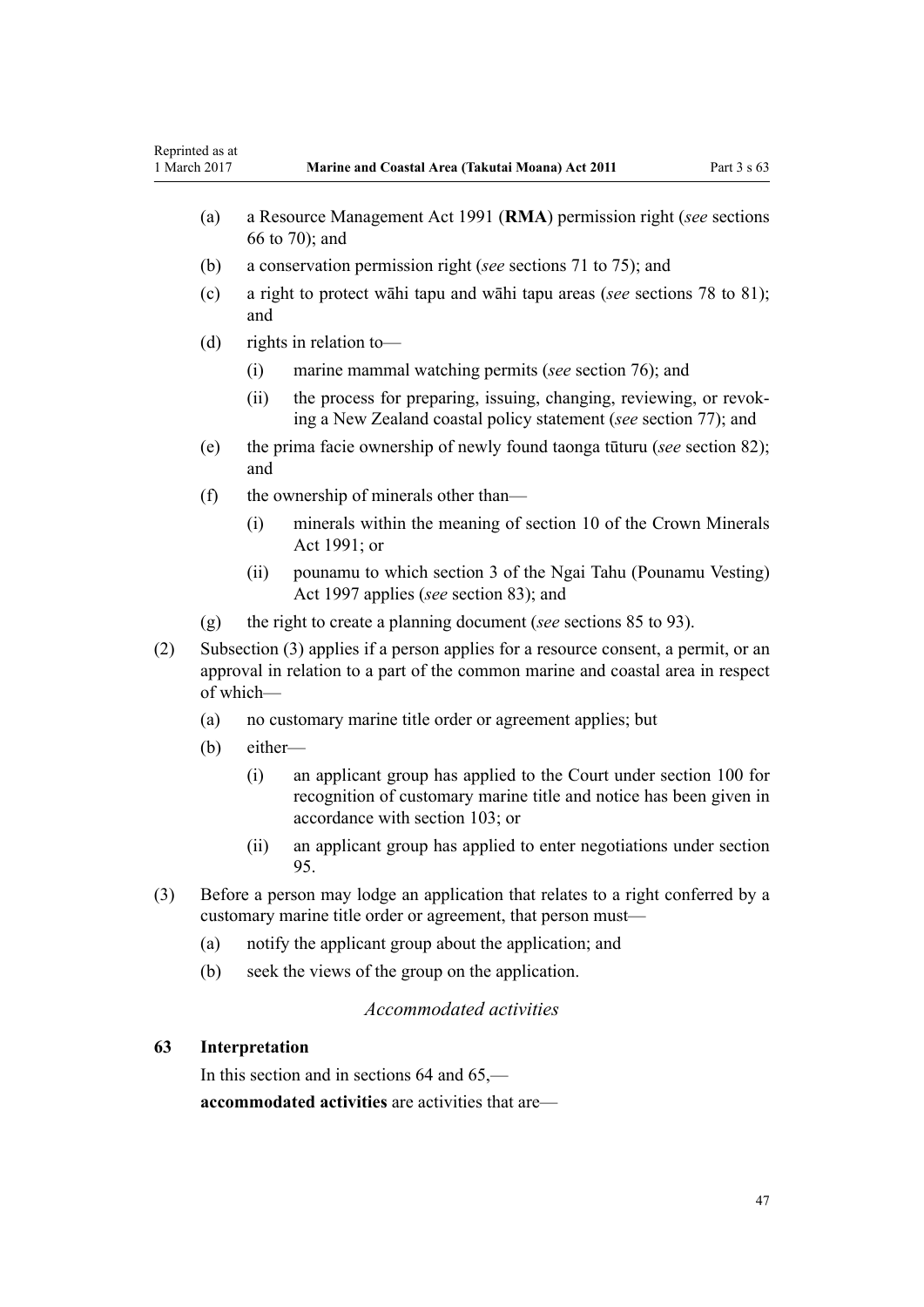- (a) expressly excluded under [section 64\(1\)](#page-48-0) from the exercise of an RMA permission right or a conservation permission right by a customary marine title group; and
- (b) within the scope of the activities provided for by [section 64\(1\)](#page-48-0)

**accommodated infrastructure** means infrastructure (including structures and associated operations) that is—

- (a) lawfully established; and
- (b) owned, operated, or carried out by 1 or more of the following:
	- (i) the Crown, including a Crown entity:
	- (ii) a local authority or a council-controlled organisation:
	- (iii) a network utility operator (within the meaning of [section 166](http://prd-lgnz-nlb.prd.pco.net.nz/pdflink.aspx?id=DLM236206) of the Resource Management Act 1991):
	- (iv) an electricity generator (as defined in [section 2\(1\)](http://prd-lgnz-nlb.prd.pco.net.nz/pdflink.aspx?id=DLM281866) of the Electricity Act 1992):
	- (v) a port company (as defined in [section 2\(1\)](http://prd-lgnz-nlb.prd.pco.net.nz/pdflink.aspx?id=DLM131688) of the Port Companies Act 1988):
	- (vi) a port operator (as defined in [Part 3A](http://prd-lgnz-nlb.prd.pco.net.nz/pdflink.aspx?id=DLM5689750) of the Maritime Transport Act 1994):
- (c) reasonably necessary for—
	- (i) the national social or economic well-being; or
	- (ii) the social or economic well-being of the region in which the infrastructure is located

**associated operations** means activities that are necessary for the functioning of an accommodated infrastructure, including—

- (a) an activity carried out under a resource consent granted under the [Re](http://prd-lgnz-nlb.prd.pco.net.nz/pdflink.aspx?id=DLM230264)[source Management Act 1991](http://prd-lgnz-nlb.prd.pco.net.nz/pdflink.aspx?id=DLM230264) to permit existing accommodated infrastructure to continue in the same location; and
- (b) maintenance, remedial, and restoration work; and
- (c) the upgrading of existing infrastructure, but only if the effects on the environment of the upgraded infrastructure, assessed at the date when an application is made to upgrade the existing infrastructure, are to be the same or similar in character, intensity, and scale as the effects of the infrastructure that is being upgraded; and
- (d) the replacement of a part of existing infrastructure by a new part of the same or similar nature; and
- (e) the relocation of existing infrastructure, if—
	- (i) that is necessary for the continuing operation of the infrastructure; and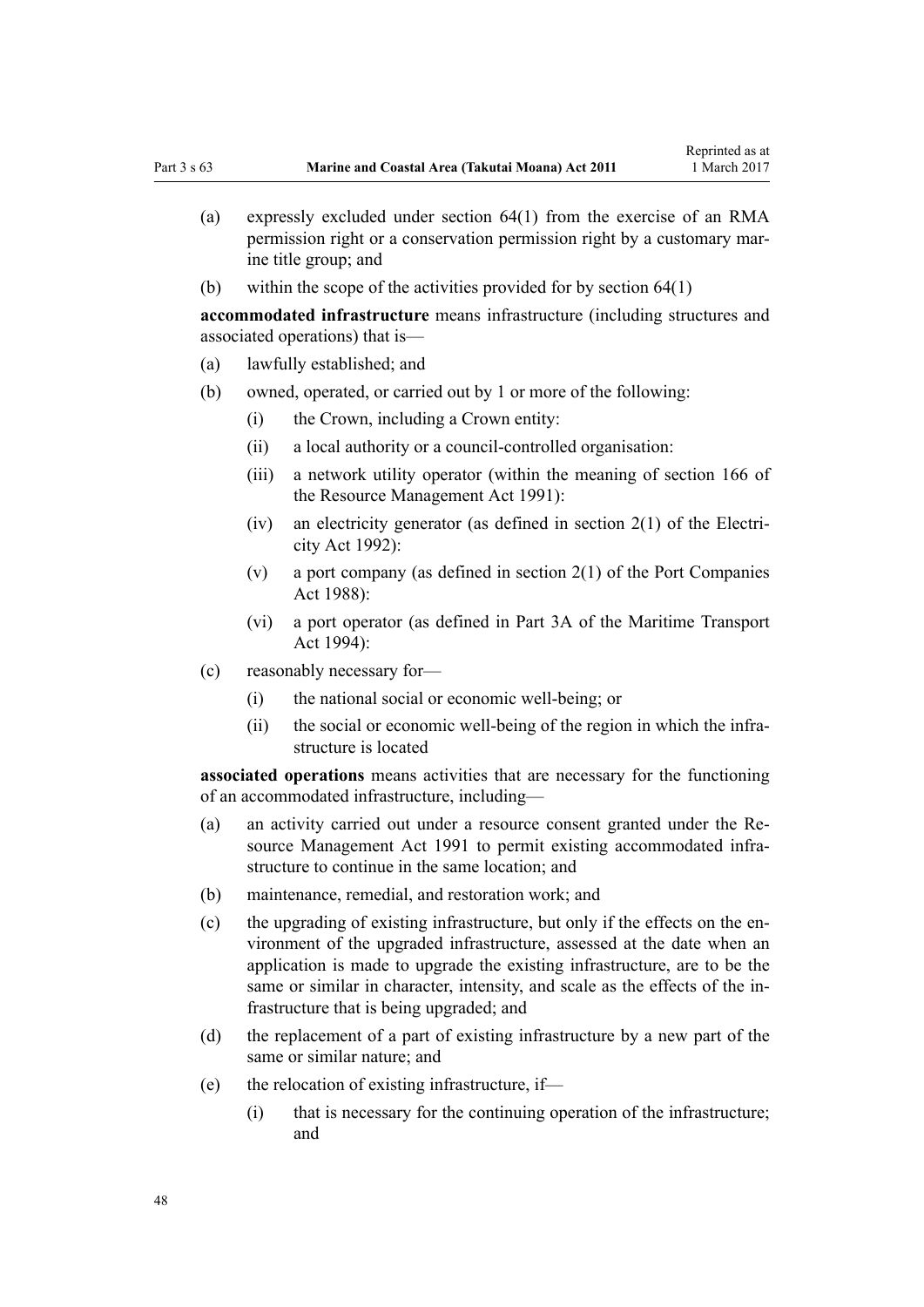- <span id="page-48-0"></span>(ii) the effects on the environment of the new location, assessed at the date when an application is made to relocate the existing infrastructure, are the same or similar in character, intensity, and scale as the effects of the infrastructure in its previous location; and
- (f) dredging as part of the ongoing operation of a port

**Crown agent** has the meaning given in [section 10\(1\)](http://prd-lgnz-nlb.prd.pco.net.nz/pdflink.aspx?id=DLM329649) of the Crown Entities Act 2004

**deemed accommodated activities** are the activities described in [section 65](#page-50-0) **emergency activity**—

- (a) means an activity undertaken in a customary marine title area to prevent, remove, or reduce—
	- (i) an actual or imminent danger to human health or safety; or
	- (ii) a danger to the environment or property so significant that immediate action is required; and
- (b) includes all necessary coastal protection work undertaken in a customary marine title area by a local authority or Crown agency; and
- (c) includes any activity authorised by an enactment for the purpose of preventing any of the matters referred to in paragraph (a), including an activity in relation to—
	- (i) a state of emergency declared under the [Civil Defence Emergency](http://prd-lgnz-nlb.prd.pco.net.nz/pdflink.aspx?id=DLM149788) [Management Act 2002;](http://prd-lgnz-nlb.prd.pco.net.nz/pdflink.aspx?id=DLM149788) or
	- (ii) a biosecurity emergency declared under [section 144](http://prd-lgnz-nlb.prd.pco.net.nz/pdflink.aspx?id=DLM149788) of the Biosecurity Act 1993; or
	- (iii) an emergency or a special emergency declared under [section 49B](http://prd-lgnz-nlb.prd.pco.net.nz/pdflink.aspx?id=DLM384019) or [136](http://prd-lgnz-nlb.prd.pco.net.nz/pdflink.aspx?id=DLM384998) of the Hazardous Substances and New Organisms Act  $1996$ ; or
	- (iv) a marine oil spill response under the [Maritime Transport Act](http://prd-lgnz-nlb.prd.pco.net.nz/pdflink.aspx?id=DLM334659) [1994](http://prd-lgnz-nlb.prd.pco.net.nz/pdflink.aspx?id=DLM334659); or
	- (v) an emergency within the meaning of section  $2(1)$  of the Fire Service Act 1975; or
	- (vi) emergency works described in [section 330](http://prd-lgnz-nlb.prd.pco.net.nz/pdflink.aspx?id=DLM239003) of the Resource Management Act 1991

**existing**, in relation to an activity, means an activity for which, before the effective date, any necessary resource consents have been granted, whether or not any or all of them have been given effect to before the effective date.

Section 63 **accommodated infrastructure** paragraph (b)(vi): replaced, on 23 October 2013, by [sec](http://prd-lgnz-nlb.prd.pco.net.nz/pdflink.aspx?id=DLM4698973)[tion 90](http://prd-lgnz-nlb.prd.pco.net.nz/pdflink.aspx?id=DLM4698973) of the Maritime Transport Amendment Act 2013 (2013 No 84).

### **64 Accommodated activities**

(1) An accommodated activity—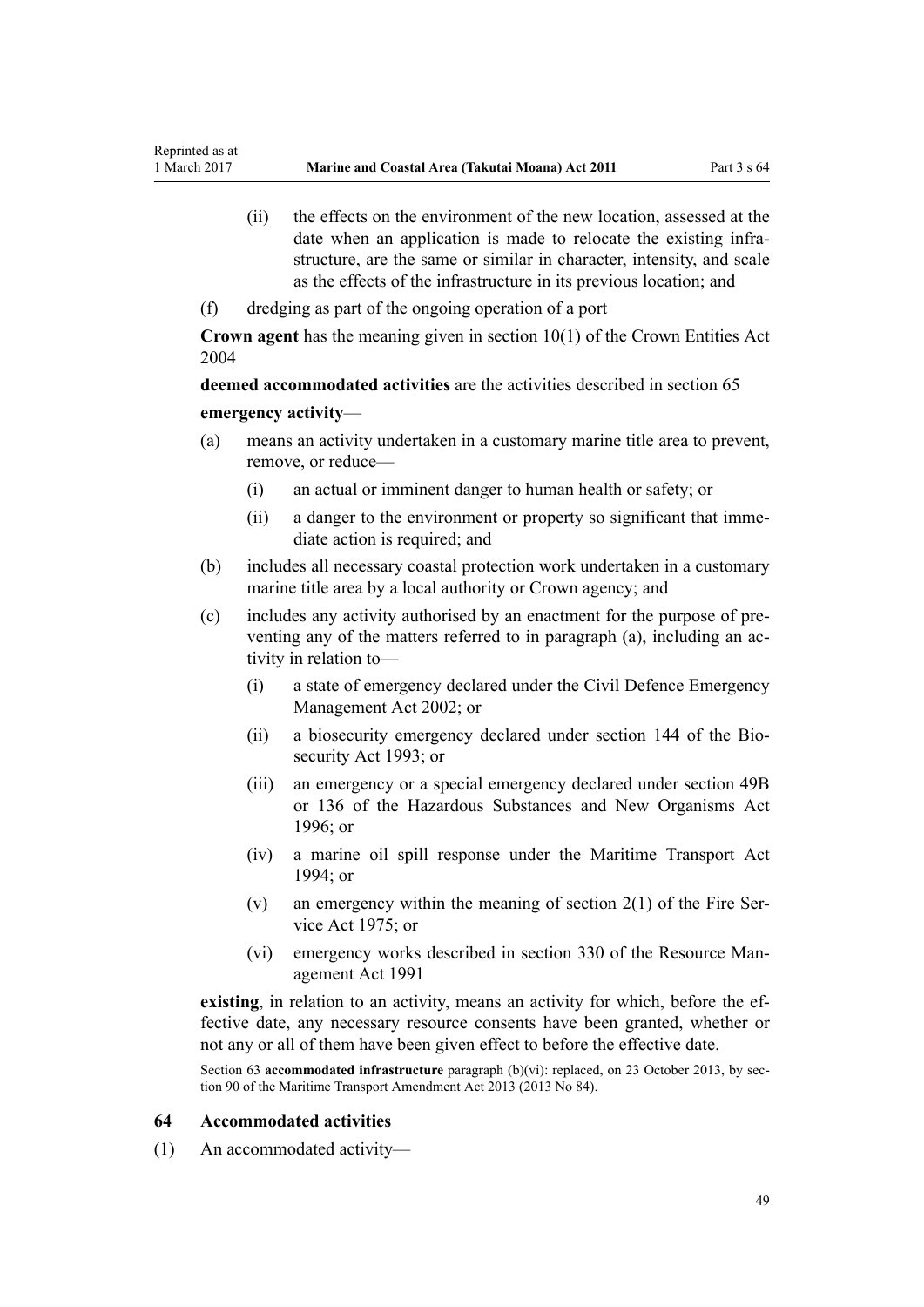- (a) may be carried out in a part of the common marine and coastal area despite customary marine title being recognised in respect of that part under [subpart 1](#page-67-0) or [2](#page-69-0) of Part 4; and
- (b) is not limited or otherwise affected by the exercise of an RMA permission right or a conservation permission right; but
- (c) does not limit or otherwise affect the exercise of any other right referred to in [section 62\(1\)](#page-45-0).
- (2) For the purposes of this subpart, **accommodated activity** means any of the following activities, to the extent that they are within a customary marine title area:
	- (a) an activity authorised under a resource consent, whenever granted, if the application for the consent is first accepted by the consent authority before the effective date:
	- (b) an activity that may be carried out under a resource consent, whenever granted, for a minimum impact activity (as defined in [section 2\(1\)](http://prd-lgnz-nlb.prd.pco.net.nz/pdflink.aspx?id=DLM242543) of the Crown Minerals Act 1991) relating to petroleum (as defined in section 2(1) of that Act):
	- (c) accommodated infrastructure:
	- (d) the management activities for which a resource consent is required in relation to—
		- (i) an existing marine reserve:
		- (ii) an existing wildlife sanctuary:
		- (iii) an existing marine mammal sanctuary:
		- (iv) an existing concession:
	- (e) an activity carried out under a coastal permit granted under the [Resource](http://prd-lgnz-nlb.prd.pco.net.nz/pdflink.aspx?id=DLM230264) [Management Act 1991](http://prd-lgnz-nlb.prd.pco.net.nz/pdflink.aspx?id=DLM230264) to permit existing aquaculture activities to continue to be carried out in a specified part of the common marine and coastal area,—
		- (i) regardless of when the application is lodged or whether there is any change in the species farmed or in the method of marine farming; but
		- (ii) provided that there is no increase in the area, or change of location, of the coastal space occupied by the aquaculture activities for which the existing coastal permit was granted:
	- (f) an emergency activity:
	- (g) scientific research or monitoring that is undertaken or funded by—
		- (i) the Crown:
		- (ii) any Crown agent: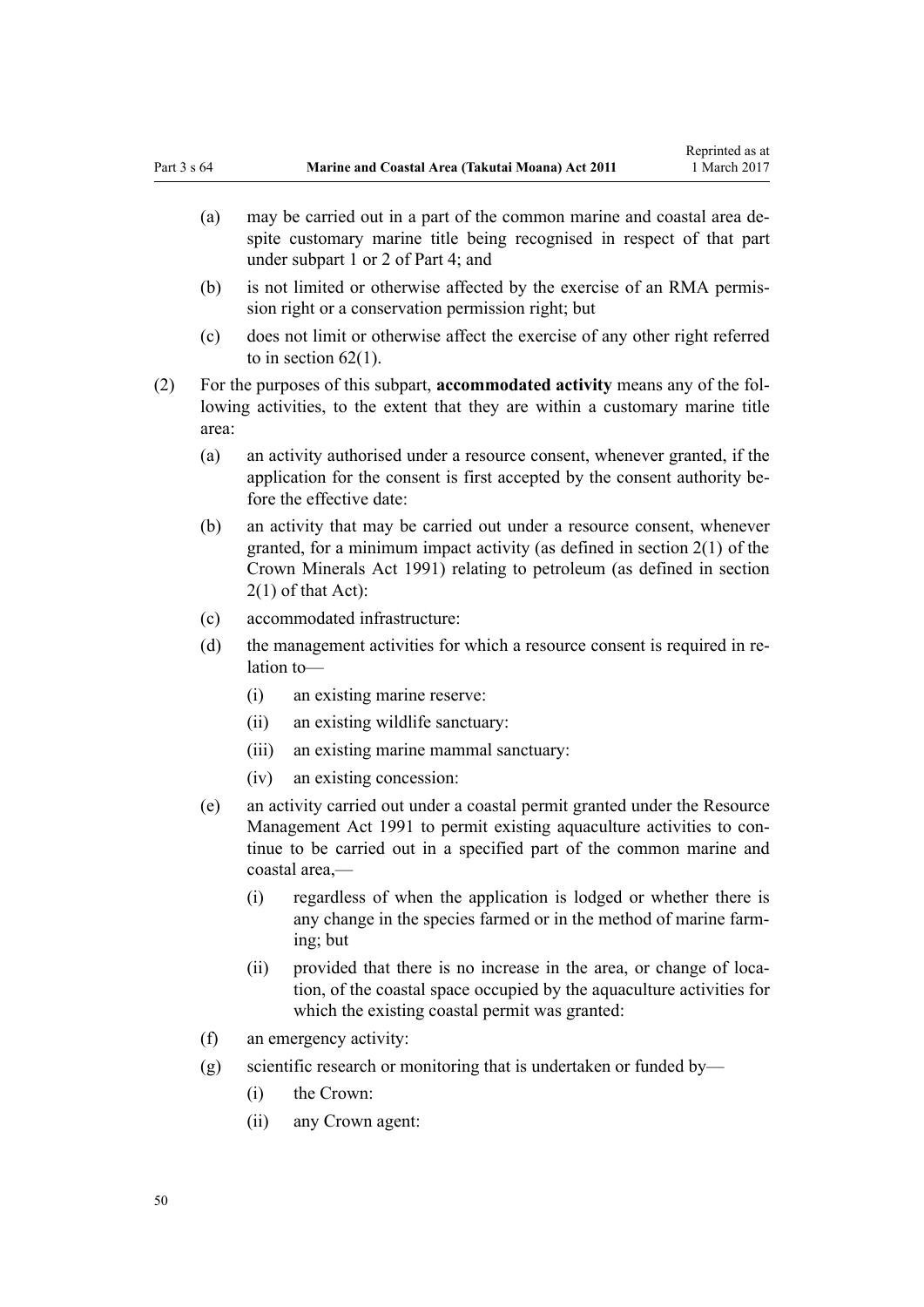- <span id="page-50-0"></span>(iii) the regional council with statutory functions in the region where the research or monitoring is to take place:
- (h) a deemed accommodated activity.
- (3) Subsection (4) applies if, in relation to whether an activity is an accommodated activity, there is a dispute between—
	- (a) a customary marine title group; and
	- (b) the person who owns, operates, or carries out the activity that is the subject of the dispute.
- (4) Either party to the dispute may refer the dispute to the Minister for Land Information for resolution.
- (5) The decision of the Minister is final.

## **65 Deemed accommodated activities**

- (1) For the purpose of [section 64\(2\)\(h\)](#page-48-0) and [Schedule 2](#page-90-0), the following activities are deemed to be accommodated activities:
	- (a) the construction or operation of any proposed infrastructure that—
		- (i) is within the meaning of paragraph (b) of the definition of **accommodated infrastructure**; and
		- (ii) cannot practicably be constructed or operated in any location other than within a customary marine title area; and
		- (iii) is essential for—
			- (A) the national social or economic well-being; or
			- (B) the social or economic well-being of the region in which the infrastructure is located; and
		- (iv) in any case where the construction of infrastructure is to take place at any time after the commencement of this Act, that construction is either—
			- (A) agreed in principle in accordance with [Part 1](#page-90-0) of Schedule 2 (subject to all necessary consents being obtained) by the group that holds a customary marine title order in the area relevant to the proposed infrastructure; or
			- (B) classified by the Minister for Land Information as a deemed accommodated activity (subject to all necessary resource consents being obtained) in accordance with [Part 1](#page-90-0) of Schedule 2:
	- (b) any activity—
		- (i) that, at any time after the commencement of this Act, is necessary for, or reasonably related to, prospecting, exploration, mining operations, or mining (as those terms are defined in [section 2\(1\)](http://prd-lgnz-nlb.prd.pco.net.nz/pdflink.aspx?id=DLM242543) of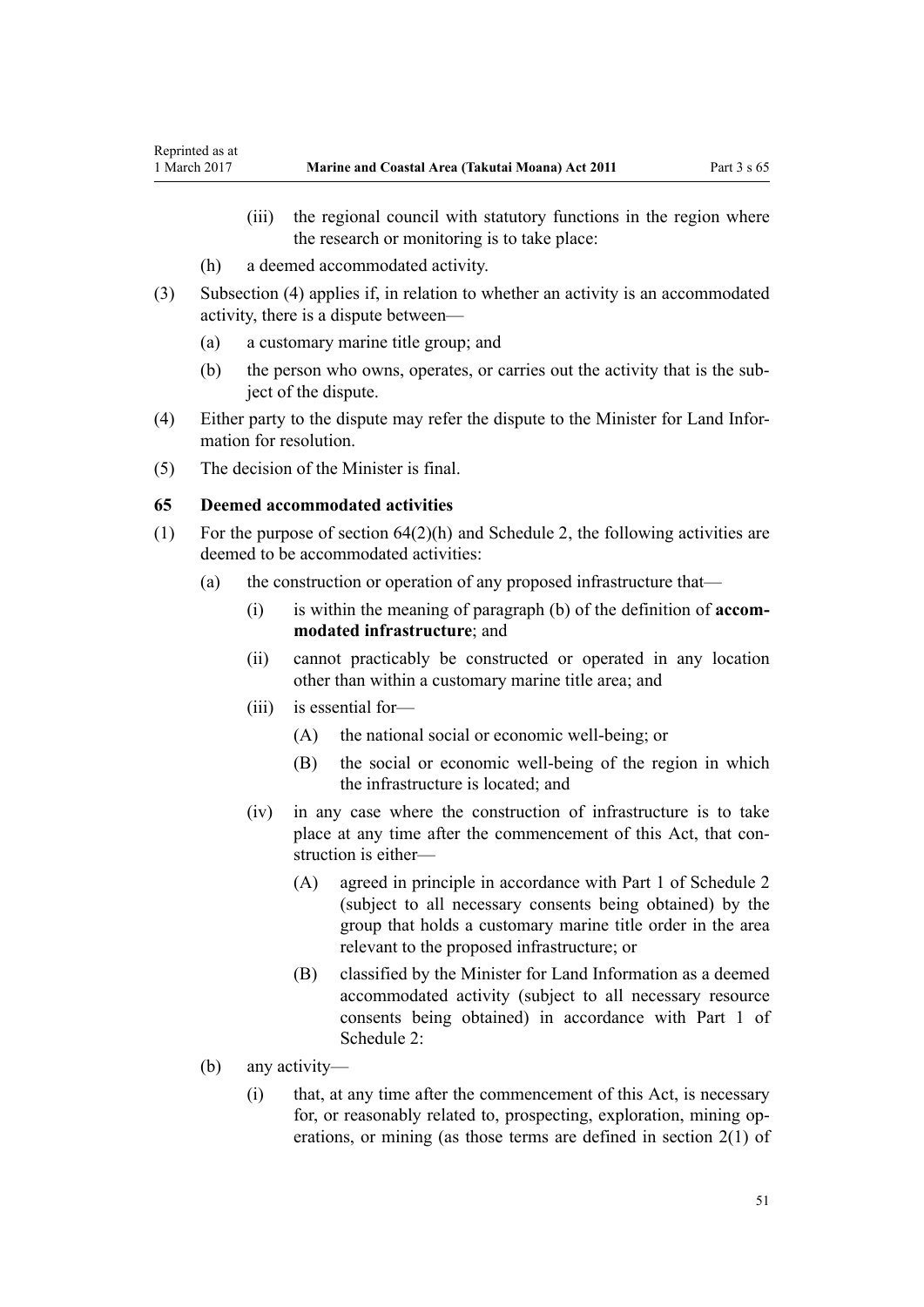the Crown Minerals Act 1991) for petroleum under a privilege; and

- <span id="page-51-0"></span>(ii) for which an agreement or an arbitral award has been made under [Part 2](#page-93-0) of Schedule 2:
- (c) any activity—
	- (i) that, at any time after the commencement of this Act, is necessary for, or reasonably related to, the exercise of a privilege in existence immediately before the effective date and of the rights associated with that privilege, as provided for in [section 84\(1\)](#page-61-0); and
	- (ii) for which an agreement or arbitral award has been made under [Part 2](#page-93-0) of Schedule 2.
- (2) Nothing in subsection (1)(a) or (b) limits the discretion of a consent authority—
	- (a) to decline an application for a resource consent; or
	- (b) to impose conditions on the resource consent.

#### *RMA permission right*

## **66 Scope of Resource Management Act 1991 permission right**

- (1) An RMA permission right applies to activities that are to be carried out under a resource consent, including a resource consent for a controlled activity, to the extent that the resource consent is for an activity to be carried out within a customary marine title area.
- (2) A customary marine title group may give or decline permission, on any grounds, for an activity to which an RMA permission right applies.
- (3) Permission given by a customary marine title group cannot be revoked.
- (4) An RMA permission right does not apply to the grant or exercise of a resource consent for an accommodated activity.
- (5) An RMA permission right, or permission given under such a right, does not limit the discretion of a consent authority—
	- (a) to decline an application for a resource consent; or
	- (b) to impose conditions.
- (6) In this section, **consent authority** includes the Minister of Conservation and the Minister for the Environment exercising the powers of a consent authority under the [Resource Management Act 1991](http://prd-lgnz-nlb.prd.pco.net.nz/pdflink.aspx?id=DLM230264).
- **67 Procedural matters relevant to exercise of RMA permission right**
- (1) A person seeking to carry out an activity (the **applicant**) to which an RMA permission right applies—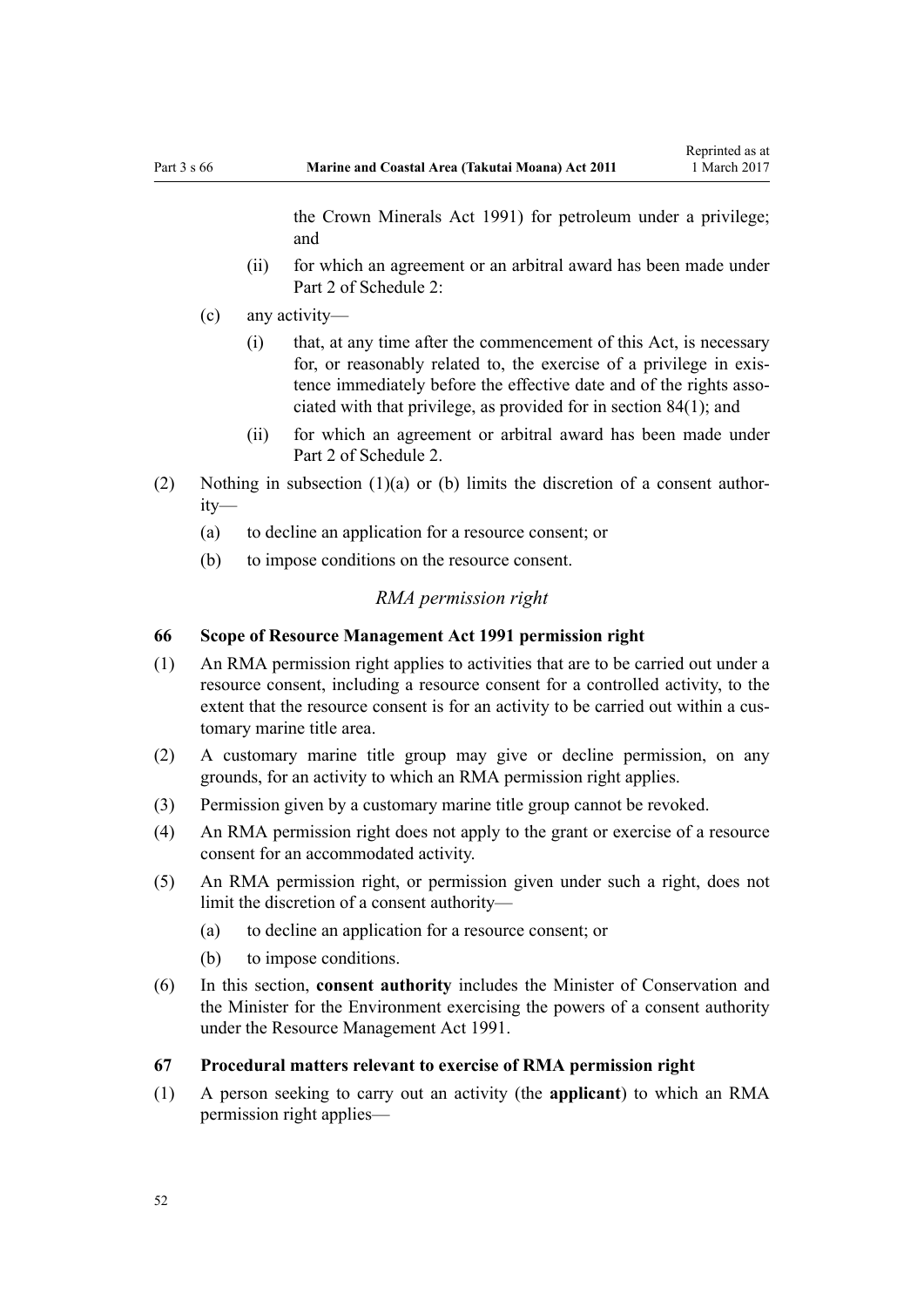- (a) must make a request for permission by notice to the relevant customary marine title group; and
- (b) may do so at any time before the relevant resource consent may commence.
- (2) The customary marine title group must—
	- (a) notify in writing its decision on a request for permission to—
		- (i) the applicant who gave notice under subsection (1); and
		- (ii) the relevant consent authority; and
	- (b) if permission is given, specify—
		- (i) the activity for which permission is given; and
		- (ii) the applicant who is to have the benefit of the permission; and
		- (iii) the duration of the permission.
- (3) Unless the customary marine title group has already notified its decision to the applicant under subsection (2), it must do so not later than 40 working days after it receives a notice from the applicant that the applicant has been granted the relevant resource consent (whether or not the applicant had previously notified the customary marine title group of the application).
- (4) The customary marine title group is to be treated as having given permission for the resource consent, for its duration, if notice of its decision is not received by the applicant in accordance with subsection (3).
- (5) In subsection (3), the grant of a resource consent means that the consent has been granted and any appeal rights exhausted, and that the resource consent would, but for the requirement for the permission of the customary marine title group, commence under [section 116](http://prd-lgnz-nlb.prd.pco.net.nz/pdflink.aspx?id=DLM234865) of the Resource Management Act 1991.

### **68 Effect of RMA permission right**

- (1) The holder of a resource consent for an activity in a customary marine title area to which an RMA permission right applies must not commence the activity to which the consent applied unless—
	- (a) permission has been given by the relevant customary marine title group under [section 66\(2\)](#page-51-0) for that activity; and
	- (b) the permission covers the activity to which the resource consent applies.
- (2) To avoid doubt, a decision of a customary marine title group to give or to decline permission for an activity is not subject to—
	- (a) a right of appeal; or
	- (b) a right of objection under [section 357](http://prd-lgnz-nlb.prd.pco.net.nz/pdflink.aspx?id=DLM239342) or [357A](http://prd-lgnz-nlb.prd.pco.net.nz/pdflink.aspx?id=DLM239356) of the Resource Management Act 1991.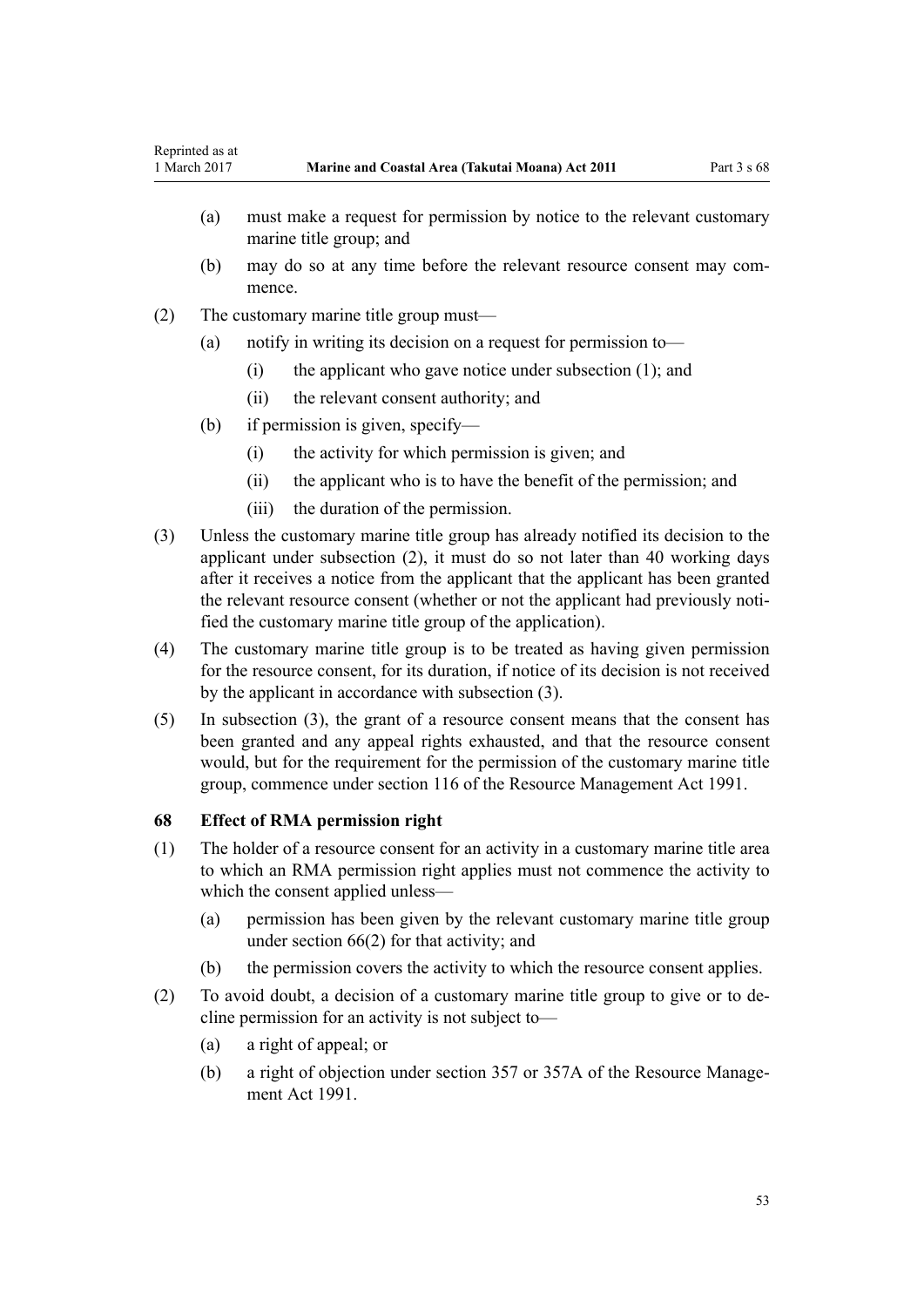## **69 Offence and penalty provision**

- (1) In relation to an activity to which an RMA permission right applies, it is an offence to commence the activity in the relevant customary title area unless the relevant customary marine title group has given permission under [section 66\(2\)](#page-51-0) or is to be treated as having given permission under [section 67\(4\).](#page-51-0)
- (2) Every person who commits an offence against subsection (1) is liable, on conviction,—
	- (a) in the case of a natural person, to imprisonment for a term not exceeding 2 years or a fine not exceeding \$300,000:
	- (b) in the case of a person other than a natural person, to a fine not exceeding \$600,000.
- (3) A person convicted of an offence under this section is also liable for the full value of—
	- (a) any revenue or profits earned by, or accruing to, the offender as a result of the offence; or
	- (b) any revenue or profits lost by the customary marine title group as a result of the offence; or
	- (c) any savings in costs made by, or accruing to, the offender as a result of the offence.
- (4) If a person is convicted of an offence under this section and a fine is imposed, the Environment Court must—
	- (a) deduct 10% from the total sum of the fine imposed and the full amount payable under subsection (3), to be credited to the Crown Bank Account; and
	- (b) order that the balance of the total sum described in paragraph (a) be paid—
		- (i) in full to the relevant customary marine title group that brought the prosecution; or
		- (ii) if another person or group brought the prosecution, to that person and the relevant customary marine title group in any proportion that the Environment Court directs.
- (5) Proceedings under this section and [section 70](#page-54-0) must be heard either—
	- (a) by an Environment Judge sitting alone; or
	- (b) in the District Court and, unless the Chief District Court Judge directs otherwise, by a District Court Judge who is an Environment Judge.

Section 69(2): amended, on 1 July 2013, by [section 413](http://prd-lgnz-nlb.prd.pco.net.nz/pdflink.aspx?id=DLM3360714) of the Criminal Procedure Act 2011 (2011) No 81).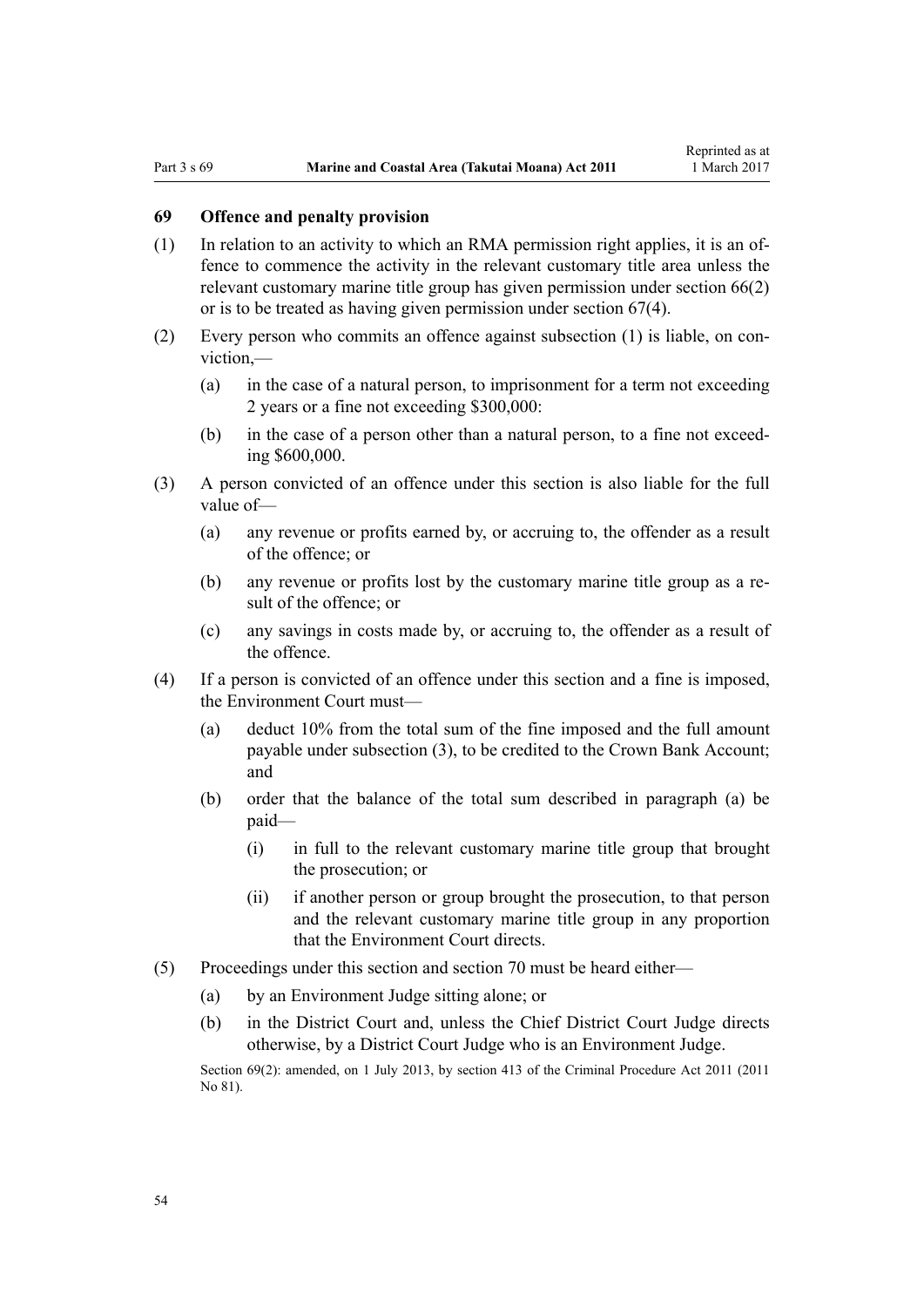## <span id="page-54-0"></span>**70 Environment Court may make enforcement orders**

- (1) Subsection (3) applies only if, in relation to the exercise of a resource con $sent$  —
	- (a) the RMA permission right is applicable; and
	- (b) a resource consent is exercised without the permission of the customary marine title group being obtained.
- (2) If proceedings for an offence are commenced in the Environment Court, the [Criminal Procedure Act 2011](http://prd-lgnz-nlb.prd.pco.net.nz/pdflink.aspx?id=DLM3359902) applies as if a reference to the District Court were a reference to the Environment Court, with any other necessary modifications.
- (3) The Environment Court may make enforcement orders to—
	- (a) prohibit a person from continuing the activity:
	- (b) require a person to remove any structure or other work or materials from the customary marine title area:
	- (c) require a person to rectify any adverse effects of the activity on the customary marine title area.

Section 70(2): amended, on 1 July 2013, by [section 413](http://prd-lgnz-nlb.prd.pco.net.nz/pdflink.aspx?id=DLM3360714) of the Criminal Procedure Act 2011 (2011) No 81).

## *Conservation permission right*

## **71 Scope and effect of conservation permission right**

- (1) A conservation permission right enables a customary marine title group to give or decline permission, on any grounds, for the Minister of Conservation or the Director-General, as the case requires, to proceed to consider an application or proposal for a conservation activity specified in subsection (3).
- (2) A conservation permission right applies only in the case of an application or proposal made on or after the effective date.
- (3) The conservation activities to which a conservation permission right applies are activities wholly or partly within the relevant customary marine title area and for which—
	- (a) an application is made under [section 5](http://prd-lgnz-nlb.prd.pco.net.nz/pdflink.aspx?id=DLM398113) of the Marine Reserves Act 1971 to declare or extend a marine reserve:
	- (b) a proposal is made under the enactments relevant to a conservation protected area to declare or extend a conservation protected area:
	- (c) an application for a concession is made.
- (4) Permission given by a customary marine title group cannot be revoked.
- (5) A conservation permission right, or permission given under such a right, does not limit—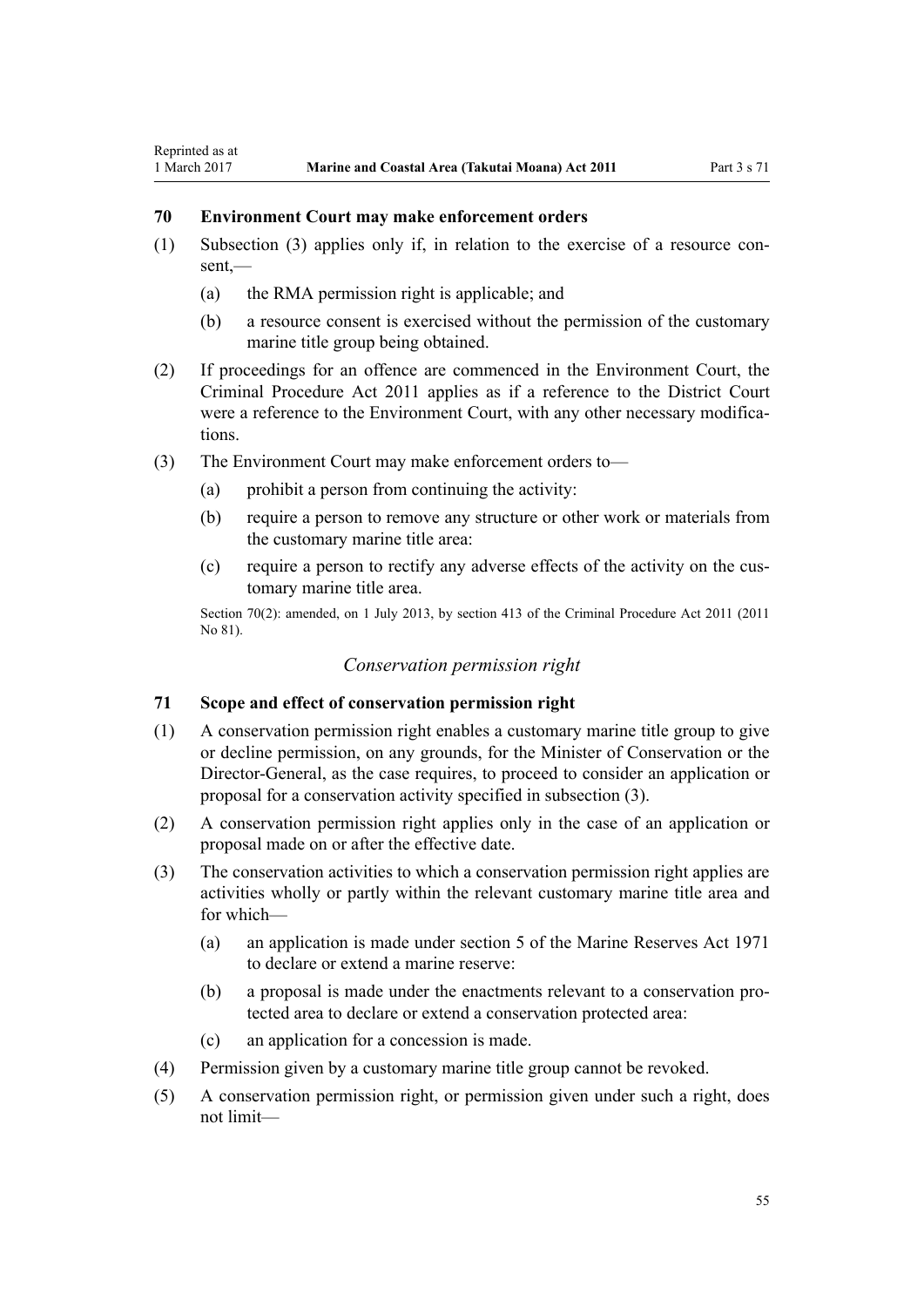- (a) the discretion of the Minister of Conservation or Director-General, as the case may require,—
	- (i) to decline an application or a proposal; or
	- (ii) to impose conditions, including conditions not sought by the customary marine title group, or more stringent conditions than those it may have sought; or
- (b) the matters provided for in [sections 74](#page-56-0) and [75.](#page-56-0)
- (6) Nothing in this section or sections 72 or 73 applies to an accommodated activity.

## **72 Obligation to refer proposals for conservation activity if conservation permission right applies**

- (1) The Minister of Conservation or Director-General, as the case requires,—
	- (a) must refer an application or a proposal for a conservation activity to the relevant customary marine title group for its consideration, unless the person making the proposal has already sought permission from the customary marine title group; and
	- (b) must not proceed to consider the application or proposal until the written permission of the group for the proposed activity is received by the Minister or Director-General: and
	- (c) must not approve an application or a proposal except to the extent that any permission given by the customary marine title group covers the application or proposal.
- (2) In referring an application in respect of a marine reserve under subsection (1), the Director-General must include information on—
	- (a) any boundary markers that may be placed in the reserve under [section 22](http://prd-lgnz-nlb.prd.pco.net.nz/pdflink.aspx?id=DLM398410) of the Marine Reserves Act 1971; and
	- (b) any signs that may be erected, or any management that may be carried out, in the reserve under that Act.
- (3) Permission given under [section 71](#page-54-0) is to be treated as including permission for the placement of boundary markers, signs, and management activities disclosed to the customary marine title group under subsection (2).

## **73 Obligations when conservation permission right is exercised**

- (1) A customary marine title group must, not later than 40 working days after it receives an application or a proposal for its consideration under section 72,—
	- (a) decide whether to give or decline permission for the Minister of Conservation or Director-General, as the case requires, to proceed to determine the application or proposal; and
	- (b) give written notice of that decision to the Minister of Conservation or Director-General, as the case requires.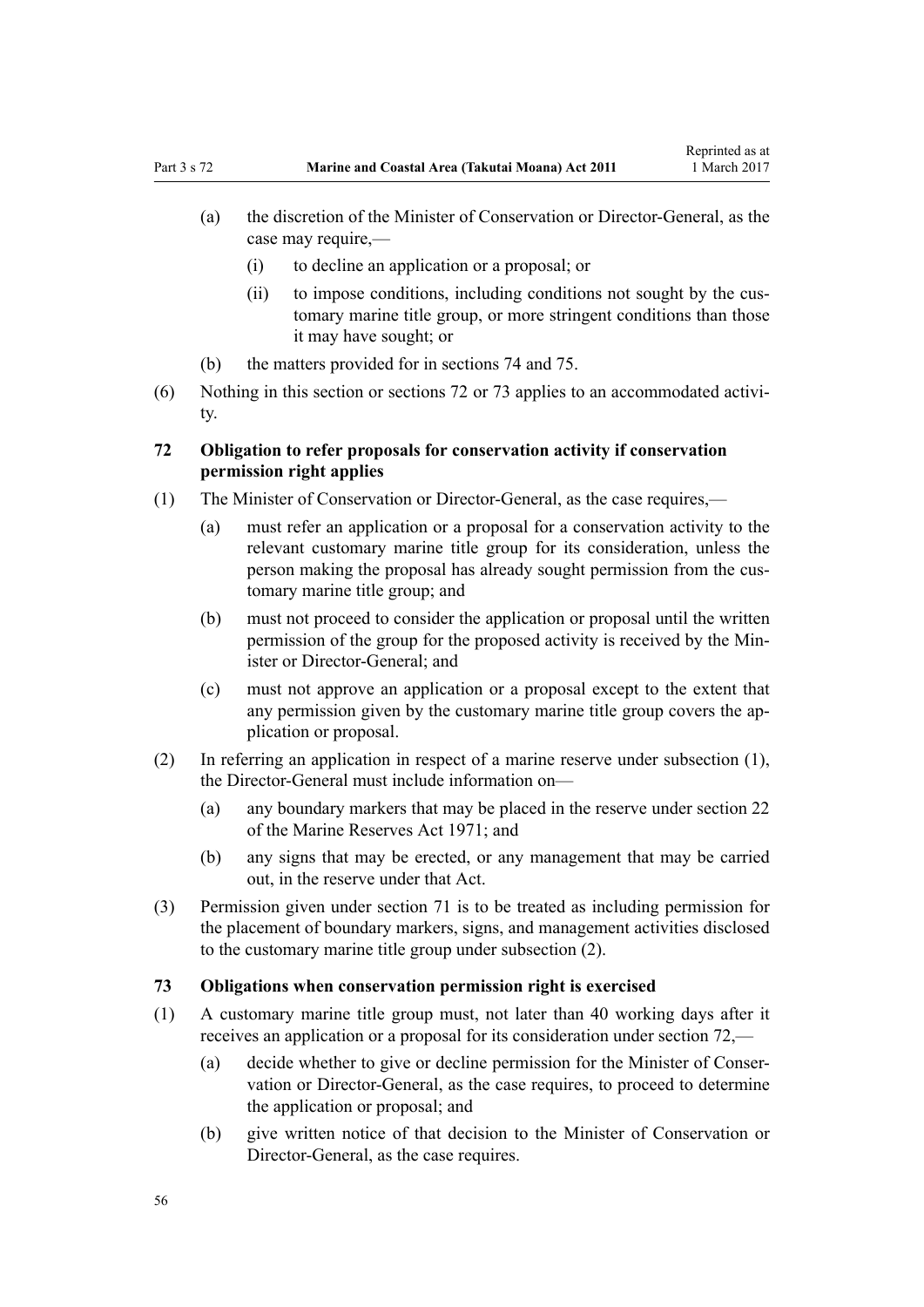- <span id="page-56-0"></span>(2) The group is to be treated as having given permission if advice of its decision under subsection  $(1)(a)$  is not received under subsection  $(1)(b)$  within the stated time.
- (3) To avoid doubt,—
	- (a) the group is not obliged to comply with any obligations arising under the enactments listed in [section 71\(3\);](#page-54-0) and
	- (b) there is no right of appeal against the decision of a customary marine title group in the exercise of its conservation permission right.

## *Protection purposes*

### **74 Priority of protection purposes**

- (1) This section applies to a proposal—
	- (a) to declare or extend a marine reserve that is wholly or partly in a customary marine title area; or
	- (b) to declare or extend a conservation protected area that is wholly or partly in a customary marine title area.
- (2) The Minister of Conservation or the Director-General, as the case requires, may proceed with a proposal described in subsection (1) without the permission of the relevant customary marine title group if the Minister or Director-General is satisfied that the proposal is for a protection purpose that is of national importance.

### **75 Matters relevant to determining protection purposes**

In making a determination under section 74(2), the Minister of Conservation or the Director-General, as the case requires, must have regard to—

- (a) the views of the customary marine title group on the effects of the proposal on the interests of the group; and
- (b) whether the proposal minimises as far as practicable any adverse effects on the interests of the group; and
- (c) whether there are no practicable options for achieving a protection purpose that is of national importance, other than within the customary marine title area, because—
	- (i) the protection relates to a unique or rare habitat, ecosystem, feature, or area of scientific value; or
	- (ii) the area is nationally important for the conservation of a species; or
	- (iii) protection of the area is essential for the viability, integrity, or effective management of a nationally important—
		- (A) conservation protected area:
		- (B) marine reserve: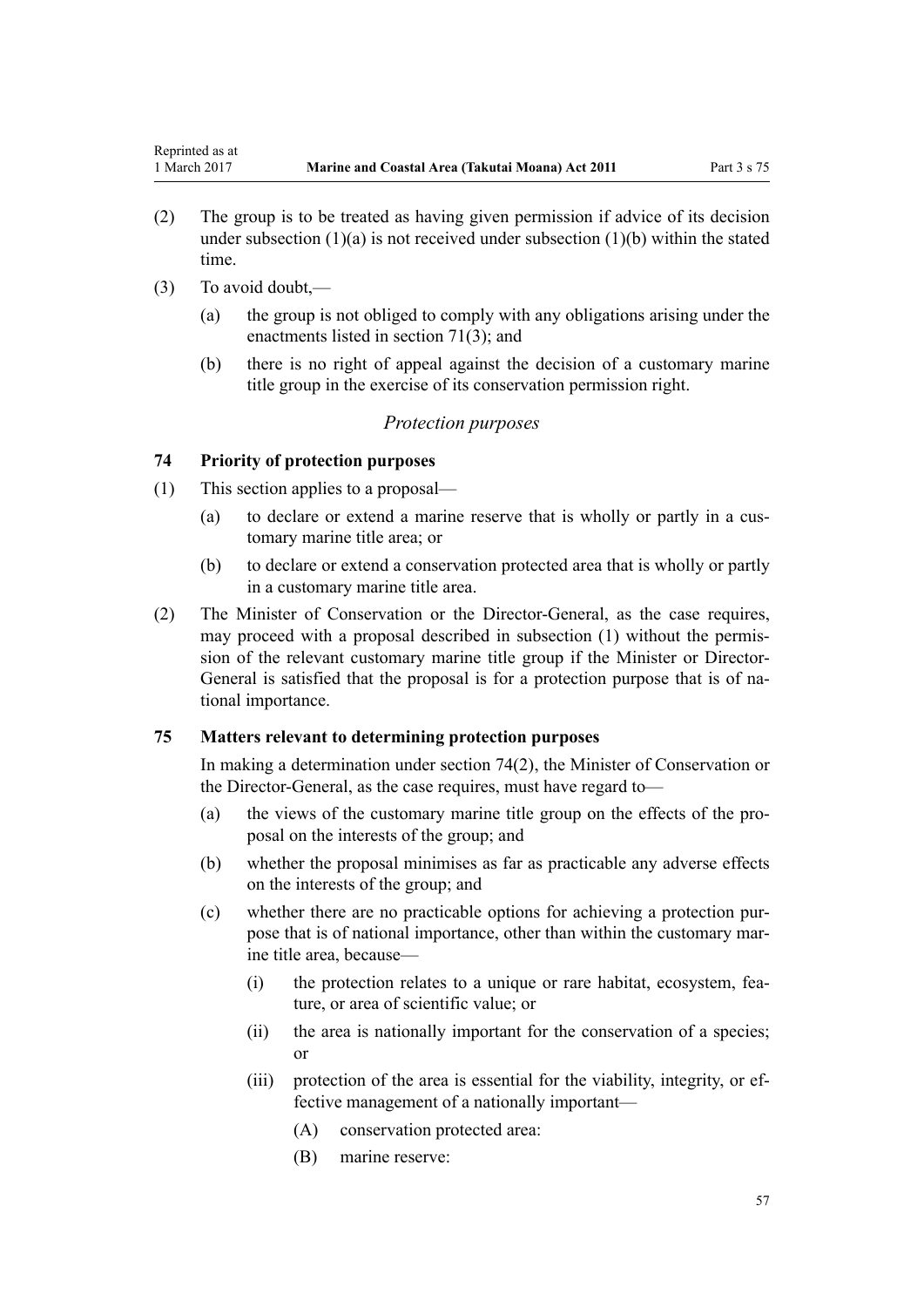- (C) network of such protected areas; or
- <span id="page-57-0"></span>(iv) the protection relates to a habitat, ecosystem, or species that occurs at a number of sites where it is not practicable to achieve the protection purposes; and
- (d) any other matter similar in nature to the matters set out in paragraphs (a) to  $(c)$ .

## *Marine mammal watching permits*

## **76 Decisions on grant of marine mammal permits**

- (1) Before the Director-General determines an application under the [Marine Mam](http://prd-lgnz-nlb.prd.pco.net.nz/pdflink.aspx?id=DLM168285)[mals Protection Regulations 1992](http://prd-lgnz-nlb.prd.pco.net.nz/pdflink.aspx?id=DLM168285) to watch marine mammals within a customary marine title area, the Director-General must—
	- (a) give written notice to the customary marine title group relevant to that area—
		- (i) of the proposed permit; and
		- (ii) that the Director-General seeks its views (which must be given within 40 working days of that notice being received); and
	- (b) recognise and provide for the views of the group on the proposed permit, if they are provided within the specified time.
- (2) The obligation under subsection (1)(b) does not limit the discretion of the Director-General to—
	- (a) approve or decline an application on the grounds set out in the [Marine](http://prd-lgnz-nlb.prd.pco.net.nz/pdflink.aspx?id=DLM168285) [Mammals Protection Regulations 1992](http://prd-lgnz-nlb.prd.pco.net.nz/pdflink.aspx?id=DLM168285); or
	- (b) impose any conditions on a permit that the Director-General thinks fit.
- (3) The notice must include a copy of the proposed permit and sufficient information to enable the customary marine title group to provide its views on the application.

## *New Zealand coastal policy statement*

## **77 Consultation**

If the Minister of Conservation is proposing to prepare, issue, change, review, or revoke a New Zealand coastal policy statement under [section 57](http://prd-lgnz-nlb.prd.pco.net.nz/pdflink.aspx?id=DLM233379) of the Resource Management Act 1991, the Minister must seek and consider the views of the customary marine title groups recorded on the register.

### *Wāhi tapu protection right*

#### **78 Protection of wāhi tapu and wāhi tapu areas**

(1) A customary marine title group may seek to include recognition of a wāhi tapu or a wāhi tapu area—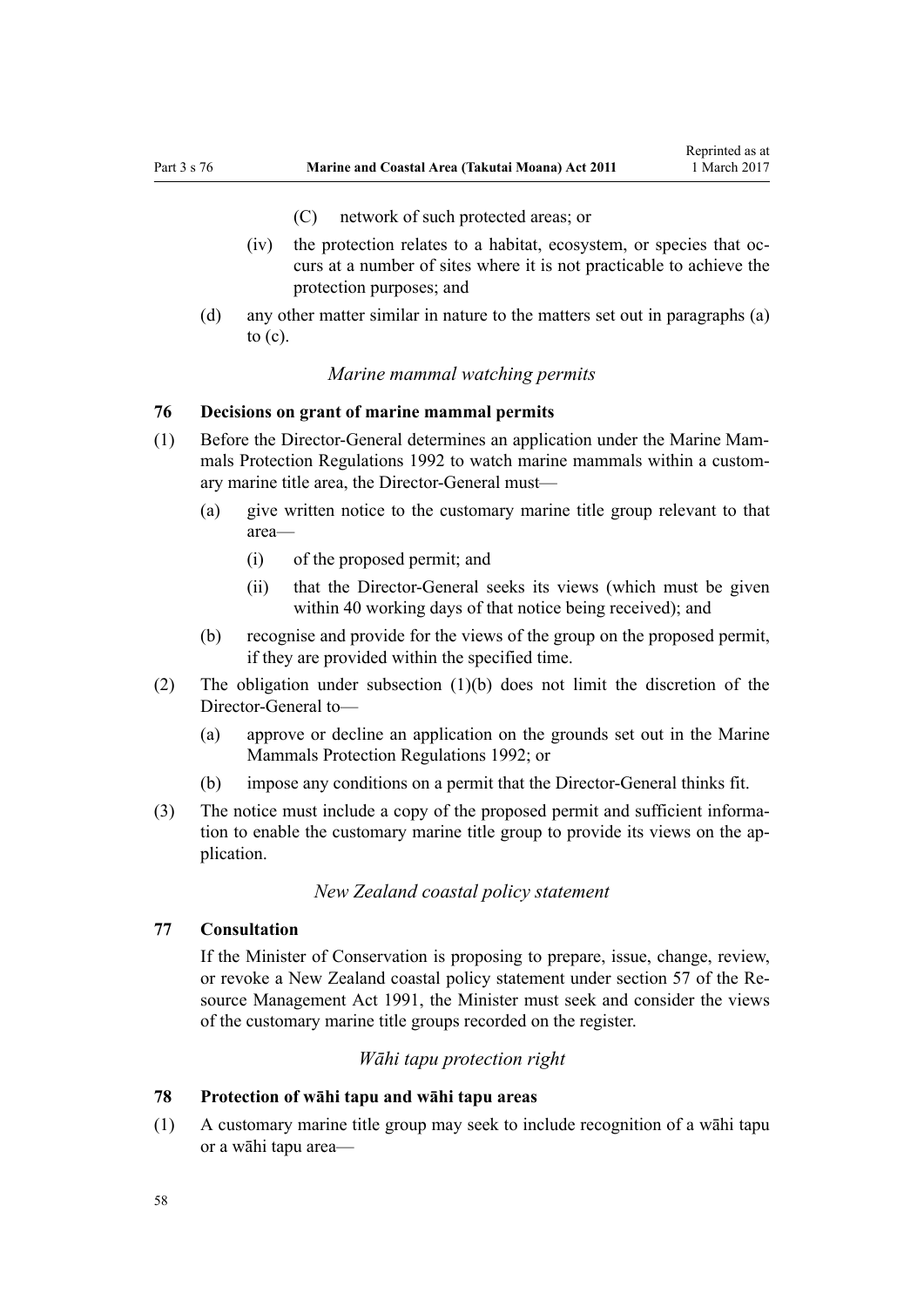- (a) in a customary marine title order; or
- (b) in an agreement.

<span id="page-58-0"></span>Reprinted as at

- (2) A wāhi tapu protection right may be recognised if there is evidence to establish—
	- (a) the connection of the group with the wāhi tapu or wāhi tapu area in accordance with tikanga; and
	- (b) that the group requires the proposed prohibitions or restrictions on access to protect the wāhi tapu or wāhi tapu area.
- (3) If a customary marine title is recognised under [subpart 1](#page-67-0) or [2](#page-69-0) of Part 4, the customary marine title order or agreement must set out the wāhi tapu conditions that apply, as provided for in section 79.

#### **79 Wāhi tapu conditions**

- (1) The wāhi tapu conditions that must be set out in a customary marine title order or an agreement are—
	- (a) the location of the boundaries of the wāhi tapu or wāhi tapu area that is the subject of the order; and
	- (b) the prohibitions or restrictions that are to apply, and the reasons for them; and
	- (c) any exemption for specified individuals to carry out a protected customary right in relation to, or in the vicinity of, the protected wāhi tapu or wāhi tapu area, and any conditions applying to the exercise of the exemption.
- (2) Wāhi tapu conditions—
	- (a) may affect the exercise of fishing rights, but must not do so to the extent that the conditions prevent fishers from taking their lawful entitlement in a quota management area or fisheries management area; and
	- (b) do not affect the exercise of kaitiakitanga by a customary marine title group in relation to a wāhi tapu or wāhi tapu area in the customary marine title area of that group.
- (3) A customary marine title group may seek to vary or revoke a wāhi tapu condition by applying to—
	- (a) vary a recognition order under [section 111;](#page-74-0) or
	- (b) vary an agreement.
- (4) In this section, **fisheries legislation** means—
	- (a) the [Fisheries Act 1983](http://prd-lgnz-nlb.prd.pco.net.nz/pdflink.aspx?id=DLM66581); and
	- (b) the [Fisheries Act 1996](http://prd-lgnz-nlb.prd.pco.net.nz/pdflink.aspx?id=DLM394191); and
	- (c) regulations made under those Acts.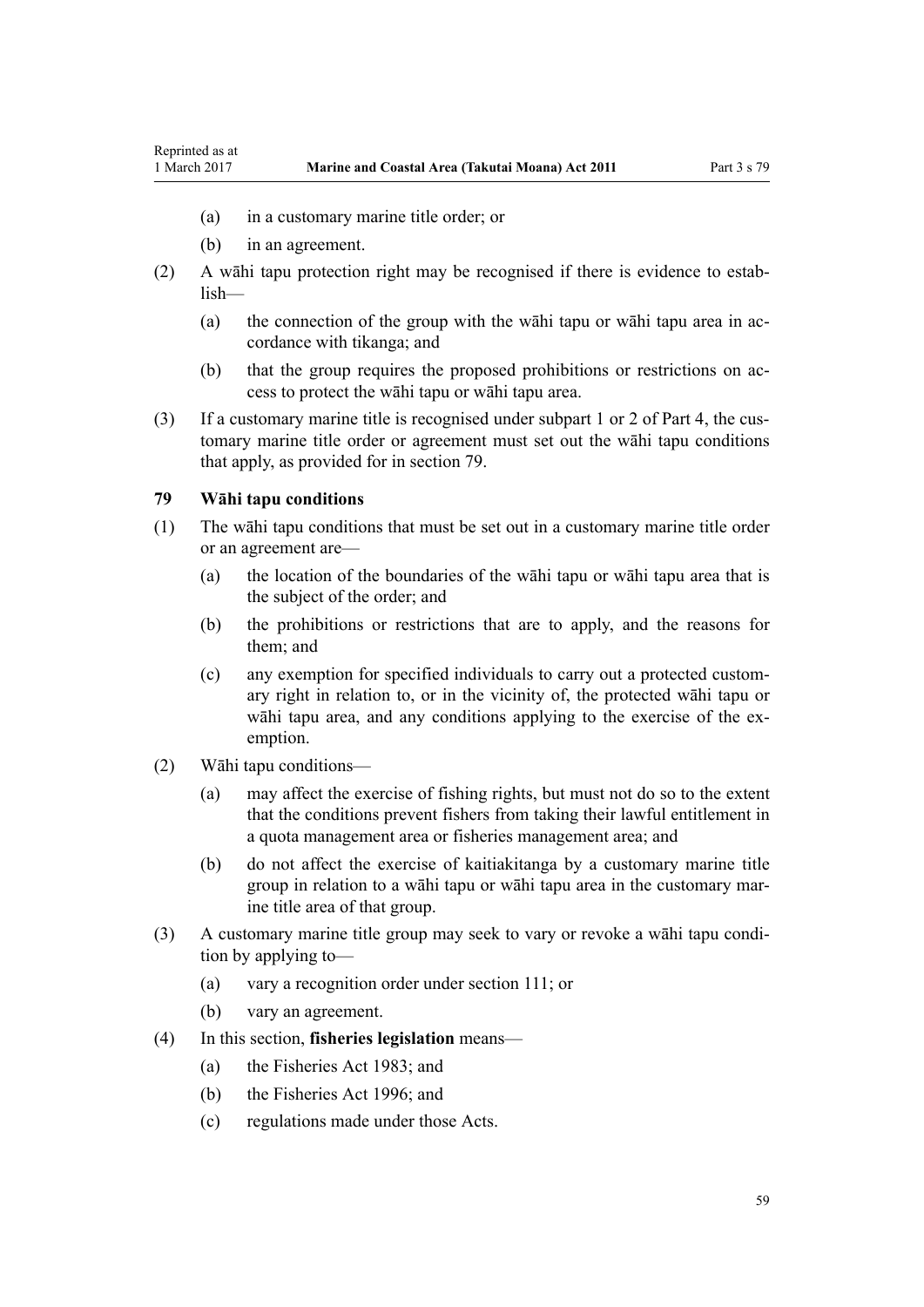#### **80 Wardens and fishery officers**

- (1) Wardens may be appointed by a customary marine title group with an interest in a wāhi tapu or wāhi tapu area, in accordance with regulations made under [section 118,](#page-77-0) to promote compliance with a prohibition or restriction imposed under [section 79](#page-58-0).
- (2) A warden appointed under subsection (1) is responsible to the customary marine title group for the following functions:
	- (a) to assist in implementing any prohibition or restriction:
	- (b) to enter a wāhi tapu or wāhi tapu area for the purpose of performing the warden's functions:
	- (c) to advise members of the public of any applicable prohibition or restriction:
	- (d) to warn a person to leave a wāhi tapu or wāhi tapu area:
	- (e) to record—
		- (i) any failure to comply with a prohibition or restriction if the warden has reason to believe that the failure is intentional; and
		- (ii) the name, contact details, and date of birth of a person who the warden has reason to believe is intentionally failing to comply with a prohibition or restriction:
	- (f) to report to a constable any failure to comply with a prohibition or restriction in any case where the warden has reason to believe that the failure is intentional.
- (3) Fishery officers and honorary fishery officers may enforce wāhi tapu conditions imposed under [section 79](#page-58-0) if, and to the extent that, any fishing in a wāhi tapu or wāhi tapu area breaches those conditions.
- (4) For the purpose of subsection (3), fishery officers and honorary fishery officers may enter a wāhi tapu or wāhi tapu area—
	- (a) to assist in implementing a prohibition or restriction:
	- (b) to advise fishers of any applicable prohibition or restriction:
	- (c) to warn fishers to leave the wāhi tapu or wāhi tapu area:
	- (d) to record any failure of a fisher, and the details of that fisher, to comply with a prohibition or restriction, if the officer has reason to believe the failure is intentional:
	- (e) to report any such failure to a constable.
- (5) In this section, **fishery officer**, **honorary fishery officer**, and **fishing** have the meanings given in [section 2\(1\)](http://prd-lgnz-nlb.prd.pco.net.nz/pdflink.aspx?id=DLM394199) of the Fisheries Act 1996.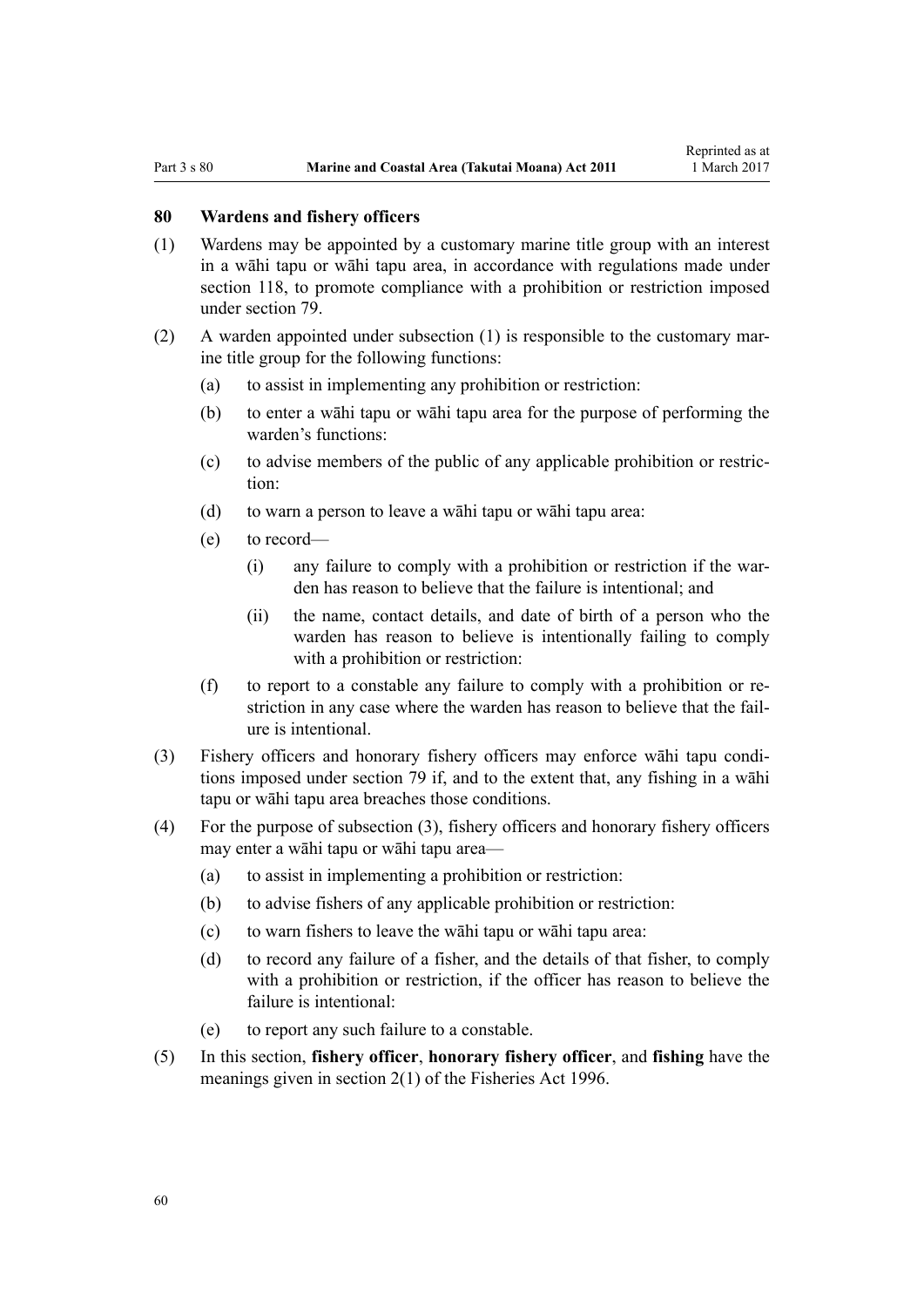## **81 Compliance**

<span id="page-60-0"></span>Reprinted as at

- (1) A local authority that has statutory functions in the location of a wāhi tapu or wāhi tapu area that is subject to a wāhi tapu protection right must, in consultation with the relevant customary marine title group, take any appropriate action that is reasonably necessary to encourage public compliance with any wāhi tapu conditions.
- (2) Every person commits an offence who intentionally fails to comply with a prohibition or restriction notified for that wāhi tapu or wāhi tapu area, and is liable on conviction to a fine not exceeding \$5,000.
- (3) Despite subsection (2), the offence provisions of the [Heritage New Zealand](http://prd-lgnz-nlb.prd.pco.net.nz/pdflink.aspx?id=DLM4005402) [Pouhere Taonga Act 2014](http://prd-lgnz-nlb.prd.pco.net.nz/pdflink.aspx?id=DLM4005402) apply if a wāhi tapu or wāhi tapu area subject to a wāhi tapu protection right is protected by a heritage covenant under [section 39](http://prd-lgnz-nlb.prd.pco.net.nz/pdflink.aspx?id=DLM4005548) of that Act.
- (4) To avoid doubt, it is not an offence for a person to do anything that is inconsistent with the prohibition or restriction included in the wāhi tapu conditions if—
	- (a) the person is carrying out an emergency activity (within the meaning of [section 63](#page-46-0)); or
	- (b) the person has an exemption notified under section  $79(1)(c)$ .

Section 81(2): amended, on 1 July 2013, by [section 413](http://prd-lgnz-nlb.prd.pco.net.nz/pdflink.aspx?id=DLM3360714) of the Criminal Procedure Act 2011 (2011 No 81).

Section 81(3): replaced, on 20 May 2014, by [section 107](http://prd-lgnz-nlb.prd.pco.net.nz/pdflink.aspx?id=DLM4005646) of the Heritage New Zealand Pouhere Taonga Act 2014 (2014 No 26).

#### *Ngā taonga tūturu*

## **82 Newly found taonga tūturu**

- (1) Any taonga tūturu found in a customary marine title area on or after the effective date is prima facie the property of the relevant customary marine title group.
- (2) Accordingly, [section 11\(1\)](http://prd-lgnz-nlb.prd.pco.net.nz/pdflink.aspx?id=DLM432422) of the Protected Objects Act 1975 does not apply to taonga tūturu to which subsection (1) applies.
- (3) Any person finding a taonga tūturu in a customary marine title area has a duty to notify the finding within 28 days, in accordance with [section 11\(3\)](http://prd-lgnz-nlb.prd.pco.net.nz/pdflink.aspx?id=DLM432422) of the Protected Objects Act 1975.
- (4) The obligations of the chief executive under [section 11\(4\)](http://prd-lgnz-nlb.prd.pco.net.nz/pdflink.aspx?id=DLM432422) of the Protected Objects Act 1975 apply, but with the following modifications:
	- (a) the relevant customary marine title group is entitled to have interim custody of the taonga tūturu, at the discretion of the chief executive and subject to any conditions that the chief executive considers fit; and
	- (b) the public notice given by the chief executive must provide for a period of 6 months from the date of the notice for any claims of ownership to the taonga tūturu to be lodged.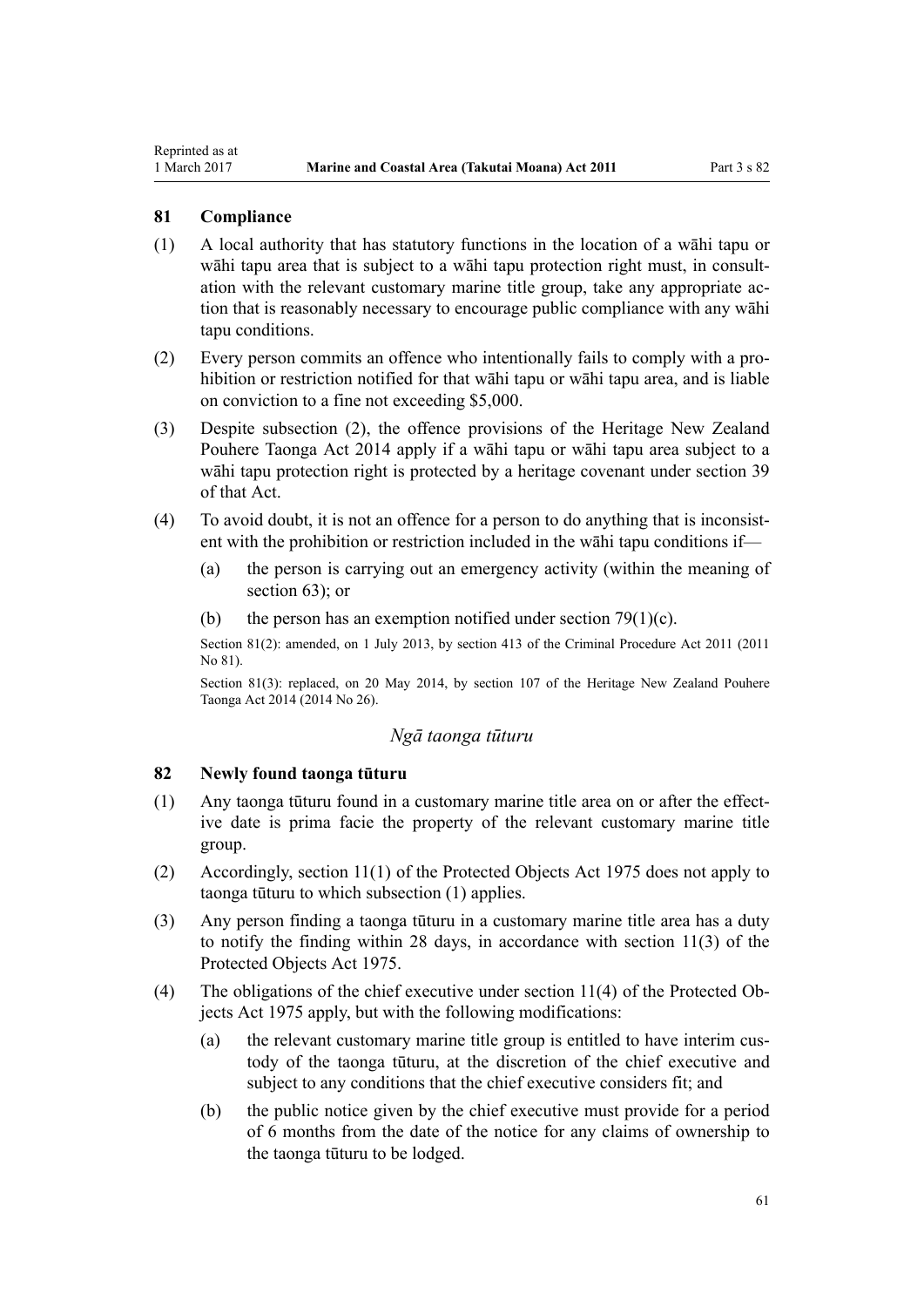- <span id="page-61-0"></span>(5) To avoid doubt, the discretion conferred on the chief executive or other person by [section 11\(2\)](http://prd-lgnz-nlb.prd.pco.net.nz/pdflink.aspx?id=DLM432422) of the Protected Objects Act 1975 to apply to the Māori Land Court also applies under this section.
- (6) If no competing claims have been lodged with the chief executive after 6 months from the date of the notice given under subsection (4)(b), the relevant customary marine title group becomes the owner of the taonga tūturu.
- (7) If competing claims are lodged in respect of the taonga tūturu within the specified time,—
	- (a) the relevant customary marine title group must be treated as having also lodged a claim for the ownership of the taonga tūturu; and
	- (b) the ownership of the taonga tūturu must be determined in accordance with [sections 11\(6\) and \(7\)](http://prd-lgnz-nlb.prd.pco.net.nz/pdflink.aspx?id=DLM432422) and [12](http://prd-lgnz-nlb.prd.pco.net.nz/pdflink.aspx?id=DLM432435) of the Protected Objects Act 1975.
- (8) [Section 11\(8\) and \(9\)](http://prd-lgnz-nlb.prd.pco.net.nz/pdflink.aspx?id=DLM432422) of the Protected Objects Act 1975 apply to the finding of taonga tūturu to which this section applies.
- (9) In this section, **relevant customary marine title group** means the group that holds a customary marine title order or has entered into an agreement in relation to the part of the common marine and coastal area where the taonga tūturu is found.

## *Status of minerals*

## **83 Status of minerals in customary marine title area**

- (1) This section applies on and after the effective date.
- (2) A customary marine title group has, and may exercise, ownership of minerals (other than petroleum, gold, silver, and uranium existing in their natural condition) that are within the customary marine title area of that group.
- (3) The reservation of minerals in favour of the Crown continued by [section 16\(2\)](#page-19-0) ceases.
- (4) This section does not limit or have any effect on [section 11\(1A\)](http://prd-lgnz-nlb.prd.pco.net.nz/pdflink.aspx?id=DLM246311) of the Crown Minerals Act 1991 (which excludes the reservation of minerals in favour of the Crown from applying to pounamu to which [section 3](http://prd-lgnz-nlb.prd.pco.net.nz/pdflink.aspx?id=DLM413605) of the Ngai Tahu (Pounamu Vesting) Act 1997 applies).

#### **84 Status of existing privileges within common marine and coastal area**

- (1) Despite section 83(2) and (3), the following privileges, rights, obligations, functions, and powers (including those preserved by the transitional provisions in [Part 2](http://prd-lgnz-nlb.prd.pco.net.nz/pdflink.aspx?id=DLM247305) of the Crown Minerals Act 1991) continue as if section 83 had not been enacted:
	- (a) privileges in existence immediately before the effective date; and
	- (b) rights that can be exercised under the [Crown Minerals Act 1991](http://prd-lgnz-nlb.prd.pco.net.nz/pdflink.aspx?id=DLM242535) by the holders of those privileges or any other person; and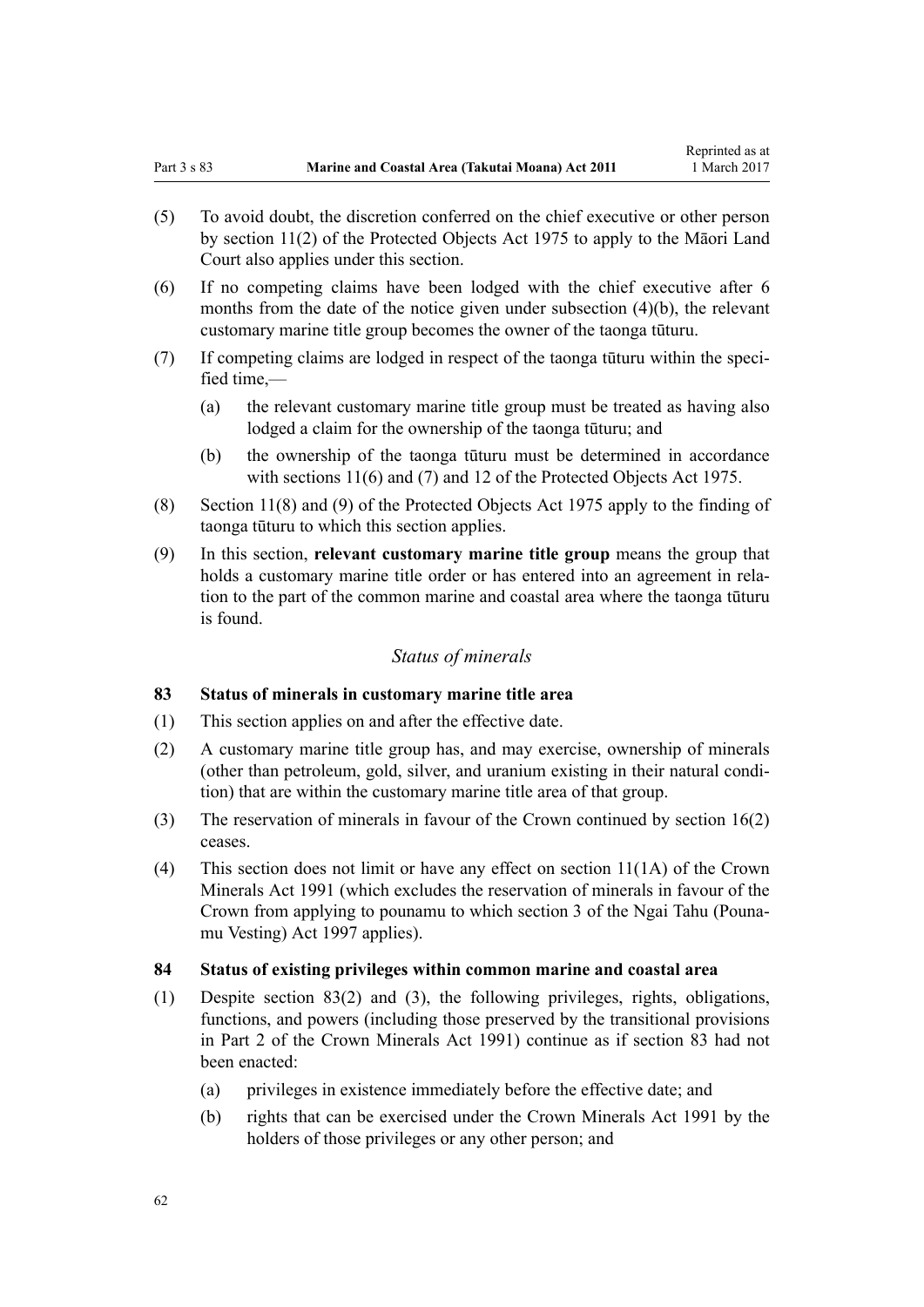- <span id="page-62-0"></span>(c) subsequent rights and privileges granted to those holders or any other person following the exercise of the rights referred to in paragraph (b) (including those provided for by [section 32](http://prd-lgnz-nlb.prd.pco.net.nz/pdflink.aspx?id=DLM246341) of the Crown Minerals Act 1991); and
- (d) the obligations on those holders or any other person imposed by or under the [Crown Minerals Act 1991;](http://prd-lgnz-nlb.prd.pco.net.nz/pdflink.aspx?id=DLM242535) and
- (e) the exercise by the Crown of its functions and powers under the [Crown](http://prd-lgnz-nlb.prd.pco.net.nz/pdflink.aspx?id=DLM242535) [Minerals Act 1991](http://prd-lgnz-nlb.prd.pco.net.nz/pdflink.aspx?id=DLM242535) in relation to any of the matters referred to in paragraphs (a) to (d).
- (2) A customary marine title group is entitled to receive the following royalties:
	- (a) from the Crown, any royalties due to the Crown under the [Crown Min](http://prd-lgnz-nlb.prd.pco.net.nz/pdflink.aspx?id=DLM242535)[erals Act 1991](http://prd-lgnz-nlb.prd.pco.net.nz/pdflink.aspx?id=DLM242535) in respect of minerals (other than petroleum, gold, silver, and uranium existing in their natural condition) that are subject to any privilege referred to in subsection  $(1)(a)$  to  $(d)$  that applies to its customary marine title area; and
	- (b) from the regional council, any royalties for sand and shingle taken from the customary marine title area imposed by regulations made under the [Resource Management Act 1991](http://prd-lgnz-nlb.prd.pco.net.nz/pdflink.aspx?id=DLM230264).
- (3) Royalties due under subsection (2)—
	- (a) are payable on and after the date on which—
		- (i) a customary marine title order is sealed under [section 113](#page-68-0); or
		- (ii) an agreement is brought into effect under section  $96(1)(b)$ ; but
	- (b) must be calculated from the date on which an application is made for—
		- (i) a recognition agreement under [section 95](#page-67-0); or
		- (ii) a recognition order under [section 100](#page-70-0).

### *Planning document*

### **85 Planning document**

- (1) A customary marine title group has a right to prepare a planning document in accordance with its tikanga.
- (2) The purposes of the planning document are—
	- (a) to identify issues relevant to the regulation and management of the customary marine title area of the group; and
	- (b) to set out the regulatory and management objectives of the group for its customary marine title area; and
	- (c) to set out policies for achieving those objectives.
- (3) A planning document may include any matter that can be regulated under the enactments specified in subsection (5), including matters that are relevant to—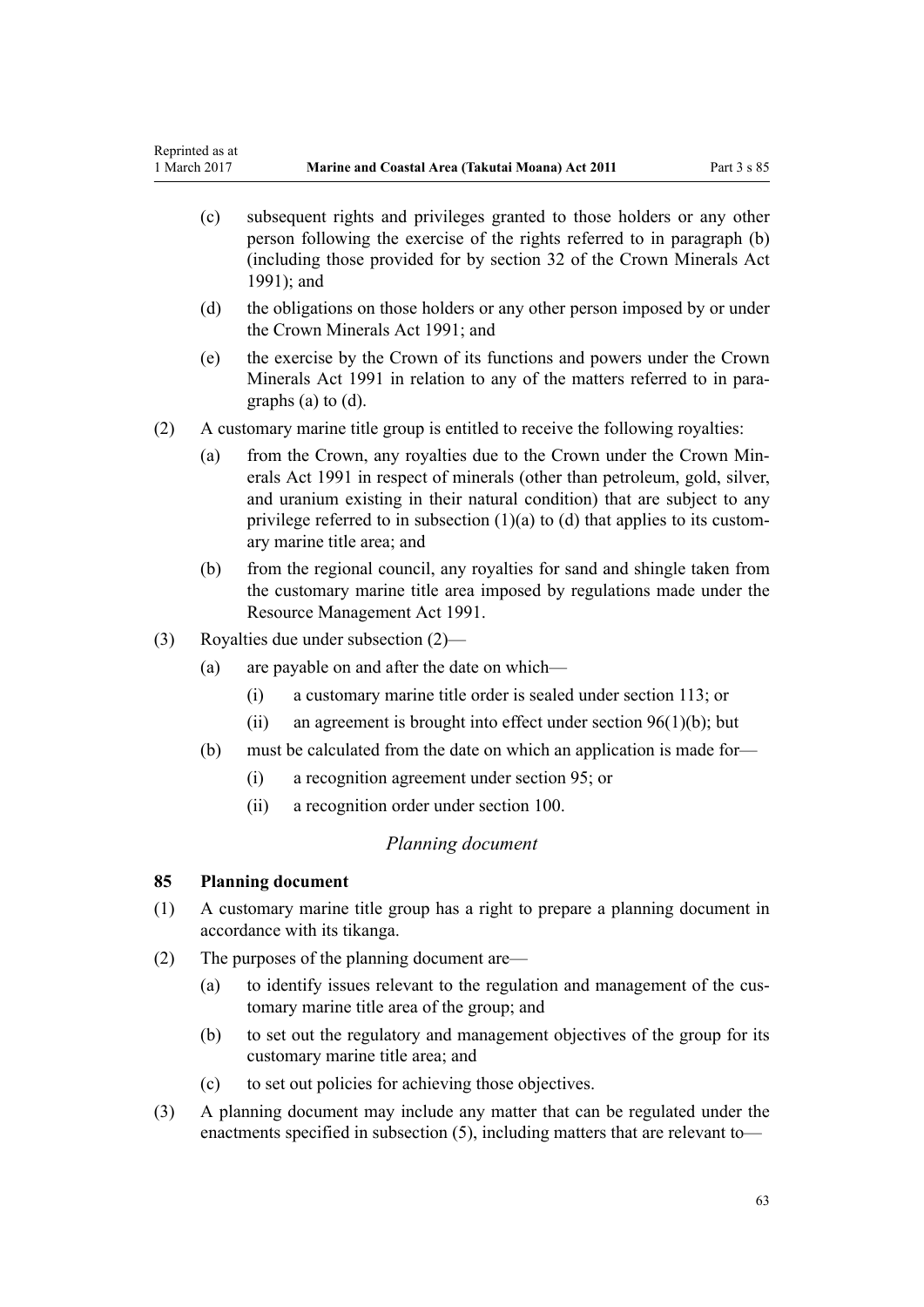- <span id="page-63-0"></span>(a) promoting the sustainable management of the natural and physical resources of the customary marine title area; and
- (b) the protection of the cultural identity and historic heritage of the group.
- (4) A planning document may relate—
	- (a) only to the customary marine title area of the group; or
	- (b) if it relates to areas outside the customary marine title area, only to the part of the common marine and coastal area where the group exercises kaitiakitanga.
- (5) The planning document may include only matters that may be regulated under—
	- (a) the [Conservation Act 1987](http://prd-lgnz-nlb.prd.pco.net.nz/pdflink.aspx?id=DLM103609) or the Acts listed in [Schedule 1](http://prd-lgnz-nlb.prd.pco.net.nz/pdflink.aspx?id=DLM107200) of that Act:
	- (b) the [Heritage New Zealand Pouhere Taonga Act 2014:](http://prd-lgnz-nlb.prd.pco.net.nz/pdflink.aspx?id=DLM4005402)
	- (c) the [Local Government Act 2002](http://prd-lgnz-nlb.prd.pco.net.nz/pdflink.aspx?id=DLM170872):
	- (d) the [Resource Management Act 1991](http://prd-lgnz-nlb.prd.pco.net.nz/pdflink.aspx?id=DLM230264).

Section 85(5)(b): amended, on 20 May 2014, by [section 107](http://prd-lgnz-nlb.prd.pco.net.nz/pdflink.aspx?id=DLM4005646) of the Heritage New Zealand Pouhere Taonga Act 2014 (2014 No 26).

## **86 Lodging and registration of planning document**

- (1) A planning document is of no effect until it is lodged with—
	- (a) the regional council with jurisdiction in the region to which the planning instrument relates; and
	- (b) any of the agencies referred to in sections 88 to 91 whose jurisdiction is relevant to the contents of the planning document; and
	- (c) the chief executive.
- (2) A document is deemed to be registered on the day that is 20 working days after it is first lodged with an agency.

#### **87 Transitional provision**

The obligations arising under [sections 89](#page-64-0) and [91](#page-64-0) do not apply to applications for resource consents or other approvals that are accepted before a planning document is lodged under section 86(1).

*Obligations arising in respect of customary marine title planning documents*

## **88 Obligation on local authorities**

- (1) This section applies if a planning document is lodged with a local authority that has statutory functions in the district or region where the customary marine title area is located.
- (2) On and after the date that a planning document is registered, the local authority must take the planning document into account when making any decision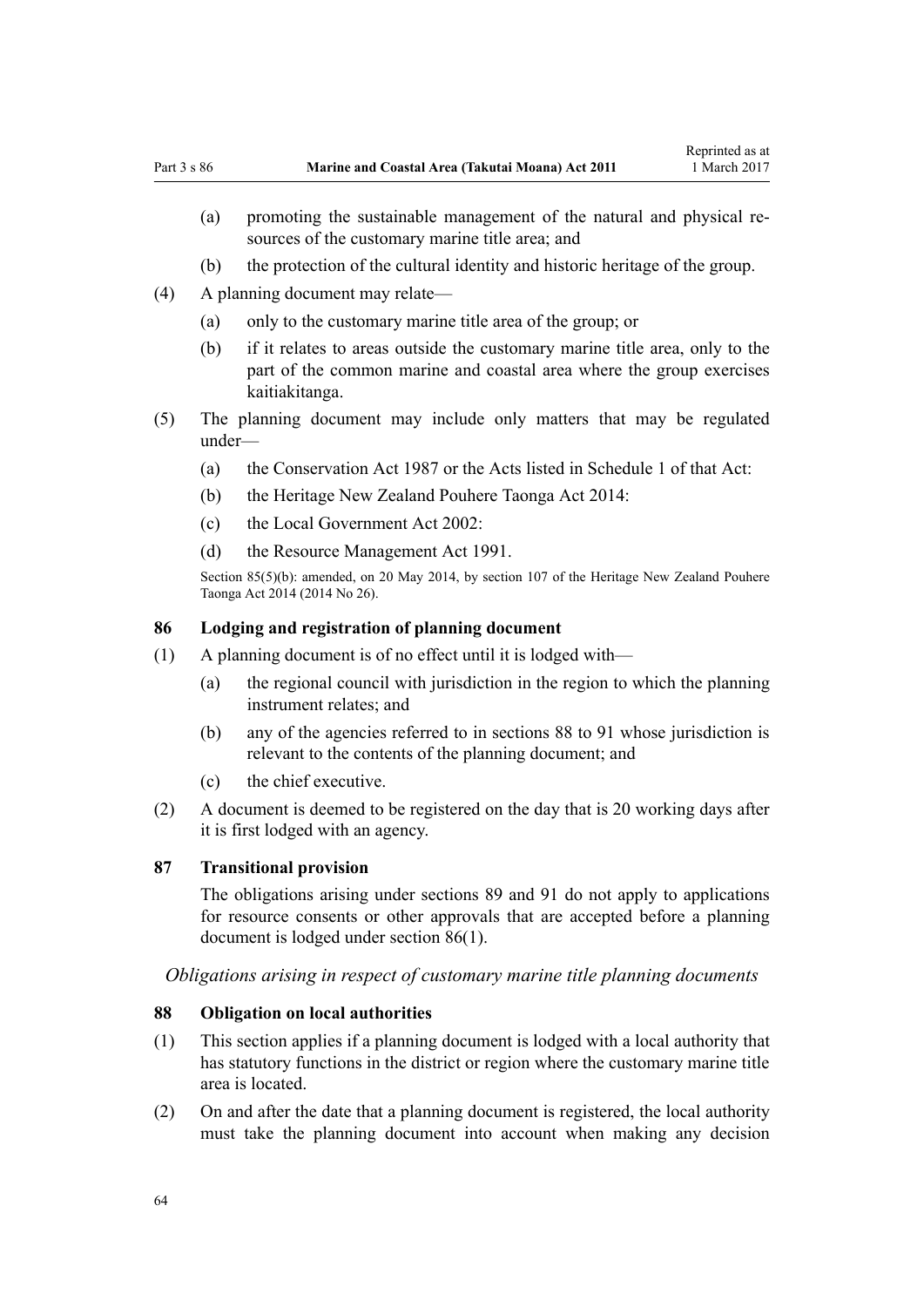<span id="page-64-0"></span>under the [Local Government Act 2002](http://prd-lgnz-nlb.prd.pco.net.nz/pdflink.aspx?id=DLM170872) in relation to the customary marine title area.

#### **89 Obligation on Heritage New Zealand Pouhere Taonga**

If a customary marine title group lodges a planning document with Heritage New Zealand Pouhere Taonga, on and after the date that the planning document is registered,—

- (a) Heritage New Zealand Pouhere Taonga must have particular regard to matters set out in the document that relate to the functions of Heritage New Zealand Pouhere Taonga when considering an application under [section 44](http://prd-lgnz-nlb.prd.pco.net.nz/pdflink.aspx?id=DLM4005562) of the Heritage New Zealand Pouhere Taonga Act 2014 to destroy or modify an archaeological site within the customary marine title area of the group; and
- (b) in the event of an appeal under [section 58](http://prd-lgnz-nlb.prd.pco.net.nz/pdflink.aspx?id=DLM4005583) of that Act against a decision of Heritage New Zealand Pouhere Taonga made under paragraph (a), the Environment Court must have particular regard to the planning document.

Section 89 heading: amended, on 20 May 2014, by [section 107](http://prd-lgnz-nlb.prd.pco.net.nz/pdflink.aspx?id=DLM4005646) of the Heritage New Zealand Pouhere Taonga Act 2014 (2014 No 26).

Section 89: amended, on 20 May 2014, by [section 107](http://prd-lgnz-nlb.prd.pco.net.nz/pdflink.aspx?id=DLM4005646) of the Heritage New Zealand Pouhere Taonga Act 2014 (2014 No 26).

Section 89(a): amended, on 20 May 2014, by [section 107](http://prd-lgnz-nlb.prd.pco.net.nz/pdflink.aspx?id=DLM4005646) of the Heritage New Zealand Pouhere Taonga Act 2014 (2014 No 26).

Section 89(b): amended, on 20 May 2014, by [section 107](http://prd-lgnz-nlb.prd.pco.net.nz/pdflink.aspx?id=DLM4005646) of the Heritage New Zealand Pouhere Taonga Act 2014 (2014 No 26).

#### **90 Obligation on Director-General**

- (1) If a customary marine title group lodges a planning document with the Director-General, the Director-General must, on and after the date that a planning document is registered, take into account the relevant matters set out in the document when reviewing or amending a conservation management strategy that directly affects the customary marine title area of the group that lodged the planning document.
- (2) In this section, **conservation management strategy** has the meaning given in [section 2\(1\)](http://prd-lgnz-nlb.prd.pco.net.nz/pdflink.aspx?id=DLM103616) of the Conservation Act 1987.

#### **91 Obligation on Minister of Fisheries**

(1) If a customary marine title group lodges a planning document with the Minister of Fisheries, the Minister must, on and after the date that the planning document is registered, have regard to the planning document to the extent that it is relevant to fisheries management when setting or varying sustainability measures under [section 11\(1\)](http://prd-lgnz-nlb.prd.pco.net.nz/pdflink.aspx?id=DLM395397) of the Fisheries Act 1996 if these measures apply to an area that includes, wholly or in part, the customary marine title area of the group.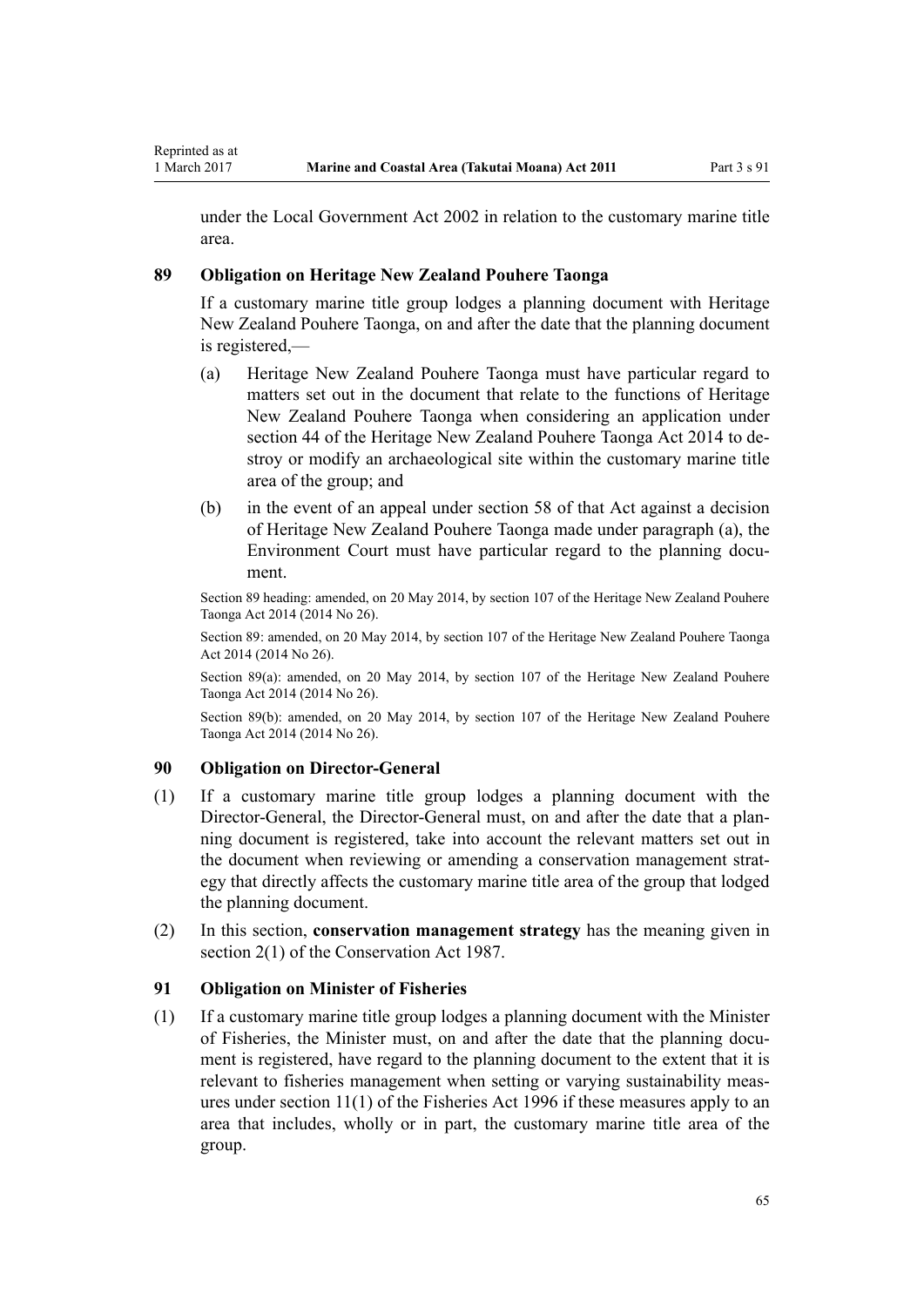- (2) This section—
	- (a) does not extend the scope of the rights conferred by [section 85](#page-62-0) or [86](#page-63-0) or give a customary marine title group the right to include fisheries or other matters in a planning document; and
	- (b) relates only to matters—
		- (i) included in a planning document that are provided for by the [Re](http://prd-lgnz-nlb.prd.pco.net.nz/pdflink.aspx?id=DLM230264)[source Management Act 1991](http://prd-lgnz-nlb.prd.pco.net.nz/pdflink.aspx?id=DLM230264); and
		- (ii) that are relevant to fisheries management.

#### **92 Interpretation**

In this section and section 93, unless the context otherwise requires,—

**regional document** means any of the following:

- (a) a regional plan or regional policy statement (within the meanings given in [section 43AA](http://prd-lgnz-nlb.prd.pco.net.nz/pdflink.aspx?id=DLM2412743) of the Resource Management Act 1991):
- (b) a proposed regional plan or proposed policy statement (within the meanings of [sections 43AA](http://prd-lgnz-nlb.prd.pco.net.nz/pdflink.aspx?id=DLM2412743) and [43AAC](http://prd-lgnz-nlb.prd.pco.net.nz/pdflink.aspx?id=DLM2412769) of that Act)

**relevant regional document** means a regional document that relates, directly or indirectly, to all or part of the area to which a planning document applies.

#### **93 Obligations on regional councils in relation to planning documents**

#### *Preliminary obligations*

(1) A regional council with functions in a region where 1 or more planning documents are registered in accordance with [section 86](#page-63-0) must, until the requirements of subsection (5) have been completed, attach the planning documents to copies of its relevant regional documents that it makes publicly available.

*Identification and application of resource management matters included in planning document*

- (2) Between the time that a planning document is lodged under [section 86\(1\)](#page-63-0) and the time it is deemed to be registered under section 86(2), a regional council must identify the matters in the planning document that relate to resource management issues within its functions under the [Resource Management Act 1991](http://prd-lgnz-nlb.prd.pco.net.nz/pdflink.aspx?id=DLM230264), to the extent that those matters are relevant within—
	- (a) the customary marine title area to which the planning document relates; and
	- (b) any parts of the common marine and coastal area to which the planning document relates other than the customary marine title area.
- (3) When considering, under [section 104](http://prd-lgnz-nlb.prd.pco.net.nz/pdflink.aspx?id=DLM234355) of the Resource Management Act 1991, a resource consent application for an activity that would, if the consent were granted, directly affect, wholly or in part, the area to which the planning docu-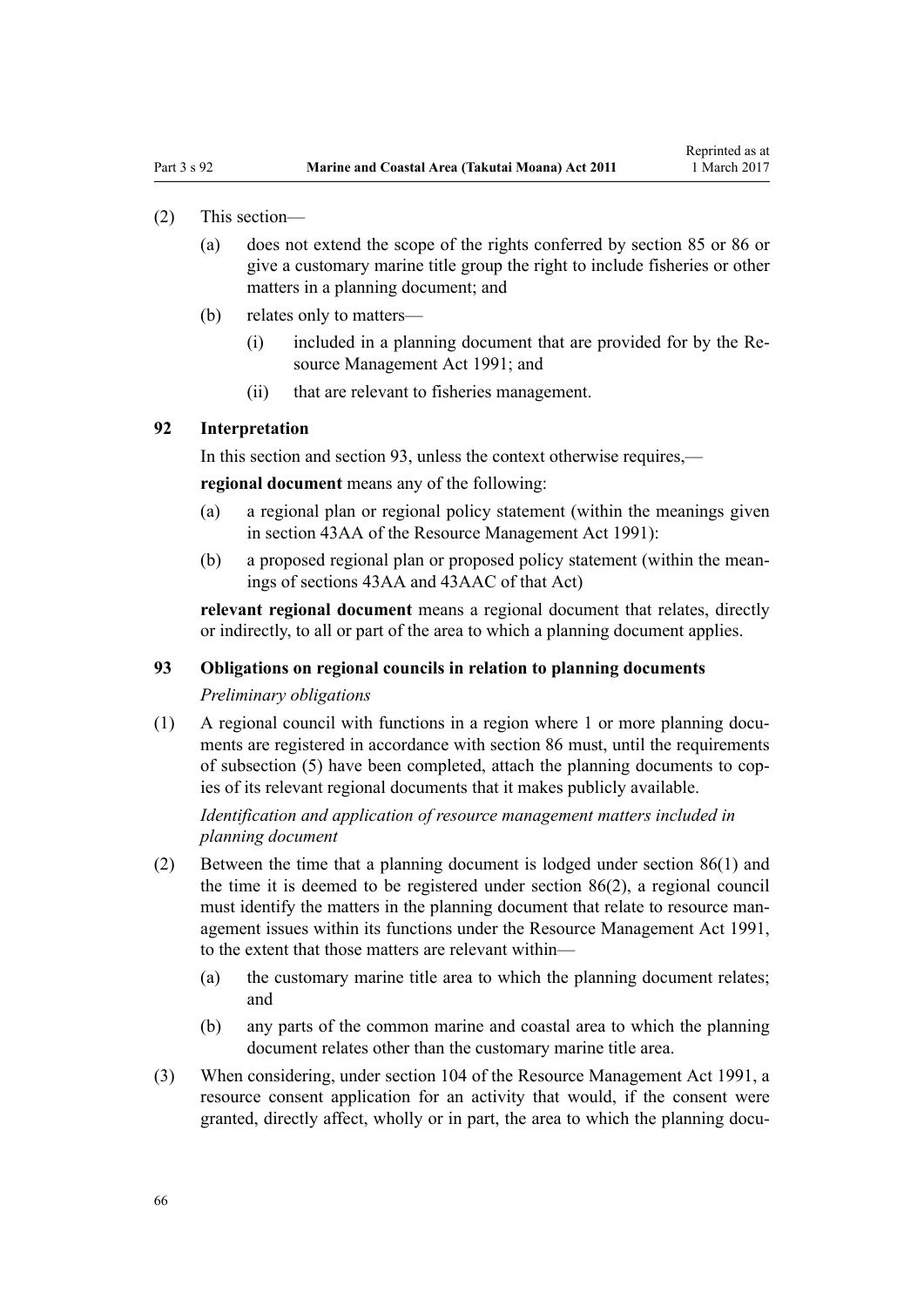ment applies, a consent authority of a regional council must have regard to any matters identified under subsection (2).

- (4) The obligation under subsection (3) applies only to the matters in respect of which a regional council is able to exercise discretion.
- (5) The obligation under subsection (3) continues until—

Reprinted as at

- (a) a regional document, altered in accordance with this section, becomes operative in accordance with [Schedule 1](http://prd-lgnz-nlb.prd.pco.net.nz/pdflink.aspx?id=DLM240686) of the Resource Management Act 1991; or
- (b) 30 working days after the date that the customary marine title group is informed of the decision under subsection (11) that no alterations are to be made to the relevant regional documents.

*Obligations with respect to relevant regional documents*

- (6) A regional council must initiate a process to determine whether to alter its relevant regional documents, if and to the extent that any alteration would achieve the purpose of the [Resource Management Act 1991,](http://prd-lgnz-nlb.prd.pco.net.nz/pdflink.aspx?id=DLM230264) in order to—
	- (a) recognise and provide for any matters identified under subsection (2)(a); and
	- (b) take into account any matters identified under subsection (2)(b).
- (7) The process required by subsection (6) may be commenced—
	- (a) at any time after a planning document is registered; but
	- (b) not later than the first proposed change to, or variation or review of, any provision in a relevant regional document that applies to a customary marine title area.
- (8) In making a determination under subsection (6), a regional council must consider the extent to which alterations must be made to its relevant regional documents to—
	- (a) recognise and provide for the matters in a planning document that relate to the customary marine title area; and
	- (b) take into account the matters in a planning document that relate to the parts of the common marine and coastal area other than the customary marine title area.
- (9) The obligations on a regional council under subsection (8) must be carried out in accordance with the requirements and procedures that relate to regional documents in—
	- (a) [Part 5](http://prd-lgnz-nlb.prd.pco.net.nz/pdflink.aspx?id=DLM233301) of the Resource Management Act 1991; and
	- (b) [Schedule 1](http://prd-lgnz-nlb.prd.pco.net.nz/pdflink.aspx?id=DLM240686) of that Act.
- (10) A regional council may decide, in conducting the process required by subsection (6), not to alter its relevant regional documents, but only on the grounds that the matters in the planning document—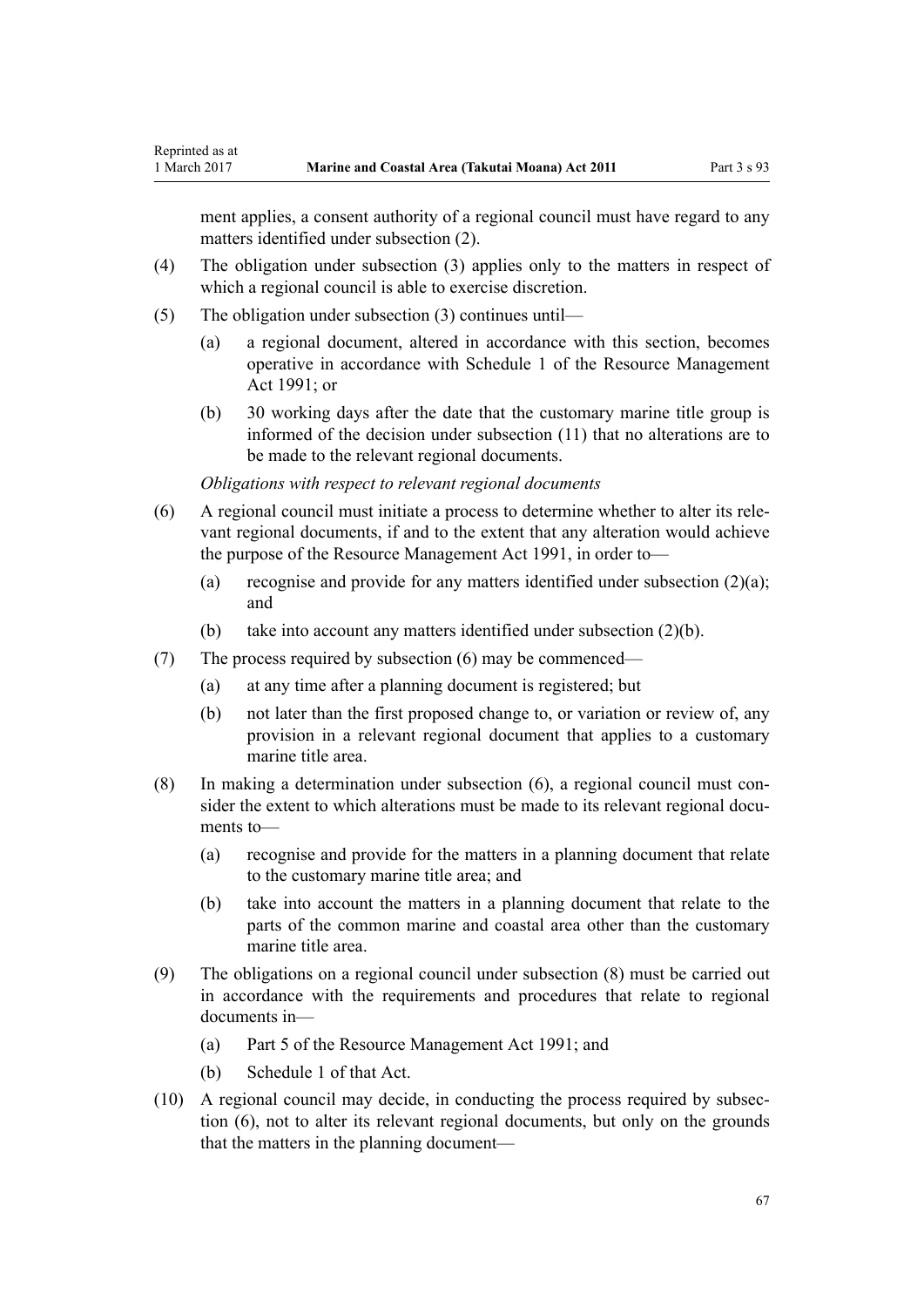- <span id="page-67-0"></span>(a) are already provided for in a relevant regional document; or
- (b) would not achieve the purpose of the [Resource Management Act 1991;](http://prd-lgnz-nlb.prd.pco.net.nz/pdflink.aspx?id=DLM230264) or
- (c) would be more effectively and efficiently addressed in another way.
- (11) If a regional council determines that no alterations should be notified in a proposed policy statement or plan that is notified under [clause 5](http://prd-lgnz-nlb.prd.pco.net.nz/pdflink.aspx?id=DLM241213) of Schedule 1 of the Resource Management Act 1991, it must inform the customary marine title group in writing and provide reasons for its decision within 5 working days of that decision.
- (12) If an application is made to a regional council under [Part 2](http://prd-lgnz-nlb.prd.pco.net.nz/pdflink.aspx?id=DLM241513) of Schedule 1 of the Resource Management Act 1991 for a private plan change that includes a customary marine title area in respect of which a planning document has been lodged,—
	- (a) the provisions of [Part 2](http://prd-lgnz-nlb.prd.pco.net.nz/pdflink.aspx?id=DLM241513) of that schedule apply to the application, subject to the regional council having regard to any matters in the planning document when making a decision under [clause 25](http://prd-lgnz-nlb.prd.pco.net.nz/pdflink.aspx?id=DLM241526) of that schedule; and
	- (b) if the private plan change is not rejected or treated as a resource consent application, the regional council must adopt the request and initiate the process required by subsection (6).

## **Part 4**

## **Administrative and miscellaneous matters**

## *Recognition of customary interests*

## **94 Recognition of protected customary rights and customary marine title**

- (1) A protected customary right or customary marine title relating to a specified part of the common marine and coastal area may be recognised by—
	- (a) an agreement made in accordance with section 95 and brought into effect under [section 96](#page-68-0); or
	- (b) an order of the Court made on an application under [section 100](#page-70-0).
- (2) A protected customary right or customary marine title may not be recognised in any other way.

## Subpart 1—Recognition agreements

#### **95 Recognition agreements**

- (1) An applicant group and the responsible Minister on behalf of the Crown may enter into an agreement recognising—
	- (a) a protected customary right:
	- (b) customary marine title.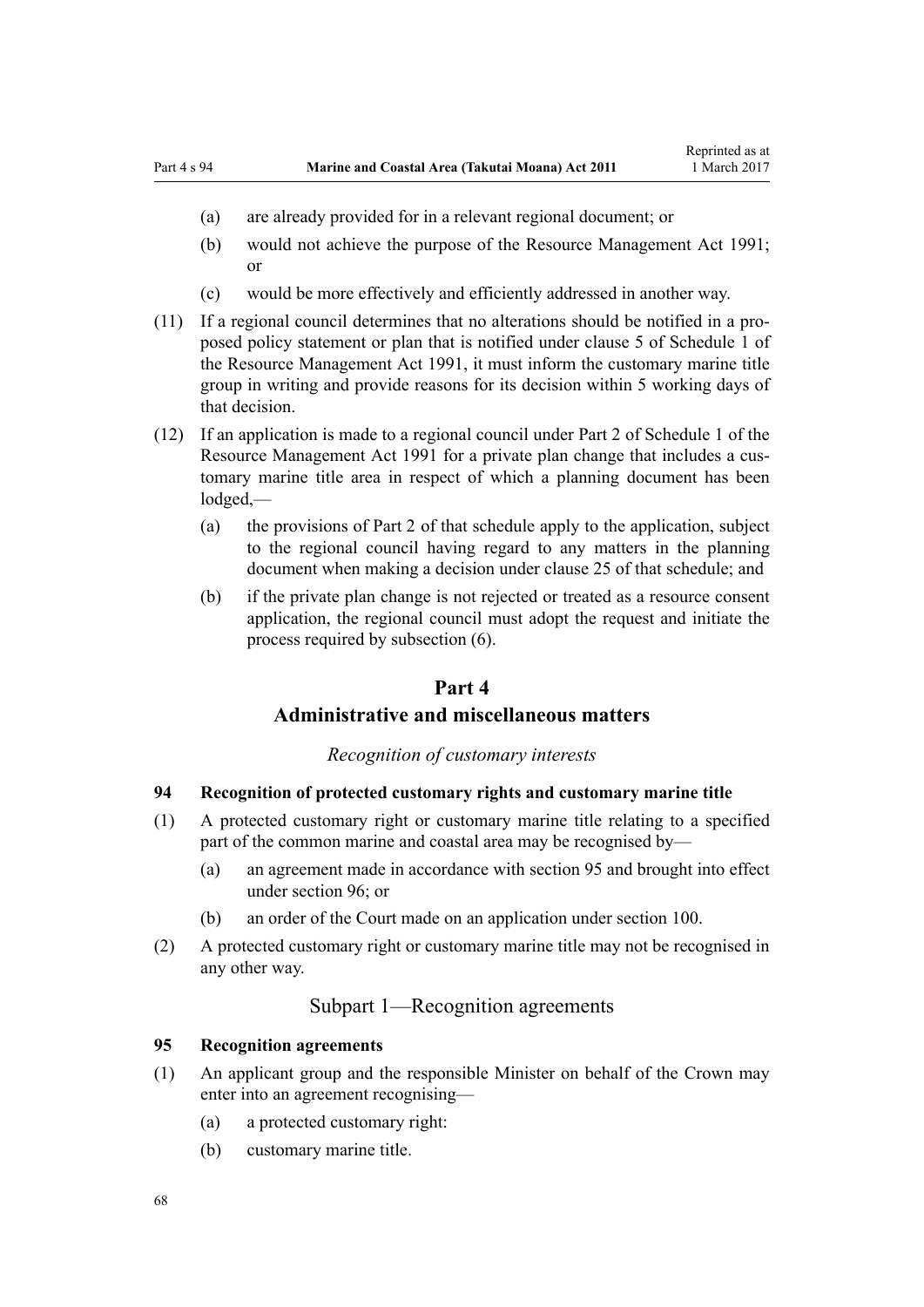- <span id="page-68-0"></span>(2) Subsection (1) does not apply unless the applicant group, not later than 6 years after the commencement of this Act, has given notice to the responsible Minister of its intention to seek an agreement recognising a protected customary right or customary marine title.
- (3) Nothing requires the Crown to enter into the agreement, or to enter into negotiations for the agreement: in both cases this is at the discretion of the Crown.
- (4) The Crown must not enter into an agreement unless the applicant group satisfies the Crown that,—
	- (a) in the case of a protected customary right, the requirements in [section 51](#page-38-0) are met; or
	- (b) in the case of customary marine title, the requirements in [section 58](#page-43-0) are met.

### **96 How recognition agreements to be brought into effect**

- (1) An agreement is of no effect unless and until it is brought into effect,—
	- (a) in the case of an agreement to recognise a protected customary right, on the date prescribed by an Order in Council, which must also specify—
		- (i) the applicant group in sufficient detail to identify it; and
		- (ii) the area to which the agreement relates, with a map or diagram that is sufficient to identify the area; and
	- (b) in the case of an agreement to recognise customary marine title, by an Act of Parliament on the date specified in the enactment.
- (2) The responsible Minister must introduce legislation into Parliament that contains the full text of the agreement for the purpose of subsection (1)(b).

## **97 Notification of agreement recognising protected customary rights**

The responsible Minister must, without delay, provide a copy of any agreement recognising a protected customary right and brought into effect under section 96(1)(a) to—

- (a) the chief executive; and
- (b) the local authorities that are affected by the agreement; and
- (c) the Minister of Conservation; and
- (d) the Minister of Fisheries; and
- (e) the Minister of Māori Affairs; and
- (f) any other person who the responsible Minister considers is directly affected by the agreement.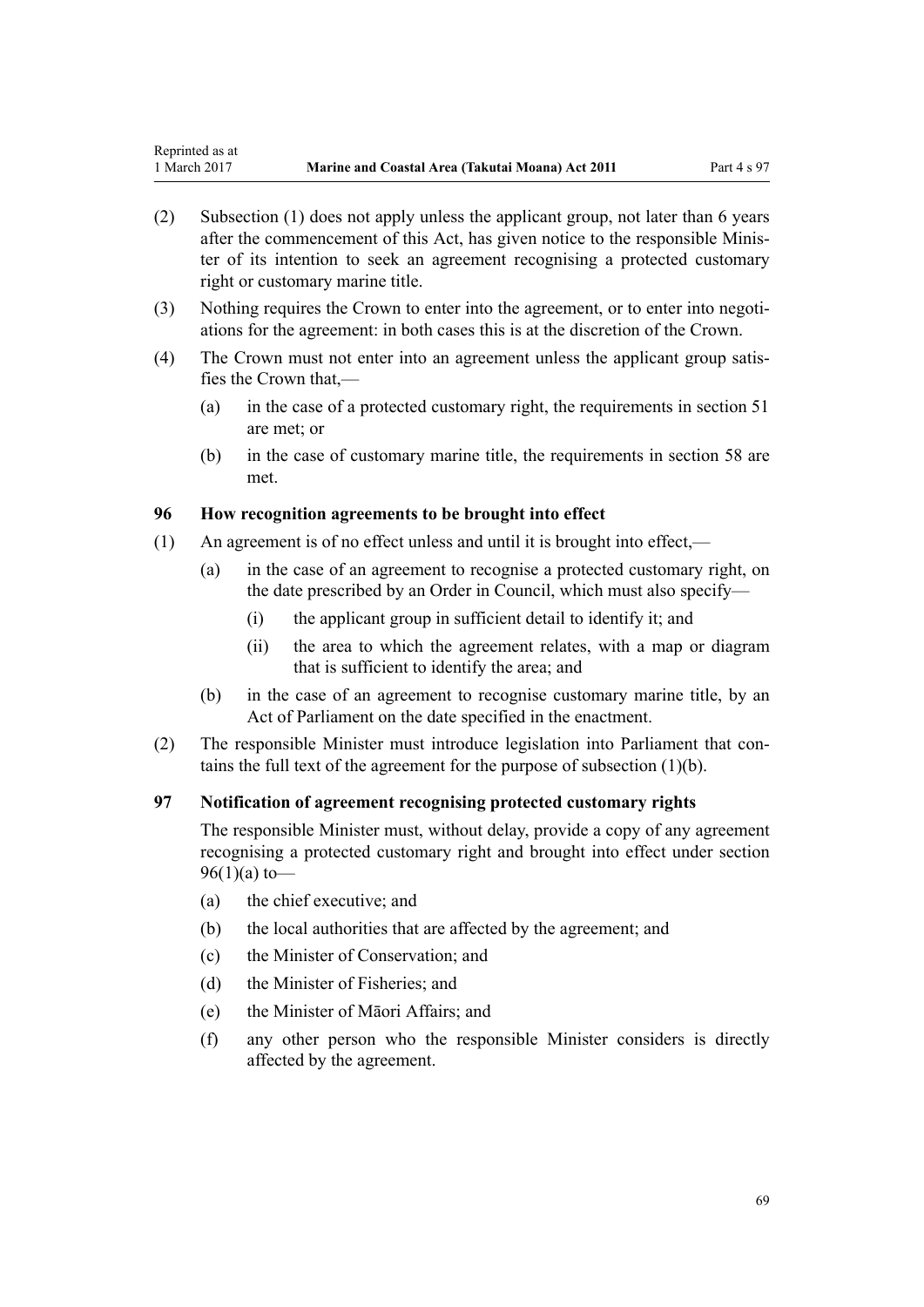## Subpart 2—Recognition by order of Court

## <span id="page-69-0"></span>**98 Court may recognise protected customary right or customary marine title**

- (1) The Court may make an order recognising a protected customary right or customary marine title (a **recognition order**).
- (2) The Court may only make an order if it is satisfied that the applicant,—
	- (a) in the case of an application for recognition of a protected customary right, meets the requirements of [section 51\(1\)](#page-38-0); or
	- (b) in the case of an application for recognition of customary marine title, meets the requirements of [section 58](#page-43-0).
- (3) No other court has jurisdiction to make a recognition order.
- (4) On and after the commencement of this Act, the jurisdiction of the Court to hear and determine any aboriginal rights claim is replaced fully by the jurisdiction of the Court under this Act.
- (5) In subsection (4), **aboriginal rights claim** means any claim in respect of the common marine and coastal area that is based on, or relies on, customary rights, customary title, aboriginal rights, aboriginal title, the fiduciary duty of the Crown, or any rights, titles, or duties of a similar nature, whether arising before, on, or after the commencement of this Act and whether or not the claim is based on, or relies on, any 1 or more of the following:
	- (a) a rule, principle, or practice of the common law or equity:
	- (b) the Treaty of Waitangi:
	- (c) the existence of a trust:
	- (d) an obligation of any kind.
- (6) Nothing in this section limits [section 10](http://prd-lgnz-nlb.prd.pco.net.nz/pdflink.aspx?id=DLM281461) of the Treaty of Waitangi (Fisheries Claims) Settlement Act 1992.
- (7) Subsection (3) does not limit [section 112](#page-75-0).

## **99 Court may refer to Māori Appellate Court or pūkenga for opinion or advice on tikanga**

- (1) If an application for a recognition order raises a question of tikanga, the court may—
	- (a) refer that question in accordance with [section 61](http://prd-lgnz-nlb.prd.pco.net.nz/pdflink.aspx?id=DLM290946) of Te Ture Whenua Maori Act 1993 to the Māori Appellate Court for its opinion; or
	- (b) obtain the advice of a court expert (a **pūkenga**) appointed in accordance with the [High Court Rules 2016](http://prd-lgnz-nlb.prd.pco.net.nz/pdflink.aspx?id=DLM6959800) who has knowledge and experience of tikanga.
- (2) The opinion of the Māori Appellate Court is binding on the Court but the advice of a pūkenga is not.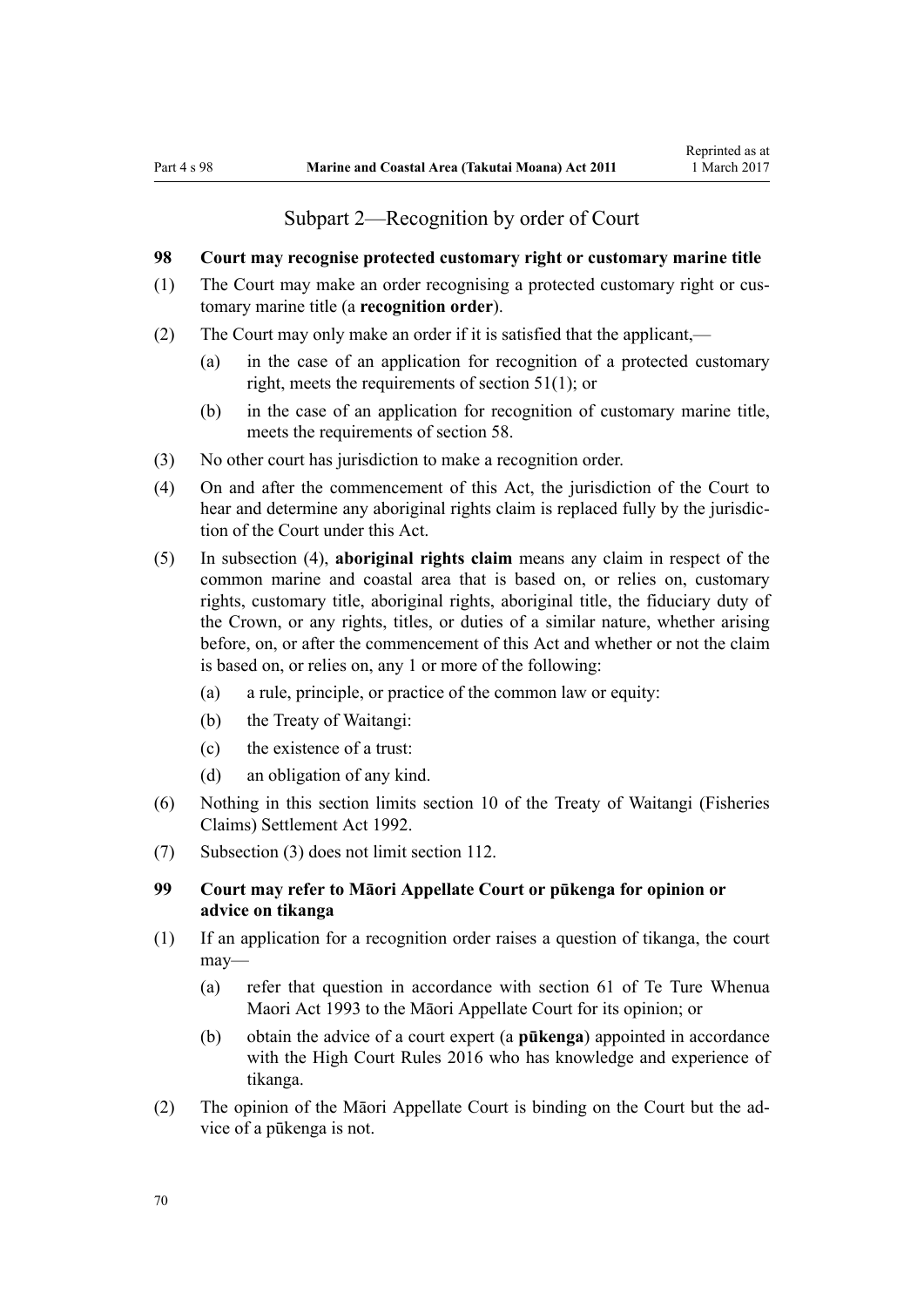<span id="page-70-0"></span>Section 99(1)(b): amended, on 18 October 2016, by [section 183\(c\)](http://prd-lgnz-nlb.prd.pco.net.nz/pdflink.aspx?id=DLM5759564) of the Senior Courts Act 2016 (2016 No 48).

## *Application for recognition order*

#### **100 Who may apply**

- (1) An applicant may apply to the Court—
	- (a) for a recognition order; or
	- (b) to vary or cancel a recognition order.
- (2) However, the application must be filed not later than 6 years after the commencement of this Act, and the Court must not accept for filing or otherwise consider any application that purports to be filed after that date.

#### **101 Contents of application**

An application for a recognition order must—

- (a) state whether it is an application for recognition of a protected customary right, or of customary marine title, or both; and
- (b) if it is an application for recognition of a protected customary right, describe that customary right; and
- (c) describe the applicant group; and
- (d) identify the particular area of the common marine and coastal area to which the application relates; and
- (e) state the grounds on which the application is made; and
- (f) name a person to be the holder of the order as the representative of the applicant group; and
- (g) specify contact details for the group and for the person named to hold the order; and
- (h) be supported by an affidavit or affidavits that set out in full the basis on which the applicant group claims to be entitled to the recognition order; and
- (i) contain any other information required by regulations made under [sec](#page-77-0)[tion 118\(1\)\(i\)](#page-77-0).

## **102 Service of application**

The applicant group applying for a recognition order must serve the application on—

- (a) the local authorities that have statutory functions in the area of the common marine and coastal area to which the application relates; and
- (b) any local authority that has statutory functions in the area adjacent to the area of the common marine and coastal area to which the application relates; and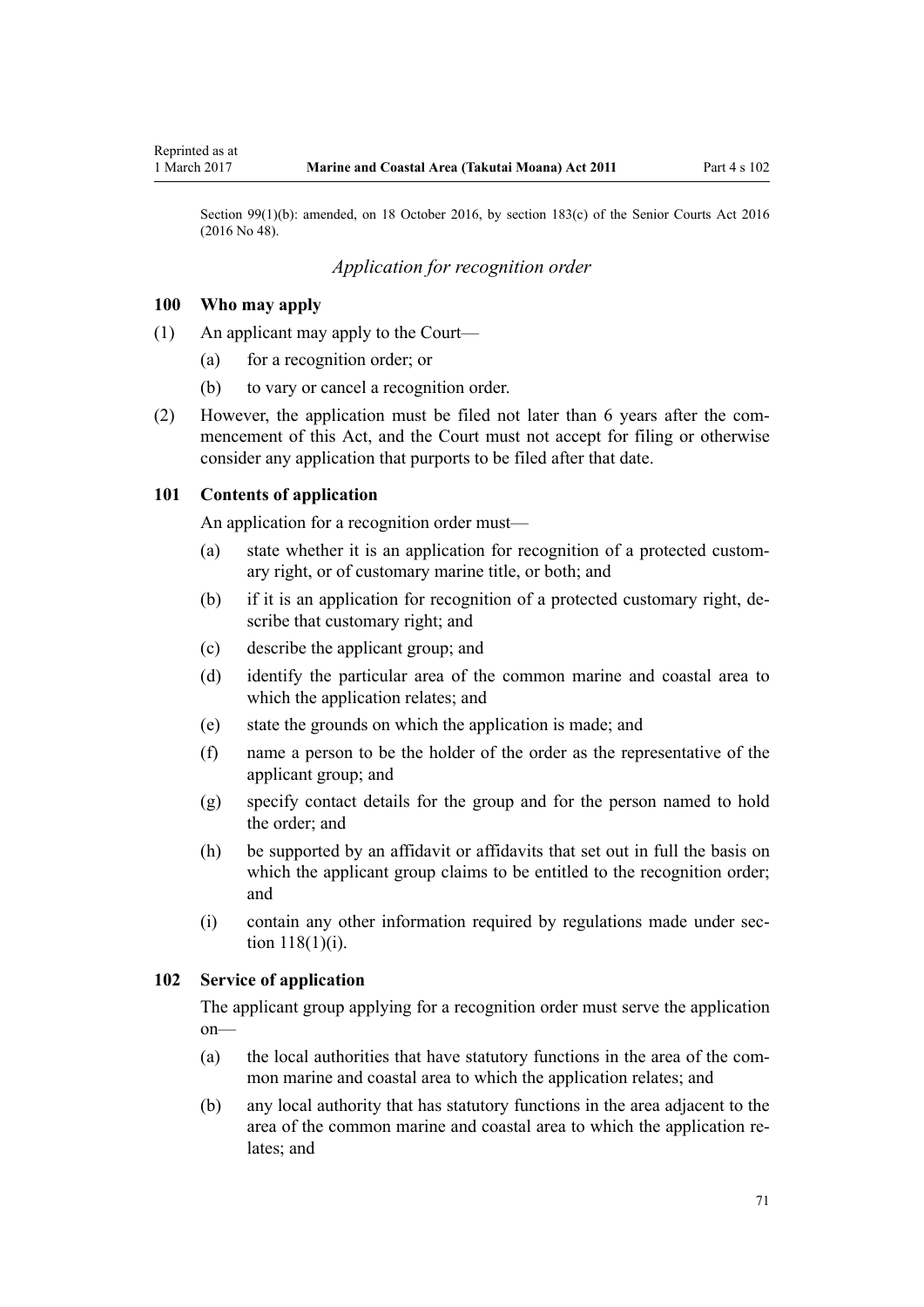- <span id="page-71-0"></span>(c) the Solicitor-General on behalf of the Attorney-General; and
- (d) any other person who the Court considers is likely to be directly affected by the application.

#### **103 Public notice of application**

- (1) The applicant group applying for a recognition order must give public notice of the application not later than 20 working days after filing the application.
- (2) The public notice must include, as a minimum,—
	- (a) the name of the applicant group and its description as an iwi, hapū, or whānau, whichever applies; and
	- (b) a brief description of the application, including whether it is an application for recognition of a protected customary right or of customary marine title or both; and
	- (c) a description of the particular area of the common marine and coastal area to which the application relates; and
	- (d) the name of the person who is proposed as the holder of the order; and
	- (e) in the case of an application for recognition of a protected customary right, a description of the right; and
	- (f) a date that complies with subsection (3) for filing a notice of appearance in support of or in opposition to the application; and
	- (g) the registry of the Court for filing the notice of appearance.
- (3) The date for filing a notice of appearance must not be less than 20 working days after the first public notice of the application is published.

#### **104 Who may appear on application for recognition order**

Any interested person may appear and be heard on an application for a recognition order if that person has, by the due date, filed a notice of appearance.

#### **105 Evidence**

In hearing an application for a recognition order, the Court may receive as evidence any oral or written statement, document, matter, or information that the Court considers to be reliable, whether or not that evidence would otherwise be admissible.

#### **106 Burden of proof**

- (1) In the case of an application for recognition of protected customary rights in a specified area of the common marine and coastal area, the applicant group must prove that the protected customary right—
	- (a) has been exercised in the specified area; and
	- (b) continues to be exercised by that group in the same area in accordance with tikanga.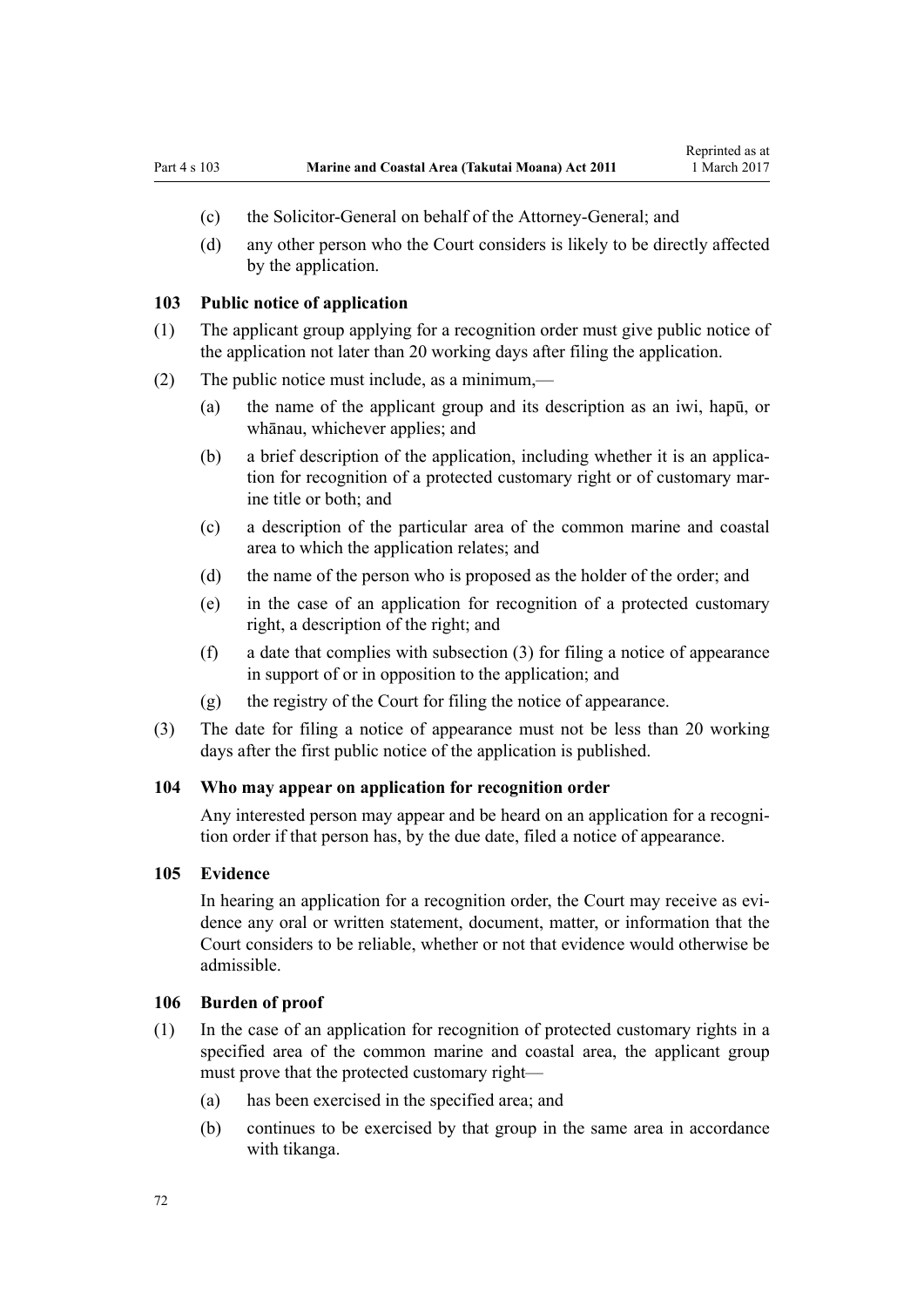- (2) In the case of an application for the recognition of customary marine title in a specified area of the common marine and coastal area, the applicant group must prove that the specified area—
	- (a) is held in accordance with tikanga; and
	- (b) has been used and occupied by the applicant group, either—
		- (i) from 1840 to the present day; or
		- (ii) from the time of a customary transfer to the present day.
- (3) In the case of every application for a recognition order, it is presumed, in the absence of proof to the contrary, that a customary interest has not been extinguished.

## **107 Court's flexibility in dealing with application**

- (1) The Court may, if it considers that an application for recognition of a protected customary right is more appropriately decided as an application for recognition of customary marine title, treat it as the latter.
- (2) The Court may, if it considers that an application for recognition of customary marine title is more appropriately decided as an application for recognition of a protected customary right, treat it as the latter.
- (3) The Court may strike out all or part of an application for a recognition order or a notice of appearance filed under [section 104](#page-71-0) if it—
	- (a) discloses no reasonably arguable case; or
	- (b) is likely to cause prejudice or delay; or
	- (c) is frivolous or vexatious; or
	- (d) is otherwise an abuse of the Court.
- (4) If the Court strikes out an application under subsection (3), it may by the same or a subsequent order dismiss the application.
- (5) Instead of striking out all or part of an application under subsection (3), the Court may stay all or part of the application on such conditions as are considered just.
- (6) This section does not affect the Court's inherent jurisdiction.

## **108 Rules governing procedure**

Rules not inconsistent with this Act may be made under [section 148](http://prd-lgnz-nlb.prd.pco.net.nz/pdflink.aspx?id=DLM5759504) of the Senior Courts Act 2016 to regulate the practice and procedure of the Court or the Court of Appeal or the Supreme Court in relation to any application to the Court under this Act.

Section 108: amended, on 1 March 2017, by [section 183\(b\)](http://prd-lgnz-nlb.prd.pco.net.nz/pdflink.aspx?id=DLM5759564) of the Senior Courts Act 2016 (2016 No 48).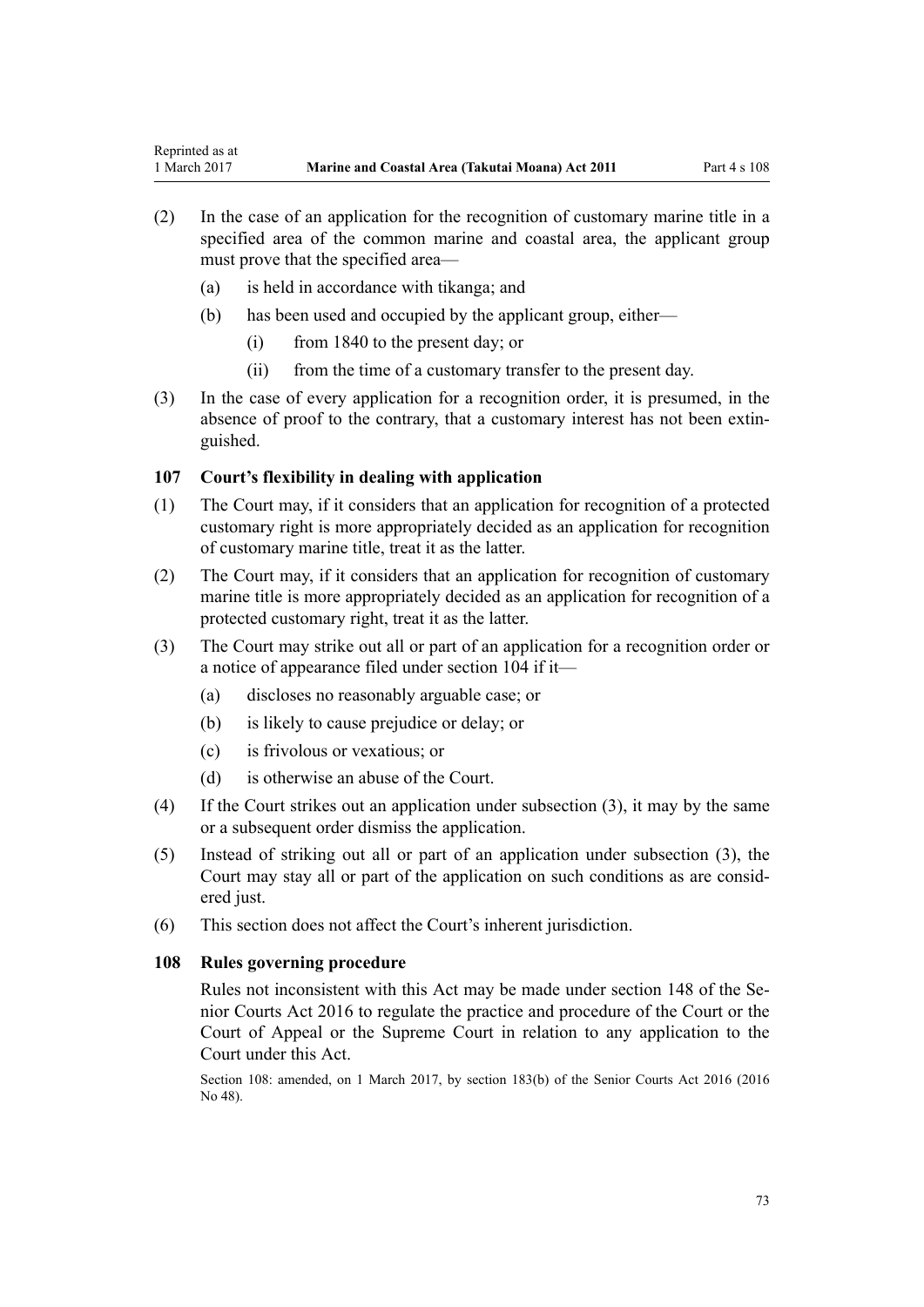#### *Recognition orders*

#### <span id="page-73-0"></span>**109 Form of recognition order**

- (1) An applicant group in whose favour the Court grants recognition of a protected customary right or customary marine title must submit a draft order for approval by the Registrar of the Court.
- (2) Every recognition order must specify—
	- (a) the particular area of the common marine and coastal area to which the order applies; and
	- (b) the group to which the order applies; and
	- (c) the name of the holder of the order; and
	- (d) contact details for the group and for the holder.
- (3) A protected customary rights order must also include—
	- (a) a description of the right, including any limitations on the scale, extent, or frequency of the exercise of the right; and
	- (b) a diagram or map that is sufficient to identify the area.
- (4) Every customary marine title order must include—
	- (a) a survey plan that sets out the extent of the customary marine title area, to a standard of survey determined for the purpose by the Surveyor-General; and
	- (b) a description of the customary marine title area; and
	- (c) any prohibition or restriction that is to apply to a wāhi tapu or wāhi tapu area within the customary marine title area.

#### **110 Requirements for notification of orders**

- (1) Not later than 5 working days after a recognition order has been sealed, the Registrar of the Court must provide a copy of it to—
	- (a) the responsible Minister; and
	- (b) the chief executive.
- (2) The responsible Minister must—
	- (a) publish a minute of the sealed order, including any wāhi tapu conditions, in the *Gazette*; and
	- (b) send a copy of the sealed order to—
		- (i) the local authorities that have statutory functions in the area of the common marine and coastal area to which the order applies; and
		- (ii) any local authorities with statutory functions in an area adjacent to the area of the common marine and coastal area to which the order applies; and
		- (iii) the Minister of Conservation; and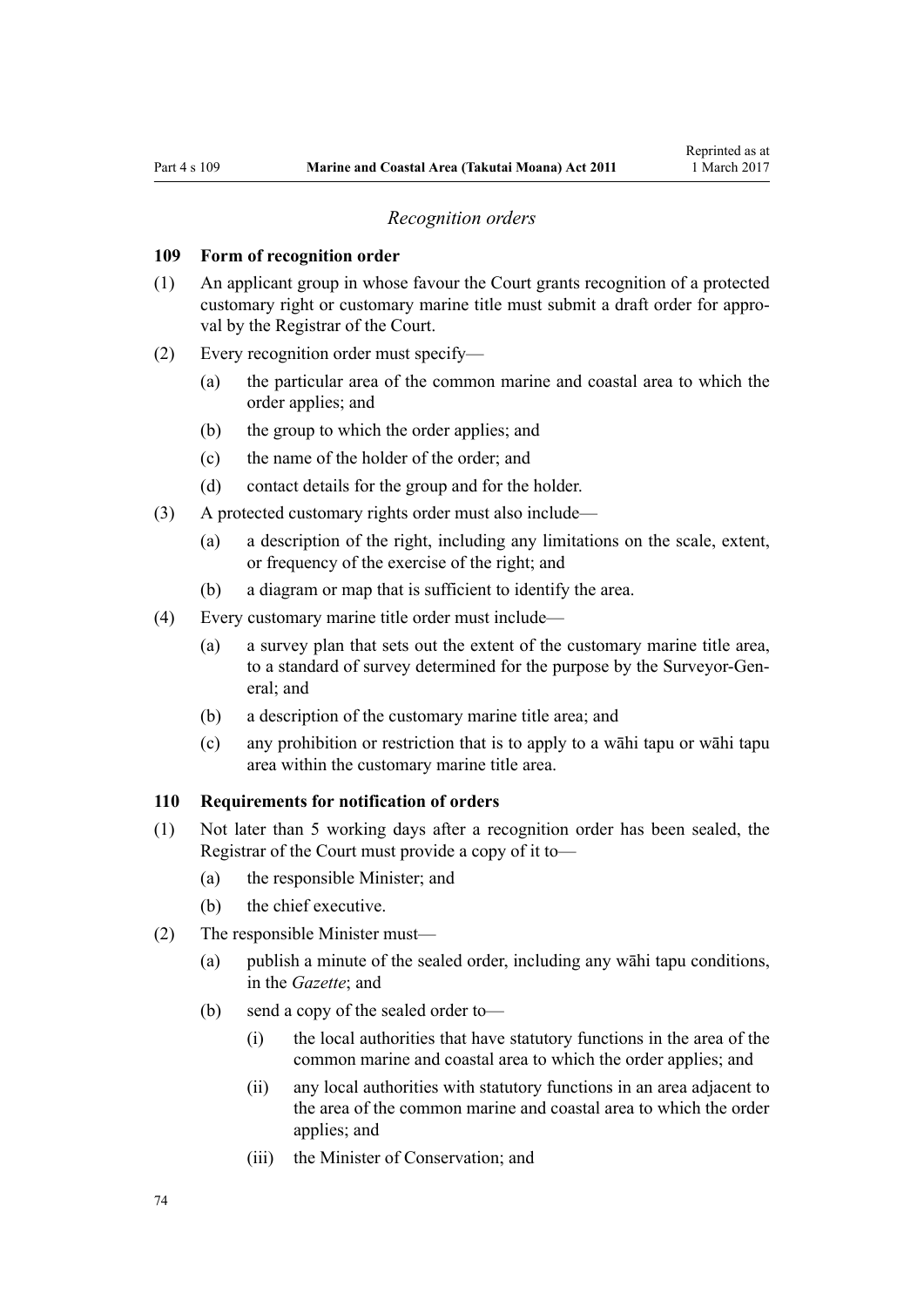- <span id="page-74-0"></span>(iv) the Minister of Māori Affairs; and
- (v) each person who appeared on the application; and
- (vi) any other person that the Court directs.
- (3) If a customary marine title order includes recognition of wāhi tapu or wāhi tapu areas, the responsible Minister must—
	- (a) publicly notify the conditions; and
	- (b) give written notice of the conditions to—
		- (i) the customary marine title group; and
		- (ii) Heritage New Zealand Pouhere Taonga.

Section 110(3)(b)(ii): amended, on 20 May 2014, by [section 107](http://prd-lgnz-nlb.prd.pco.net.nz/pdflink.aspx?id=DLM4005646) of the Heritage New Zealand Pouhere Taonga Act 2014 (2014 No 26).

## **111 Recognition order may be varied or cancelled**

- (1) The Court may—
	- (a) vary a recognition order, including—
		- (i) varying any of the matters referred to in [section 109\(2\);](#page-73-0) and
		- (ii) varying or cancelling a protected customary right or customary marine title that has been delegated or transferred under [section 53](#page-40-0) or [60\(3\);](#page-44-0) or
	- (b) cancel a recognition order.
- (2) However, the Court may vary a recognition order only if the requirements of [section 51](#page-38-0) or [58,](#page-43-0) as the case requires, are met by the variation.
- (3) In the case of a variation, the variation—
	- (a) must not have the effect of depriving the group to which the order applied before variation of the benefits of the order; but
	- (b) does not preclude the transfer or delegation of a right in accordance with tikanga.
- (4) An application for variation or cancellation of a recognition order may be made only by—
	- (a) the holder of the order; or
	- (b) a representative of the group to which the order applies, if the holder—
		- (i) has ceased to exist; or
		- (ii) being a natural person, has died or no longer has legal capacity.
- (5) The Court must not vary or cancel the order unless it is satisfied that—
	- (a) the applicant is authorised to apply for the variation or cancellation by the group to which the order applies; and
	- (b) the applicant has given sufficient notice of the application to that group; and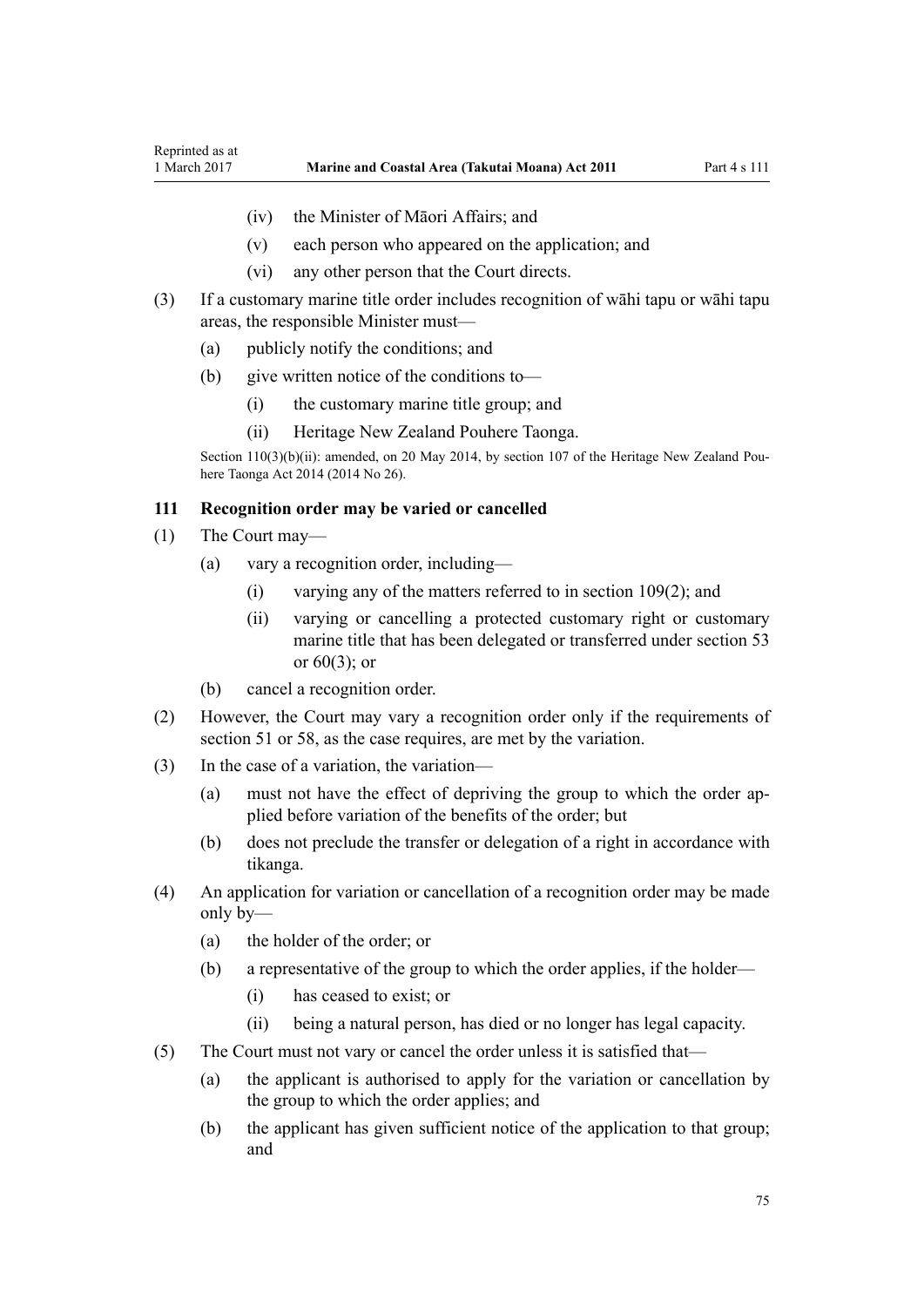- <span id="page-75-0"></span>(c) there has been sufficient opportunity for that group to consider the application and make its views known to the applicant; and
- (d) that group has no meritorious objections to the application that would require the Court to decline the application.
- (6) [Sections 101 to 108](#page-70-0) apply, with necessary modifications, to an application under this section.
- (7) [Sections 110](#page-73-0) and 113 apply, with the necessary modifications, to the sealing and notification of a variation to, or cancellation of, a recognition order under this section.

# *Appeal rights*

## **112 Right of appeal against decision of Court**

- (1) A party to a proceeding under this subpart who is dissatisfied with a decision of the Court may appeal to the Court of Appeal on a matter of fact or law.
- (2) In relation to a proceeding under this subpart, the Crown—
	- (a) may lodge an appeal on a matter of fact or law (whether or not it was a party to the proceedings in the Court) and must be treated as a party to the appeal; or
	- (b) may apply to be an intervener in the proceedings.
- (3) An appeal made under this section must be commenced by notice of appeal, given in accordance with the [Court of Appeal \(Civil\) Rules 2005](http://prd-lgnz-nlb.prd.pco.net.nz/pdflink.aspx?id=DLM319745).

## *Sealing of recognition orders*

#### **113 Orders sealed by Court**

A recognition order must be sealed—

- (a) on the application of the applicant group; but
- (b) not before the expiry of the appeal period or the disposal of any appeal.

## Subpart 3—Marine and coastal area register

## **114 Marine and coastal area register**

- (1) The chief executive must keep a marine and coastal area register (the **register**) as a permanent record of—
	- (a) recognition orders, including those varied or cancelled; and
	- (b) agreements brought into effect, including those varied or cancelled; and
	- (c) planning documents registered in accordance with [section 86\(2\)](#page-63-0); and
	- (d) notices given under [section 57](#page-42-0) of any controls imposed by the Minister of Conservation under [section 56.](#page-41-0)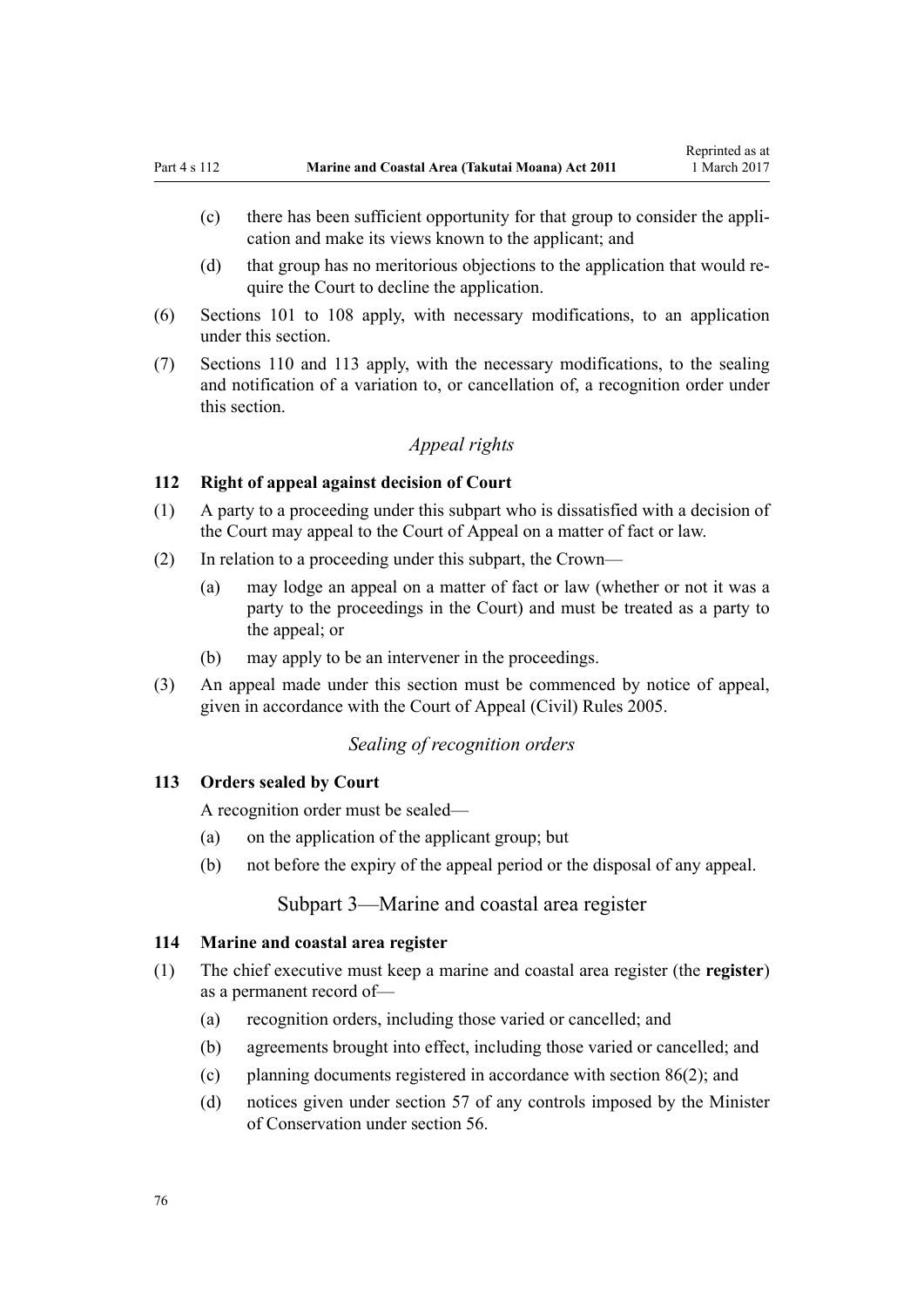- (2) The chief executive must enter a document on the register without delay after—
	- (a) receiving it under [section 86](#page-63-0), [97](#page-68-0), or [110](#page-73-0); or
	- (b) an agreement is brought into force under [section 96\(1\).](#page-68-0)
- (3) The chief executive may only enter a document on the register if he or she is satisfied that the document meets all the requirements for registration.
- (4) No compensation is payable by the Crown for any loss or damage arising from the operation of this section.

## **115 Requirements for keeping register**

- (1) The register must be held in the safe custody of the chief executive.
- (2) The register may be kept—
	- (a) in an electronic, electromagnetic, optical, digital, or photographic system or process; or
	- (b) as a paper record; or
	- (c) by other means for recording, reproducing, copying, or storing information; or
	- (d) in any combinations of these processes, systems, or means.

## **116 Inspection and copying**

- (1) All orders and other documents contained in the register must be available for public inspection and copying, and copies may be supplied to any person upon request on payment of the prescribed fee (if any).
- (2) The right to inspect and copy orders and other documents includes the right to receive,—
	- (a) in the case of an order or other document that is a paper record, a paper copy of the order or other document; and
	- (b) in the case of an instrument recorded by a process, system, or means other than as a paper record, a paper document that records the content of the instrument.

## **117 Application of Privacy Act 1993**

The register is a public register within the meaning of [section 58](http://prd-lgnz-nlb.prd.pco.net.nz/pdflink.aspx?id=DLM297424) of the Privacy Act 1993.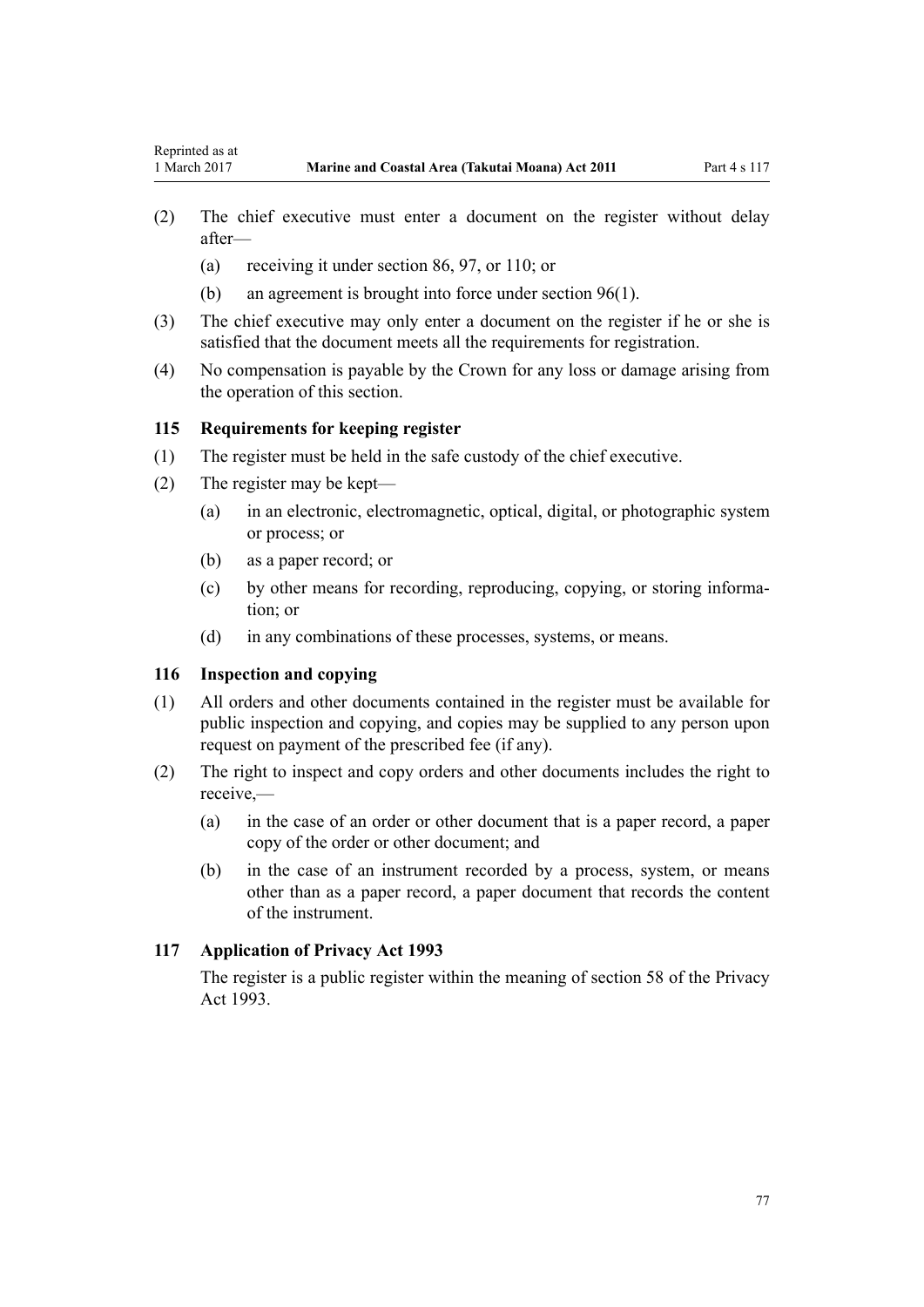## Subpart 4—Regulations and miscellaneous matters

#### *Regulations and bylaws*

## **118 Regulations for administrative purposes**

- (1) The Governor-General may, by Order in Council, make regulations for any of the following purposes:
	- (a) prescribing the duties of the chief executive in relation to the register:
	- (b) providing for the appointment of wardens under [section 80,](#page-59-0) the qualification for appointment, the terms of those appointments (including the responsibility of the customary marine title group for their funding), and the termination of such appointments:
	- (c) prescribing additional functions of wardens appointed under [section 80](#page-59-0), being functions that are reasonably incidental to the functions specified in that section:
	- (d) prescribing any duties or powers to be exercised by wardens for the purpose of performing their functions:
	- (e) prescribing the means (including, without limitation, identity cards or badges, or both) by which wardens are to be identified:
	- (f) giving directions relating to the management of wardens by a customary marine title group whose customary marine title order includes prohibitions and restrictions in respect of a wāhi tapu or wāhi tapu area:
	- (g) prescribing the steps that a regional council must or may take in undertaking an inquiry under [section 19\(2\)](#page-20-0):
	- (h) prescribing the fees payable, or the methods or rates by which fees are to be assessed, for—
		- (i) the consideration and processing of applications made, or actions taken, under [sections 34 to 45:](#page-27-0)
		- (ii) decisions made under [Schedule 2:](#page-90-0)
		- (iii) public inspection and copying of documents on the register:
	- (i) prescribing the information that must be included in applications made under [subpart 1](#page-67-0) or [2:](#page-69-0)
	- (j) prescribing the information that the chief executive may require for the purposes of [section 114:](#page-75-0)
	- (k) providing for any other matters contemplated by this Act or necessary for giving it full effect.
- (2) Regulations made under subsection (1) must be made on the advice of the Minister of Justice, after consultation with the responsible Minister who must consult with the customary marine title groups that appear to the Minister to be likely to be affected by the regulations.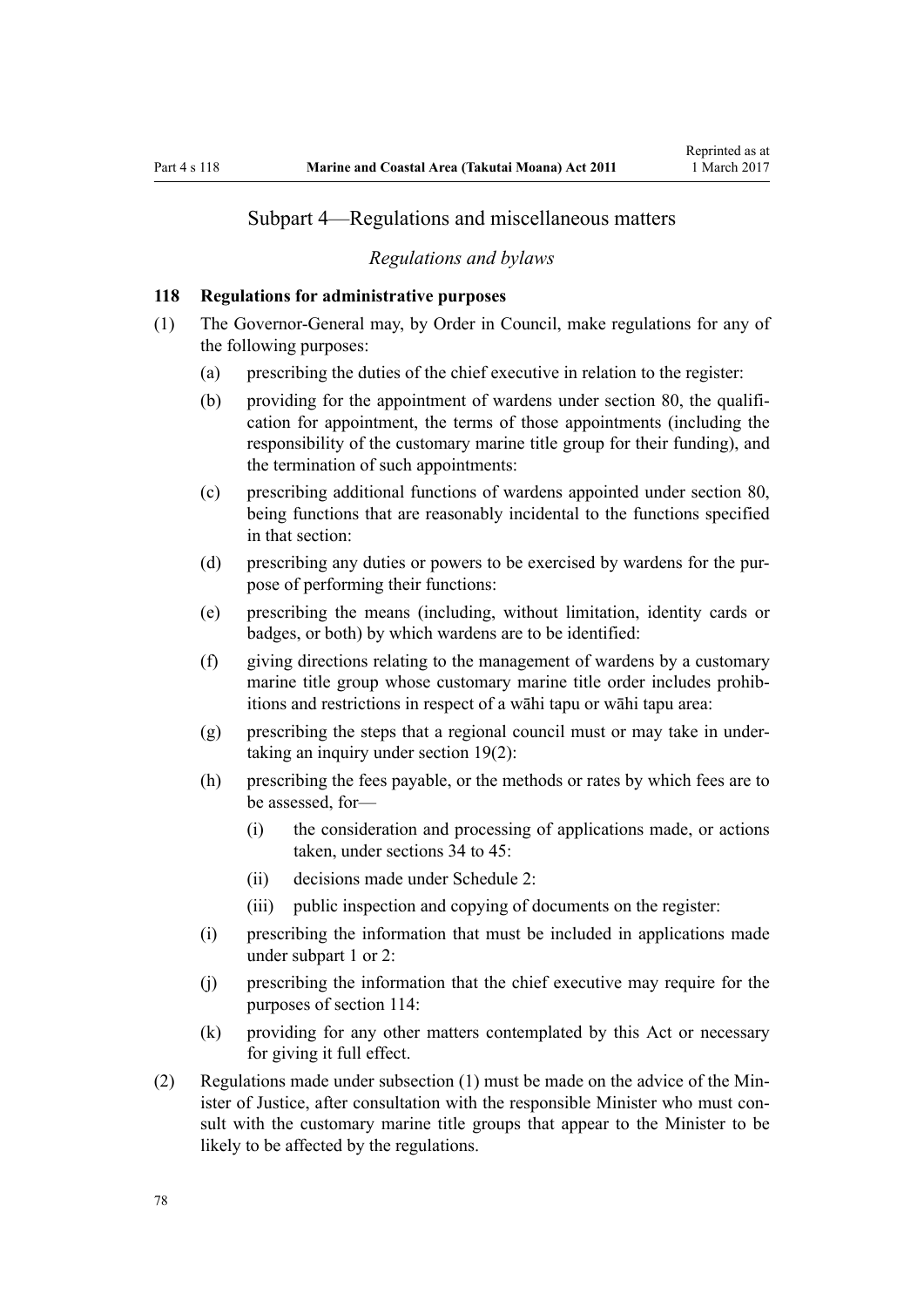<span id="page-78-0"></span>Reprinted as at

## **119 Minister of Conservation to perform residual management functions**

- (1) The Minister of Conservation may perform a managerial or administrative function provided for or contemplated by this Act or by any regulations or bylaws made under section 120 or [121](#page-79-0) in respect of the common marine and coastal area but only if, and to the extent that, the same or similar function is not conferred on the local authority or other person with responsibility for the relevant part of the common marine and coastal area in which the function is to be performed.
- (2) Nothing in this section or in any regulations or bylaws made under section 120 or [121](#page-79-0) limits any power conferred under an enactment on a local authority or any other person that may be exercised in respect of the common marine and coastal area.
- (3) In performing and exercising the functions, duties, and powers under this section and under sections 120 and [121,](#page-79-0) the Minister of Conservation must act consistently with the purpose stated in [section 4](#page-8-0).

## **120 Regulations for management of common marine and coastal area**

- (1) The Governor-General may, by Order in Council made on the recommendation of the Minister of Conservation, make regulations for all or any of the following purposes:
	- (a) the safety and protection of members of the public who exercise rights of access or navigation in or over the common marine and coastal area or any specified part of that area:
	- (b) the preservation or protection of the natural environment of the common marine and coastal area or any specified part of that area:
	- (c) prohibiting or regulating the construction or use of structures in the common marine and coastal area or any specified part of that area, and providing for the removal or destruction of those structures:
	- (d) prohibiting or regulating the placing or deposit of objects in the common marine and coastal area or any specified part of that area, and providing for the removal or destruction of those objects:
	- (e) prescribing offences punishable on conviction by a fine not exceeding \$5,000 in any one case:
	- (f) providing for any other matters contemplated by this Part, necessary for its administration, or necessary for giving it full effect.
- (2) The Minister of Conservation must not make a recommendation under subsection (1) unless satisfied that—
	- (a) the proposed regulations are necessary for the proper management of the common marine and coastal area or of the specified part to which the proposed regulations relate; and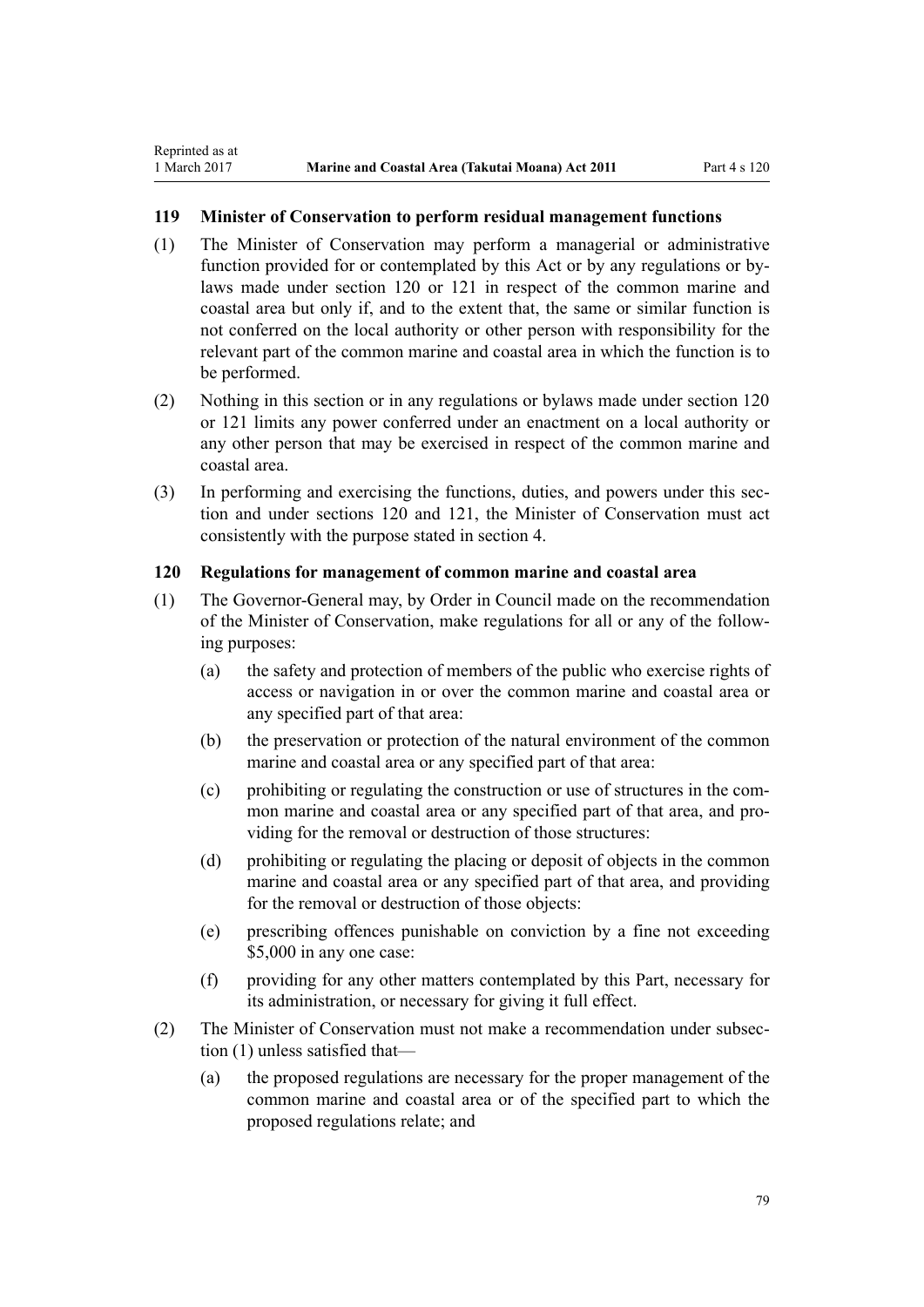<span id="page-79-0"></span>(b) the objectives of the proposed regulations cannot be, or are not being, achieved under an existing enactment.

Section 120(1)(e): amended, on 1 July 2013, by [section 413](http://prd-lgnz-nlb.prd.pco.net.nz/pdflink.aspx?id=DLM3360714) of the Criminal Procedure Act 2011 (2011 No 81).

## **121 Bylaws**

- (1) The Minister of Conservation may, by notice in the *Gazette*, make bylaws for any specified part of the common marine and coastal area for all or any of the following purposes:
	- (a) prohibiting or regulating the use or parking of vehicles in a specified part of the common marine and coastal area:
	- (b) regulating the use or mooring of vessels in the specified part of a common marine and coastal area:
	- (c) prohibiting the hovering or landing of any aircraft, as defined in [section](http://prd-lgnz-nlb.prd.pco.net.nz/pdflink.aspx?id=DLM214692) [2](http://prd-lgnz-nlb.prd.pco.net.nz/pdflink.aspx?id=DLM214692) of the Civil Aviation Act 1990, over or in a specified part of the common marine and coastal area:
	- (d) prescribing fines, not exceeding \$500 in any one case, for the breach of any bylaws made under this section.
- (2) The Minister of Conservation must not make any bylaws under subsection (1) unless satisfied that—
	- (a) the proposed bylaws are necessary for the proper management of the specified part of the common marine and coastal area to which the proposed bylaws relate; and
	- (b) the objectives of the proposed bylaws cannot be, or are not being, achieved under an existing enactment.

## **122 Persons breaching regulations or bylaws may be directed to stop**

- (1) If a person in the common marine and coastal area is engaging in an activity that the Director-General or a delegate of the Director-General has reasonable grounds to believe constitutes a breach of any regulations made under [section](#page-78-0) [120](#page-78-0) or any bylaws made under section 121, the Director-General or the delegate may direct the person to stop that activity.
- (2) If the Director-General or a delegate of the Director-General has reasonable grounds to believe that the use or the location of a vehicle, vessel, or other moveable thing in the common marine and coastal area constitutes a breach of any regulations made under [section 120](#page-78-0) or any bylaws made under [section 121](#page-78-0), the Director-General or the delegate may—
	- (a) take charge, or authorise another person to take charge, of the vehicle, vessel, or thing for the purpose of moving it or preparing it for movement; and
	- (b) move, or authorise another person to move, the vehicle, vessel, or thing to another location.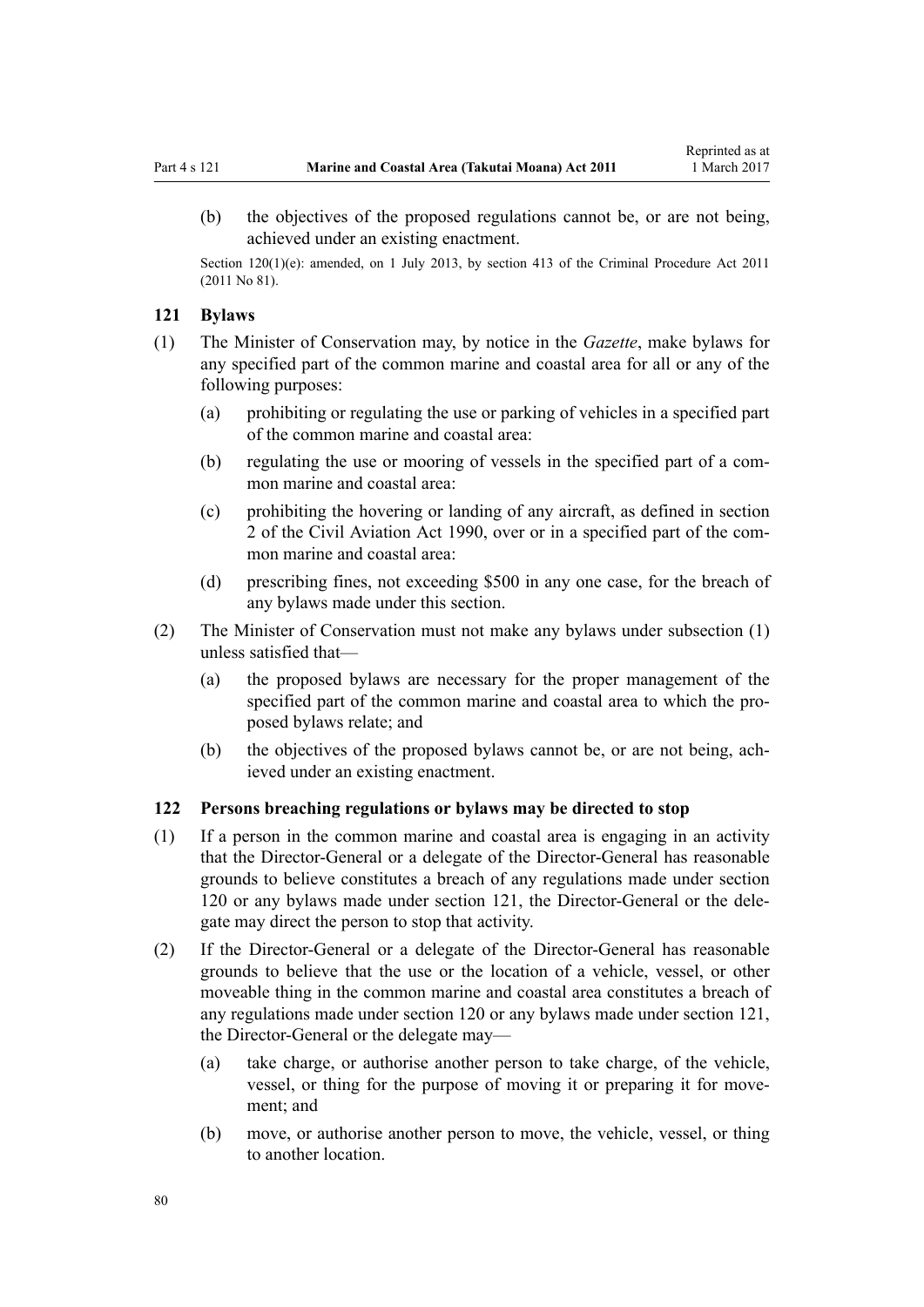- (3) A person who intentionally fails to comply with a direction given under subsection (1) commits an offence and is liable on conviction to imprisonment for a term not exceeding 3 months or to a fine not exceeding \$5,000 or to both.
- (4) Every person who fails to comply with a direction given under subsection (1) may be arrested without warrant by any constable.
- (5) The Director-General may from time to time, either generally or particularly, delegate the power conferred by subsection (1) or (2) to any of the following persons:
	- (a) a warranted officer within the meaning of the [Conservation Act 1987](http://prd-lgnz-nlb.prd.pco.net.nz/pdflink.aspx?id=DLM103609):
	- (b) employees of local authorities.
- (6) Subsection (5) does not limit [sections 41](http://prd-lgnz-nlb.prd.pco.net.nz/pdflink.aspx?id=DLM129566) and [42](http://prd-lgnz-nlb.prd.pco.net.nz/pdflink.aspx?id=DLM129571) of the State Sector Act 1988, and those sections apply with any necessary modifications to any delegation under subsection (5).
- (7) Before a delegate exercises a power under subsection (1) or (2), the delegate must produce his or her warrant of appointment or other evidence of his or her authority.

Section 122(3): amended, on 1 July 2013, by [section 413](http://prd-lgnz-nlb.prd.pco.net.nz/pdflink.aspx?id=DLM3360714) of the Criminal Procedure Act 2011 (2011 No 81).

## *Local Acts*

## **123 Relationship between local Acts and this Act**

- (1) If a provision of a local Act is inconsistent with a provision of this Act, the provision of this Act prevails.
- (2) Despite subsection (1), to the extent that there is any conflict between this Act and the following Acts, those Acts prevail over this Act:
	- (a) the [Timaru Harbour Board Act 1876 Amendment Act 1881](http://prd-lgnz-nlb.prd.pco.net.nz/pdflink.aspx?id=DLM15371):
	- (b) the [Timaru Harbour Board Reclamation and Empowering Act 1980:](http://prd-lgnz-nlb.prd.pco.net.nz/pdflink.aspx?id=DLM74774)
	- (c) the [Wellington Harbour Board and Wellington City Council Vesting and](http://prd-lgnz-nlb.prd.pco.net.nz/pdflink.aspx?id=DLM78106) [Empowering Act 1987.](http://prd-lgnz-nlb.prd.pco.net.nz/pdflink.aspx?id=DLM78106)

## *References*

## **124 References to public foreshore and seabed**

- (1) On and after the commencement of this Act, a reference in any instrument to the public foreshore and seabed is taken to be a reference to the common marine and coastal area unless on the facts of any particular case the relevant part of the public foreshore and seabed is excluded from the common marine and coastal area by or under this Act.
- (2) Subsection (1) does not apply to any document filed, served, or issued in any proceeding commenced under, or in reliance on, the [Foreshore and Seabed Act](http://prd-lgnz-nlb.prd.pco.net.nz/pdflink.aspx?id=DLM319838) [2004](http://prd-lgnz-nlb.prd.pco.net.nz/pdflink.aspx?id=DLM319838).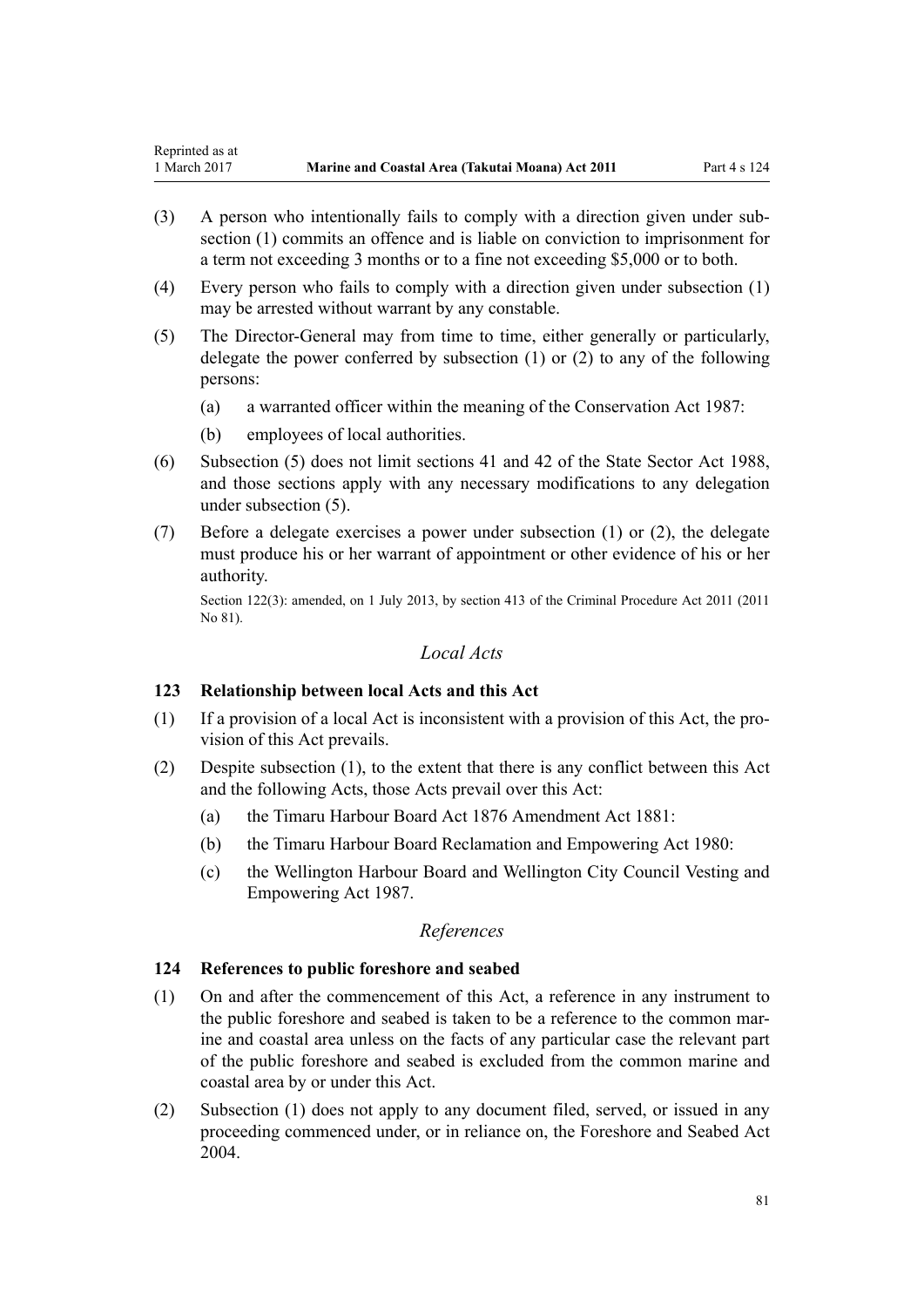#### *Transitional arrangements*

#### **125 Pending proceedings under Foreshore and Seabed Act 2004**

- (1) On the commencement of this Act, all applications made under the [Foreshore](http://prd-lgnz-nlb.prd.pco.net.nz/pdflink.aspx?id=DLM319838) [and Seabed Act 2004](http://prd-lgnz-nlb.prd.pco.net.nz/pdflink.aspx?id=DLM319838) to the Māori Land Court for customary rights orders and not finally determined under that Act before the commencement of this Act must, without further authority than this section, be transferred to the High Court.
- (2) The High Court must treat applications transferred under subsection (1) as if they were applications made under [subpart 2](#page-69-0) for orders recognising protected customary rights.
- (3) The High Court—
	- (a) must give priority to applications transferred under this section ahead of any applications made under [subpart 2](#page-69-0):
	- (b) may deem any of the steps that are required for a proceeding under the [High Court Rules 2016](http://prd-lgnz-nlb.prd.pco.net.nz/pdflink.aspx?id=DLM6959800) to have been met by the applications transferred under this section:
	- (c) may give directions to applicants to take such steps that, in the opinion of the High Court, are necessary to enable the proceedings to be completed.
- (4) An application made under [section 33](http://prd-lgnz-nlb.prd.pco.net.nz/pdflink.aspx?id=DLM320263) of the Foreshore and Seabed Act 2004 for a finding that a group would have held territorial customary rights is to be treated by the High Court as an application under [subpart 2](#page-69-0) for an order recognising customary marine title.

Section 125(3)(b): amended, on 18 October 2016, by [section 183\(c\)](http://prd-lgnz-nlb.prd.pco.net.nz/pdflink.aspx?id=DLM5759564) of the Senior Courts Act 2016 (2016 No 48).

## *Notices*

## **126 Giving of notices**

- (1) If a notice or other document is to be given or served on a person under this Act, it must be given in writing—
	- (a) by personal service; or
	- (b) by registered post addressed to the person at the person's usual or last known place of business or residence; or
	- (c) by service on the person's lawyer or another person authorised to act on behalf of that person; or
	- (d) by registered post to that other person; or
	- (e) by electronic transmission to the person or that person's lawyer or another person authorised to act on behalf of that person, including transmission by fax, electronic mail, or electronic data transfer.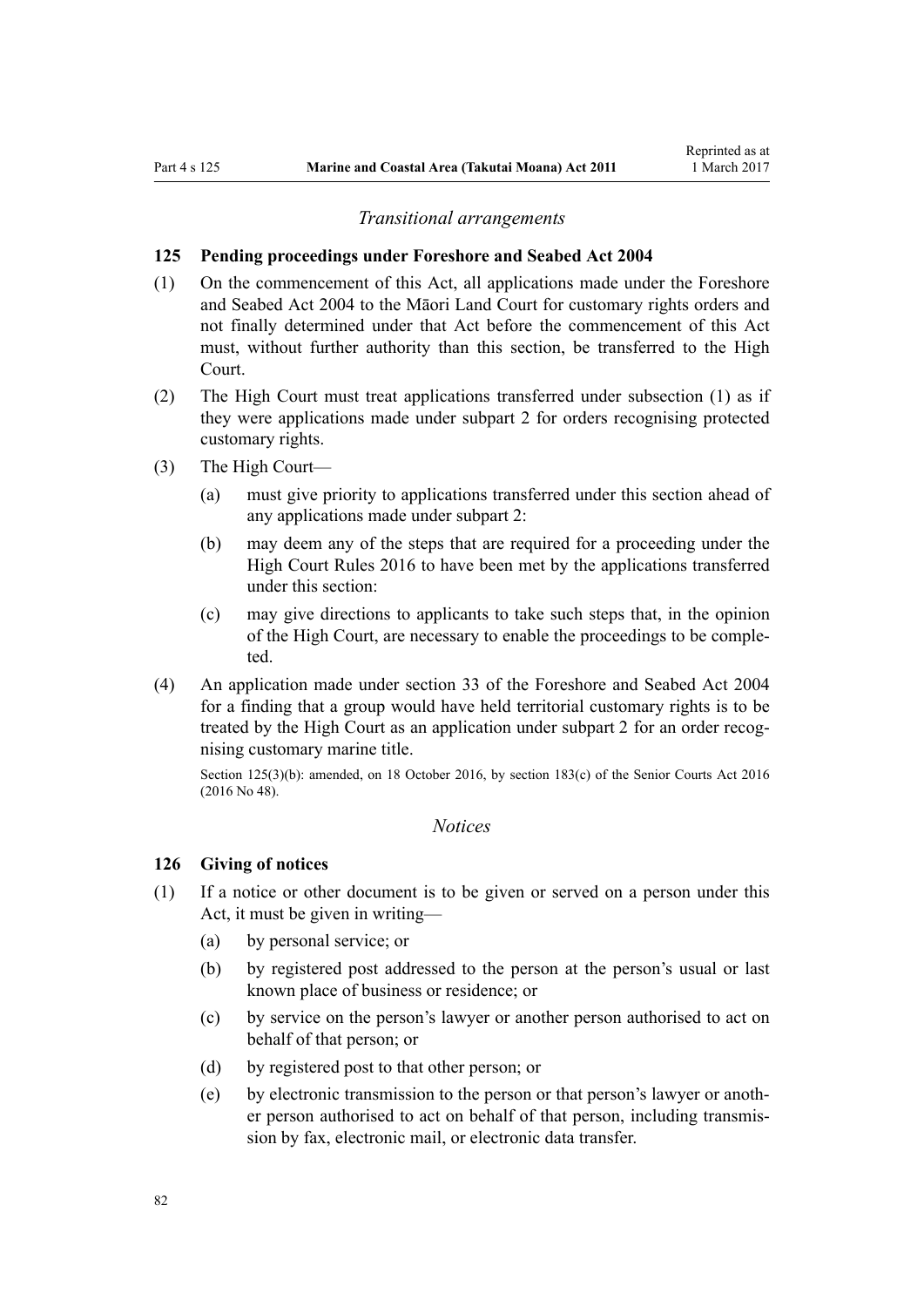<span id="page-82-0"></span>(2) A notice or document sent by post or registered post is deemed to have been given or received 7 days after the date on which it was posted, unless the person to whom it was sent proves that, other than through that person's fault, the notice or document was not received.

## *Amendments to other enactments*

## **127 Amendment to section 7 of Conservation Act 1987**

- (1) This section amends the [Conservation Act 1987.](http://prd-lgnz-nlb.prd.pco.net.nz/pdflink.aspx?id=DLM103609)
- (2) [Section 7](http://prd-lgnz-nlb.prd.pco.net.nz/pdflink.aspx?id=DLM104251) of the Conservation Act 1987 is amended by inserting the following subsection after subsection (1A):
- (1B) In the case of land that is foreshore within the common marine and coastal area, the Minister may declare, by notice in the *Gazette* describing the land, that the land is held for conservation purposes.

## **128 Consequential amendments to other enactments**

The enactments specified in [Schedule 3 a](#page-96-0)re amended in the manner specified in that schedule.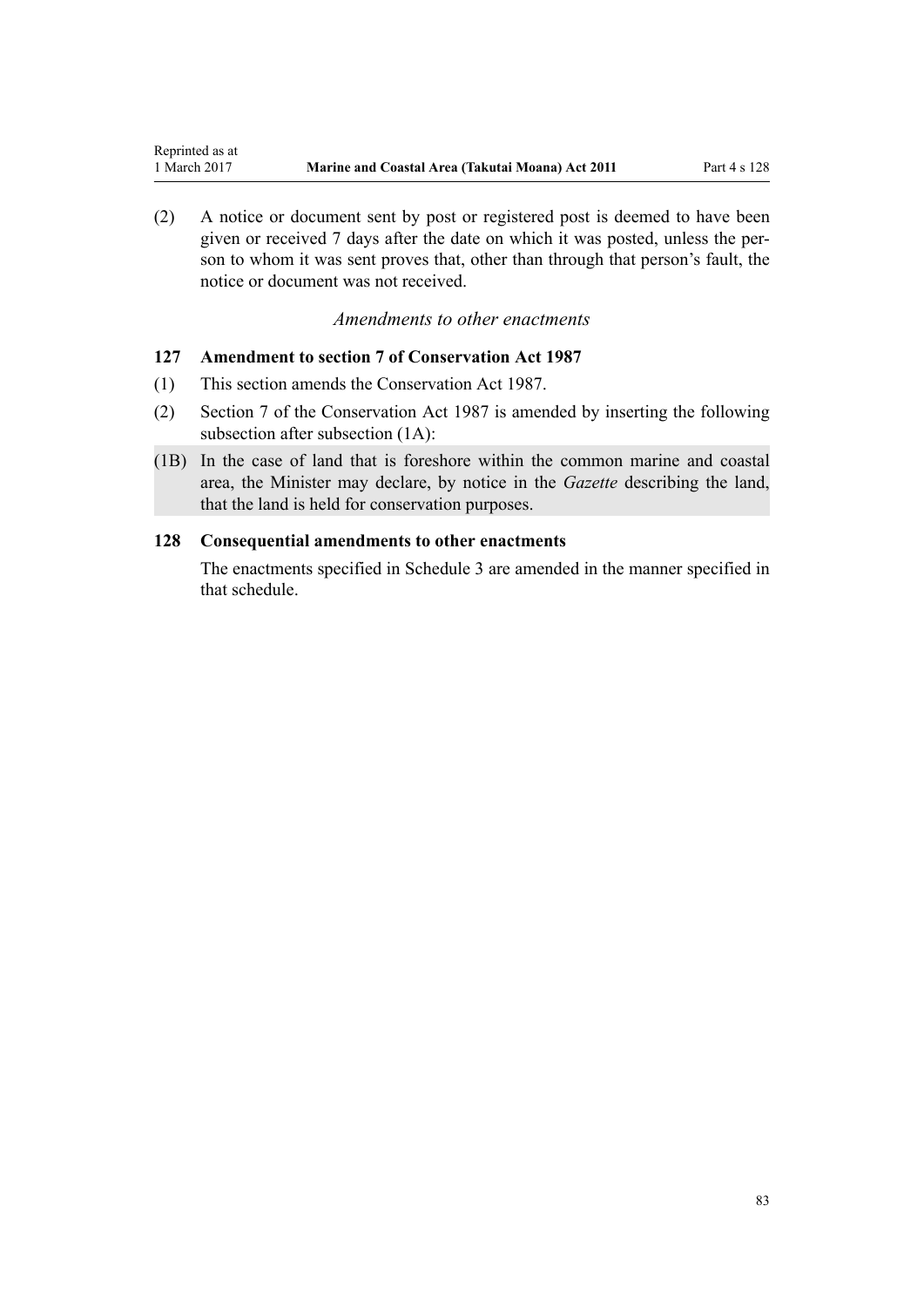# **Schedule 1**

## <span id="page-83-0"></span>**Resource consents and controls in protected customary rights area**

[ss 55\(5\)](#page-40-0), [56\(5\)](#page-41-0)

## **Part 1**

## **Matters relevant to applications**

## **1 Determination of adverse effects**

In determining whether a proposed activity will, or is likely to, have an adverse effect on the exercise of a protected customary right, a consent authority must consider the following matters:

- (a) the effects of the proposed activity on a protected customary right; and
- (b) the area that the proposed activity would have in common with the relevant protected customary rights area; and
- (c) the degree to which the proposed activity must be carried out to the exclusion of other activities; and
- (d) the degree to which the exercise of a protected customary right must be carried out to the exclusion of other activities; and
- (e) whether an alternative location or method would avoid, remedy, or mitigate any adverse effects of the proposed activity on the exercise of the protected customary right; and
- (f) whether any conditions could be included in a resource consent for the proposed activity that would avoid, remedy, or mitigate any adverse effects of the proposed activity on the exercise of the protected customary right.

#### **2 Written approval**

- (1) This clause applies if—
	- (a) a protected customary rights group gives written approval under [section](#page-40-0) [55\(2\)](#page-40-0) for a resource consent for a proposed activity; and
	- (b) the proposed activity, if carried out under the resource consent, would have the effect of preventing, in whole or in part, the exercise of a protected customary right.
- (2) The protected customary rights group must acknowledge in writing that the resource consent, if granted, would have the effect described in subclause (1)(b).
- (3) Both the written approval given under [section 55\(2\)](#page-40-0) and the written acknowledgement required by subclause (2)—
	- (a) form part of the application for the resource consent for the proposed activity; and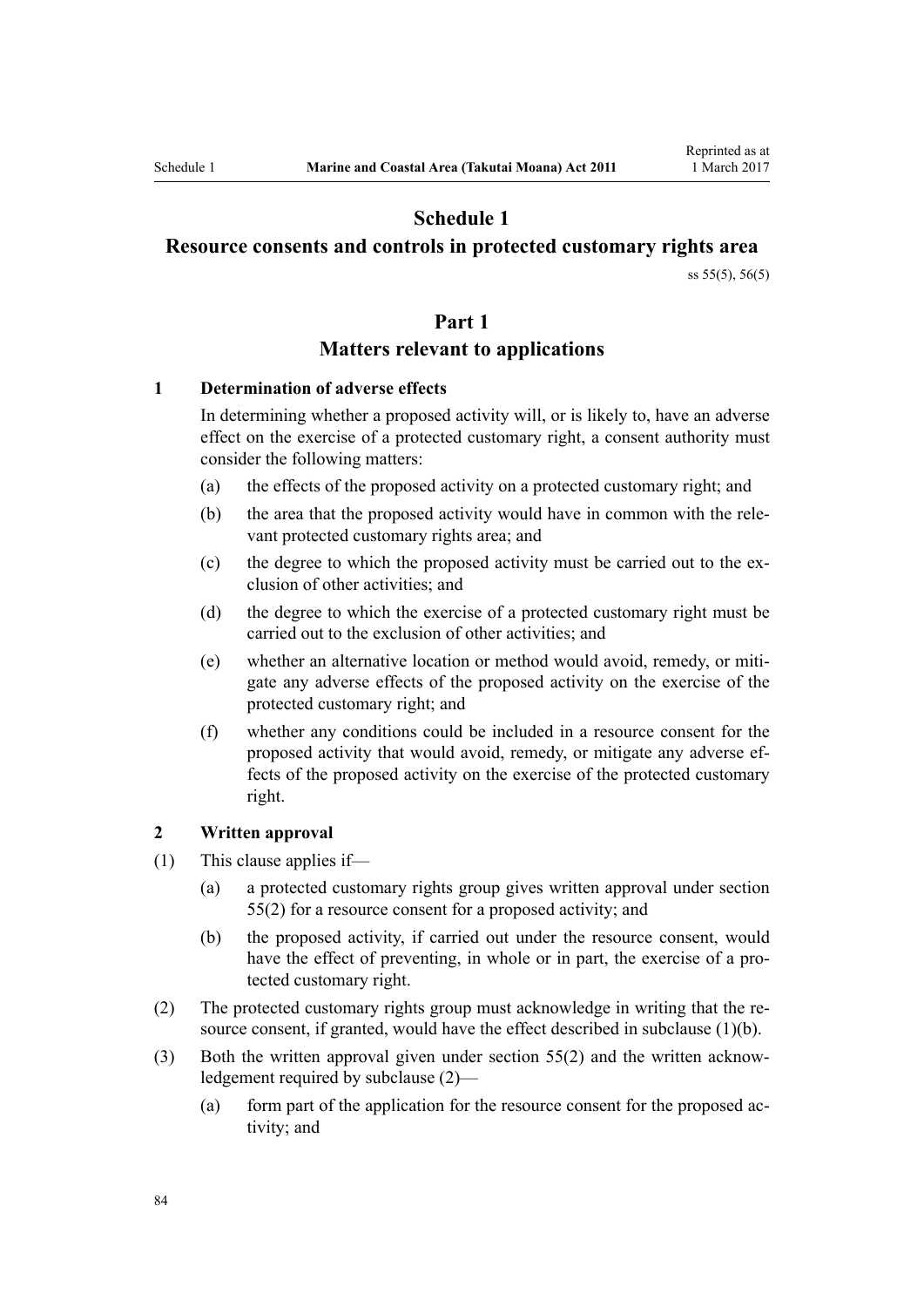Reprinted as at

(4) An approval given by a protected customary rights group is not able to be revoked.

## **3 Process if grant of resource consent has effect of cancelling protected customary right**

- (1) If the effect of carrying out an activity under a resource consent granted in the circumstances contemplated by [clause 2](#page-83-0) would be permanently to cancel a protected customary rights order or agreement, in whole or in part,—
	- (a) the protected customary rights group must apply, as the case requires,—
		- (i) to the High Court under [section 111](#page-74-0) to vary or cancel the order; or
		- (ii) to the responsible Minister to vary or cancel an agreement; and
	- (b) a decision by the consent authority to grant a resource consent for the proposed activity is of no effect until the application referred to in paragraph (a) has been—
		- (i) determined by the High Court under [section 111](#page-74-0) and all appeal rights have been pursued, and registered under [section 114;](#page-75-0) or
		- (ii) agreed to by the responsible Minister as if it were an application for an agreement to which [sections 95](#page-67-0), [96](#page-68-0), and [114](#page-75-0) apply.
- (2) If the High Court or the responsible Minister, as the case requires, declines an application to cancel a protected customary rights order, the relevant resource consent must be treated as if it were declined by the consent authority.

## **4 Assessment of effects of exercise of protected customary rights**

- (1) An enforcement officer authorised in writing for the purpose by a local authority may do any of the following for the purpose of assessing the effects on the environment of the exercise of a protected customary right:
	- (a) carry out surveys, investigations, tests, or measurements:
	- (b) take samples of any water, air, soil, or vegetation:
	- (c) enter or re-enter land (except a dwelling house).
- (2) These powers may be exercised—
	- (a) at any reasonable time; and
	- (b) with or without assistance, vehicles, appliances, machinery, or equipment reasonably necessary for the purpose.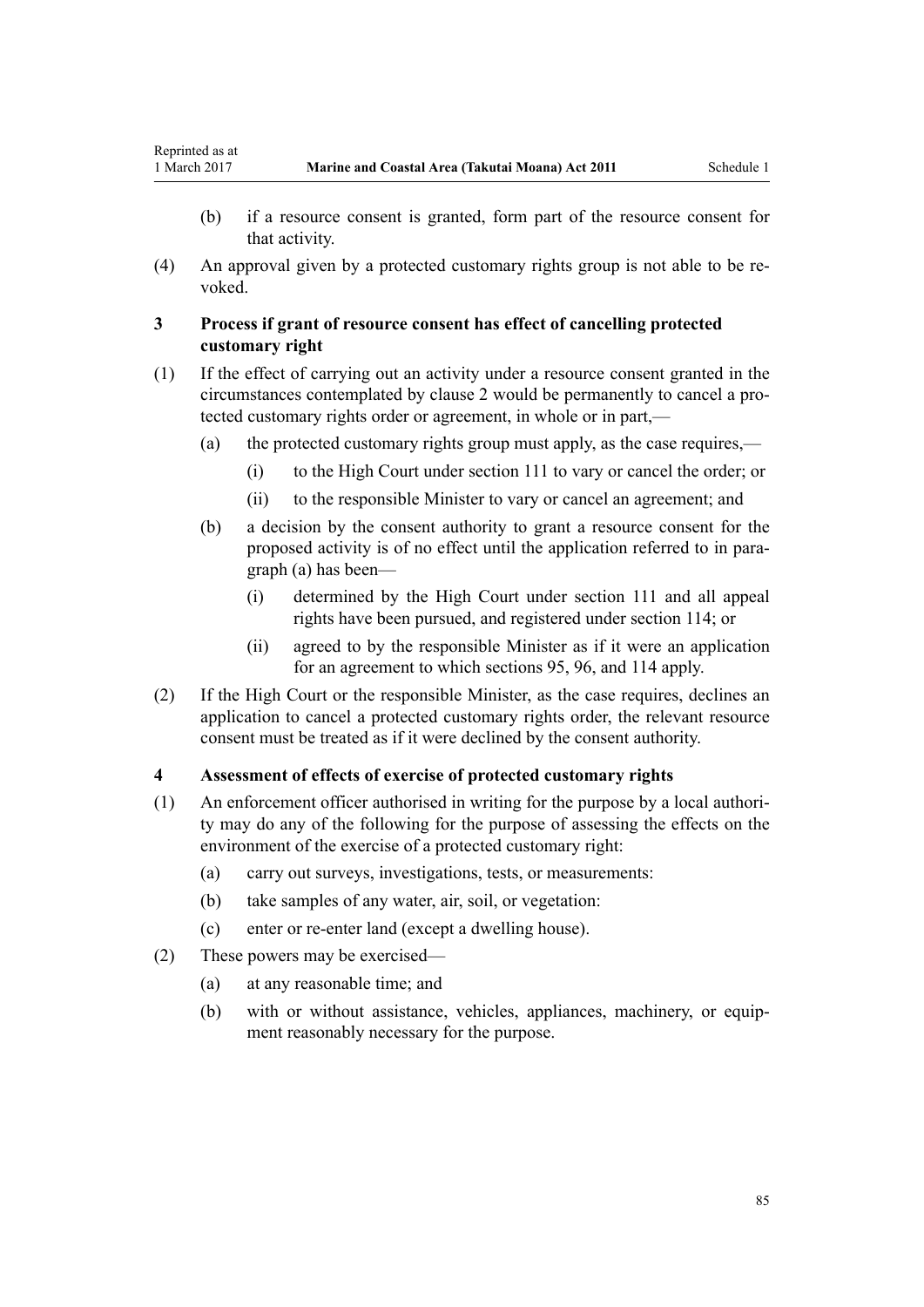# **Part 2**

## <span id="page-85-0"></span>**Controls on exercise of protected customary rights**

#### *Power to impose controls*

## **5 Power to impose controls**

- (1) The Minister of Conservation may impose controls (including terms, standards, and restrictions) on the exercise of a protected customary right, but only if the Minister considers that—
	- (a) the exercise of a protected customary right has, or may have, a significant adverse effect on the environment; and
	- (b) the controls—
		- (i) will not prevent the exercise of the right; and
		- (ii) are reasonable and, in the circumstances, not unduly restrictive; and
		- (iii) are necessary to avoid, remedy, or mitigate any significant adverse effects of the exercise of the right on the environment.
- (2) However, the Minister of Conservation must not impose controls on the exercise of a protected customary right under subclause (1) unless the Minister—
	- (a) has received a copy of an adverse effects report under [clause 12](#page-89-0) or carried out his or her own adverse effects assessment and completed a report on that assessment; and
	- (b) has consulted with the relevant protected customary rights group and the Minister of Māori Affairs.
- (3) The Minister may seek any other relevant information and views before imposing controls.
- (4) The Minister of Conservation must not undertake an assessment under this clause if, before he or she has begun an assessment, the relevant regional council notifies the Minister of Conservation under [clause 9](#page-87-0) that it is carrying out an adverse effects assessment of the protected customary right in accordance with [clause 8.](#page-86-0)
- (5) The Minister of Conservation must give written notice of his or her decision to carry out an adverse effects assessment under this clause not later than 5 working days after making that decision to—
	- (a) the relevant regional council; and
	- (b) the relevant protected customary rights group.

## **6 Matters relevant to consideration**

The Minister of Conservation, when considering whether to impose controls on the exercise of a protected customary right,—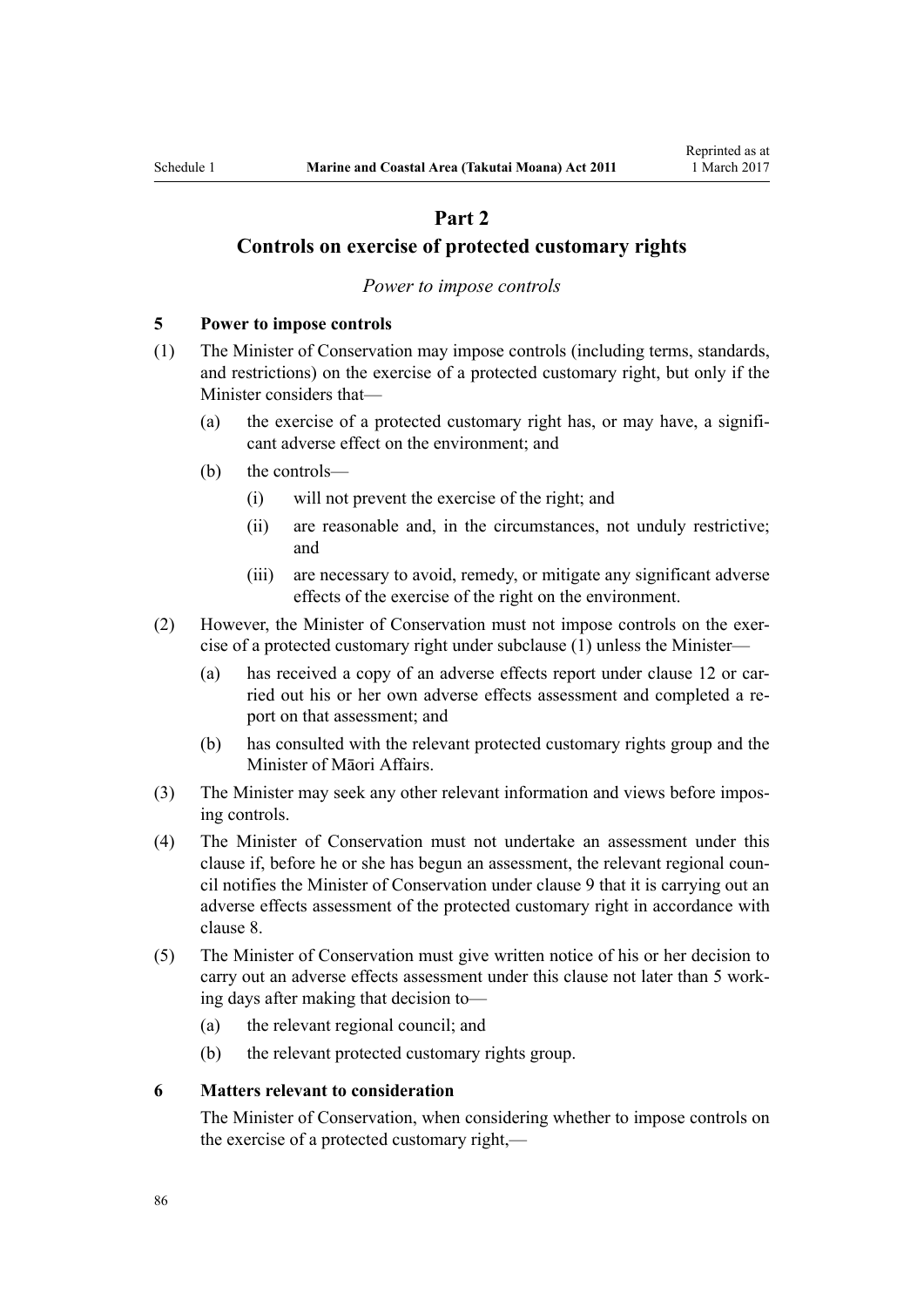- <span id="page-86-0"></span>(a) must have regard to—
	- (i) the effects on the environment of exercising the right; and
	- (ii) any adverse effects report received by the Minister in relation to the exercise of the right; and
	- (iii) the views expressed by the persons with whom the Minister has consulted; and
	- (iv) any other relevant information and views that the Minister has received; and
- (b) may have regard to—
	- (i) any relevant national policy statement:
	- (ii) the New Zealand coastal policy statement:
	- (iii) the relevant regional policy statement or proposed regional policy statement:
	- (iv) any relevant plan or proposed plan.

## **7 Timing and giving of notice**

The Minister of Conservation must—

- (a) decide whether to impose controls on the exercise of a protected customary right no later than 60 working days after—
	- (i) receiving an adverse effects report on the matter from the regional council; or
	- (ii) giving notice under clause  $5(5)$  that the Minister will be carrying out his or her own assessment; and
- (b) give written notice of his or her decision, and the reasons for it, to—
	- (i) the relevant regional council; and
	- (ii) the relevant protected customary rights group; and
	- (iii) the Minister of Māori Affairs; and
	- (iv) the chief executive.

## *Adverse effects assessment and reporting*

#### **8 Adverse effects assessment**

- (1) For the purpose of imposing controls on the exercise of a protected customary right under this Part, a regional council must, if directed by the Minister of Conservation at any time, and may of its own initiative in the circumstances set out in subclause (3),—
	- (a) carry out an adverse effects assessment of the effects on the environment of exercising a protected customary right in its region; and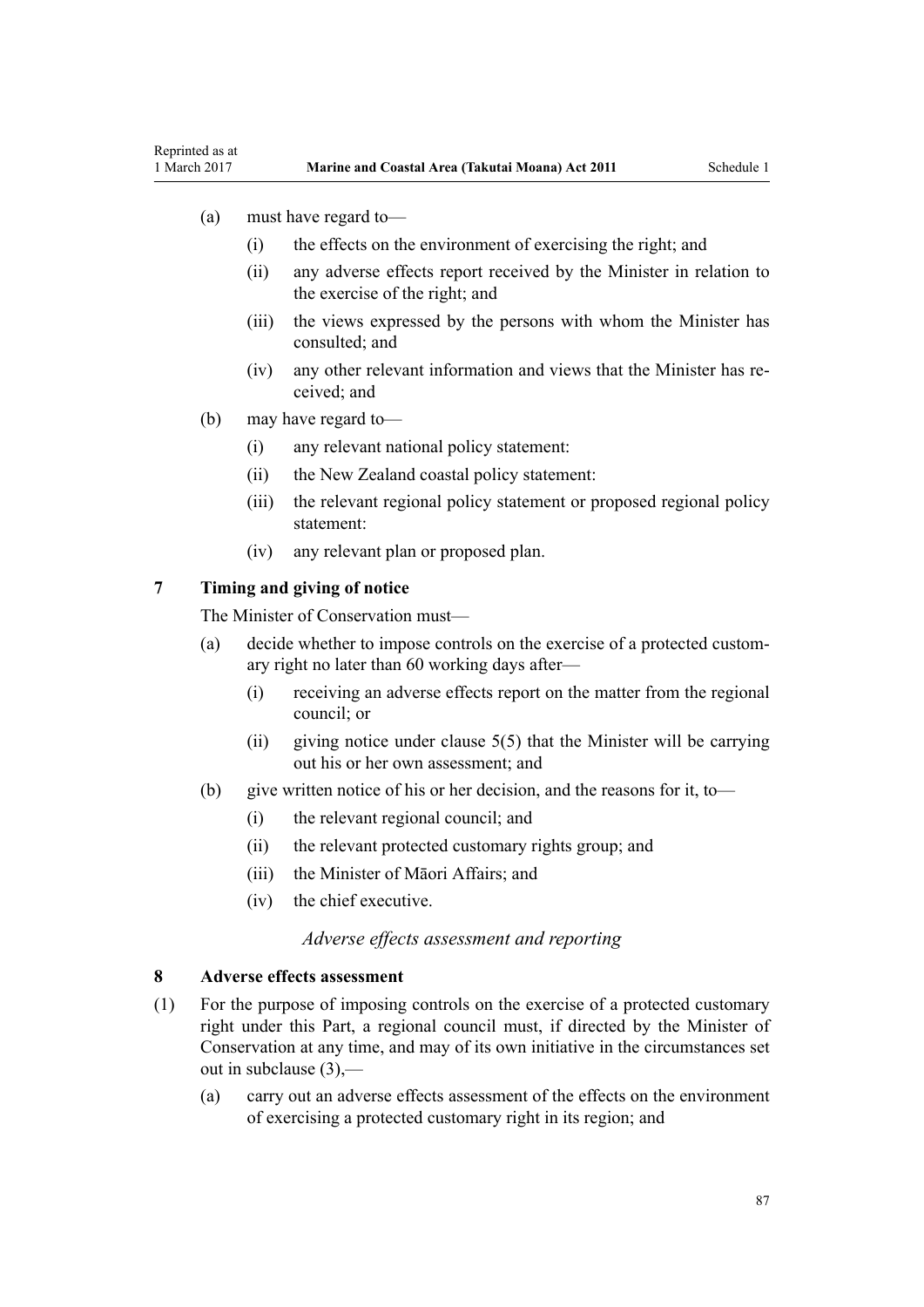- <span id="page-87-0"></span>(b) complete, and give to the Minister, an adverse effects report based on that assessment.
- (2) If a regional council is directed under subclause (1), it must begin the adverse effects assessment not later than 5 working days after receiving the direction.
- (3) If a regional council has not been notified by the Minister of Conservation that the Minister intends to carry out his or her own adverse effects assessment, the regional council may, of its own initiative, carry out an adverse effects assessment of, and prepare an adverse effects report on, the exercise of the protected customary right.
- (4) However, the regional council may only carry out an assessment if—
	- (a) it begins the assessment, for any reason, not later than 20 working days after a protected customary rights order or an agreement is registered under [section 114;](#page-75-0) or
	- (b) at any time after the expiry of the 20 working day period referred to in paragraph (a), it considers that the effects of exercising the protected customary right on the environment are, or are likely to be, materially different from those effects considered when, whichever is the later,—
		- (i) the controls were last imposed; or
		- (ii) the controls were last reviewed under this schedule.

#### **9 Notification**

- (1) A regional council must give written notice regarding an adverse effects assessment in relation to the exercise of a protected customary right if—
	- (a) it decides to carry out an adverse effects assessment under clause  $8(3)$ ; or
	- (b) in the period between the date that the relevant protected customary rights order or an agreement is registered and 20 working days after that date, it decides not to carry out an adverse effects assessment; or
	- (c) it is directed by the Minister of Conservation under [clause 8\(1\)](#page-86-0) to begin an adverse effects assessment.
- (2) The written notice must be given to the Minister of Conservation and the relevant protected customary rights group.
- (3) Written notice given under subclause (1) must be given—
	- (a) for an assessment required by the Minister of Conservation under [clause](#page-86-0) [8\(1\)](#page-86-0), not later than 5 working days after receiving a direction from the Minister:
	- (b) for an assessment under clause  $8(4)(a)$  or (b), not later than 5 working days after deciding to carry out an adverse effects assessment: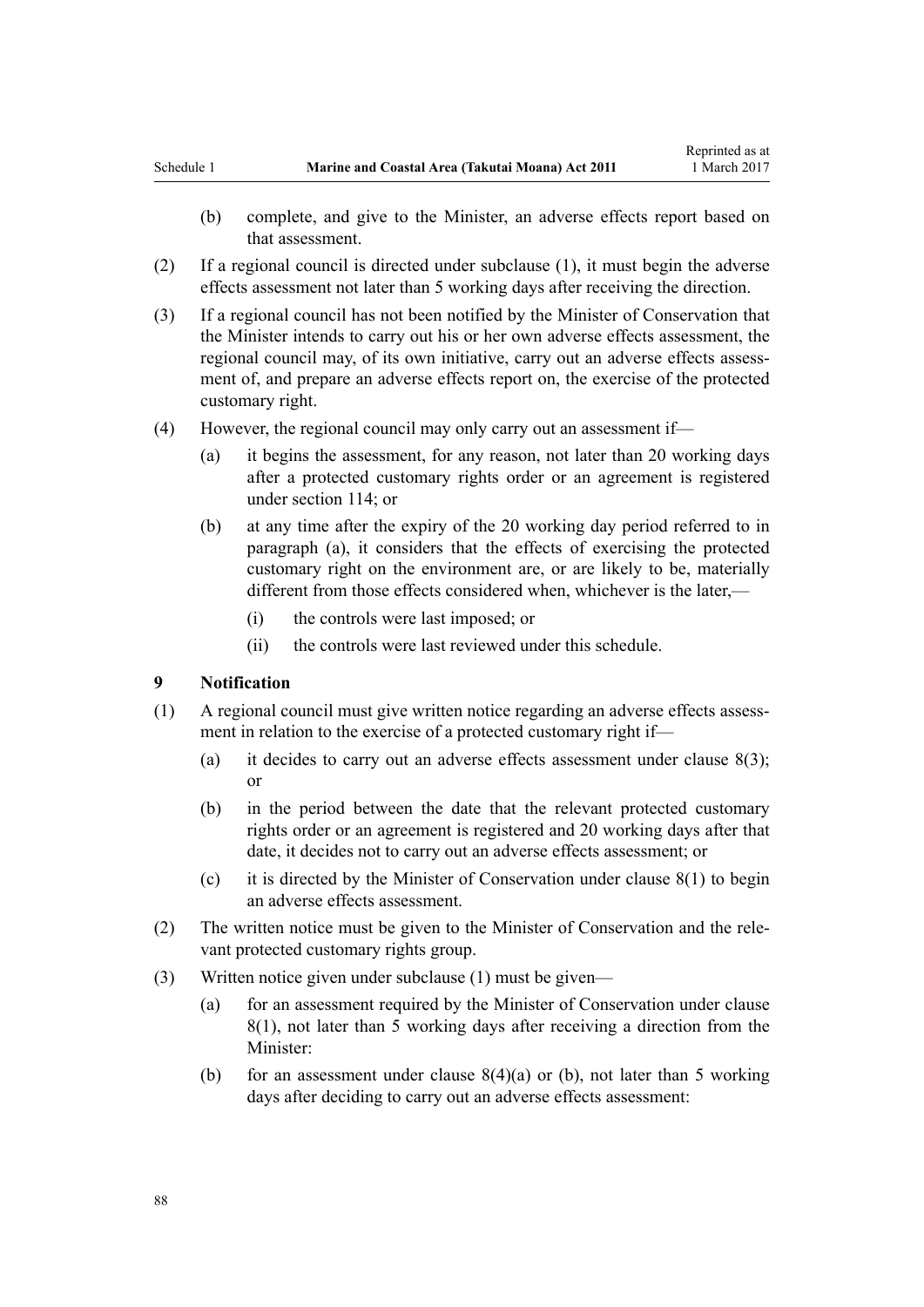(c) for a decision referred to in subclause  $(1)(b)$ , not later than 25 working days after the protected customary rights order or agreement is registered.

## **10 Process and relevant considerations for adverse effects assessment**

A regional council, in carrying out an adverse effects assessment under this Part,—

- (a) must seek the views of the relevant protected customary rights group; and
- (b) may seek any other relevant information; and
- (c) must have regard to—
	- (i) the effects on the environment of the exercise of a protected customary right; and
	- (ii) any relevant information and views it has received; and
- (d) may have regard to—
	- (i) any relevant national policy statement:
	- (ii) the New Zealand coastal policy statement:
	- (iii) its regional policy statement or proposed regional policy statement:
	- (iv) any relevant plan or proposed plan.

## **11 Adverse effects report**

- (1) A regional council must complete its adverse effects assessment and adverse effects report no later than 40 working days after giving notice of the assessment under [clause 9](#page-87-0).
- (2) The regional council must include in that report—
	- (a) details of the protected customary right and the effects on the environment of its exercise; and
	- (b) an outline of the information received and any views expressed by the relevant protected customary rights group; and
	- (c) whether it considers that the exercise of the protected customary right has, or may have, a significant adverse effect on the environment; and
	- (d) its recommendations (if any) to the Minister of Conservation on any controls it considers the Minister of Conservation should impose under [clause 5\(1\);](#page-85-0) and
	- (e) the reasons for any recommendations.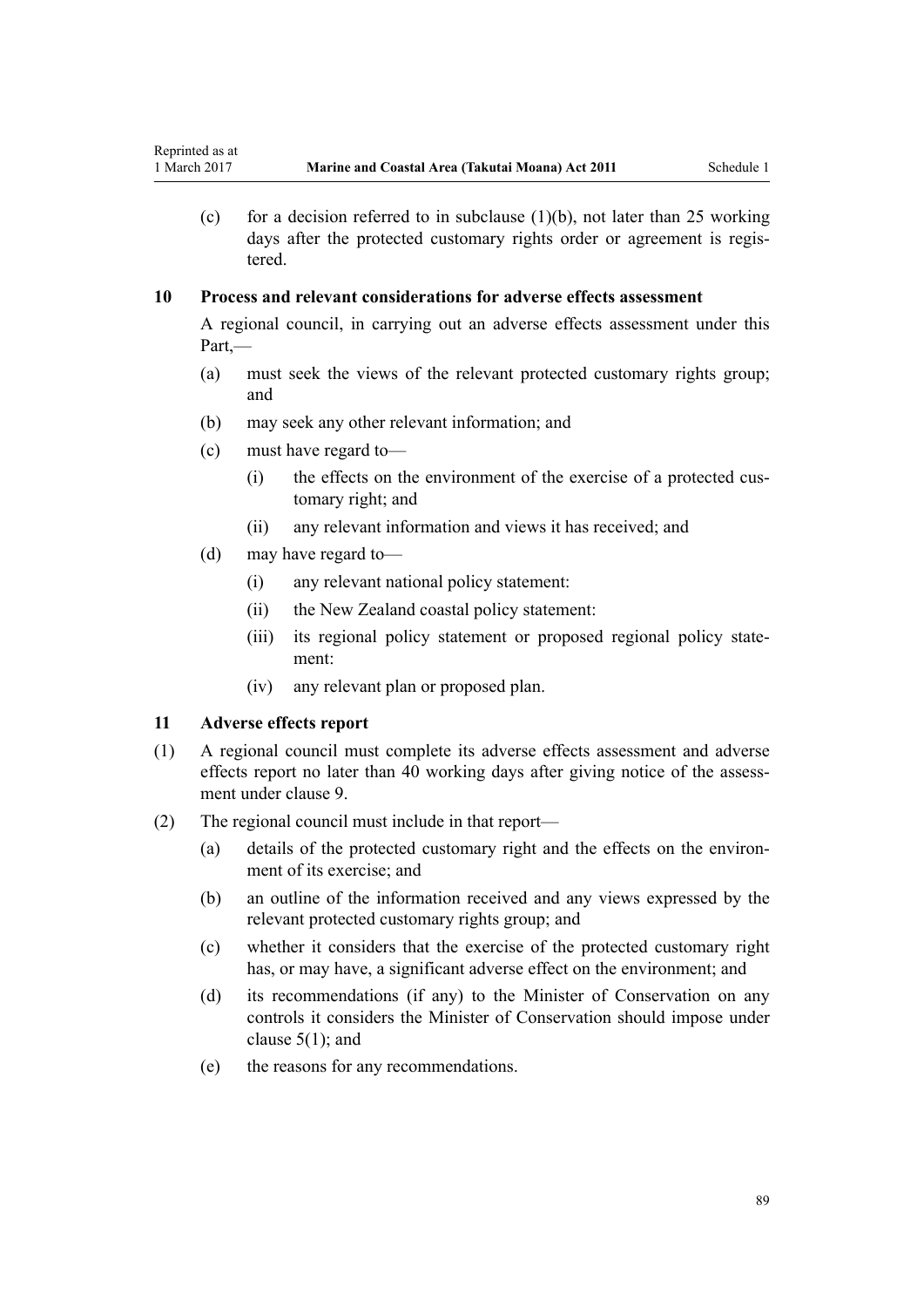## <span id="page-89-0"></span>**12 Report to Minister of Conservation and protected customary rights group**

No later than 5 working days after completing an adverse effects report, a regional council must give a copy to the Minister of Conservation and the relevant protected customary rights group.

#### *Review of controls*

## **13 Review**

The Minister of Conservation may—

- (a) review, in accordance with clauses 14 and 15, controls imposed on the exercise of a protected customary right; and
- (b) after reviewing the controls,—
	- (i) confirm them; or
	- (ii) revoke them; or
	- (iii) revoke them and impose new controls (which may include some or all of the reviewed controls).

## **14 Procedure for review**

- (1) If the Minister of Conservation reviews controls under clause 13, he or she must either—
	- (a) request the regional council—
		- (i) to carry out an adverse effects assessment; and
		- (ii) prepare an adverse effects report under [clauses 8 to 12](#page-86-0); or
	- (b) notify the regional council that the Minister will carry out an adverse effects assessment under [clause 5\(5\).](#page-85-0)
- $(2)$  [Clauses 5 to 7](#page-85-0)
	- (a) apply (with all necessary changes) to a review of controls imposed by the Minister of Conservation; and
	- (b) are to be read, in relation to a review, as if all references in those clauses to controls imposed by the Minister of Conservation on the exercise of a protected customary right were references to controls on that right imposed or confirmed by the Minister after a review.

## **15 Timing of review**

- (1) The Minister of Conservation—
	- (a) may review the controls imposed on the exercise of a protected customary right at any time; and
	- (b) must carry out a review of those controls if the protected customary rights group requests a review in writing.
- (2) A protected customary rights group may request a review only if—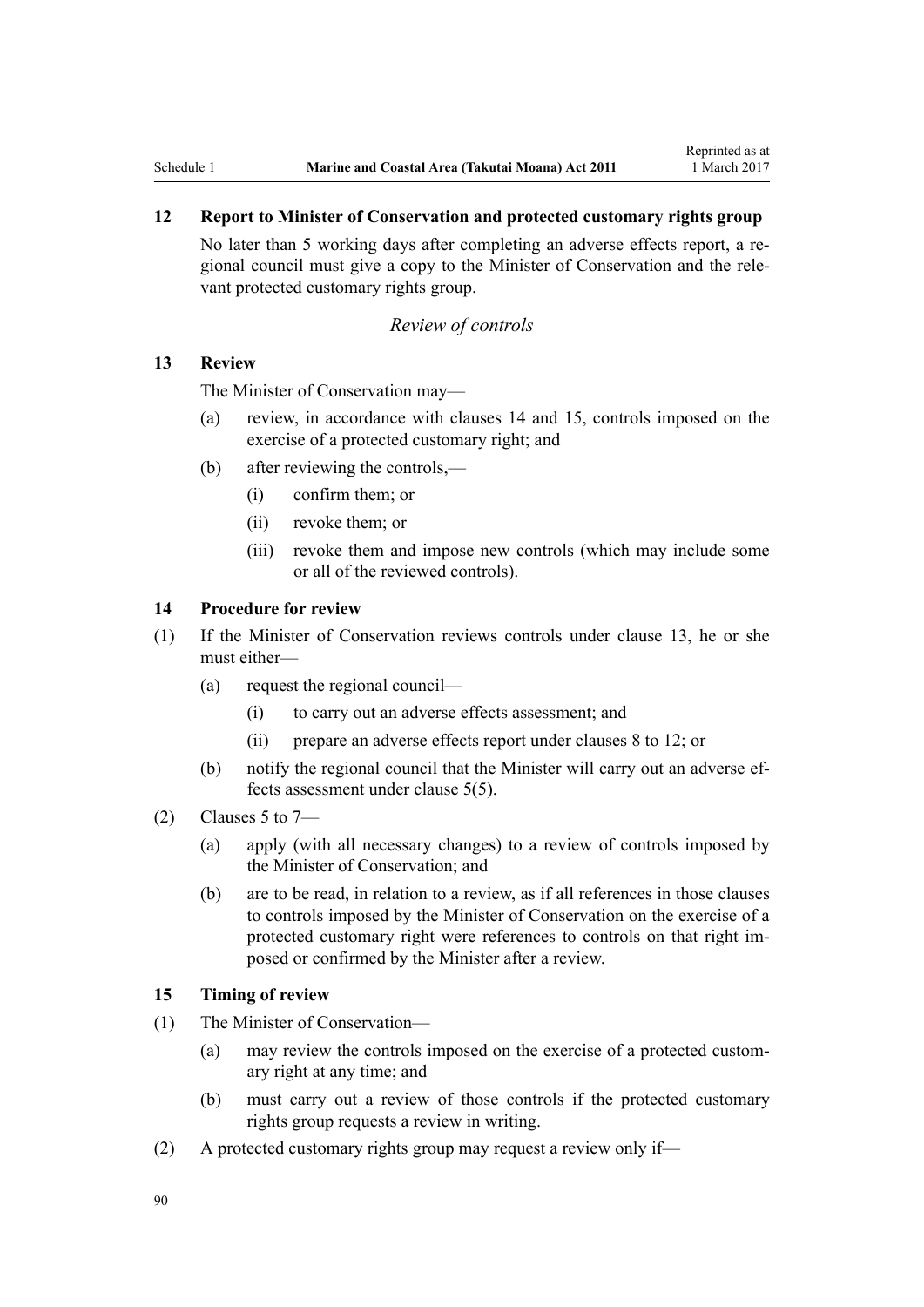- <span id="page-90-0"></span>(a) at least 2 years have passed since the controls were imposed or since they were last reviewed; or
- (b) the protected customary rights group considers, on reasonable grounds, that the effects of the exercise of a protected customary right on the environment are, or are likely to be, materially different from those effects considered when, whichever is the later,—
	- (i) the controls were last imposed; or
	- (ii) the controls were last reviewed under this Part of this schedule.

## **Schedule 2**

# **Process by which certain new activities in customary marine title area become deemed accommodated activities**

[ss 63,](#page-46-0) [65](#page-50-0)

## **Part 1**

## **Deemed accommodated infrastructure**

- 1 Prior to an application being lodged under the [Resource Management Act 1991](http://prd-lgnz-nlb.prd.pco.net.nz/pdflink.aspx?id=DLM230264) for any resource consents for proposed infrastructure (within the meaning of section  $65(1)(a)$  in a customary marine title area, the proposed infrastructure may become a deemed accommodated activity in accordance with this Part.
- 2 Any person listed in paragraph (b) of the definition of accommodated infrastructure in [section 63](#page-46-0) may apply to the Minister for Land Information to declare a proposed infrastructure to be a deemed accommodated activity. In this Part, **Minister** means the Minister of Land Information.
- 3 In applying under this Part, the applicant must provide to the Minister the following information:
	- (a) a survey and a plan that—
		- (i) shows the customary marine title area where the proposed infrastructure is to be constructed; and
		- (ii) must meet the requirements of the [Cadastral Survey Act 2002](http://prd-lgnz-nlb.prd.pco.net.nz/pdflink.aspx?id=DLM141994) as if it were a cadastral survey within the meaning of that Act; and
	- (b) a detailed description of the proposed infrastructure, including all of the relevant resource consents that will be applied for in support of the proposed infrastructure; and
	- (c) a detailed description of the purpose for which the proposed infrastructure is to be used; and
	- (d) why the applicant considers that the proposed infrastructure complies with section  $65(1)(a)(iii)$ ; and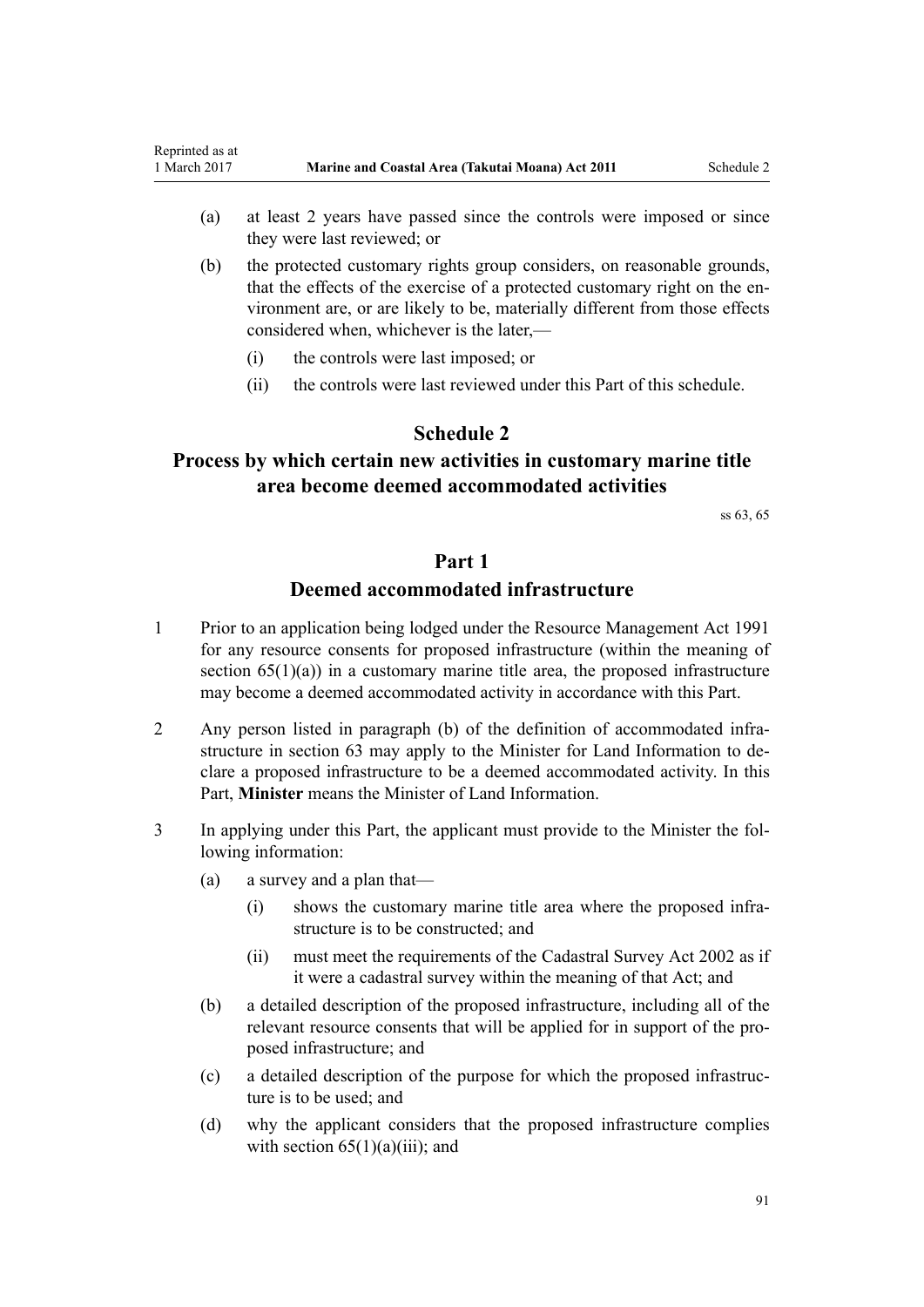- <span id="page-91-0"></span>(e) an assessment of all practicable alternative locations (within or outside the coastal marine area), and reasons why the proposed infrastructure cannot practicably be constructed in any location outside of the customary marine title area; and
- (f) a description of the negotiations that have already taken place with the customary marine title group and, on the basis of those negotiations, reasons why the applicant considers it cannot reasonably obtain the permission of that group for the proposed infrastructure.
- 4 Upon receipt of an application under clause 3, the Minister must consider and decide to—
	- (a) make an initial decision on whether there is sufficient information to demonstrate that all of those requirements and criteria have been adequately addressed; or
	- (b) seek more information from the applicant; or
	- (c) decline the application on the basis that—
		- (i) insufficient information has been provided; or
		- (ii) the proposed infrastructure does not meet all or any of the requirements and criteria set out in [clause 3.](#page-90-0)
- 5 For the avoidance of doubt, a decision under clause 4(a) is not a substantive decision of the Minister in favour of the classification of the proposed infrastructure as a deemed accommodated activity. It is merely a decision that there is sufficient information for the Minister to consider the matter further with the relevant customary marine title group.
- 6 After making a decision under clause 4(a) that there is sufficient information (or after receiving further information under clause 4(b)), the Minister must, before determining the application,—
	- (a) provide to the customary marine title group a copy of the application and any further information received from the applicant; and
	- (b) invite the customary marine title group to identify appropriate compensation for the removal of its RMA permission right or conservation permission right and any other affected right associated with the customary marine title for the proposed infrastructure, in the event that it does not wish to agree to the construction of the proposed infrastructure going ahead; and
	- (c) negotiate in good faith with the customary marine title group in an attempt to compensate for the waiver of its permission rights with respect to the application.
- 7 This clause applies if, after a period of 3 months,—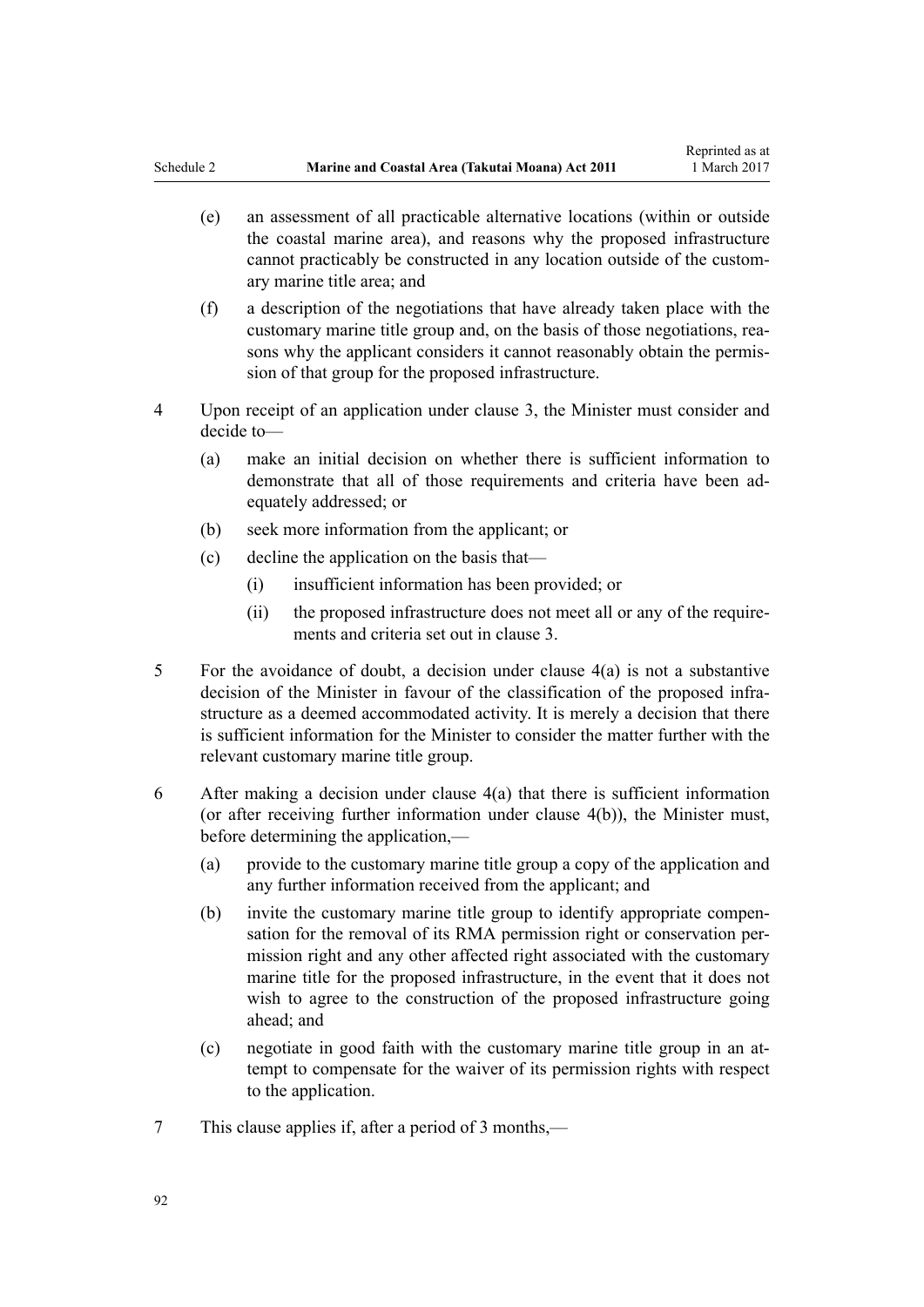- <span id="page-92-0"></span>(a) the customary marine title group fails to respond to any invitation issued under [clause 6;](#page-91-0) or
- (b) the customary marine title group refuses to negotiate with the Minister; or
- (c) the Minister and the group do not agree to waive the permission rights.
- 8 If [clause 7](#page-91-0) applies, the Minister must consider the application and any material provided by the customary marine title group and any other relevant information and make a decision on—
	- (a) whether to waive the customary marine title group's permission rights; and
	- (b) whether there are any other affected rights associated with the customary marine title: and
	- (c) what compensation to provide; and
	- (d) whether to classify the matter as a deemed accommodated activity under [section 64](#page-48-0)
- 9 In making his or her decision under clause 8, the Minister must consider whether the matters set out in [clause 3](#page-90-0) have been adequately addressed and, without limiting his or her consideration, the Minister may not agree to waive the permission rights if the Minister is satisfied that the information provided under [clause 3\(d\) and \(e\)](#page-90-0) does not justify waiver.
- 10 If the customary marine title group agrees to waive the permission rights, or a decision is made by the Minister under clause 8 to waive the permission rights, then the proposed infrastructure will become a deemed accommodated activity, except that—
	- (a) the waiver of the RMA permission right will operate only for the particular resource consents applied for with respect to the proposed infrastructure (and only as far as the proposed infrastructure is defined in the *Gazette* notice set out in [clause 11\)](#page-93-0); and
	- (b) the waiver of the permission rights will not otherwise take away the legal effect of the customary marine title order or agreement, except as the customary marine title group expressly agrees otherwise or the Minister decides otherwise; and
	- (c) the waiver of the permission rights will only apply to the activity that is the subject of an application under [clause 3](#page-90-0) and, unless expressly provided otherwise, it will not prevent the customary marine title group from exercising its permission rights under a customary marine title order or agreement within the same area for any other resource consent application not included in the *Gazette* notice published under [clause 11](#page-93-0); and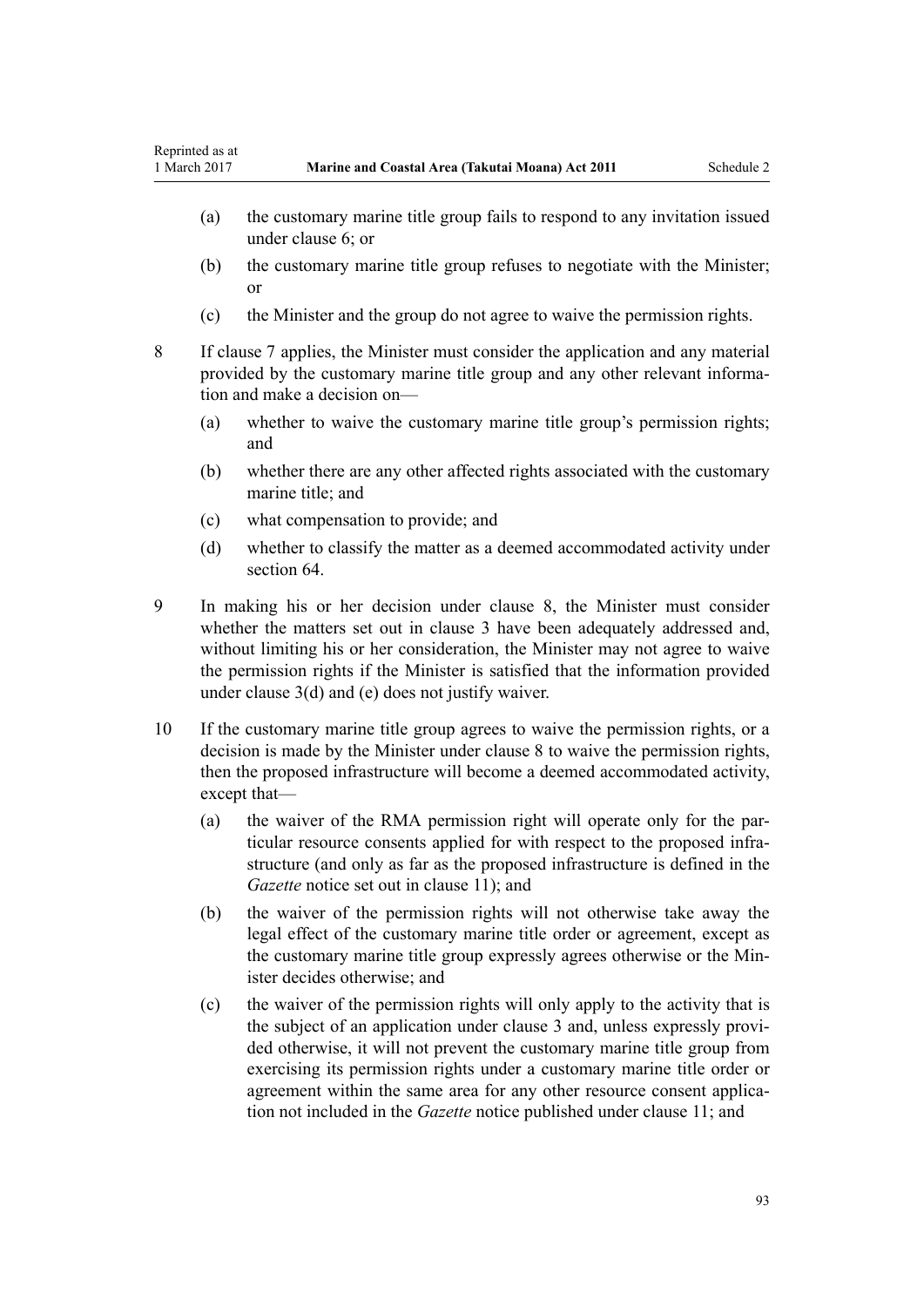- <span id="page-93-0"></span>(d) the customary marine title order or agreement will still be a relevant matter for the consent authority when considering the resource consents necessary for the deemed accommodated activity under the [Resource](http://prd-lgnz-nlb.prd.pco.net.nz/pdflink.aspx?id=DLM230264) [Management Act 1991.](http://prd-lgnz-nlb.prd.pco.net.nz/pdflink.aspx?id=DLM230264)
- 11 If a proposed infrastructure becomes a deemed accommodated activity under [clause 10,](#page-92-0) the Minister must cause a notice to be published in the *Gazette* giving—
	- (a) a description of the deemed accommodated activity, including a detailed description of the proposed infrastructure and all resource consents that will be applied for as part of the proposed infrastructure; and
	- (b) a description of the customary marine title area and rights that are affected; and
	- (c) a description of the purpose for which the infrastructure is to be used.
- 12 The Minister must serve a copy of the *Gazette* notice on the customary marine title group and the relevant regional council.

# **Part 2 New minerals-related activities**

## **13 Definitions**

In this Part,—

**activity** means any activity—

- (a) that is necessary for, or reasonably related to, prospecting, exploration, mining operations, or mining under either or both of the following:
	- (i) a privilege in respect of petroleum:
	- (ii) a privilege to which [section 84\(1\)](#page-61-0) applies; and
- (b) that is to commence in a customary marine title area after the effective date; and
- (c) for which a resource consent is to be sought

**activity agreement** means an agreement of the kind described in [clause 15](#page-94-0) between the title holder and the permit holder

**permit holder** means the person seeking the resource consent for the activity.

#### **14 Permit holder may request title holder to negotiate activity agreement**

- (1) A permit holder may serve a notice on the relevant customary marine title group stating that the permit holder intends to negotiate an activity agreement with the group.
- (2) A notice served under subclause (1) must specify—
	- (a) the area affected by the proposed activity; and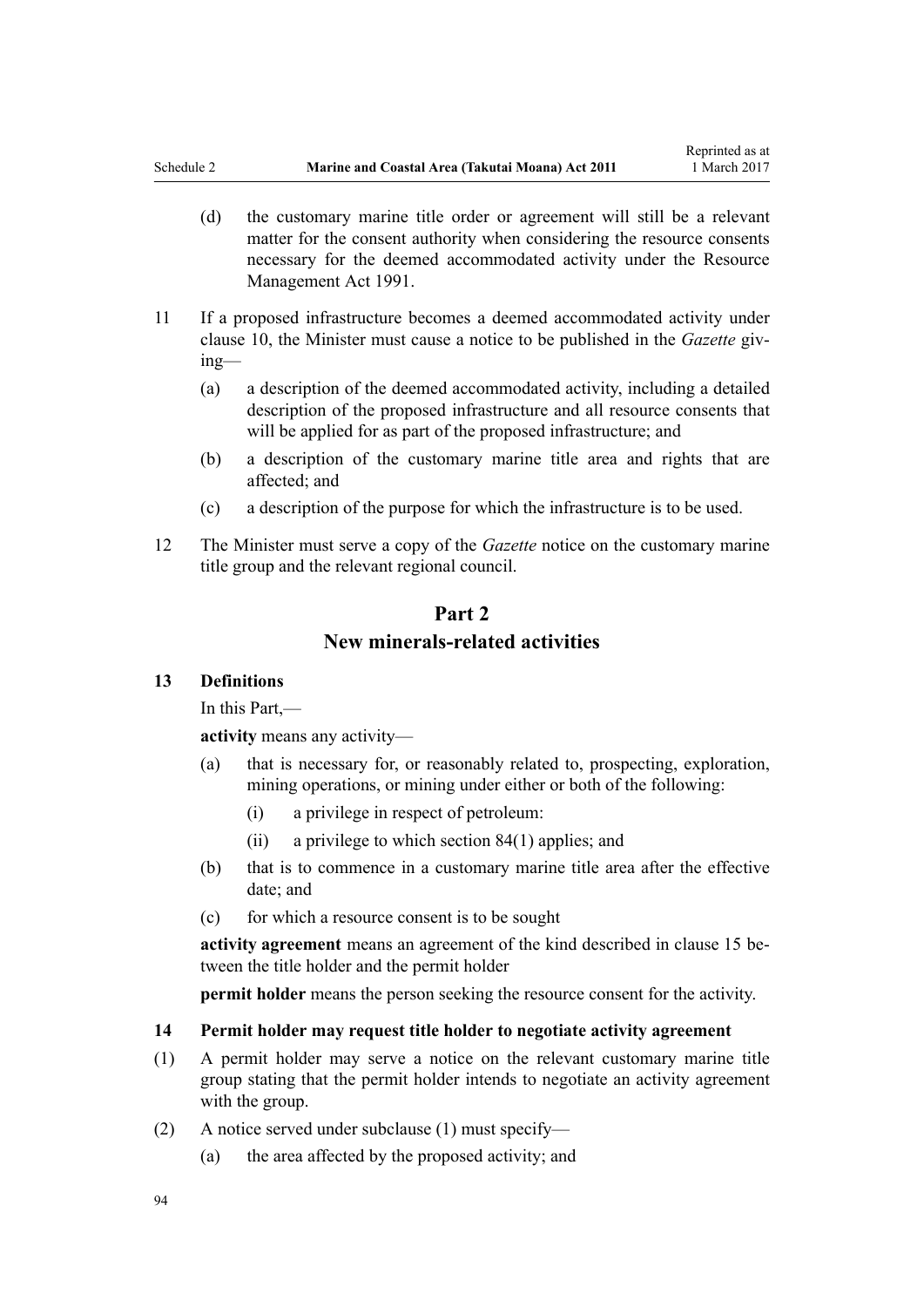- (b) the purpose for which resource consent is to be sought; and
- (c) the proposed programme of work for the activity, including the type and duration of work to be carried out and the likely adverse effect on the customary marine title area and on the customary marine title group; and
- (d) the compensation and safeguards against any likely adverse effects proposed; and
- (e) the type of privilege held by the permit holder.

## **15 Contents of activity agreement**

<span id="page-94-0"></span>Reprinted as at

- (1) An activity agreement may make provision for the following matters:
	- (a) the periods during which the permit holder is to undertake the activity in the customary marine title area:
	- (b) the parts of the customary marine title area on or in which the permit holder may undertake the activity:
	- (c) the kinds of activity that may be undertaken in the customary marine title area:
	- (d) the conditions to be observed by the permit holder in undertaking the activity in the customary marine title area:
	- (e) the action to be taken by the permit holder in order to protect the environment:
	- (f) the compensation to be paid to the customary marine title group as a consequence of the permit holder undertaking the activity in the customary marine title area:
	- (g) the manner of resolving any dispute arising in connection with the activity agreement:
	- (h) any other matters that the parties to the arrangement may agree to include in the activity agreement.
- (2) In considering whether to agree to an activity agreement, the customary marine title group may have regard to any matters it considers relevant.

#### **16 Requests for appointment of arbitrator**

- (1) The permit holder may serve a written notice on the customary marine title group requesting the group to agree to the appointment of an arbitrator if—
	- (a) the permit holder and the group are unable to agree on an activity agreement; and
	- (b) a period of at least 60 days has expired since the day on which notice was served under [clause 14\(1\)](#page-93-0).
- (2) The customary marine title group and the permit holder may agree to the appointment of any person as arbitrator.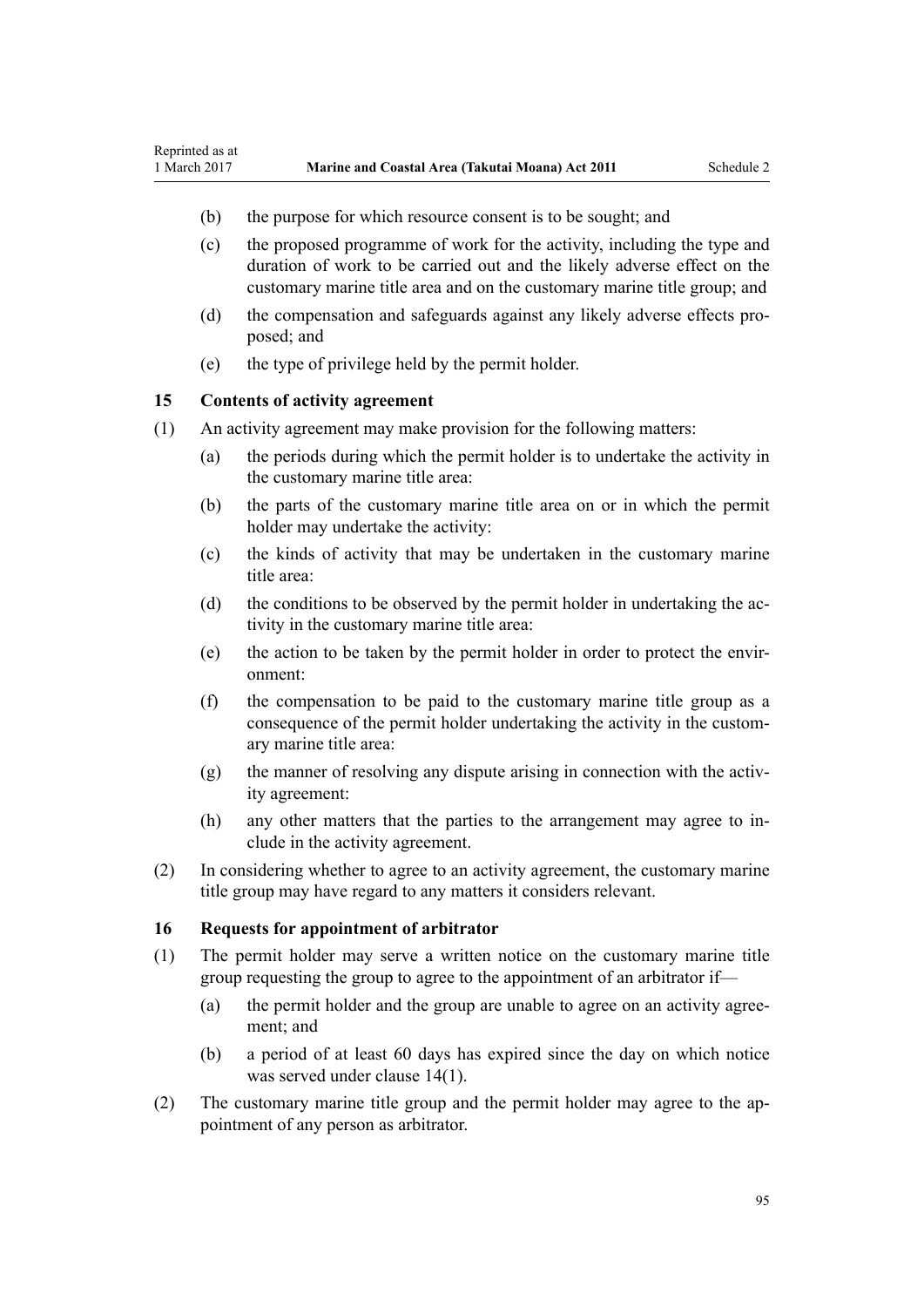## **17 Appointment of arbitrator in default of agreement**

- (1) The permit holder or the customary marine title group may apply to the chief executive of the department responsible for the administration of the [Crown](http://prd-lgnz-nlb.prd.pco.net.nz/pdflink.aspx?id=DLM242535) [Minerals Act 1991](http://prd-lgnz-nlb.prd.pco.net.nz/pdflink.aspx?id=DLM242535) for the appointment of an arbitrator if—
	- (a) the customary marine title group and the permit holder are unable to agree on the appointment of an arbitrator; and
	- (b) a period of at least 30 days has expired since the day on which notice was served under [clause 16\(1\)](#page-94-0).
- (2) Every application must be accompanied by any prescribed fee.
- (3) On receipt of an application the chief executive must as soon as practicable appoint an arbitrator.

## **18 Arbitration**

- (1) If an arbitrator is appointed under clause  $16(2)$  or  $17(3)$ , the arbitrator must conduct an arbitration in accordance with the [Arbitration Act 1996](http://prd-lgnz-nlb.prd.pco.net.nz/pdflink.aspx?id=DLM403276), and the provisions of that Act (other than those relating to the appointment of arbitrators) apply to the arbitration as if—
	- (a) this clause were an arbitration agreement; and
	- (b) the matters specified in paragraphs (a) to (g) of clause  $15(1)$  were matters in dispute that the customary marine title group and the permit holder had agreed to submit to arbitration.
- (2) The arbitrator's award must determine the basis on which the activity is to proceed, on reasonable conditions.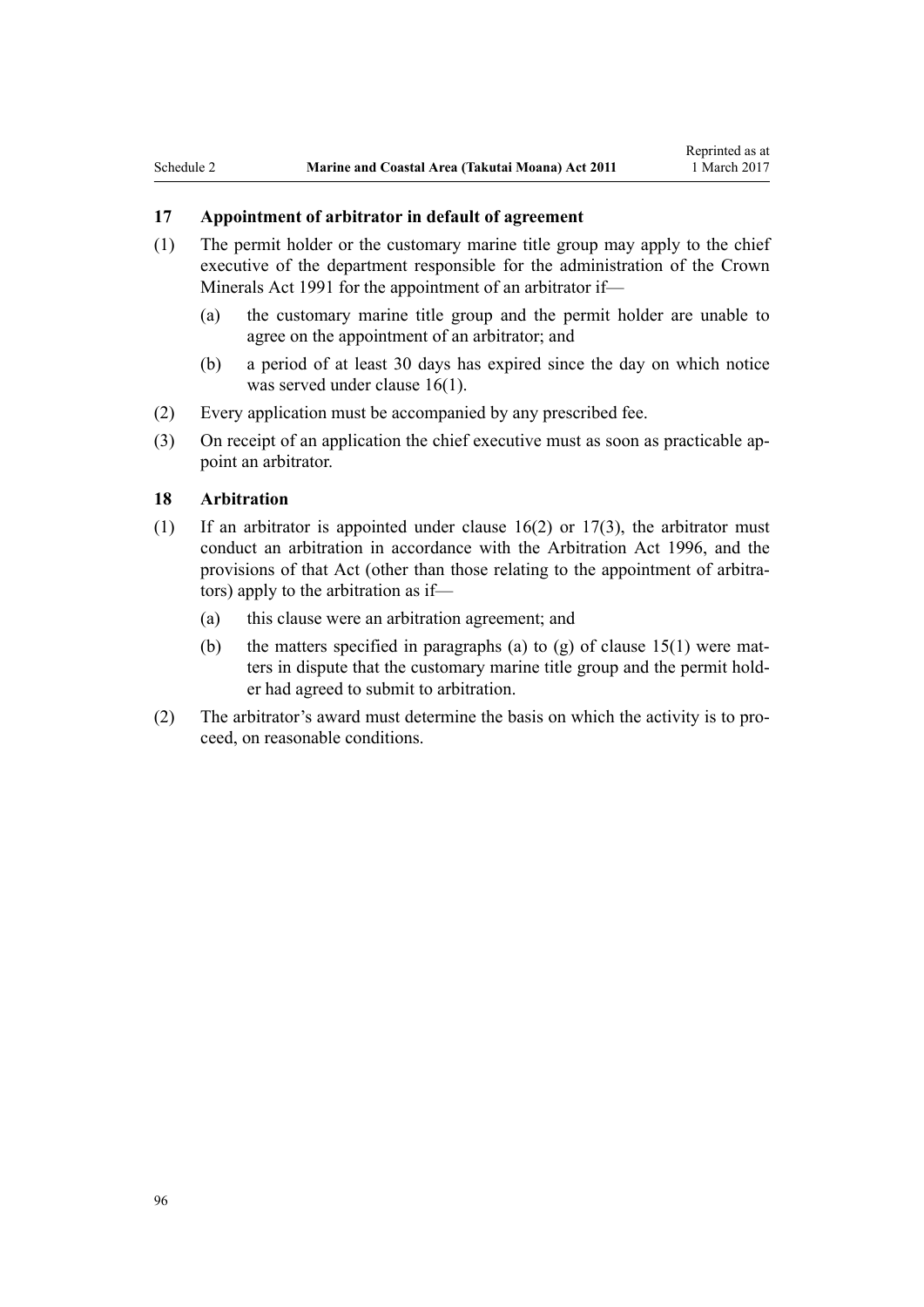# <span id="page-96-0"></span>**Schedule 3 Enactments consequentially amended**

[s 128](#page-82-0)

## **Part 1**

## **Acts amended**

#### **[Conservation Act 1987](http://prd-lgnz-nlb.prd.pco.net.nz/pdflink.aspx?id=DLM103609) (1987 No 65)**

[Section 2\(1\):](http://prd-lgnz-nlb.prd.pco.net.nz/pdflink.aspx?id=DLM103616) insert in their appropriate alphabetical order:

**common marine and coastal area** has the meaning given in section 9(1) of the Marine and Coastal Area (Takutai Moana) Act 2011

**customary marine title area** has the meaning given in section 9(1) of the Marine and Coastal Area (Takutai Moana) Act 2011

**planning document** has the meaning given in section 9(1) of the Marine and Coastal Area (Takutai Moana) Act 2011

[Section 7\(1\)](http://prd-lgnz-nlb.prd.pco.net.nz/pdflink.aspx?id=DLM104251) and (1A): omit "or foreshore" in each place it appears.

[Section 17H](http://prd-lgnz-nlb.prd.pco.net.nz/pdflink.aspx?id=DLM104613): add:

(5) When reviewing any part of a conservation management strategy, the Director-General must take into account the matters set out in any planning documents lodged with the Director-General under section 90 of the Marine and Coastal Area (Takutai Moana) Act 2011 that are relevant to the strategy.

[Section 17I:](http://prd-lgnz-nlb.prd.pco.net.nz/pdflink.aspx?id=DLM104615) add:

(5) When amending any part of a conservation management strategy, the Director-General must take into account the matters set out in any planning documents lodged with the Director-General under section 90 of the Marine and Coastal Area (Takutai Moana) Act 2011 that are relevant to the strategy.

[Section 24\(7C\)](http://prd-lgnz-nlb.prd.pco.net.nz/pdflink.aspx?id=DLM104699): add "or under section 39 or 43 of the Marine and Coastal Area (Takutai Moana) Act 2011" after "1991".

[Section 26ZS\(1\)\(ab\)](http://prd-lgnz-nlb.prd.pco.net.nz/pdflink.aspx?id=DLM106043): repeal and substitute:

(ab) the Marine and Coastal Area (Takutai Moana) Act 2011:

[Section 39\(7\):](http://prd-lgnz-nlb.prd.pco.net.nz/pdflink.aspx?id=DLM106641) omit "all foreshore and seabed" and substitute "any marine and coastal area".

#### **[Crown Minerals Act 1991](http://prd-lgnz-nlb.prd.pco.net.nz/pdflink.aspx?id=DLM242535) (1991 No 70)**

[Section 2\(1\):](http://prd-lgnz-nlb.prd.pco.net.nz/pdflink.aspx?id=DLM242543) definition of **access arrangement**: repeal and substitute:

**access arrangement** and **arrangement** means an arrangement to permit access to land—

(a) entered into by way of arrangement or determined by an arbiter in accordance with this Act; and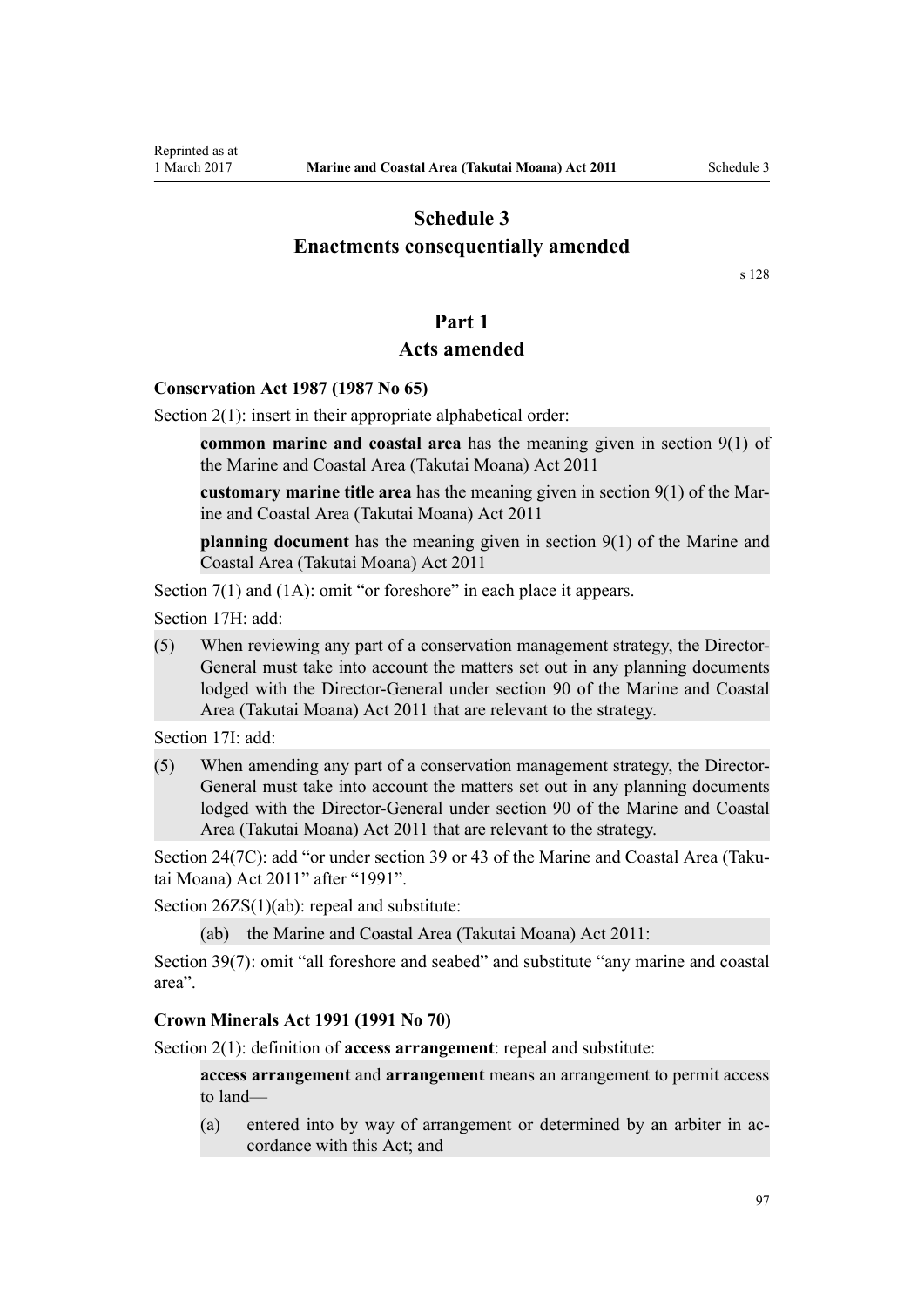#### **Crown Minerals Act 1991 (1991 No 70)***—continued*

- (b) between a person desiring to carry out mineral-related activities and either—
	- (i) the owner (and occupier, if any) of the land; or
	- (ii) in the case of land in the common marine and coastal area that is not a customary marine title area, the appropriate Minister

[Section 2\(1\):](http://prd-lgnz-nlb.prd.pco.net.nz/pdflink.aspx?id=DLM242543) definition of **public foreshore and seabed**: repeal.

[Section 2\(1\):](http://prd-lgnz-nlb.prd.pco.net.nz/pdflink.aspx?id=DLM242543) insert in their appropriate alphabetical order:

**coastal marine area** has the meaning given in section 2(1) of the Resource Management Act 1991

**common marine and coastal area** has the meaning given in section 9(1) of the Marine and Coastal Area (Takutai Moana) Act 2011

**customary marine title agreement** has the meaning given to **agreement** in section 9(1) of the Marine and Coastal Area (Takutai Moana) Act 2011

**customary marine title group** has the meaning given in section 9(1) of the Marine and Coastal Area (Takutai Moana) Act 2011

**customary marine title order** has the meaning given in section 9(1) of the Marine and Coastal Area (Takutai Moana) Act 2011

[Section 2\(2\)](http://prd-lgnz-nlb.prd.pco.net.nz/pdflink.aspx?id=DLM242543): insert "or land in the common marine and coastal area" after "Crown land".

[Section 2\(2\)\(b\)](http://prd-lgnz-nlb.prd.pco.net.nz/pdflink.aspx?id=DLM242543): omit "Crown land is public foreshore and seabed" and substitute "land is part of the common marine and coastal area".

[Section 25\(1A\):](http://prd-lgnz-nlb.prd.pco.net.nz/pdflink.aspx?id=DLM246328) repeal and substitute:

- (1A) The Minister may not grant an exploration permit or a mining permit under this section in respect of minerals that are privately owned, except in the case of minerals owned by customary marine title groups,—
	- (a) as provided for by section 83(2) of the Marine and Coastal Area (Takutai Moana) Act 2011; and
	- (b) subject to section 84 of that Act.

[Section 32\(7\):](http://prd-lgnz-nlb.prd.pco.net.nz/pdflink.aspx?id=DLM246341) add "except in the case of minerals owned by customary marine title groups, as provided for in section 83(2) of the Marine and Coastal Area (Takutai Moana) Act 2011 and subject to section 84 of that Act".

[Section 49\(3\):](http://prd-lgnz-nlb.prd.pco.net.nz/pdflink.aspx?id=DLM246396) omit "the owner and occupier" and substitute "each owner and occupier, and any customary marine title group".

[Section 49\(3\):](http://prd-lgnz-nlb.prd.pco.net.nz/pdflink.aspx?id=DLM246396) omit "every owner and every occupier of the land" and substitute "each person or group whose consent is required".

[Section 49\(4\)](http://prd-lgnz-nlb.prd.pco.net.nz/pdflink.aspx?id=DLM246396): insert "or customary marine title group" after "occupier".

[Section 50](http://prd-lgnz-nlb.prd.pco.net.nz/pdflink.aspx?id=DLM246397): add: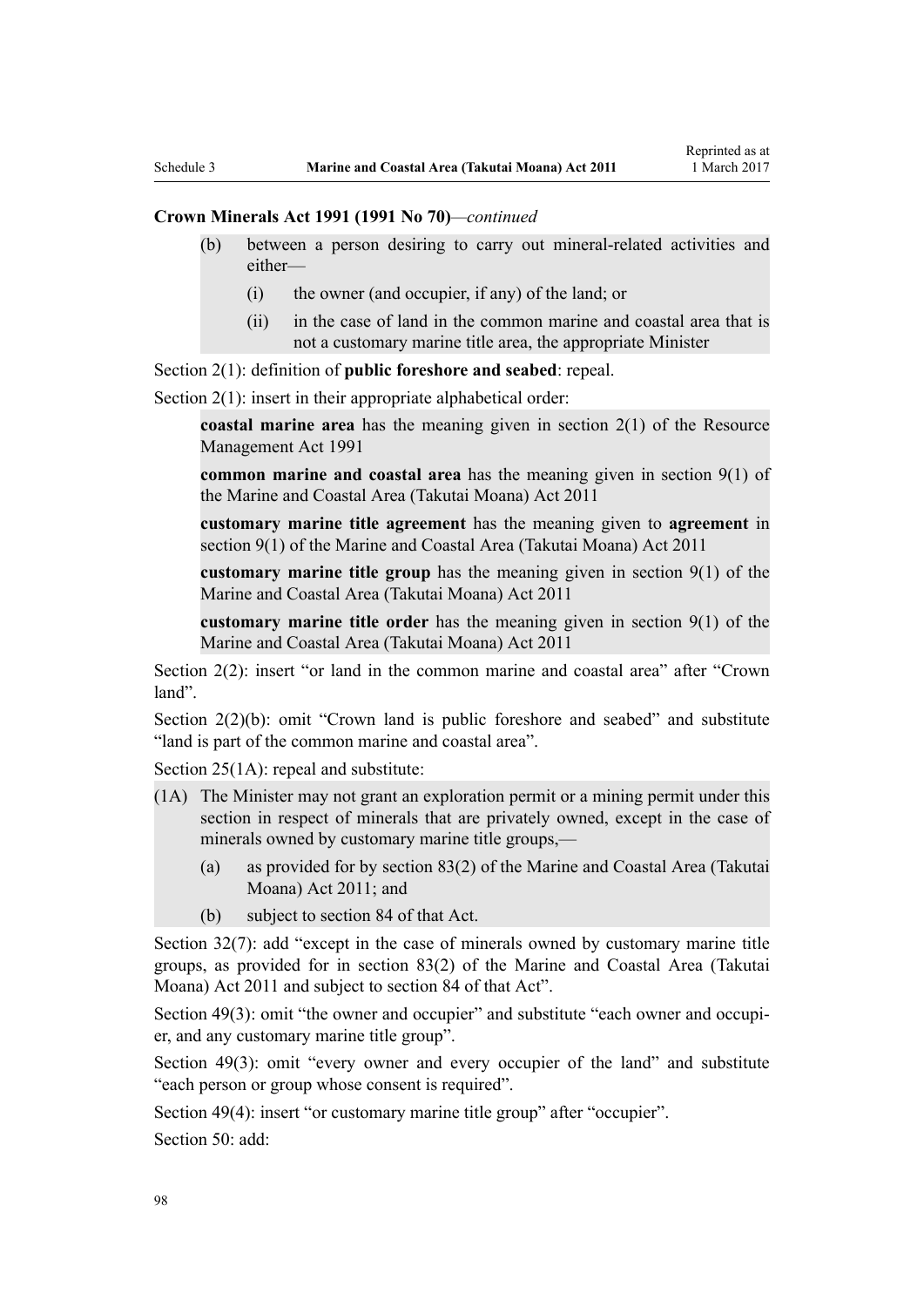## **Crown Minerals Act 1991 (1991 No 70)***—continued*

(2) This section does not apply in the case of entry onto land that is in the common marine and coastal area.

[Section 53](http://prd-lgnz-nlb.prd.pco.net.nz/pdflink.aspx?id=DLM246703): add:

- (3) Subsection (2) does not apply if the permit relates to land in the common marine and coastal area, but if the permit relates to land described in Schedule 4, the permit holder may exercise the permit only—
	- (a) in respect of land that is not subject to a customary marine title order or agreement; and
	- (b) in accordance with an access agreement agreed in writing between the permit holder and the appropriate Minister.

[Section 54](http://prd-lgnz-nlb.prd.pco.net.nz/pdflink.aspx?id=DLM246704): add:

- (3) Subsection (2) does not apply if the permit relates to land in the common marine and coastal area, but if the permit relates to land described in Schedule 4, the permit holder may exercise the permit only—
	- (a) in respect of land that is not subject to a customary marine title order or agreement; and
	- (b) in accordance with an access agreement agreed in writing between the permit holder and the appropriate Minister.

[Section 55](http://prd-lgnz-nlb.prd.pco.net.nz/pdflink.aspx?id=DLM246706): add:

(3) Land within the common marine and coastal area is deemed, for the purpose of subsection (2), not to be within any of the classes of land described in that subsection.

Heading to [section 61:](http://prd-lgnz-nlb.prd.pco.net.nz/pdflink.aspx?id=DLM246714) add "**and land in common marine and coastal area**".

[Section 61\(1\)](http://prd-lgnz-nlb.prd.pco.net.nz/pdflink.aspx?id=DLM246714): add "or the common marine and coastal area".

[Section 61\(1A\)](http://prd-lgnz-nlb.prd.pco.net.nz/pdflink.aspx?id=DLM246714): insert "or land of the common marine and coastal area" after "1977)".

## **[Fisheries Act 1996](http://prd-lgnz-nlb.prd.pco.net.nz/pdflink.aspx?id=DLM394191) (1996 No 88)**

[Section 2\(1\):](http://prd-lgnz-nlb.prd.pco.net.nz/pdflink.aspx?id=DLM394199) insert the following definitions in their appropriate alphabetical order:

**customary marine title group** has the meaning given in section 9(1) of the Marine and Coastal Area (Takutai Moana) Act 2011

**planning document** has the meaning given in section 9(1) of the Marine and Coastal Area (Takutai Moana) Act 2011

**protected customary right** has the meaning given in section 9(1) of the Marine and Coastal Area (Takutai Moana) Act 2011

**protected customary rights order** and **agreement** have the meanings given in section 9(1) of the Marine and Coastal Area (Takutai Moana) Act 2011

[Section 11\(2\)\(c\):](http://prd-lgnz-nlb.prd.pco.net.nz/pdflink.aspx?id=DLM395397) repeal and substitute: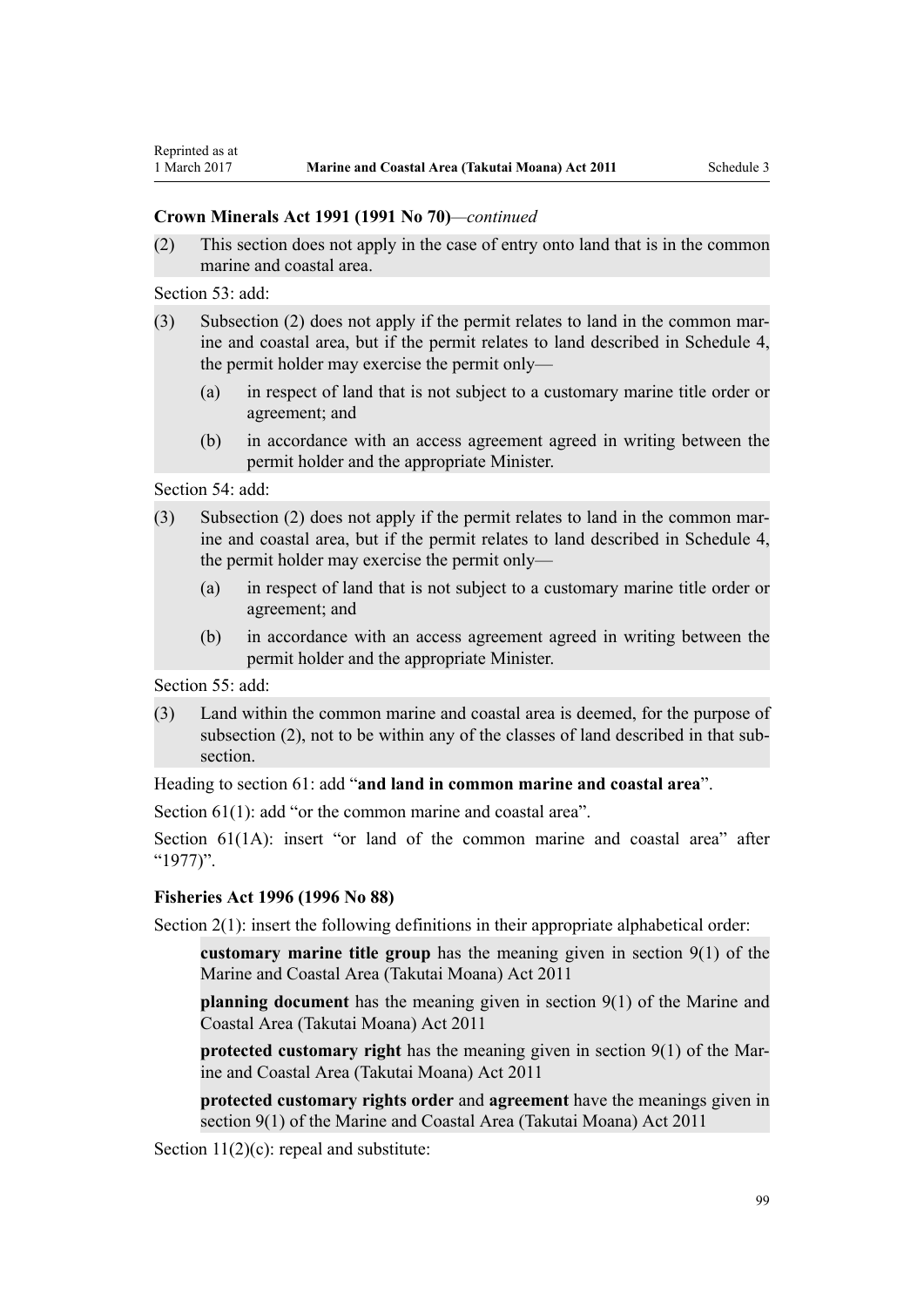## **Fisheries Act 1996 (1996 No 88)***—continued*

- (c) sections 7 and 8 of the Hauraki Gulf Marine Park Act 2000 (for the Hauraki Gulf as defined in that Act); and
- (d) a planning document lodged with the Minister of Fisheries by a customary marine title group under section 91 of the Marine and Coastal Area (Takutai Moana) Act 2011—

Heading to [section 89B](http://prd-lgnz-nlb.prd.pco.net.nz/pdflink.aspx?id=DLM396920): omit "**customary rights orders**" and substitute "**protected customary rights**".

[Section 89B\(a\)](http://prd-lgnz-nlb.prd.pco.net.nz/pdflink.aspx?id=DLM396920): omit "customary rights order under the Foreshore and Seabed Act 2004" and substitute "protected customary rights order or an agreement".

[Section 89B\(b\):](http://prd-lgnz-nlb.prd.pco.net.nz/pdflink.aspx?id=DLM396920) omit "customary rights order" and substitute "protected customary rights order or an agreement".

[Section 186ZB:](http://prd-lgnz-nlb.prd.pco.net.nz/pdflink.aspx?id=DLM398342) repeal and substitute:

## **186ZB Subpart does not apply to fish farming under protected customary rights order or agreement**

This subpart does not apply to fish farming undertaken in accordance with a protected customary rights order or an agreement.

## **[Forest and Rural Fires Act 1977](http://prd-lgnz-nlb.prd.pco.net.nz/pdflink.aspx?id=DLM442946) (1977 No 52)**

Definition of **fire safety margin** in [section 2\(1\):](http://prd-lgnz-nlb.prd.pco.net.nz/pdflink.aspx?id=DLM442952) omit "(other than land administered by the Minister of Conservation pursuant to section 9A of the Foreshore and Seabed Endowment Revesting Act 1991)" and substitute "other than the common marine and coastal area or any reclaimed land that is subject to subpart 3 of Part 2 of the Marine and Coastal Area (Takutai Moana) Act 2011 (as defined in section 29(1) of that Act)".

Paragraph (a)(v) and (va) of the definition of **state area** in [section 2\(1\):](http://prd-lgnz-nlb.prd.pco.net.nz/pdflink.aspx?id=DLM442952) repeal and substitute:

- (v) the common marine and coastal area (as defined in section  $9(1)$  of the Marine and Coastal Area (Takutai Moana) Act 2011; and
- (va) reclaimed land vested in the Crown under section 30 or 31 of that Act; and

#### **[Hauraki Gulf Marine Park Act 2000](http://prd-lgnz-nlb.prd.pco.net.nz/pdflink.aspx?id=DLM52557) (2000 No 1)**

[Section 33\(2\)\(c\)](http://prd-lgnz-nlb.prd.pco.net.nz/pdflink.aspx?id=DLM53174): omit "foreshore and seabed that is land owned by the Crown" and substitute "the common marine and coastal area".

Heading to [section 38:](http://prd-lgnz-nlb.prd.pco.net.nz/pdflink.aspx?id=DLM53180) omit "**Crown-owned**".

Heading to [section 39:](http://prd-lgnz-nlb.prd.pco.net.nz/pdflink.aspx?id=DLM53181) omit "**Crown-owned land**" and substitute "**land with protected status**".

[Schedule 1:](http://prd-lgnz-nlb.prd.pco.net.nz/pdflink.aspx?id=DLM53199) omit "Foreshore and Seabed Act 2004".

[Schedule 1:](http://prd-lgnz-nlb.prd.pco.net.nz/pdflink.aspx?id=DLM53199) insert in its appropriate alphabetical order: "Marine and Coastal Area (Takutai Moana) Act 2011".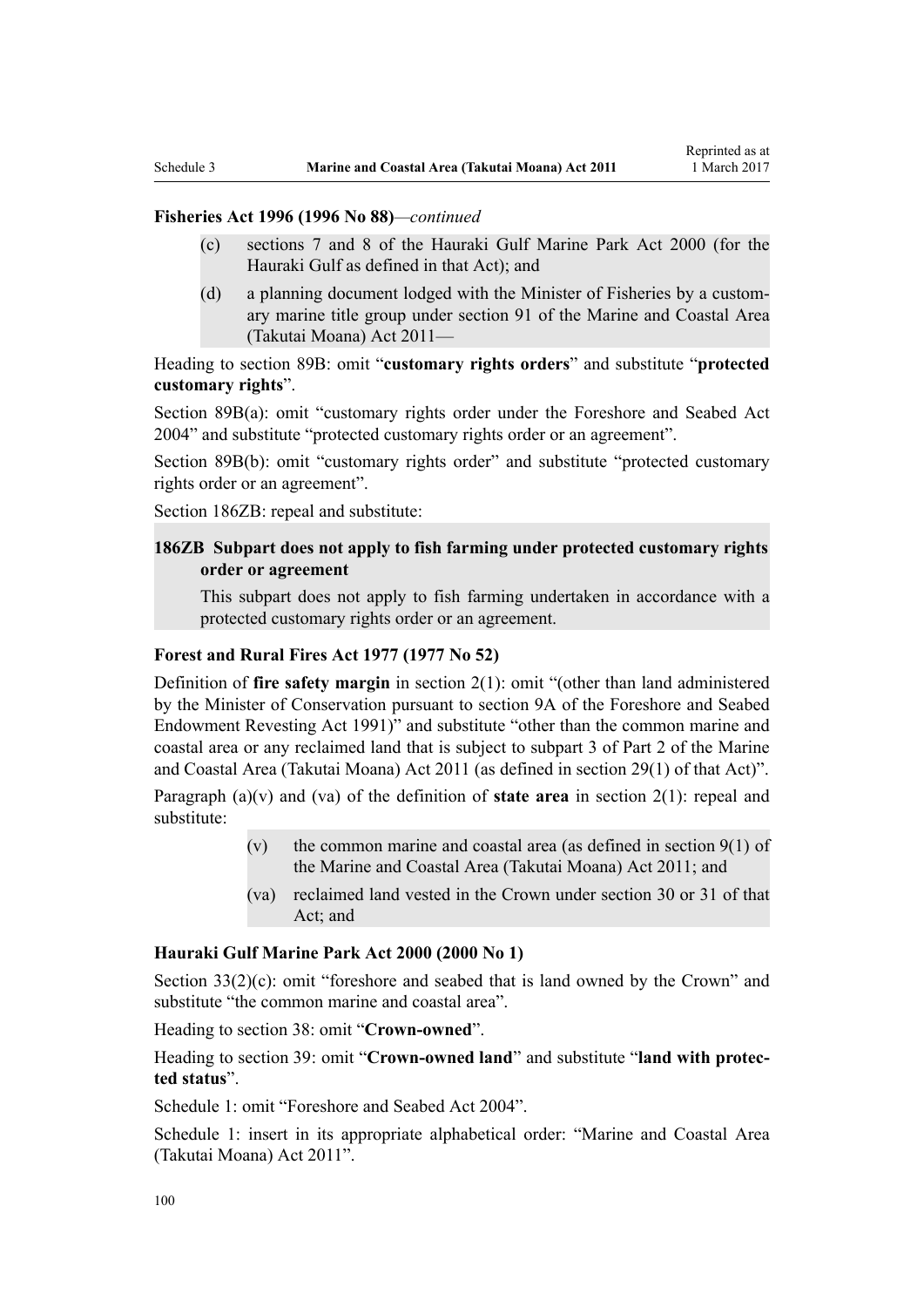#### **[Historic Places Act 1993](http://prd-lgnz-nlb.prd.pco.net.nz/pdflink.aspx?id=DLM300510) (1993 No 38)**

[Section 2](http://prd-lgnz-nlb.prd.pco.net.nz/pdflink.aspx?id=DLM300516): insert in their appropriate alphabetical order:

**customary marine title area** has the meaning given in section 9(1) of the Marine and Coastal Area (Takutai Moana) Act 2011

**planning document** has the meaning given in section 9(1) of the Marine and Coastal Area (Takutai Moana) Act 2011

[Section 14](http://prd-lgnz-nlb.prd.pco.net.nz/pdflink.aspx?id=DLM300610): insert after subsection  $(3A)$ :

(3B) The Trust must comply with section 89 of the Marine and Coastal Area (Takutai Moana) Act 2011.

[Section 20](http://prd-lgnz-nlb.prd.pco.net.nz/pdflink.aspx?id=DLM300622): insert after subsection  $(6A)$ :

(6B) In determining an appeal in respect of a decision made under section  $14(1)(a)$ or (b) that relates to a customary marine title area, the Court must have particular regard to any planning documents lodged with the New Zealand Historic Places Trust under section 89 of the Marine and Coastal Area (Takutai Moana) Act 2011 that are relevant to an archaeological site within the customary marine title area.

#### **[Local Government Act 1974](http://prd-lgnz-nlb.prd.pco.net.nz/pdflink.aspx?id=DLM415531) (1974 No 66)**

[Section 345\(1A\):](http://prd-lgnz-nlb.prd.pco.net.nz/pdflink.aspx?id=DLM420626) repeal and substitute:

(1A) To avoid doubt, this section does not apply to the common marine and coastal area within the meaning of the Marine and Coastal Area (Takutai Moana) Act 2011.

## **[Local Government \(Rating\) Act 2002](http://prd-lgnz-nlb.prd.pco.net.nz/pdflink.aspx?id=DLM131393) (2002 No 6)**

[Section 5](http://prd-lgnz-nlb.prd.pco.net.nz/pdflink.aspx?id=DLM132004): insert in their appropriate alphabetical order:

**common marine and coastal area** has the meaning given in section 9(1) of the Marine and Coastal Area (Takutai Moana) Act 2011

**customary marine title area** has the meaning given in section 9(1) of the Marine and Coastal Area (Takutai Moana) Act 2011

**structure** has the meaning given in section 9(1) of the Marine and Coastal Area (Takutai Moana) Act 2011

[Schedule 1:](http://prd-lgnz-nlb.prd.pco.net.nz/pdflink.aspx?id=DLM133512) Part 1: clause 2(b) and (c): repeal.

[Schedule 1:](http://prd-lgnz-nlb.prd.pco.net.nz/pdflink.aspx?id=DLM133512) Part 1: insert after clause 22:

- 23 The common marine and coastal area, including any customary marine title area, within the meaning of the Marine and Coastal Area (Takutai Moana) Act 2011.
- 24 The bed of Te Whaanga Lagoon in the Chatham Islands.
- 25 Structures that are—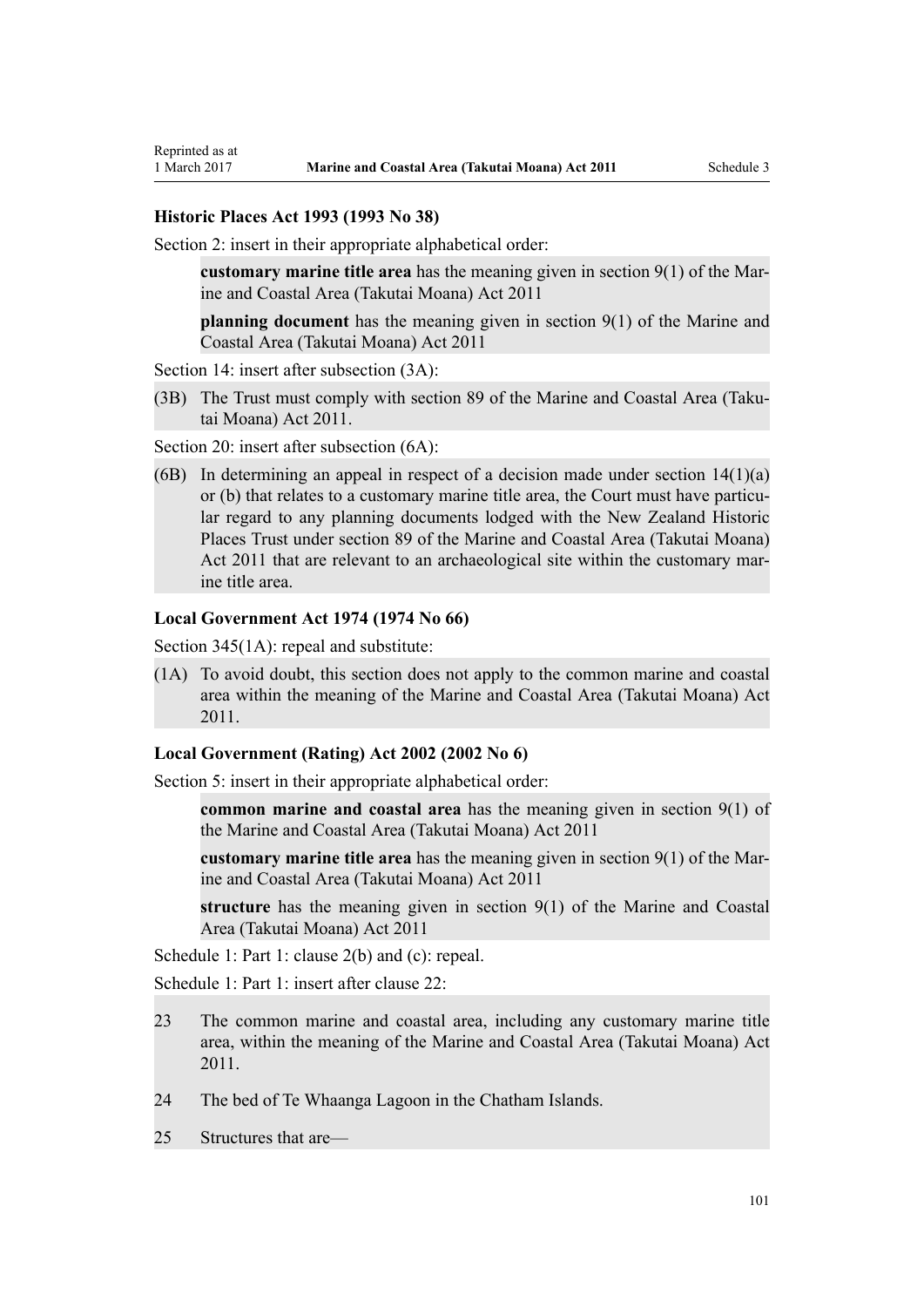#### **Local Government (Rating) Act 2002 (2002 No 6)***—continued*

- (a) fixed to, or under, or over any part of the common marine and coastal area; and
- (b) owned, or deemed to be owned, by the Crown under section 18 or 19 of the Marine and Coastal Area (Takutai Moana) Act 2011.

## **[New Zealand Railways Corporation Act 1981](http://prd-lgnz-nlb.prd.pco.net.nz/pdflink.aspx?id=DLM57005) (1981 No 119)**

[Section 2\(1\):](http://prd-lgnz-nlb.prd.pco.net.nz/pdflink.aspx?id=DLM57011) insert in its appropriate alphabetical order:

**common marine and coastal area** has the same meaning as in section 9(1) of the Marine and Coastal Area (Takutai Moana) Act 2011

Paragraph (a) of the definition of **railway** in section 2(1): insert "or forming part of the common marine and coastal area" after "the Reserves Act 1977".

[Section 24](http://prd-lgnz-nlb.prd.pco.net.nz/pdflink.aspx?id=DLM57642): insert after paragraph (a):

(ab) occupy, use, or manage any railway that is located in the common marine and coastal area:

[Section 117\(1\)](http://prd-lgnz-nlb.prd.pco.net.nz/pdflink.aspx?id=DLM58268): insert "or of the common marine and coastal area" after "a public reserve".

#### **[Protected Objects Act 1975](http://prd-lgnz-nlb.prd.pco.net.nz/pdflink.aspx?id=DLM432115) (1975 No 41)**

New section 11A: insert after section 11:

## **11A Taonga tūturu found in customary marine title area**

If taonga tūturu are found in a part of the common marine and coastal area for which a customary marine title order has been awarded under the Marine and Coastal Area (Takutai Moana) Act 2011, section 82 of that Act applies to that finding instead of section 11 of this Act, except to the extent that section 11 is expressly applied by section 82 of that Act.

#### **[Public Works Act 1981](http://prd-lgnz-nlb.prd.pco.net.nz/pdflink.aspx?id=DLM45426) (1981 No 35)**

Section 2: insert in its appropriate alphabetical order:

**common marine and coastal area** has the meaning given in section 9(1) of the Marine and Coastal Area (Takutai Moana) Act 2011

Definition of **Government work** in section 2: omit "public foreshore and seabed" and substitute "common marine and coastal area".

Definition of **public foreshore and seabed** in section 2: repeal.

[Section 52\(1\)\(b\)](http://prd-lgnz-nlb.prd.pco.net.nz/pdflink.aspx?id=DLM46307): omit "public foreshore and seabed" and substitute "common marine" and coastal area".

[Section 52\(3\)\(b\)](http://prd-lgnz-nlb.prd.pco.net.nz/pdflink.aspx?id=DLM46307): omit "public foreshore and seabed" and substitute "common marine and coastal area".

[Section 165\(1\):](http://prd-lgnz-nlb.prd.pco.net.nz/pdflink.aspx?id=DLM47750) insert: "or any land situated in the common marine and coastal area" after "Crown land or public reserve".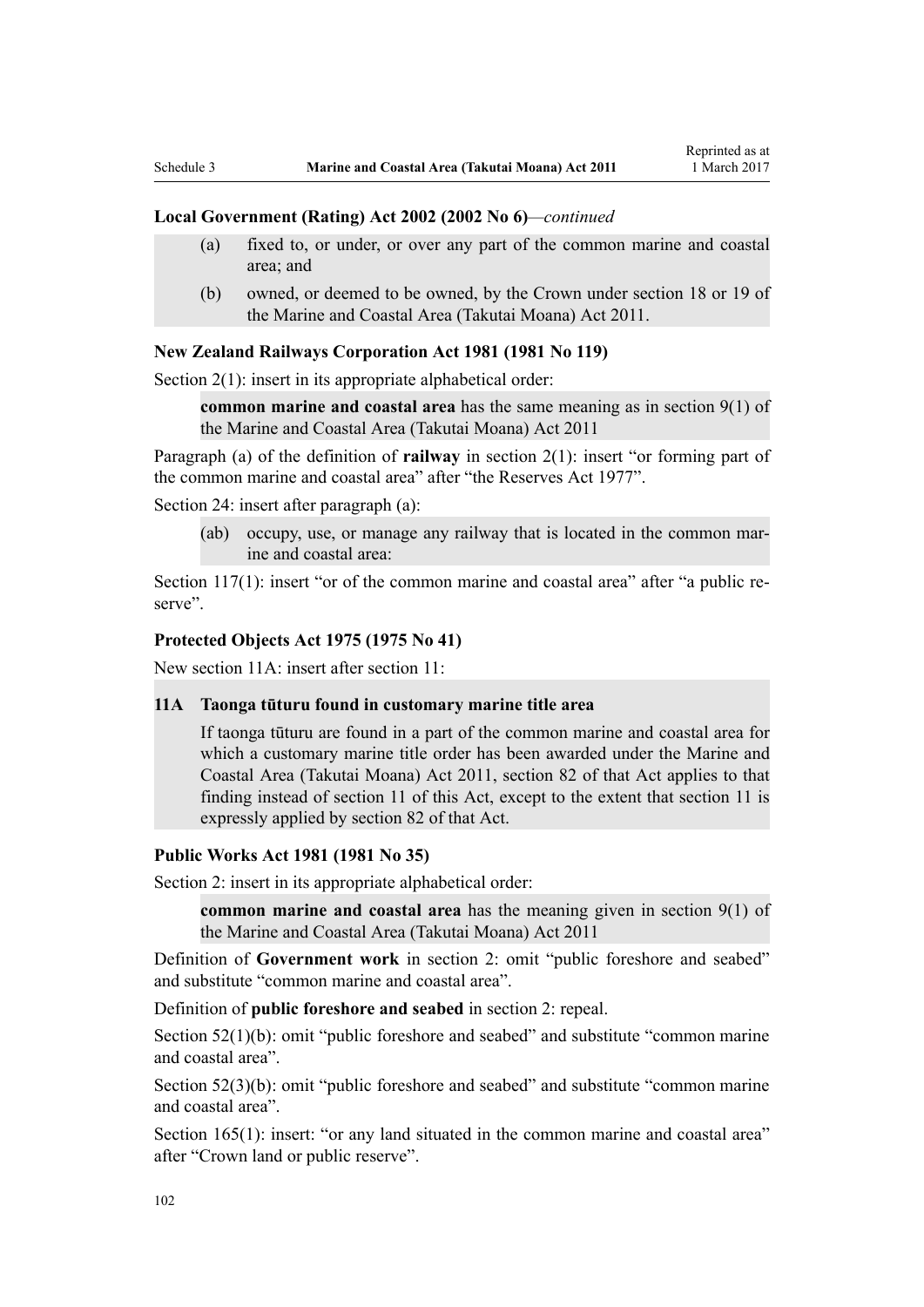## **[Resource Management Act 1991](http://prd-lgnz-nlb.prd.pco.net.nz/pdflink.aspx?id=DLM230264) (1991 No 69)**

Definitions of **access rights**, **board**, **customary rights order**, **foreshore and seabed reserve**, **holder**, **management plan**, **public foreshore and seabed**, and **recognised customary activity** in [section 2\(1\):](http://prd-lgnz-nlb.prd.pco.net.nz/pdflink.aspx?id=DLM230272) repeal.

[Section 2\(1\):](http://prd-lgnz-nlb.prd.pco.net.nz/pdflink.aspx?id=DLM230272) insert in their appropriate alphabetical order:

**accommodated activity** has the meaning given in section 9(1) of the Marine and Coastal Area (Takutai Moana) Act 2011

**agreement** has the meaning given in section 9(1) of the Marine and Coastal Area (Takutai Moana) Act 2011

**common marine and coastal area** has the meaning given in section 9(1) of the Marine and Coastal Area (Takutai Moana) Act 2011

**customary marine title area** has the meaning given in section 9(1) of the Marine and Coastal Area (Takutai Moana) Act 2011

**customary marine title group** has the meaning given in section 9(1) of the Marine and Coastal Area (Takutai Moana) Act 2011

**customary marine title order** has the meaning given in section 9(1) of the Marine and Coastal Area (Takutai Moana) Act 2011

**marine and coastal area** has the meaning given in section 9(1) of the Marine and Coastal Area (Takutai Moana) Act 2011

**planning document** has the meaning given in section 9(1) of the Marine and Coastal Area (Takutai Moana) Act 2011

**protected customary right** has the meaning given in section 9(1) of the Marine and Coastal Area (Takutai Moana) Act 2011

**protected customary rights area** has the meaning given in section 9(1) of the Marine and Coastal Area (Takutai Moana) Act 2011

**protected customary rights group** has the meaning given in section 9(1) of the Marine and Coastal Area (Takutai Moana) Act 2011

**protected customary rights order** has the meaning given in section 9(1) of the Marine and Coastal Area (Takutai Moana) Act 2011

**RMA permission right** means the right provided for a customary marine title group by sections 66 and 68 of the Marine and Coastal Area (Takutai Moana) Act 2011

Definition of **affected order holder** in [section 2AA\(2\):](http://prd-lgnz-nlb.prd.pco.net.nz/pdflink.aspx?id=DLM2408220) repeal.

Definition of **limited notification** in [section 2AA\(2\)](http://prd-lgnz-nlb.prd.pco.net.nz/pdflink.aspx?id=DLM2408220): omit "or affected order holder".

Section  $6(g)$ : repeal and substitute:

 $(g)$  the protection of protected customary rights.

[Section 12\(2\)](http://prd-lgnz-nlb.prd.pco.net.nz/pdflink.aspx?id=DLM231949): repeal and substitute: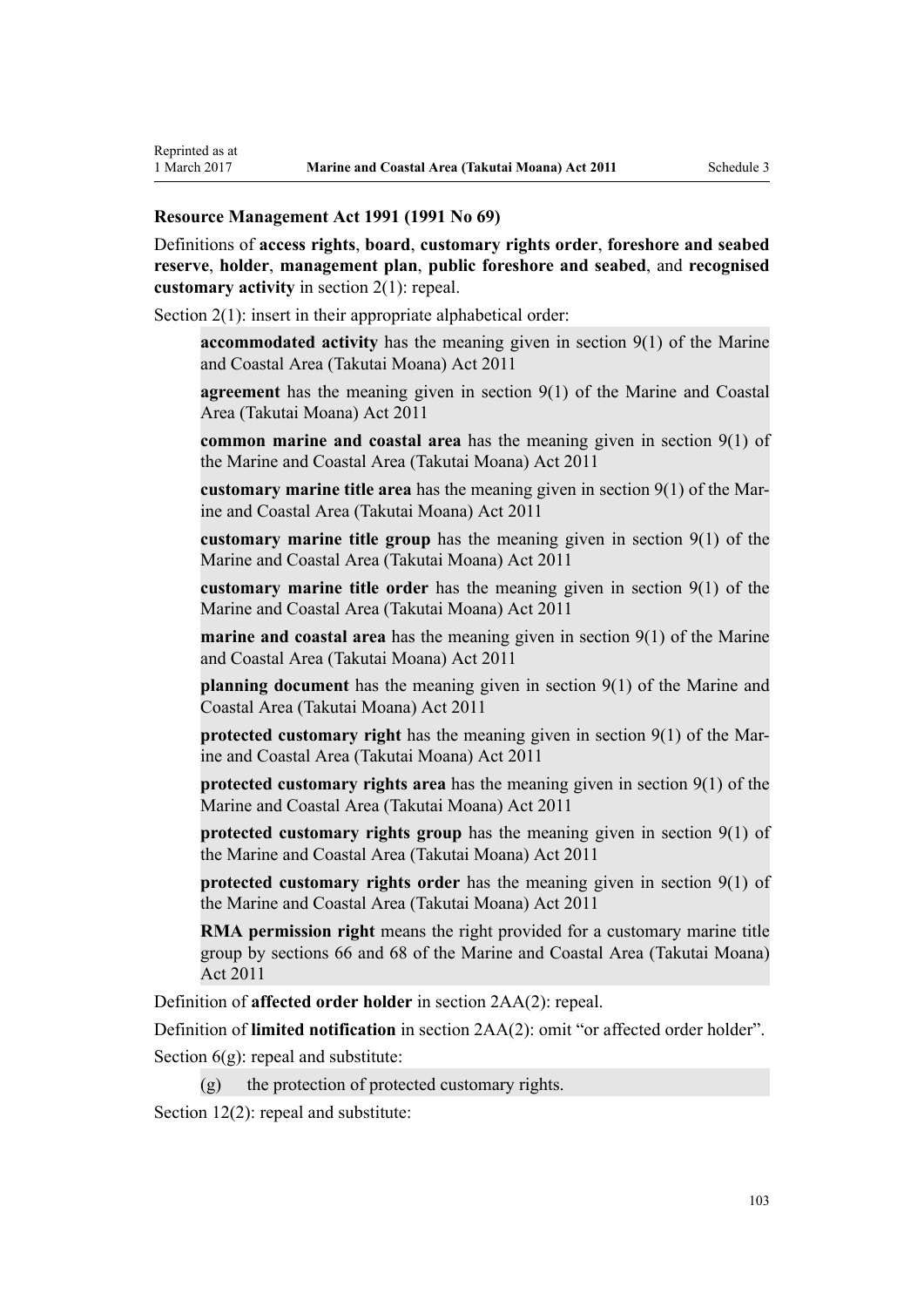- (2) No person may, unless expressly allowed by a national environmental standard, a rule in a regional coastal plan or in any proposed regional coastal plan for the same region, or a resource consent,—
	- (a) occupy any part of the common marine and coastal area; or
	- (b) remove any sand, shingle, shell, or other natural material from that area.

[Section 12A\(1\):](http://prd-lgnz-nlb.prd.pco.net.nz/pdflink.aspx?id=DLM231965) repeal and substitute:

- (1) No person may occupy a coastal marine area for the purpose of an aquaculture activity—
	- (a) except in an aquaculture management area provided for in a regional coastal plan; or
	- (b) if that part of the coastal marine area is in the common marine and coastal area, unless expressly authorised by a coastal permit.

Heading above [section 17A:](http://prd-lgnz-nlb.prd.pco.net.nz/pdflink.aspx?id=DLM232508) repeal.

[Section 17A](http://prd-lgnz-nlb.prd.pco.net.nz/pdflink.aspx?id=DLM232508): repeal.

[Section 17B:](http://prd-lgnz-nlb.prd.pco.net.nz/pdflink.aspx?id=DLM232510) repeal.

[Section 28\(e\):](http://prd-lgnz-nlb.prd.pco.net.nz/pdflink.aspx?id=DLM232548) repeal.

[Section 28A\(1\)\(c\):](http://prd-lgnz-nlb.prd.pco.net.nz/pdflink.aspx?id=DLM232552) omit "recognised customary activity" and substitute "protected customary right".

Section  $29(1)(p)$ : repeal.

Section  $30(1)(d)(ii)$ : repeal and substitute:

(ii) the occupation of space in, and the extraction of sand, shingle, shell, or other natural material from, the coastal marine area, to the extent that it is within the common marine and coastal area:

[Section 33\(2\)](http://prd-lgnz-nlb.prd.pco.net.nz/pdflink.aspx?id=DLM232593): omit "board of a foreshore and seabed reserve,".

[Section 35\(2\)\(e\)](http://prd-lgnz-nlb.prd.pco.net.nz/pdflink.aspx?id=DLM233009): repeal and substitute:

(e) in the case of a regional council, the exercise of a protected customary right in its region, including any controls imposed on the exercise of that right under Part 3 of the Marine and Coastal Area (Takutai Moana) Act  $2011-$ 

[Section 35\(5\)\(jb\)](http://prd-lgnz-nlb.prd.pco.net.nz/pdflink.aspx?id=DLM233009): repeal and substitute:

(jb) in the case of a regional council, records of every protected customary rights order or agreement relating to a part of the common marine and coastal area within its region; and

[Section 37B\(d\)](http://prd-lgnz-nlb.prd.pco.net.nz/pdflink.aspx?id=DLM233052): repeal.

[Section 38\(3\)\(c\)](http://prd-lgnz-nlb.prd.pco.net.nz/pdflink.aspx?id=DLM233057): repeal.

[Section 58\(d\)](http://prd-lgnz-nlb.prd.pco.net.nz/pdflink.aspx?id=DLM233381): omit "in land of the Crown".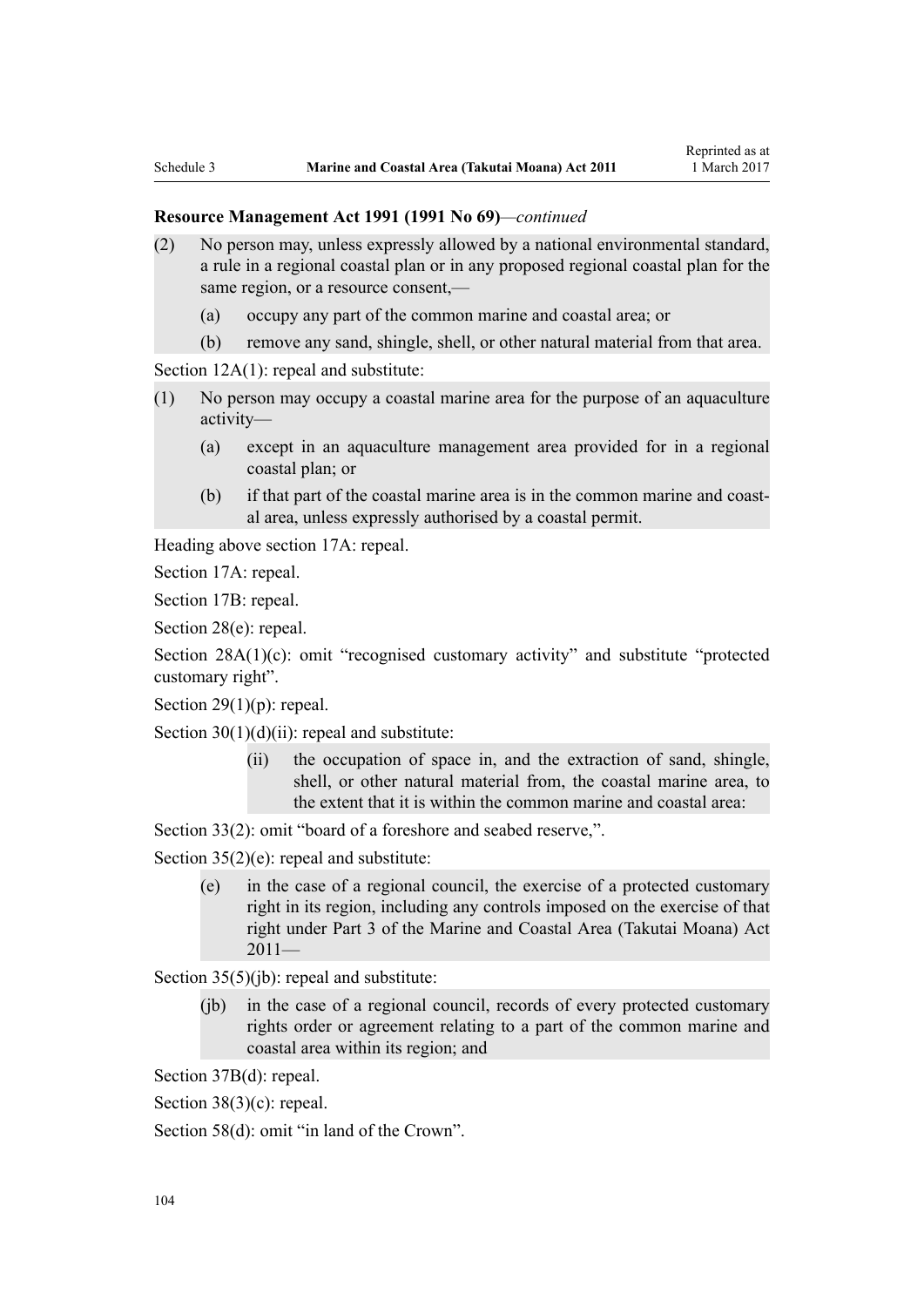[Section 58\(gb\):](http://prd-lgnz-nlb.prd.pco.net.nz/pdflink.aspx?id=DLM233381) omit "recognised customary activities" and substitute "protected customary rights".

[Section 61\(2A\):](http://prd-lgnz-nlb.prd.pco.net.nz/pdflink.aspx?id=DLM233389) repeal and substitute:

- (2A) When a regional council is preparing or changing a regional policy statement, it must deal with the following documents, if they are lodged with the council, in the manner specified, to the extent that their content has a bearing on the resource management issues of the region:
	- (a) the council must take into account any relevant planning document recognised by an iwi authority; and
	- (b) in relation to a planning document prepared by a customary marine title group under section 85 of the Marine and Coastal Area (Takutai Moana) Act 2011, the council must, in accordance with section 93 of that Act,—
		- (i) recognise and provide for the matters in that document, to the extent that they relate to the relevant customary marine title area; and
		- (ii) take into account the matters in that document, to the extent that they relate to a part of the common marine and coastal area outside the customary marine title area of the relevant group.

Section  $62(1)(b)$ : repeal and substitute:

(b) the resource management issues of significance to iwi authorities in the region; and

[Section 64A\(1\)](http://prd-lgnz-nlb.prd.pco.net.nz/pdflink.aspx?id=DLM233610): omit "coastal marine area (relating to land of the Crown in the coastal marine area or land in the coastal marine area vested in the regional council)" and substitute "common marine and coastal area".

Section  $64A(4A)$ : repeal and substitute:

(4A) A coastal occupation charge must not be imposed on a protected customary rights group or customary marine title group exercising a right under Part 3 of the Marine and Coastal Area (Takutai Moana) Act 2011.

[Section 66\(2\)\(b\):](http://prd-lgnz-nlb.prd.pco.net.nz/pdflink.aspx?id=DLM233620) omit "in land of the Crown".

[Section 66\(2A\):](http://prd-lgnz-nlb.prd.pco.net.nz/pdflink.aspx?id=DLM233620) repeal and substitute:

- (2A) When a regional council is preparing or changing a regional plan, it must deal with the following documents, if they are lodged with the council, in the manner specified, to the extent that their content has a bearing on the resource management issues of the region:
	- (a) the council must take into account any relevant planning document recognised by an iwi authority; and
	- (b) in relation to a planning document prepared by a customary marine title group under section 85 of the Marine and Coastal Area (Takutai Moana) Act 2011, the council must, in accordance with section 93 of that Act,—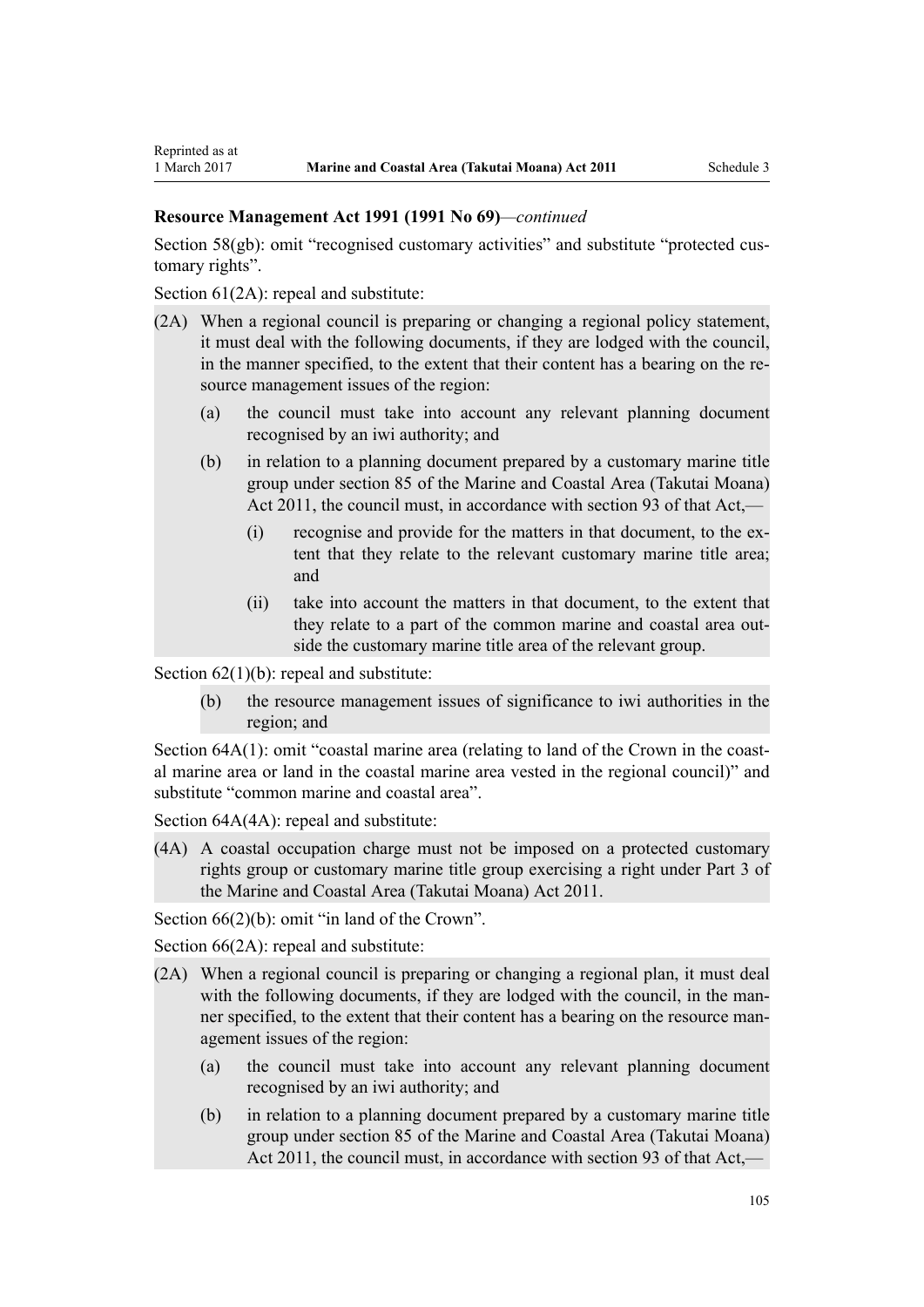- (i) recognise and provide for the matters in that document, to the extent that they relate to the relevant customary marine title area; and
- (ii) take into account the matters in that document, to the extent that they relate to a part of the common marine and coastal area outside the customary marine title area of the relevant group.

[Section 74\(2A\):](http://prd-lgnz-nlb.prd.pco.net.nz/pdflink.aspx?id=DLM233671) repeal and substitute:

(2A) A territorial authority, when preparing or changing a district plan, must take into account any relevant planning document recognised by an iwi authority and lodged with the territorial authority, to the extent that its content has a bearing on the resource management issues of the district.

[Section 79A](http://prd-lgnz-nlb.prd.pco.net.nz/pdflink.aspx?id=DLM233815): repeal.

[Section 79B:](http://prd-lgnz-nlb.prd.pco.net.nz/pdflink.aspx?id=DLM233818) repeal.

[Section 82A](http://prd-lgnz-nlb.prd.pco.net.nz/pdflink.aspx?id=DLM233827): repeal.

Heading above [section 85A](http://prd-lgnz-nlb.prd.pco.net.nz/pdflink.aspx?id=DLM233840): omit "*recognised customary activities*" and substitute "*protected customary rights*".

[Section 85A](http://prd-lgnz-nlb.prd.pco.net.nz/pdflink.aspx?id=DLM233840): omit "a significant adverse effect on a recognised customary activity carried out under section 17A(2)" and substitute "an adverse effect that is more than minor on a protected customary right carried out under Part 3 of the Marine and Coastal Area (Takutai Moana) Act 2011".

[Section 85B\(1\)](http://prd-lgnz-nlb.prd.pco.net.nz/pdflink.aspx?id=DLM233842): omit "If the holder of a customary rights order" and substitute "If a protected customary rights group".

[Section 85B\(2\)\(a\):](http://prd-lgnz-nlb.prd.pco.net.nz/pdflink.aspx?id=DLM233842) repeal and substitute:

(a) the effects of the proposed activity on the exercise of a protected customary right; and

[Section 85B\(2\)\(b\):](http://prd-lgnz-nlb.prd.pco.net.nz/pdflink.aspx?id=DLM233842) omit "recognised customary activity" and substitute "protected customary right".

[Section 85B\(2\)\(d\):](http://prd-lgnz-nlb.prd.pco.net.nz/pdflink.aspx?id=DLM233842) omit "recognised customary activity" and substitute "exercise of a protected customary right".

[Section 85B\(2\)\(e\)](http://prd-lgnz-nlb.prd.pco.net.nz/pdflink.aspx?id=DLM233842): omit "recognised customary activity" and substitute "protected customary right".

Section  $87A(2)(a)$ : repeal and substitute:

- (a) the consent authority must grant a resource consent except if—
	- (i) section 106 applies; or
	- (ii) section 55(2) of the Marine and Coastal Area (Takutai Moana) Act 2011 applies; and

[Section 95B\(1\)](http://prd-lgnz-nlb.prd.pco.net.nz/pdflink.aspx?id=DLM2416410): omit "or affected order holders" and substitute "an affected protected customary rights group or affected customary marine title group".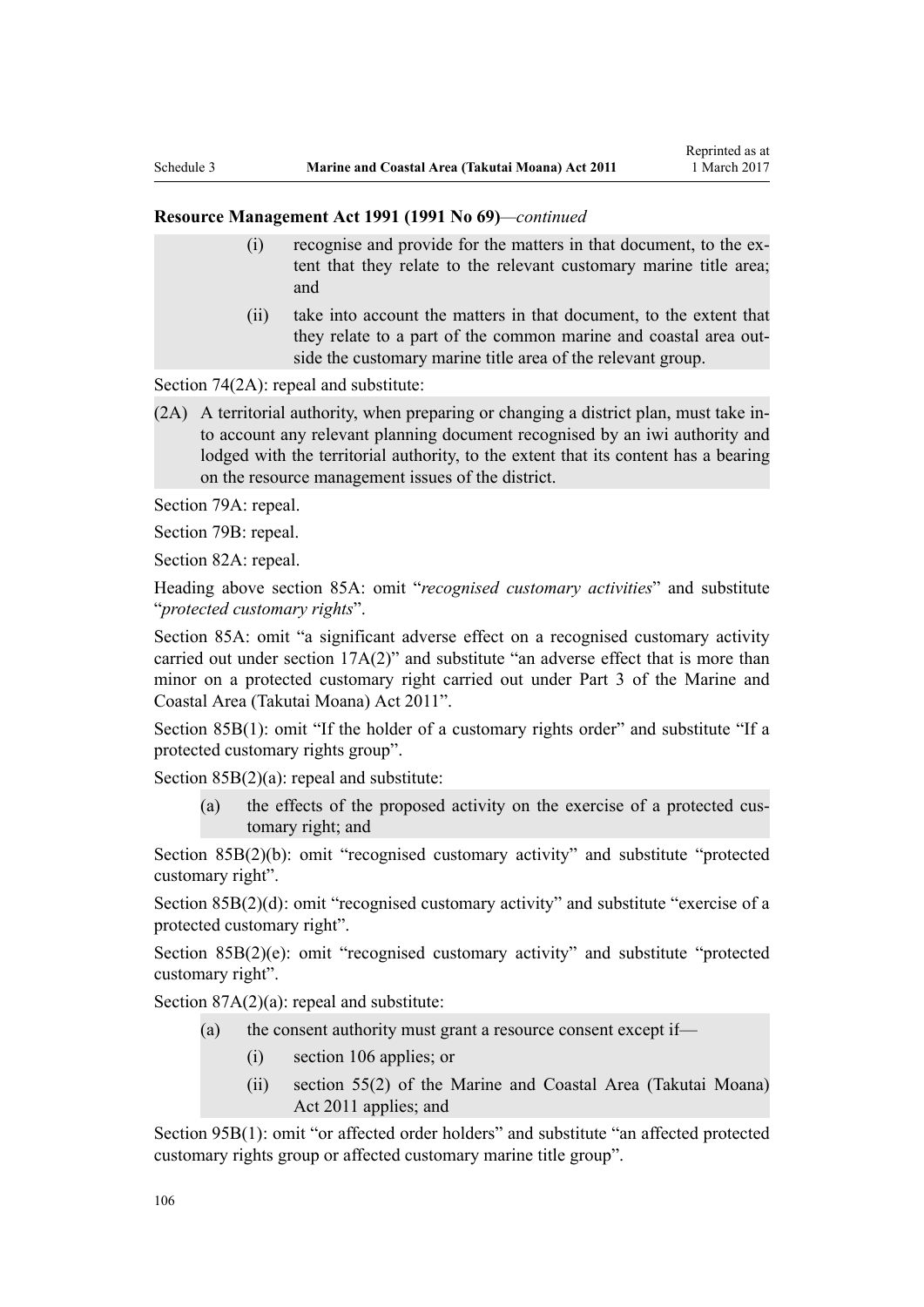[Section 95B\(3\)](http://prd-lgnz-nlb.prd.pco.net.nz/pdflink.aspx?id=DLM2416410): omit "any affected order holder" and substitute "an affected protected customary rights group or affected customary title group".

[Section 95B:](http://prd-lgnz-nlb.prd.pco.net.nz/pdflink.aspx?id=DLM2416410) add:

Reprinted as at

(4) In subsections (1) and (3), the requirements relating to an affected customary marine title group apply only in the case of applications for accommodated activities.

[Section 95F](http://prd-lgnz-nlb.prd.pco.net.nz/pdflink.aspx?id=DLM2416414): repeal and substitute:

#### **95F Status of protected customary rights group**

A consent authority must decide that a protected customary rights group is an affected protected customary rights group, in relation to an activity in the protected customary rights area relevant to that group, if—

- (a) the activity may have adverse effects on a protected customary right carried out in accordance with the requirements of Part 3 of the Marine and Coastal Area (Takutai Moana) Act 2011; and
- (b) the protected customary rights group has not given written approval for the activity or has withdrawn approval for the activity in a written notice received by the consent authority before the authority has made a decision under this section.

New section 95G: insert after [section 95F:](http://prd-lgnz-nlb.prd.pco.net.nz/pdflink.aspx?id=DLM2416414)

## **95G Status of customary marine title group**

A consent authority must decide that a customary marine title group is an affected customary marine title group, in relation to an accommodated activity in the customary marine title area relevant to that group, if—

- (a) the activity may have adverse effects on the exercise of the rights applying to a customary marine title group under subpart 3 of Part 3 of the Marine and Coastal Area (Takutai Moana) Act 2011; and
- (b) the customary marine title group has not given written approval for the activity in a written notice received by the consent authority before the authority has made a decision under this section.

[Section 104:](http://prd-lgnz-nlb.prd.pco.net.nz/pdflink.aspx?id=DLM234355) insert after subsection  $(2A)$ :

- (2B) When considering a resource consent application for an activity in an area within the scope of a planning document, a consent authority must have regard to any resource management matters set out in that planning document.
- (2C) Subsection (2B) applies until such time as the regional council, in the case of a consent authority that is a regional council, has completed its obligations in relation to its regional planning documents under section 93 of the Marine and Coastal Area (Takutai Moana) Act 2011.

Section  $104(3)(c)(iv)$ : repeal and substitute: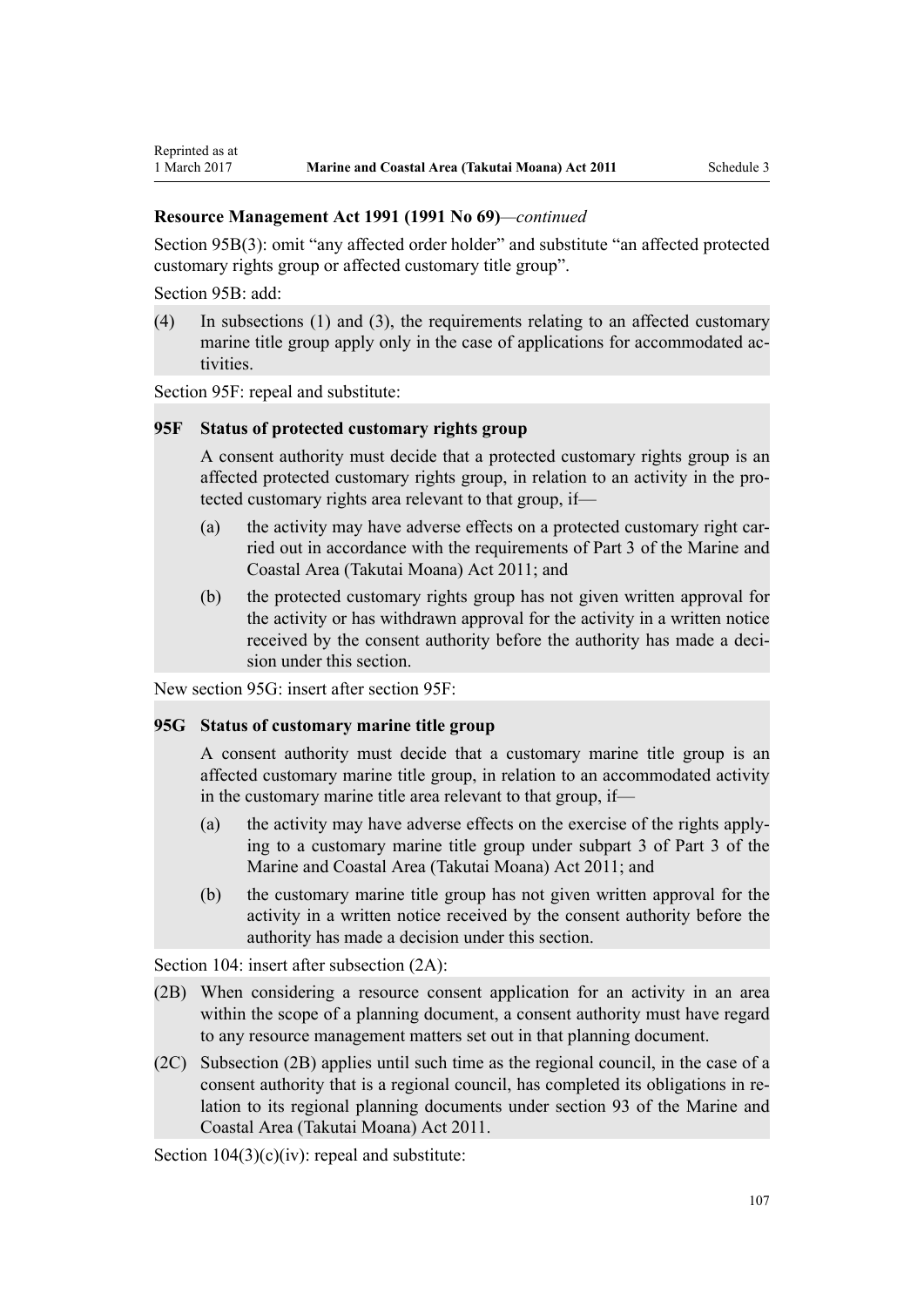- (iv) wāhi tapu conditions included in a customary marine title order or agreement:
- (v) section 55(2) of the Marine and Coastal Area (Takutai Moana) Act 2011:

[Sections 107A to 107D:](http://prd-lgnz-nlb.prd.pco.net.nz/pdflink.aspx?id=DLM234801) repeal.

[Section 108\(2\)\(h\)](http://prd-lgnz-nlb.prd.pco.net.nz/pdflink.aspx?id=DLM234810): omit "coastal marine area (relating to land of the Crown in the coastal marine area or land in the coastal marine area vested in the regional council)" and substitute "common marine and coastal area".

[Section 116](http://prd-lgnz-nlb.prd.pco.net.nz/pdflink.aspx?id=DLM234865): add:

(6) If a resource consent is granted for an activity in a part of the common marine and coastal area where a customary marine title order or agreement is in effect, section 68(1) of the Marine and Coastal Area (Takutai Moana) Act 2011 applies.

Section  $122(5)(c)$ : omit "which is land of the Crown or land vested in a regional council".

[Section 152\(1\)](http://prd-lgnz-nlb.prd.pco.net.nz/pdflink.aspx?id=DLM235468): omit "The Governor-General may, by Order in Council, on the advice of the Minister, in respect of any specified part of the coastal marine area, direct that a consent authority shall not grant a coastal permit in respect of any land of the Crown in that specified part which would authorise the holder of the permit (if granted) to—" and substitute "The Governor-General may, by Order in Council, on the advice of the Minister, direct that a consent authority must not grant a coastal permit, in respect of a specified part of the marine and coastal area (other than in respect of any specified freehold land) that would, if granted, authorise the permit holder—".

[Section 152\(4\)](http://prd-lgnz-nlb.prd.pco.net.nz/pdflink.aspx?id=DLM235468): repeal and substitute:

(4) The Minister shall not advise the making of an Order in Council under subsection (1) or (2) unless the Minister considers that there is, or is likely to be, in respect of any area to which it is proposed that the Order in Council relate, competing demands for the use of that area for all or any of the activities referred to in subsection (1).

[Section 156:](http://prd-lgnz-nlb.prd.pco.net.nz/pdflink.aspx?id=DLM235484) omit "in respect of any land of the Crown".

[Section 165H:](http://prd-lgnz-nlb.prd.pco.net.nz/pdflink.aspx?id=DLM236036) omit "vested in the Crown or a regional council in a coastal marine area" and substitute "in the common marine and coastal area".

Heading to section 237A: omit and substitute "**Vesting of land in common marine and coastal area or bed of lake or river**".

[Section 237A\(1\)\(b\):](http://prd-lgnz-nlb.prd.pco.net.nz/pdflink.aspx?id=DLM237276) repeal and substitute:

(b) show any part of the allotment that is in the coastal marine area as part of the common marine and coastal area.

[Section 237A\(2\):](http://prd-lgnz-nlb.prd.pco.net.nz/pdflink.aspx?id=DLM237276) omit "or subsection  $(1)(b)$ ".

[Section 237G](http://prd-lgnz-nlb.prd.pco.net.nz/pdflink.aspx?id=DLM237291): repeal and substitute: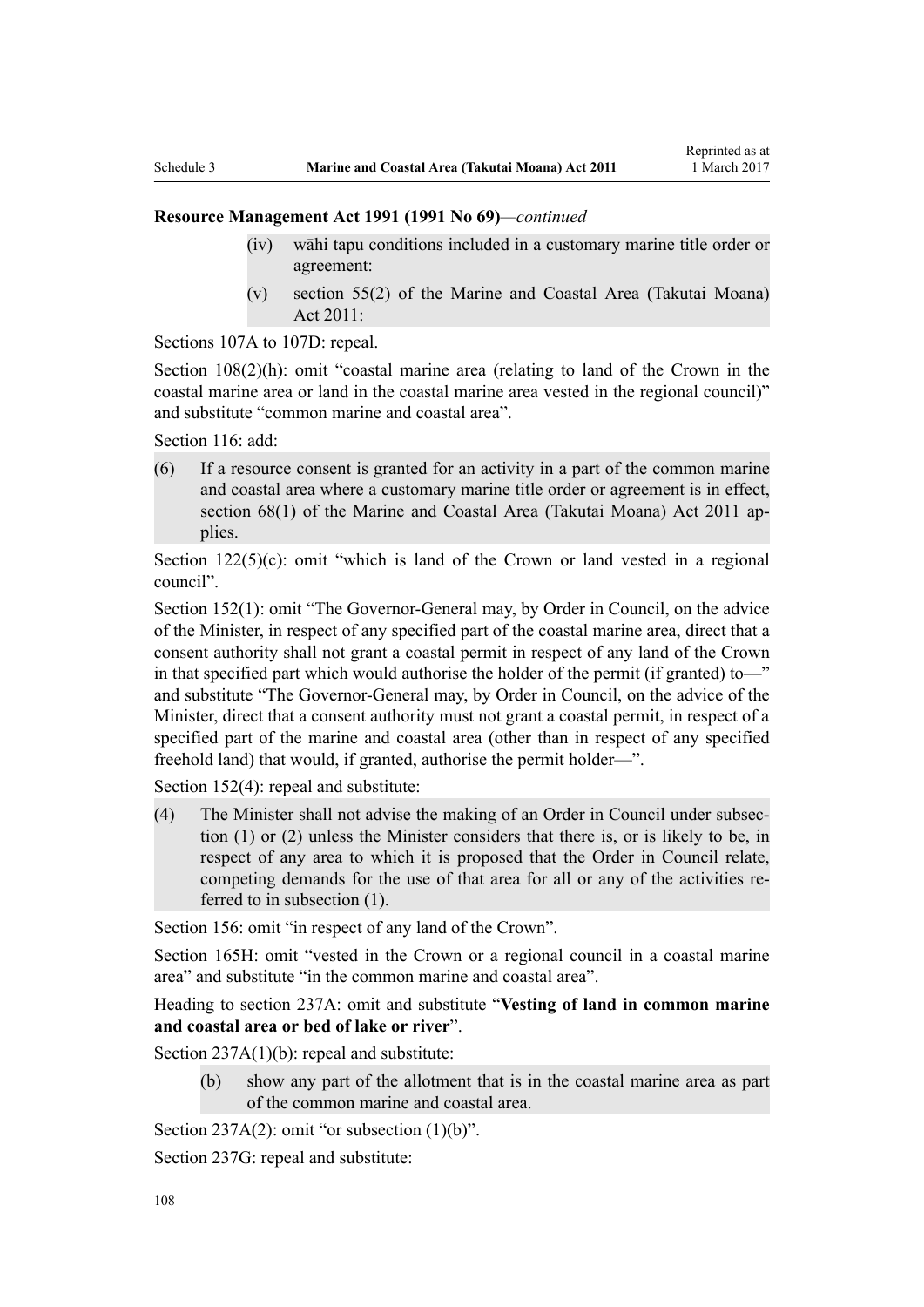#### **Resource Management Act 1991 (1991 No 69)***—continued*

#### **237G Compensation**

- (1) This section applies if—
	- (a) the bed of a river or lake—
		- (i) is vested in the Crown in accordance with section  $237A(1)(a)$ ; and
		- (ii) adjoins, or would adjoin if it were not for an esplanade reserve, any allotment of 4 hectares or more when land is subdivided; or
	- (b) land that is within the coastal marine area—
		- (i) becomes part of the common marine and coastal area in accordance with section  $237A(1)(b)$ ; and
		- (ii) adjoins, or would adjoin if it were not for an esplanade reserve, any allotment of 4 hectares or more created when land is subdivided.
- (2) In the case of land referred to in subsection  $(1)(a)$ , the Crown or territorial authority, as the case may be, must pay compensation to the registered proprietor of that land, unless the registered proprietor agrees otherwise.
- (3) In the case of land referred to in subsection (1)(b), the Crown must pay compensation to the registered proprietor of that land, unless the registered proprietor agrees otherwise.

[Section 239\(1\)\(c\):](http://prd-lgnz-nlb.prd.pco.net.nz/pdflink.aspx?id=DLM237600) repeal and substitute:

- (c) any land or any part of the bed of a river (not being part of the coastal marine area) or lake, shown on the survey plan as land to be vested in the territorial authority or the Crown, shall vest in the territorial authority or the Crown, as the case may be, free from all interests in land, including any encumbrances (without the necessity of an instrument of release or discharge or otherwise); and
- (d) to avoid doubt, any land shown on the survey plan as land in the coastal marine area becomes part of the marine and coastal area.

[Section 239\(3\)](http://prd-lgnz-nlb.prd.pco.net.nz/pdflink.aspx?id=DLM237600): repeal and substitute:

(3) Any land vested in the Crown vests under the Land Act 1948 unless this Act provides otherwise.

Heading to [section 293A:](http://prd-lgnz-nlb.prd.pco.net.nz/pdflink.aspx?id=DLM238254) repeal and substitute "**Determinations on recognition orders and agreements made under Marine and Coastal Area (Takutai Moana) Act 2011**".

[Section 309\(4\):](http://prd-lgnz-nlb.prd.pco.net.nz/pdflink.aspx?id=DLM238505) omit "recognised customary activity carried out in accordance with section  $17A(2)$ " and substitute "protected customary right".

[Section 309\(5\)](http://prd-lgnz-nlb.prd.pco.net.nz/pdflink.aspx?id=DLM238505): omit "337" and substitute "331", and omit "recognised customary activity" and substitute "protected customary right".

Section  $332(1)(c)$ : omit "; or".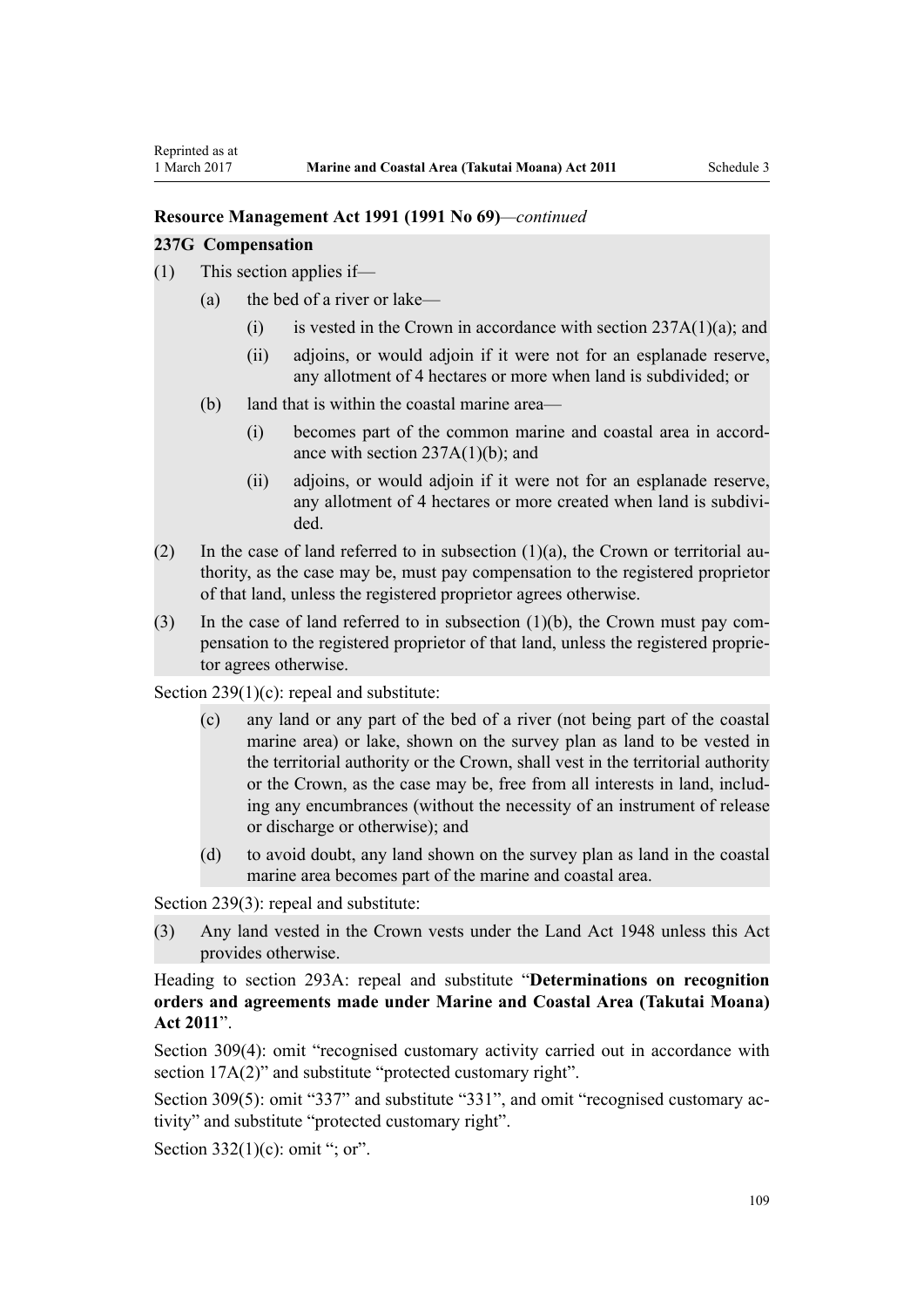#### **Resource Management Act 1991 (1991 No 69)***—continued*

Section  $332(1)(d)$ : repeal.

[Section 333\(1A\):](http://prd-lgnz-nlb.prd.pco.net.nz/pdflink.aspx?id=DLM239027) repeal.

[Section 354\(3\)](http://prd-lgnz-nlb.prd.pco.net.nz/pdflink.aspx?id=DLM239318): repeal and substitute:

- (3) Any person may use or occupy any part of the common marine and coastal area without obtaining consent, unless consent must be obtained under—
	- (a) this Act; or
	- (b) any other enactment; or
	- (c) any instrument or order made under an enactment.

[Section 355\(1\)](http://prd-lgnz-nlb.prd.pco.net.nz/pdflink.aspx?id=DLM239322): repeal.

[Section 355\(3\):](http://prd-lgnz-nlb.prd.pco.net.nz/pdflink.aspx?id=DLM239322) omit: "Without limiting section 355AA, the relevant Minister" and substitute "The Minister of Lands".

[Section 355\(3\)](http://prd-lgnz-nlb.prd.pco.net.nz/pdflink.aspx?id=DLM239322): insert "that forms part of a riverbed or lakebed that is not within the coastal marine area and" after "reclaimed land".

[Section 355\(6\)](http://prd-lgnz-nlb.prd.pco.net.nz/pdflink.aspx?id=DLM239322): repeal and substitute:

(6) For the purposes of this section, references to land that forms part of a riverbed or lakebed include land which was part of that bed before it was reclaimed.

[Section 355AA](http://prd-lgnz-nlb.prd.pco.net.nz/pdflink.aspx?id=DLM239326): repeal.

[Section 355AB:](http://prd-lgnz-nlb.prd.pco.net.nz/pdflink.aspx?id=DLM239328) repeal.

Section  $360(1)(c)$ : repeal and substitute:

- (c) prescribing the amount, methods for calculating the amount, and circumstances and manner in which holders of resource consents are liable to pay for—
	- (i) the occupation of the coastal marine area, to the extent that it is within the common marine and coastal area; and
	- (ii) the occupation of the bed of any river or lake that is land of the Crown; and
	- (iii) the extraction of any sand, shingle, shell, and other natural materials from an area described in subparagraph (i) or (ii); and
	- (iv) the use of geothermal energy:

[Schedule 1:](http://prd-lgnz-nlb.prd.pco.net.nz/pdflink.aspx?id=DLM240686) clause  $2(2)(c)$ : repeal and substitute:

(c) any customary marine title group in the region.

[Schedule 1:](http://prd-lgnz-nlb.prd.pco.net.nz/pdflink.aspx?id=DLM240686) clause 3(1)(e): repeal and substitute:

(e) any customary marine title group in the area.

[Schedule 1:](http://prd-lgnz-nlb.prd.pco.net.nz/pdflink.aspx?id=DLM240686) clause  $5(4)(f)$ : omit "; and".

- [Schedule 1:](http://prd-lgnz-nlb.prd.pco.net.nz/pdflink.aspx?id=DLM240686) clause 5(4)(g): repeal.
- [Schedule 1:](http://prd-lgnz-nlb.prd.pco.net.nz/pdflink.aspx?id=DLM240686) clause  $20(4)(f)$ : omit "; and".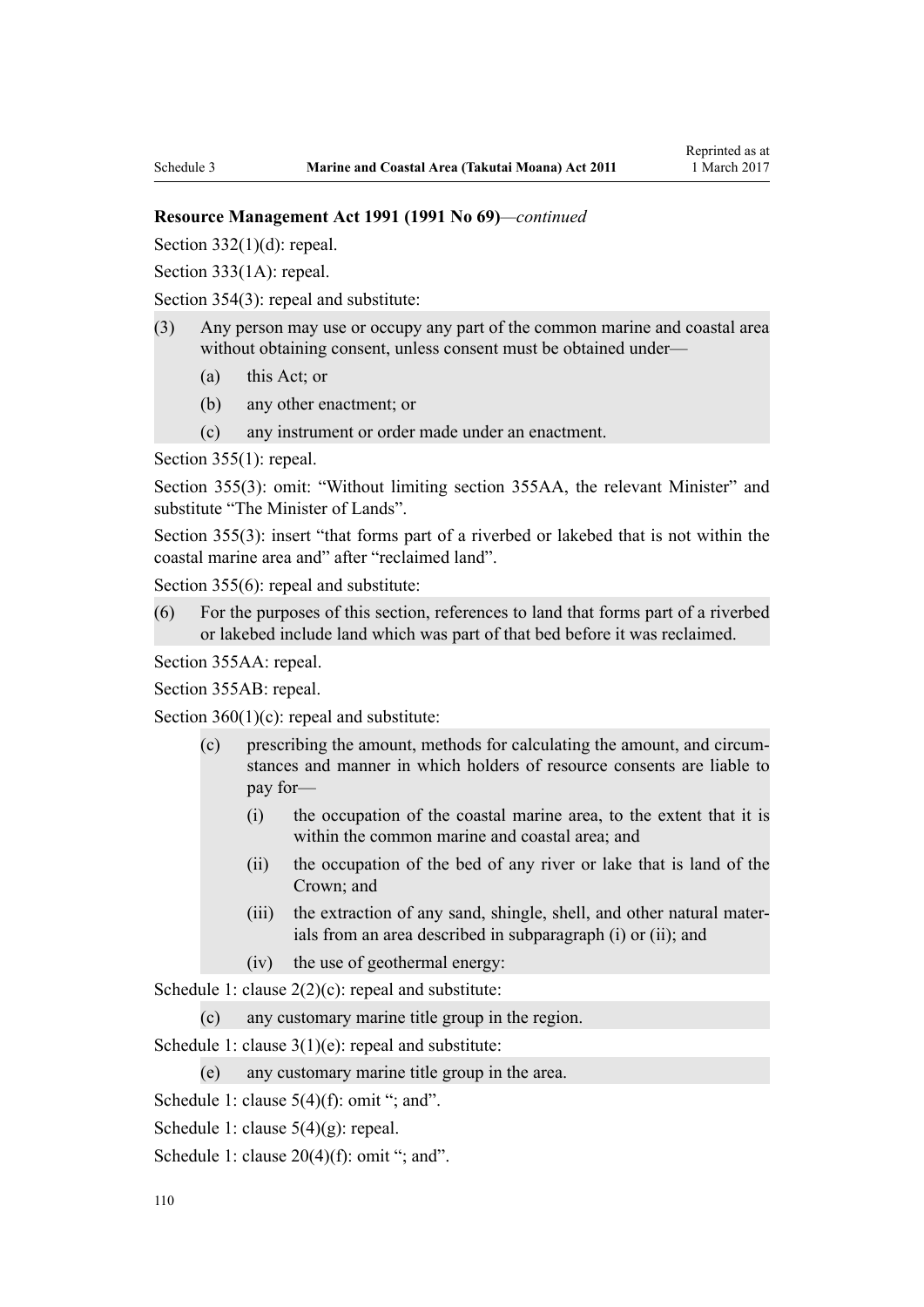# **Resource Management Act 1991 (1991 No 69)***—continued*

[Schedule 1:](http://prd-lgnz-nlb.prd.pco.net.nz/pdflink.aspx?id=DLM240686) clause 20(4)(g): repeal.

[Schedule 4:](http://prd-lgnz-nlb.prd.pco.net.nz/pdflink.aspx?id=DLM242008) clause 1A: repeal and substitute:

#### **1A Matters to be included in assessment of effects on environment**

An assessment of effects on the environment for the purposes of section 88 must include, in a case where the activity for which a resource consent is sought will, or is likely to, have adverse effects that are more than minor on the exercise of a protected customary right, a description of possible alternative locations or methods for the exercise of the proposed activity (unless written approval for the proposed activity is given by the protected customary rights group).

[Schedule 12:](http://prd-lgnz-nlb.prd.pco.net.nz/pdflink.aspx?id=DLM242515) repeal.

#### **[Te Ture Whenua Maori Act 1993](http://prd-lgnz-nlb.prd.pco.net.nz/pdflink.aspx?id=DLM289881) (1993 No 4)**

[Section 4](http://prd-lgnz-nlb.prd.pco.net.nz/pdflink.aspx?id=DLM289897): insert in its appropriate alphabetical order:

**common marine and coastal area** has the meaning given in section 9(1) of the Marine and Coastal Area (Takutai Moana) Act 2011

[Section 4:](http://prd-lgnz-nlb.prd.pco.net.nz/pdflink.aspx?id=DLM289897) paragraph (b) of the definition of **land**: omit "public foreshore and seabed" and substitute "common marine and coastal area".

[Section 43\(7\)](http://prd-lgnz-nlb.prd.pco.net.nz/pdflink.aspx?id=DLM290907): repeal.

[Section 72\(1\)](http://prd-lgnz-nlb.prd.pco.net.nz/pdflink.aspx?id=DLM290961): omit "(other than proceedings under the Foreshore and Seabed Act  $2004$ ".

[Section 98\(3\)\(c\)](http://prd-lgnz-nlb.prd.pco.net.nz/pdflink.aspx?id=DLM291203): repeal.

[Section 98\(3A\):](http://prd-lgnz-nlb.prd.pco.net.nz/pdflink.aspx?id=DLM291203) repeal.

# **Part 2**

# **Regulations amended**

#### **[Commodity Levies \(Mussel, Oyster, and Salmon\) Order 2007](http://prd-lgnz-nlb.prd.pco.net.nz/pdflink.aspx?id=DLM443982) (SR 2007/212)**

[Clause 3](http://prd-lgnz-nlb.prd.pco.net.nz/pdflink.aspx?id=DLM443990): insert in its appropriate alphabetical order:

**customary marine title** has the meaning given in section 9(1) of the Marine and Coastal Area (Takutai Moana) Act 2011

Clause  $16(g)(ii)$ : revoke and substitute:

(ii) claims made under section 94 of the Marine and Coastal Area (Takutai Moana) Act 2011 for recognition of a protected customary right or customary marine title; and

## **[Marine Mammals Protection Regulations 1992](http://prd-lgnz-nlb.prd.pco.net.nz/pdflink.aspx?id=DLM168285) (SR 1992/322)**

[Regulation 2](http://prd-lgnz-nlb.prd.pco.net.nz/pdflink.aspx?id=DLM168290): insert in its appropriate alphabetical order: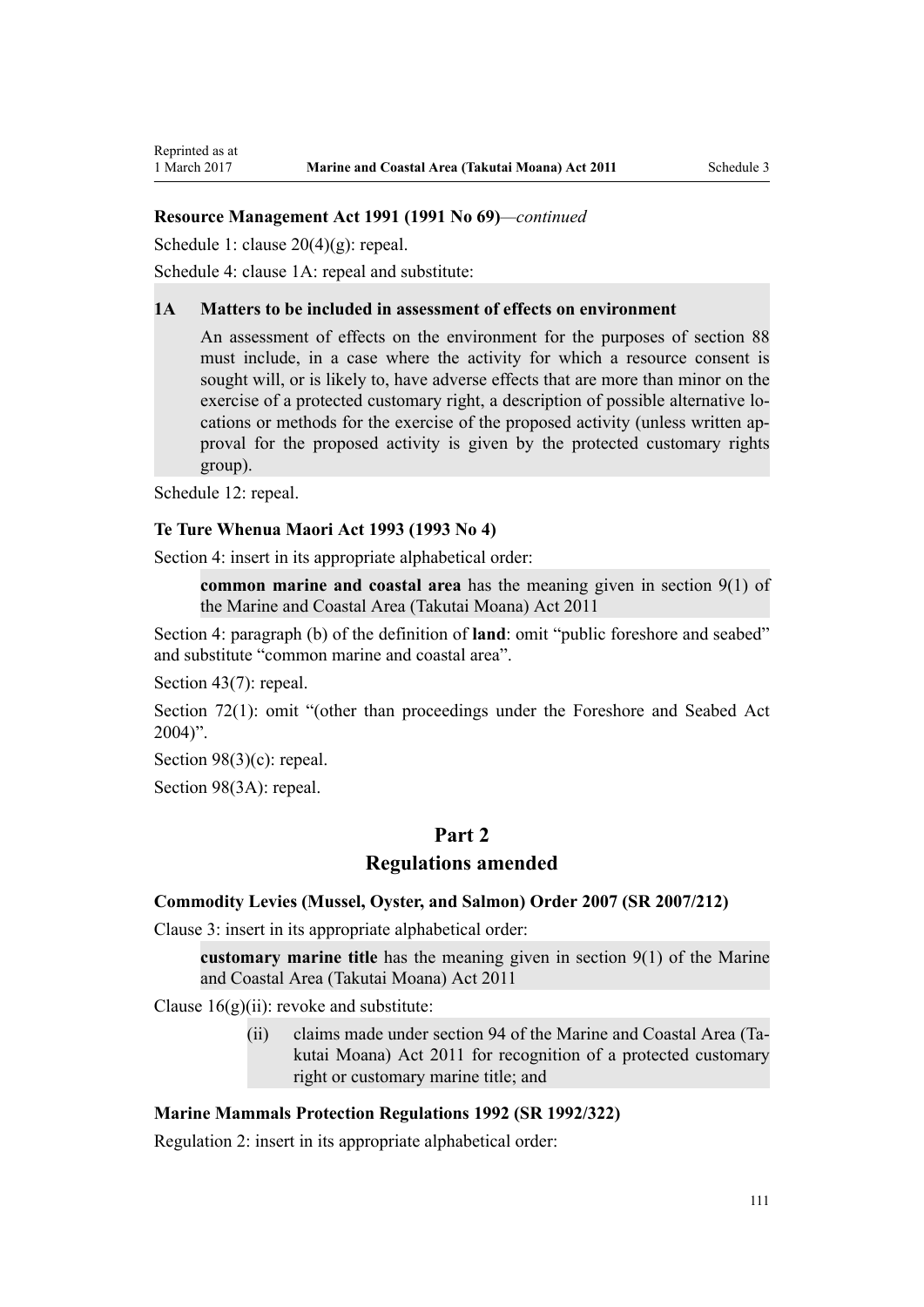## **Marine Mammals Protection Regulations 1992 (SR 1992/322)***—continued*

**customary marine title area** has the meaning given in section 9(1) of the Marine and Coastal Area (Takutai Moana) Act 2011

[Regulation 6](http://prd-lgnz-nlb.prd.pco.net.nz/pdflink.aspx?id=DLM168824): add:

(2) Section 76 of the Marine and Coastal Area (Takutai Moana) Act 2011 applies to any application under these regulations for a permit to watch marine mammals within a customary marine title area.

# **[Resource Management \(Forms, Fees, and Procedure\) Regulations 2003](http://prd-lgnz-nlb.prd.pco.net.nz/pdflink.aspx?id=DLM195259) (SR 2003/153)**

[Regulation 10\(2\)\(h\)](http://prd-lgnz-nlb.prd.pco.net.nz/pdflink.aspx?id=DLM168828): omit "the holder of a customary rights order who" and substitute "a protected customary rights group that".

[Regulation 10\(2\)](http://prd-lgnz-nlb.prd.pco.net.nz/pdflink.aspx?id=DLM168828): insert after paragraph (h):

(ha) a customary marine title group that, in the opinion of the consent authority, may be adversely affected by the grant of a resource consent for an accommodated activity: